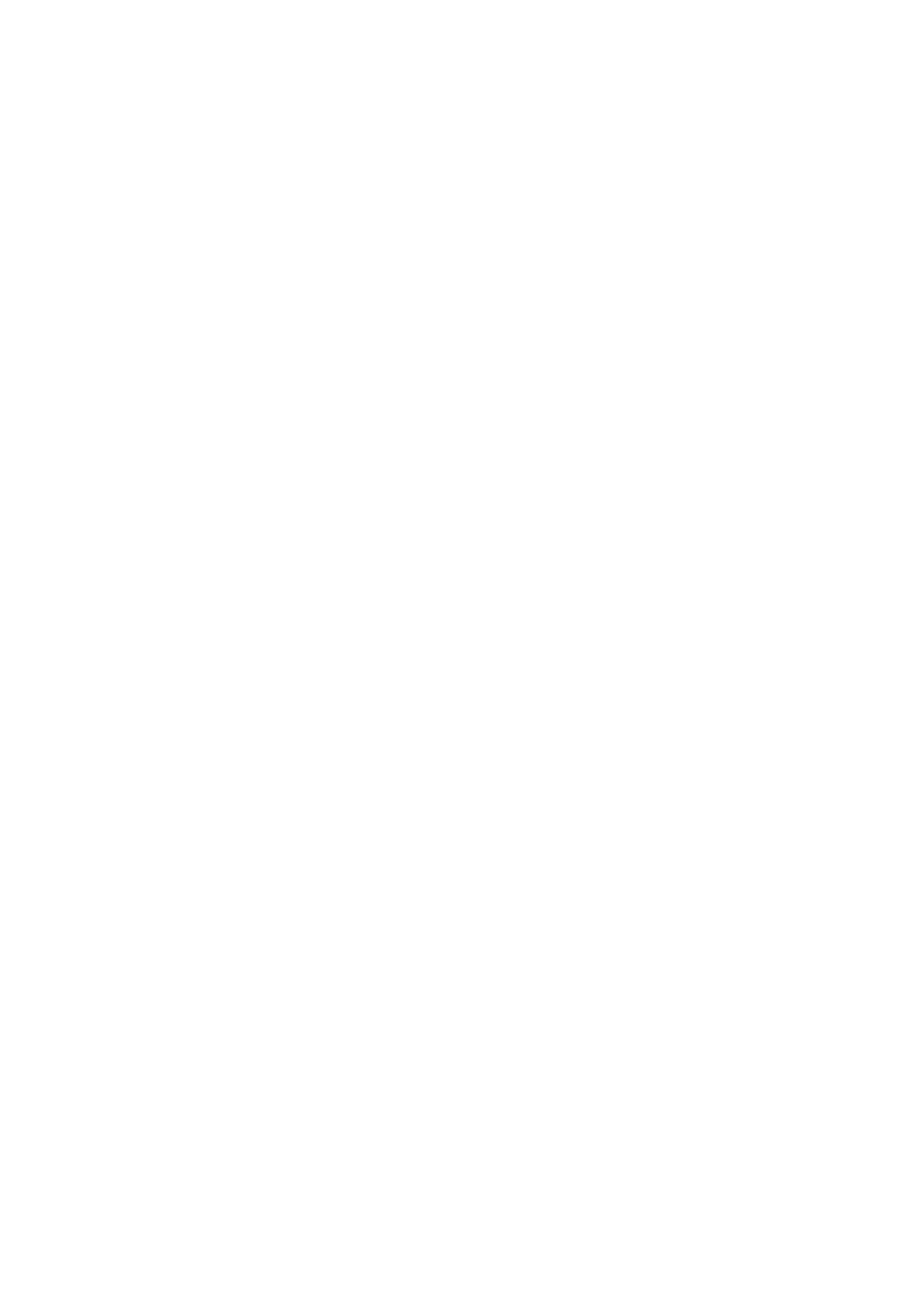# **TABLE OF CONTENTS**

### Page

| I.             |                                                                                  |  |  |
|----------------|----------------------------------------------------------------------------------|--|--|
| A.             |                                                                                  |  |  |
| <b>B.</b>      |                                                                                  |  |  |
| $C_{\cdot}$    |                                                                                  |  |  |
| II.            |                                                                                  |  |  |
| Ш.             | PARTIES' REQUESTS FOR FINDINGS AND RECOMMENDATIONS                               |  |  |
| A.             |                                                                                  |  |  |
| <b>B.</b>      |                                                                                  |  |  |
| IV.            |                                                                                  |  |  |
| V.             |                                                                                  |  |  |
| VI.            |                                                                                  |  |  |
| A.             |                                                                                  |  |  |
| $\mathbf{B}$ . |                                                                                  |  |  |
| VII.           |                                                                                  |  |  |
| A.             |                                                                                  |  |  |
| <b>B.</b>      |                                                                                  |  |  |
| 1.             | Disputes over implementation - Article 21.5 of the DSU (regarding claims 1, 2,   |  |  |
| (a)            |                                                                                  |  |  |
| (i)            |                                                                                  |  |  |
|                |                                                                                  |  |  |
|                |                                                                                  |  |  |
|                |                                                                                  |  |  |
| (ii)           |                                                                                  |  |  |
| (b)            | 9                                                                                |  |  |
| (i)            |                                                                                  |  |  |
| (ii)           |                                                                                  |  |  |
| 2.             | Specificity of the Request for the Establishment of a Panel - Article 6.2 of the |  |  |
| (a)            |                                                                                  |  |  |
| (i)            |                                                                                  |  |  |
|                |                                                                                  |  |  |
|                |                                                                                  |  |  |
|                |                                                                                  |  |  |
|                |                                                                                  |  |  |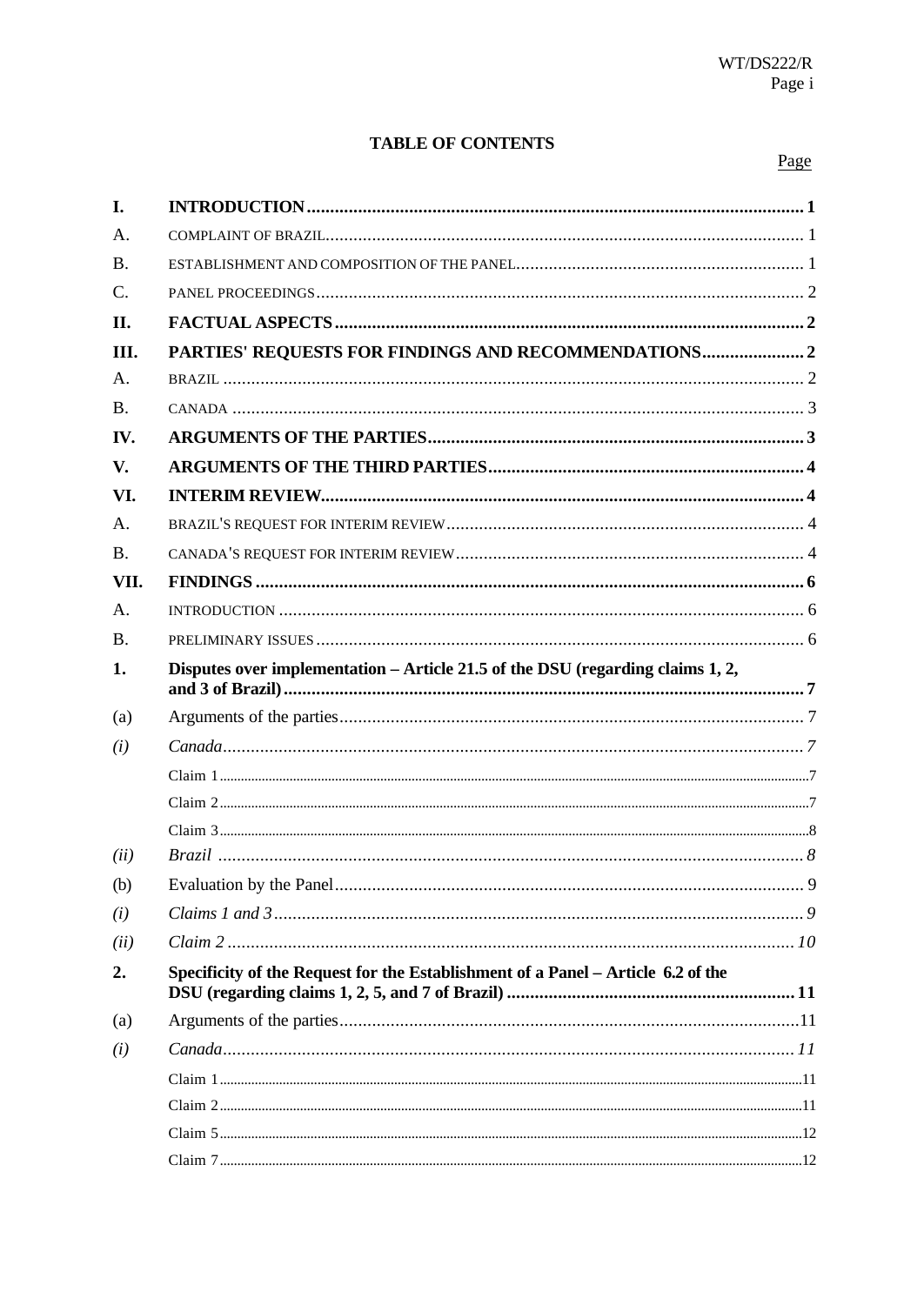| (a)            |                                                                                  |    |
|----------------|----------------------------------------------------------------------------------|----|
| 2.             | Does the Canada Account financing to Air Wisconsin fall within the item (k) safe | 38 |
| (d)            |                                                                                  |    |
| (c)            |                                                                                  |    |
| (b)            |                                                                                  |    |
| (a)            |                                                                                  |    |
| 1.             | Is the Canada Account financing to Air Wisconsin an export subsidy? 35           |    |
| F.             | CANADA ACCOUNT SUPPORT FOR THE AIR WISCONSIN TRANSACTION35                       |    |
| Ε.             |                                                                                  |    |
| D.             |                                                                                  |    |
| (iii)          |                                                                                  |    |
| (ii)           |                                                                                  |    |
| (i)            |                                                                                  |    |
| 3.             |                                                                                  |    |
| (iii)          |                                                                                  |    |
| (ii)           |                                                                                  |    |
| (i)            |                                                                                  |    |
| (c)            |                                                                                  |    |
| (iii)          |                                                                                  |    |
| (ii)           |                                                                                  |    |
| (i)            |                                                                                  |    |
| (b)            |                                                                                  |    |
| (iii)          |                                                                                  |    |
| (ii)           |                                                                                  |    |
| (i)            |                                                                                  |    |
| (a)            |                                                                                  |    |
| 2.             |                                                                                  |    |
| 1.             |                                                                                  |    |
| $\mathbf{C}$ . |                                                                                  |    |
| (iv)           |                                                                                  |    |
| (iii)          |                                                                                  |    |
| (ii)           |                                                                                  |    |
| (b)<br>(i)     |                                                                                  |    |
| (ii)           |                                                                                  |    |
|                |                                                                                  |    |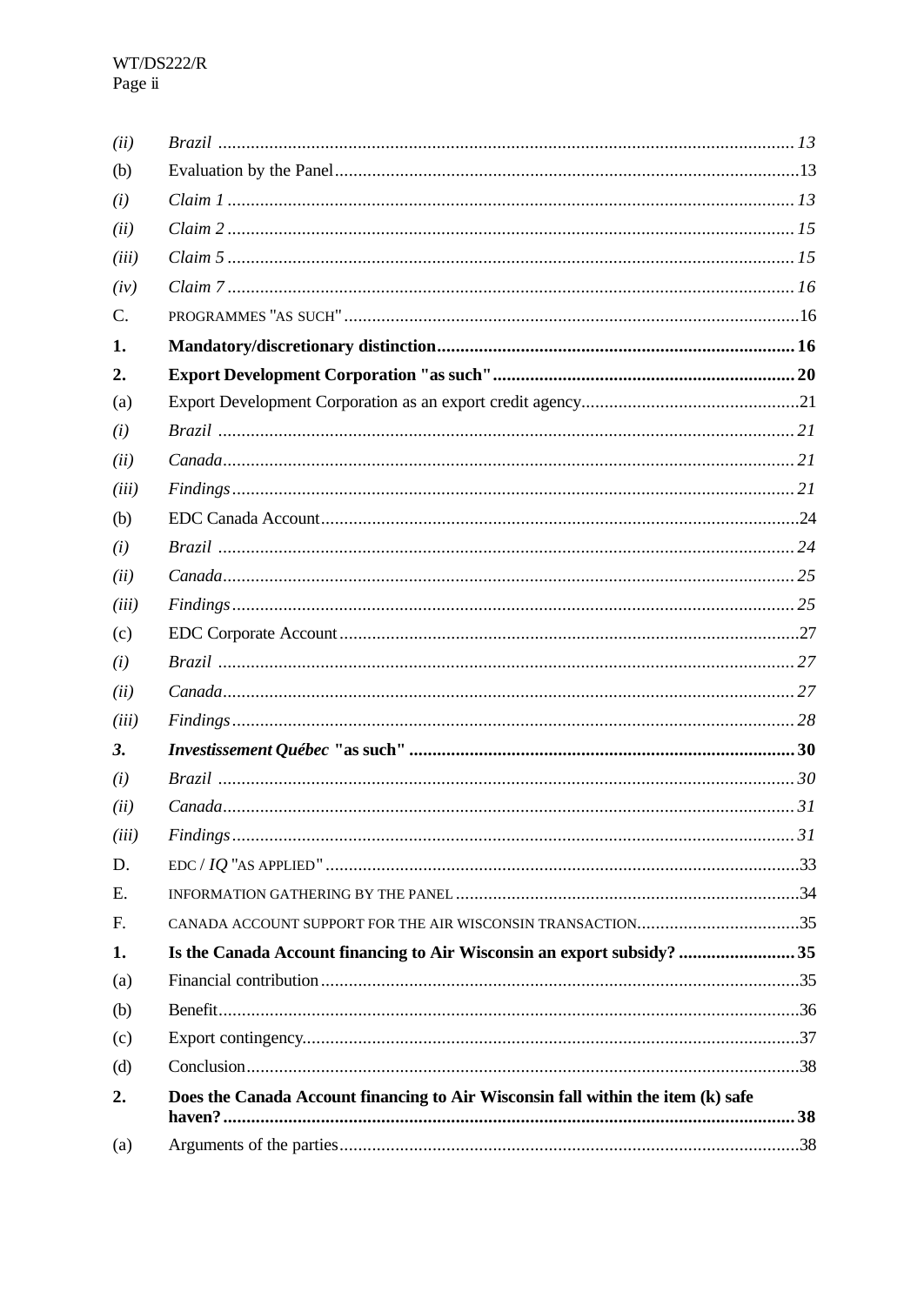| (b)   |                                                                                          |      |
|-------|------------------------------------------------------------------------------------------|------|
| (c)   |                                                                                          |      |
| 3.    |                                                                                          |      |
| G.    |                                                                                          |      |
| 1.    |                                                                                          |      |
| (a)   | Indications of market financing allegedly relied on by Canada in the $Brazil - Aircraft$ |      |
| (b)   |                                                                                          |      |
| (c)   |                                                                                          |      |
| (i)   |                                                                                          |      |
| (ii)  |                                                                                          |      |
| (iii) |                                                                                          |      |
| (d)   |                                                                                          |      |
| (e)   |                                                                                          |      |
| 2.    |                                                                                          |      |
| (a)   |                                                                                          |      |
| (i)   |                                                                                          |      |
| (ii)  | $\prod$                                                                                  |      |
| (iii) |                                                                                          |      |
|       |                                                                                          |      |
|       |                                                                                          |      |
|       |                                                                                          |      |
|       |                                                                                          |      |
| (b)   |                                                                                          |      |
| (c)   |                                                                                          | . 64 |
| (d)   |                                                                                          |      |
| (e)   |                                                                                          |      |
|       |                                                                                          |      |
|       |                                                                                          |      |
|       |                                                                                          |      |
| (f)   |                                                                                          |      |
| (g)   |                                                                                          |      |
| (h)   |                                                                                          |      |
| (i)   |                                                                                          |      |
| (j)   |                                                                                          |      |
| (k)   |                                                                                          |      |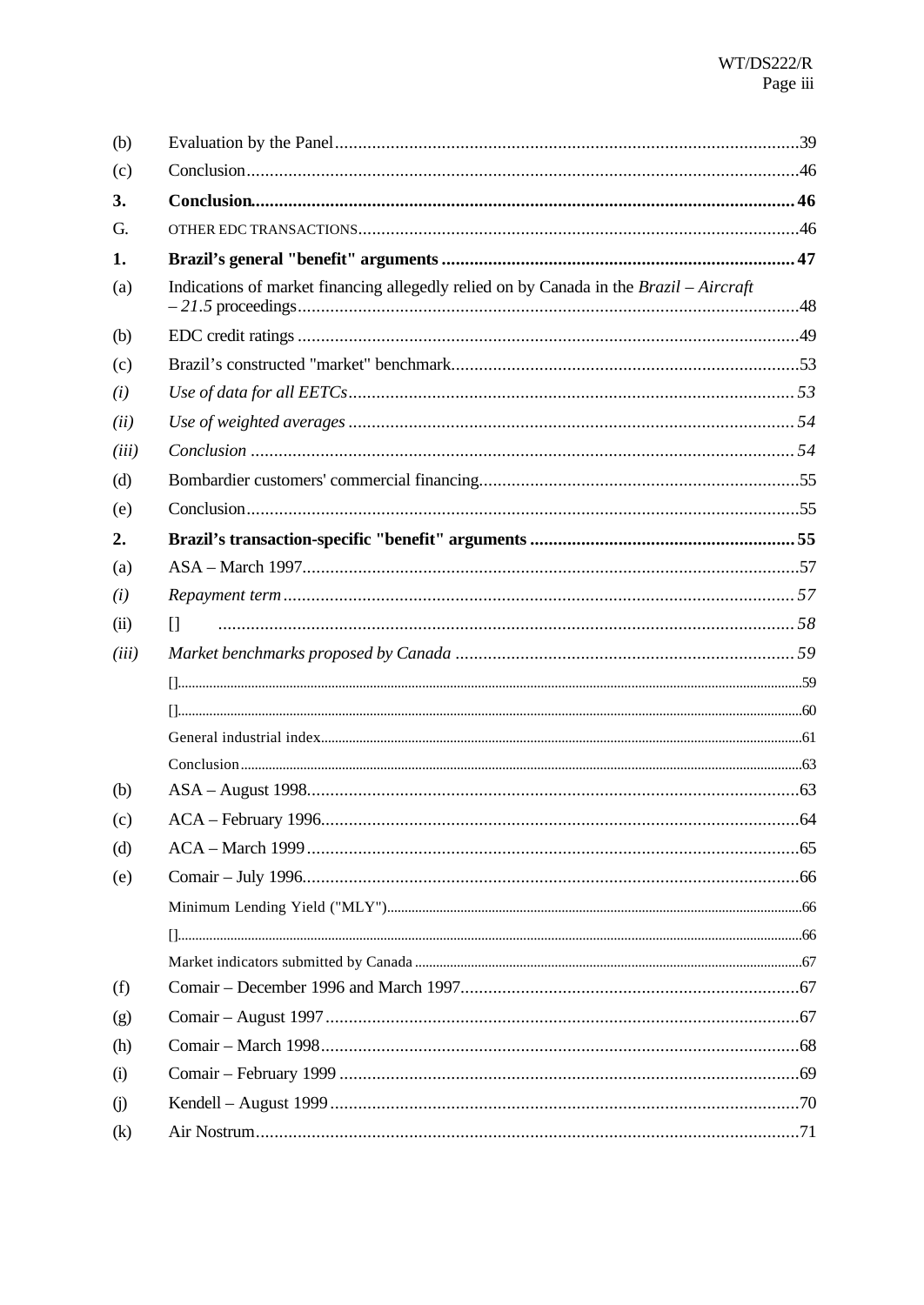| 3.               | Is the EDC's Corporate Account financing to Comair "contingent  upon                 |  |
|------------------|--------------------------------------------------------------------------------------|--|
| $\overline{4}$ . | Is the EDC's Canada Account financing to Air Nostrum "contingent  upon               |  |
| 5.               |                                                                                      |  |
| H.               |                                                                                      |  |
| 1.               |                                                                                      |  |
| 2.               |                                                                                      |  |
| (a)              |                                                                                      |  |
| (b)              |                                                                                      |  |
| (i)              | Do IQ equity guarantees necessarily confer a "benefit" because equity guarantees are |  |
| (ii)             |                                                                                      |  |
| (iii)            |                                                                                      |  |
| (iv)             |                                                                                      |  |
|                  |                                                                                      |  |
|                  |                                                                                      |  |
| 3.               | Are IQ equity guarantees "contingent  upon export performance"? 81                   |  |
| (a)              |                                                                                      |  |
| (b)              |                                                                                      |  |
| 4.               |                                                                                      |  |
| $I_{\cdot}$      |                                                                                      |  |
| (a)              |                                                                                      |  |
| (b)              |                                                                                      |  |
| (c)              |                                                                                      |  |
| VIII.            |                                                                                      |  |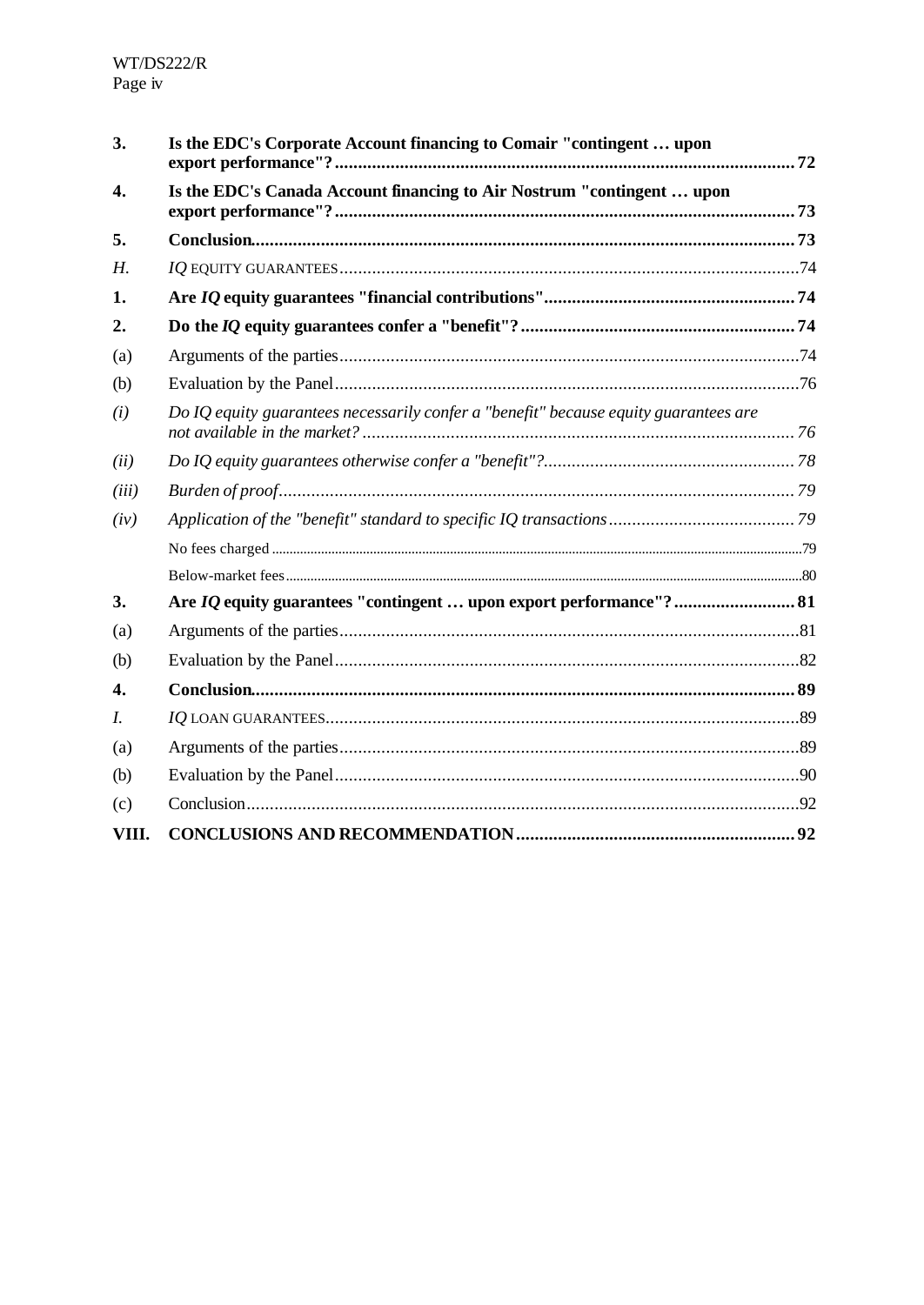# **LIST OF ANNEXES**

# **ANNEX A**

### **Submissions of Brazil**

| <b>Contents</b> |                                                                                                                                                | Page    |
|-----------------|------------------------------------------------------------------------------------------------------------------------------------------------|---------|
| Annex A-1       | Response of Brazil to Communication of 16 May 2001 from<br>Canada to Brazil                                                                    | $A-2$   |
| Annex A-2       | Communication of 21 May 2001 from Brazil to the Panel                                                                                          | $A-3$   |
| Annex A-3       | First Written Submission of Brazil                                                                                                             | $A-14$  |
| Annex A-4       | Response of Brazil to Submission of Canada Regarding<br>Jurisdictional Issues                                                                  | $A-45$  |
| Annex A-5       | Communication of 25 June 2001 from Brazil to the Panel                                                                                         | $A-53$  |
| Annex A-6       | Oral Statement of Brazil Regarding Jurisdictional Issues at the First<br>Meeting of the Panel                                                  | $A-57$  |
| Annex $A-7$     | Oral Statement of Brazil Regarding Substantive Issues at the First<br>Meeting of the Panel                                                     | $A-58$  |
| Annex A-8       | Response of Brazil to Oral Statement of Canada Regarding<br>Jurisdictional Issues at the First Meeting of the Panel                            | $A-70$  |
| Annex A-9       | Responses of Brazil to Questions from the Panel Following the<br>First Meeting of the Panel                                                    | $A-73$  |
| Annex A-10      | Second Written Submission of Brazil                                                                                                            | $A-87$  |
| Annex A-11      | Responses of Brazil to Questions from the Panel Prior to the<br>Second Meeting of the Panel                                                    | $A-122$ |
| Annex A-12      | Oral Statement of Brazil at the Second Meeting of the Panel                                                                                    | $A-130$ |
| Annex A-13      | Submission of Brazil Regarding Source Data at the Second<br>Meeting of the Panel                                                               | $A-150$ |
| Annex A-14      | Responses of Brazil to Questions from the Panel Following the<br>Second Meeting of the Panel                                                   | $A-152$ |
| Annex A-15      | Response of Brazil to Additional Question from the Panel<br>Following the Second Meeting of the Panel                                          | $A-161$ |
| Annex A-16      | Comments of Brazil on Responses of Canada to Questions and<br>Additional Questions from the Panel Following the Second<br>Meeting of the Panel | $A-163$ |
| Annex A-17      | Comments of Brazil on Response of Canada to Oral Statement of<br>Brazil at the Second Meeting of the Panel                                     | $A-176$ |
| Annex A-18      | Comments of Brazil on Interim Report of the Panel                                                                                              | $A-191$ |
| Annex A-19      | Comments of Brazil on Comments of Canada on Interim Report of<br>the Panel                                                                     | A-193   |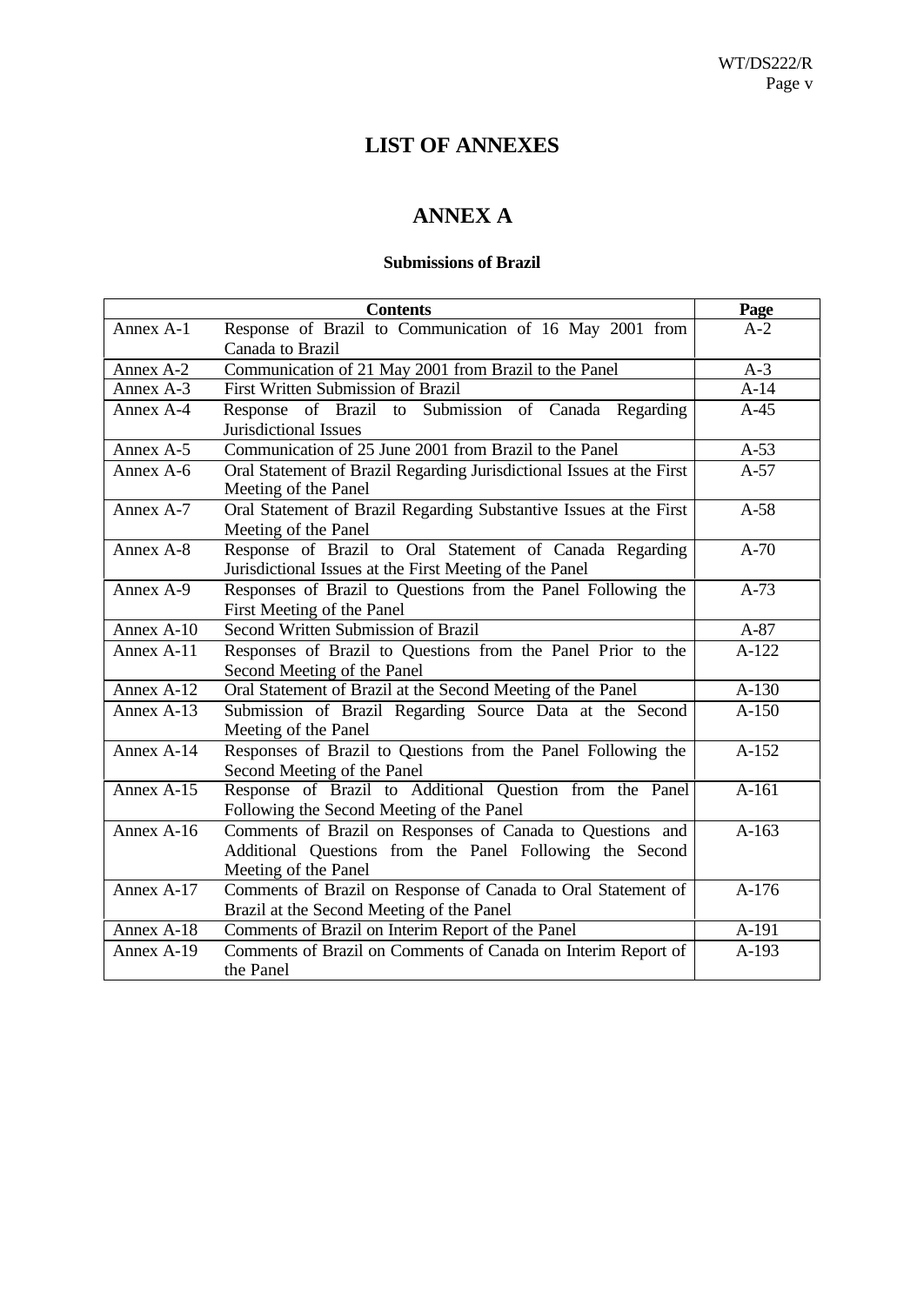# **ANNEX B**

# **Submissions of Canada**

|              | <b>Contents</b>                                                                                                    | Page    |
|--------------|--------------------------------------------------------------------------------------------------------------------|---------|
| Annex B-1    | Communication of 16 May 2001 from Canada to Brazil                                                                 | $B-2$   |
| Annex B-2    | Response of Canada to Communication of 21 May 2001 from<br>Brazil to the Panel                                     | $B-3$   |
| Annex B-3    | Submission of Canada Regarding Jurisdictional Issues                                                               | $B-7$   |
| Annex B-4    | First Written Submission of Canada                                                                                 | $B-22$  |
| Annex B-5    | Oral Statement of Canada Regarding Jurisdictional Issues at the<br>First Meeting of the Panel                      | $B-44$  |
| Annex B-6    | Oral Statement of Canada Regarding Substantive Issues at the First<br>Meeting of the Panel                         | $B-49$  |
| Annex B-7    | Responses of Canada to Questions from the Panel Following the<br>First Meeting of the Panel                        | $B-56$  |
| Annex B-8    | Second Written Submission of Canada                                                                                | $B-71$  |
| Annex B-9    | Responses of Canada to Questions from the Panel Prior to the<br>Second Meeting of the Panel                        | $B-91$  |
| Annex $B-10$ | Oral Statement of Canada at the Second Meeting of the Panel                                                        | $B-102$ |
| Annex B-11   | Responses of Canada to Questions from the Panel Following the<br>Second Meeting of the Panel                       | $B-115$ |
| Annex B-12   | Response of Canada to Oral Statement of Brazil at the Second<br>Meeting of the Panel                               | $B-126$ |
| Annex B-13   | Responses of Canada to Additional Questions from the Panel<br>Following the Second Meeting of the Panel            | $B-148$ |
| Annex B-14   | Comments of Canada on Responses of Brazil to Questions from the<br>Panel Following the Second Meeting of the Panel | $B-152$ |
| Annex B-15   | Comments of Canada on Interim Report of the Panel                                                                  | $B-159$ |
| Annex B-16   | Comments of Canada on Comments of Brazil on Interim Report of<br>the Panel                                         | $B-165$ |

# **ANNEX C**

# **Third-Party Submissions**

| <b>Contents</b> |                                                                 | Page   |
|-----------------|-----------------------------------------------------------------|--------|
| Annex C-1       | Third-Party Submission of the European Communities              | $C-2$  |
| Annex C-2       | Third-Party Submission of the United States                     | $C-13$ |
| Annex C-3       | Oral Statement of the European Communities at the First Meeting | $C-18$ |
|                 | of the Panel                                                    |        |
| Annex $C-4$     | Oral Statement of the United States at the First Meeting of the | $C-22$ |
|                 | Panel                                                           |        |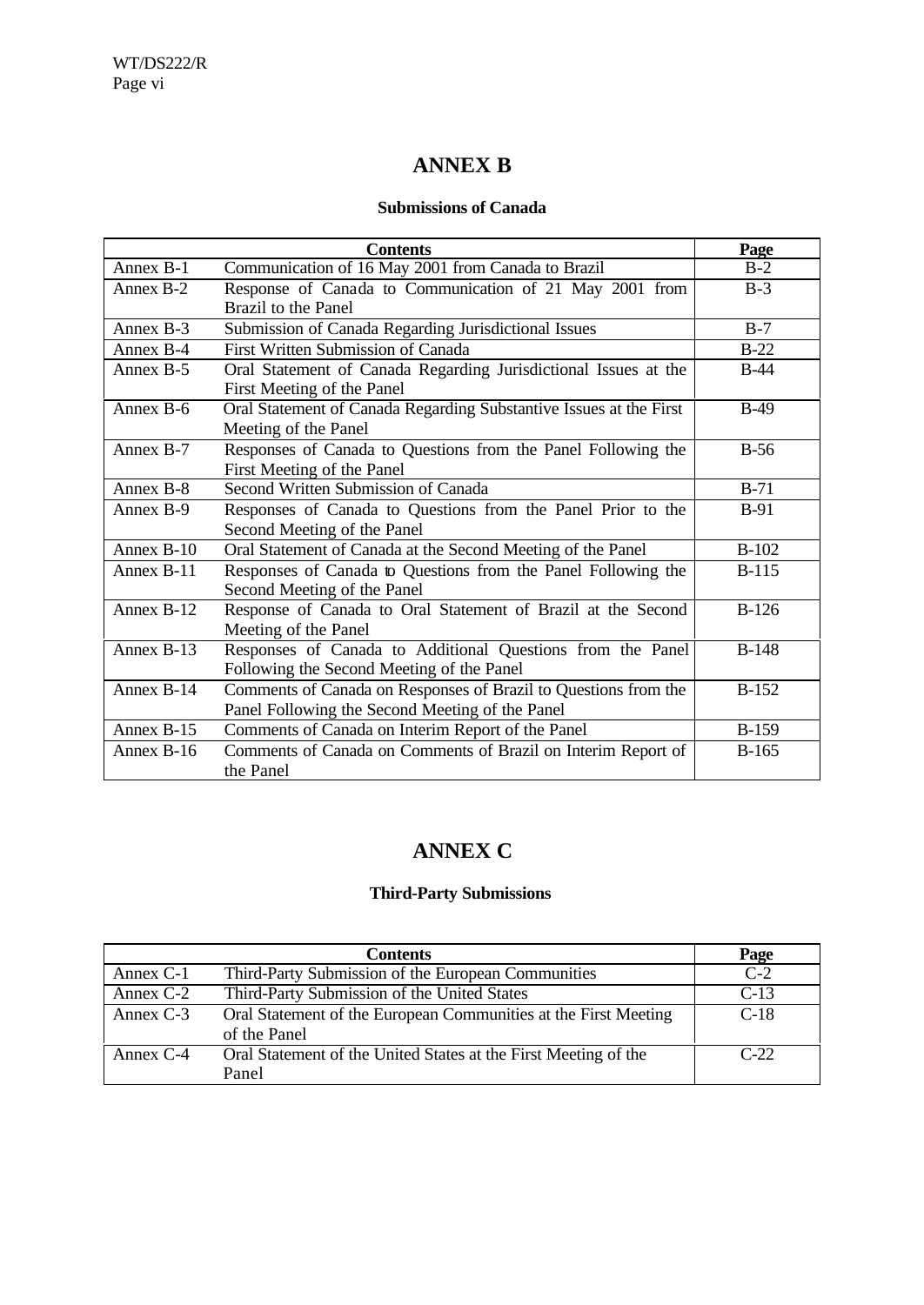### **I. INTRODUCTION**

#### A. COMPLAINT OF BRAZIL

1.1 On 22 January 2001, Brazil requested consultations<sup>1</sup> with Canada pursuant to Article XXIII:1 of the General Agreement on Tariffs and Trade 1994 ("GATT 1994"), Article 4 of the Understanding on Rules and Procedures Governing the Settlement of Disputes ("DSU"), and Article 4 of the Agreement on Subsidies and Countervailing Measures ("SCM Agreement") regarding certain alleged subsidies granted by the Government of Canada and the Province of Québec that support the export of regional aircraft from Canada.

1.2 Brazil and Canada held consultations on 21 February 2001, but failed to reach a mutually satisfactory solution.

1.3 On 1 March 2001, Brazil requested the establishment of a panel pursuant to Article XXIII of the GATT 1994, Article 6 of the DSU, and Article 4.4 of the SCM Agreement.<sup>2</sup>

B. ESTABLISHMENT AND COMPOSITION OF THE PANEL

1.4 The Dispute Settlement Body ("DSB") established a panel on 12 March 2001, with standard terms of reference. The terms of reference of the Panel are:

To examine, in the light of the relevant provisions of the covered agreements cited by Brazil in document WT/DS222/2, the matter referred to the DSB by Brazil in that document, and to make such findings as will assist the DSB in making the recommendations or in giving the rulings provided for in those agreements.

1.5 On 7 May 2001, Brazil requested the Director-General to determine the composition of the Panel, pursuant to paragraph 7 of Article 8 of the DSU. This paragraph provides:

If there is no agreement on the panelists within 20 days after the date of the establishment of a panel, at the request of either party, the Director-General, in consultation with the Chairman of the DSB and the Chairman of the relevant Council or Committee, shall determine the composition of the panel by appointing the panelists whom the Director-General considers most appropriate in accordance with any relevant special or additional rules or procedures of the covered agreement or covered agreements which are at issue in the dispute, after consulting with the parties to the dispute. The Chairman of the DSB shall inform the Members of the composition of the panel thus formed no later than 10 days after the date the Chairman receives such a request.<sup>3</sup>

<sup>1</sup> *See* WT/DS222/1.

<sup>2</sup> *See* WT/DS222/2.

<sup>&</sup>lt;sup>3</sup> Paragraph 12 of Article 4 of the SCM Agreement provides:

For purposes of disputes conducted pursuant to this Article, except for time-periods specifically prescribed in this Article, time-periods applicable under the DSU for the conduct of such disputes shall be half the time prescribed therein.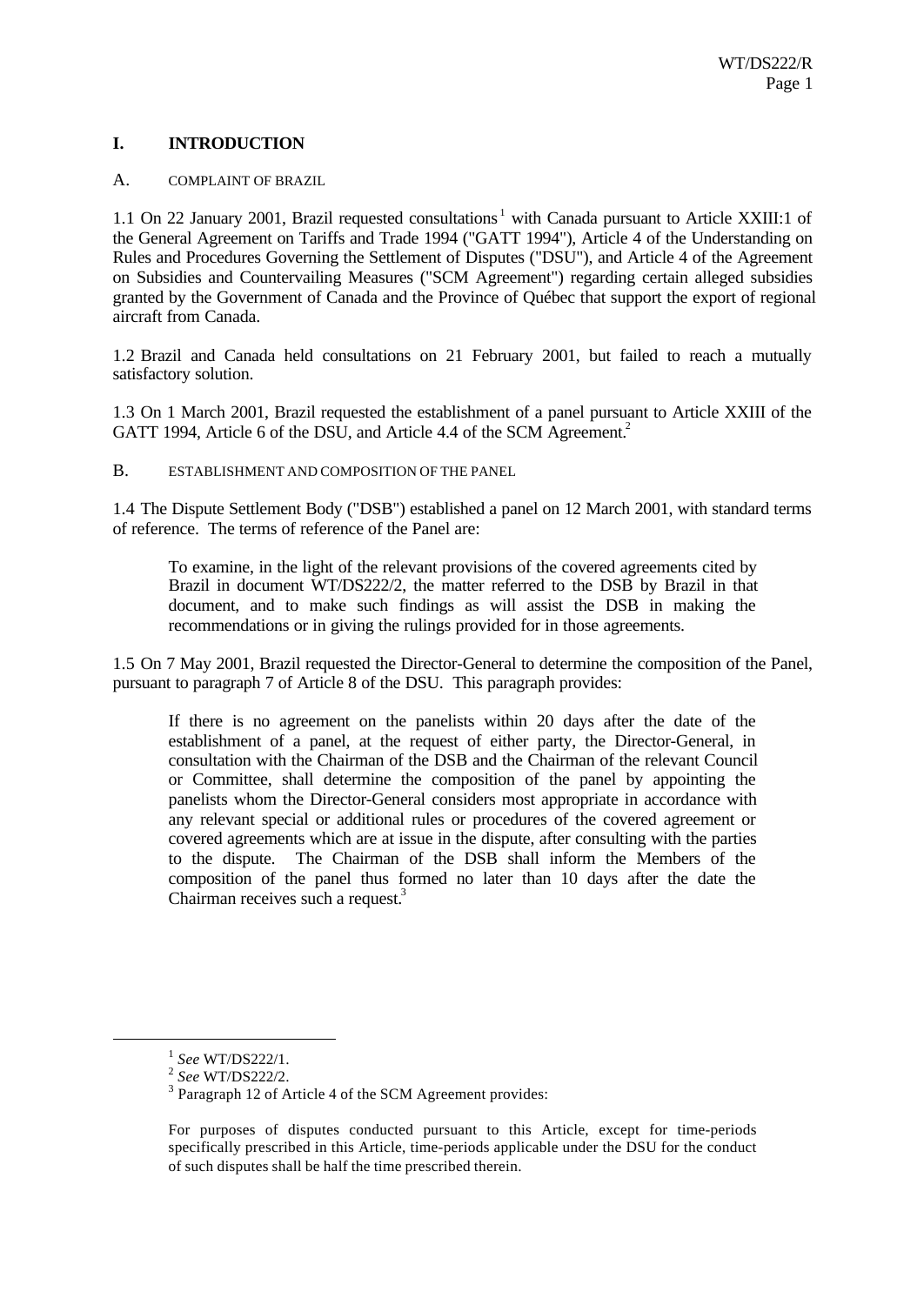1.6 On 11 May 2001, the Director-General accordingly composed the panel as follows:

| Chairman: | Prof. William J. Davey                            |
|-----------|---------------------------------------------------|
| Members:  | Prof. Seung Wha Chang<br>Ms. Usha Dwarka-Canabady |

1.7 Australia, the European Communities, India, and the United States reserved their rights to participate in the panel proceedings as third parties.

C. PANEL PROCEEDINGS

1.8 The Panel met with the parties on 27 and 28 June 2001, and on 31 July 2001. The Panel met with the third parties on 27 June 2001.

1.9 The Panel submitted its interim report to the parties on 19 October 2001. Comments from the parties on the interim report were received on 26 October 2001, and on each other's comments on 2 November 2001 (*See* Section VI, *infra*). The Panel submitted its final report to the parties on 9 November 2001.

# **II. FACTUAL ASPECTS**

2.1 This dispute concerns various Canadian measures which Brazil alleges are subsidies inconsistent with Canada's obligations under Article  $3.1(a)^4$  of the SCM Agreement in that they are contingent in law or in fact, whether solely or as one of several other conditions, upon export performance.<sup>5</sup>

2.2 The measures as identified in Brazil's request for the establishment of a panel are export credits, including financing, loan guarantees, or interest rate support provided by or through the Export Development Corporation ("EDC") – both Canada and Corporate Accounts thereunder – to facilitate the export of civil aircraft, and export credits and guarantees, including loan guarantees, equity guarantees, residual value guarantees, and "first loss deficiency guarantees", provided by *Investissement Québec* ("*IQ*"), a programme operated by the Province of Québec.

# **III. PARTIES' REQUESTS FOR FINDINGS AND RECOMMENDATIONS**

#### A. BRAZIL

- 3.1 In its request for establishment, Brazil requests that the panel find that:
	- 1. Export credits, including financing, loan guarantees, or interest rate support by or through the Canada Account are and continue to be prohibited export subsidies within the meaning of Articles 1 and 3 of the SCM Agreement.
	- 2. Canada has not implemented the report of the Article 21.5 panel, adopted by the DSB, requesting that Canada withdraw Canada Account subsidies.
	- 3. Canada, in defiance of the rulings and recommendations of the Dispute Settlement Body, continues to grant or offers to grant export credits to the regional aircraft industry through the

<sup>&</sup>lt;sup>4</sup> We understand Brazil's reference in its request for the establishment of a panel to Article 3 of the SCM Agreement to mean Article 3.1(a) of the Agreement.

<sup>5</sup> *See* footnote 14, *infra*.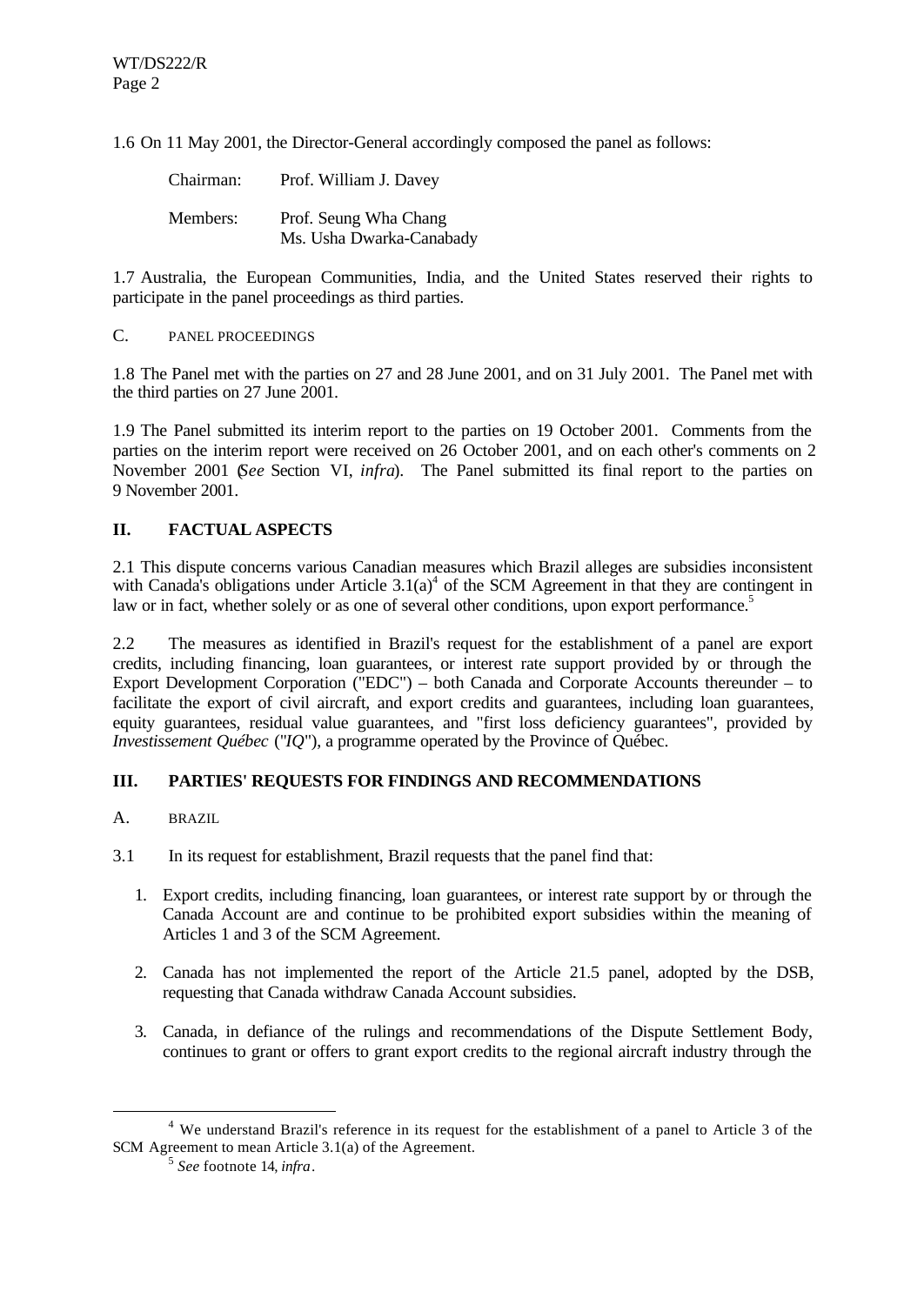Canada Account, that are prohibited subsidies within the meaning of Articles 1 and 3 of the Agreement.

- 4. Canada's grant or offer to grant Canada Account export credits to Air Wisconsin is a prohibited export subsidy within the meaning of Articles 1 and 3 of the Agreement.
- 5. Export credits, including financing, loan guarantees, or interest rate support by or through the EDC are prohibited export subsidies within the meaning of Articles 1 and 3 of the Agreement.
- 6. Canada's grant or offer to grant export credits by or through EDC to Air Wisconsin is a prohibited export subsidy within the meaning of Articles 1 and 3 of the Agreement.
- 7. Export credits and guarantees provided by *Investissement Québec*, including loan guarantees, equity guarantees, residual value guarantees, and "first loss deficiency guarantees" are prohibited export subsidies within the meaning of Articles 1 and 3 of the Agreement.<sup>6</sup>

3.2 Brazil further requested that the Panel recommend that the DSB direct Canada to withdraw these prohibited subsidies without delay.<sup>7</sup>

#### B. CANADA

3.3 Canada requests that the Panel find that Brazil has failed to present a *prima facie* case that any of the Canada Account, Corporate Account or *IQ* programmes, "as such", "as applied" or in respect of "specific transactions" are inconsistent with Canada's obligations under the SCM Agreement. $8$ 

3.4 Canada considers that:

- 1. There is no basis for this Panel to reverse the findings in *Canada Aircraft* <sup>9</sup> that EDC (Corporate Account) and Canada Account are discretionary;
- 2. *IQ* is not "as such" inconsistent with the SCM Agreement;
- 3. Brazil's "as such" claims would improperly condemn all ECAs, and are at odds with the facts and the law;
- 4. Brazil seeks to make an untenable distinction between its challenges to measures "as applied" and in respect of "specific transactions"; and
- 5. Brazil has failed to show that any specific transactions, under Corporate Account, *IQ* or Canada Account, including Air Wisconsin, are inconsistent with Canada's obligations under the SCM Agreement, because they are not inconsistent.

#### **IV. ARGUMENTS OF THE PARTIES**

4.1 The arguments of the parties are set out in their submissions to the Panel. The parties' submissions are attached to this Report as Annexes (*See* List of Annexes, page v).

<sup>6</sup> WT/DS222/2.

<sup>7</sup> *Id*.

<sup>&</sup>lt;sup>8</sup> Canada also raises a number of preliminary objections in respect of the claims of Brazil. *See* para. 7.3, *infra*.

<sup>9</sup> *Canada – Measures Affecting the Export of Civilian Aircraft* ("*Canada – Aircraft*"), Report of the Panel, WT/DS70/R, and Report of the Appellate Body, WT/DS70/AB/R, adopted 20 August 1999.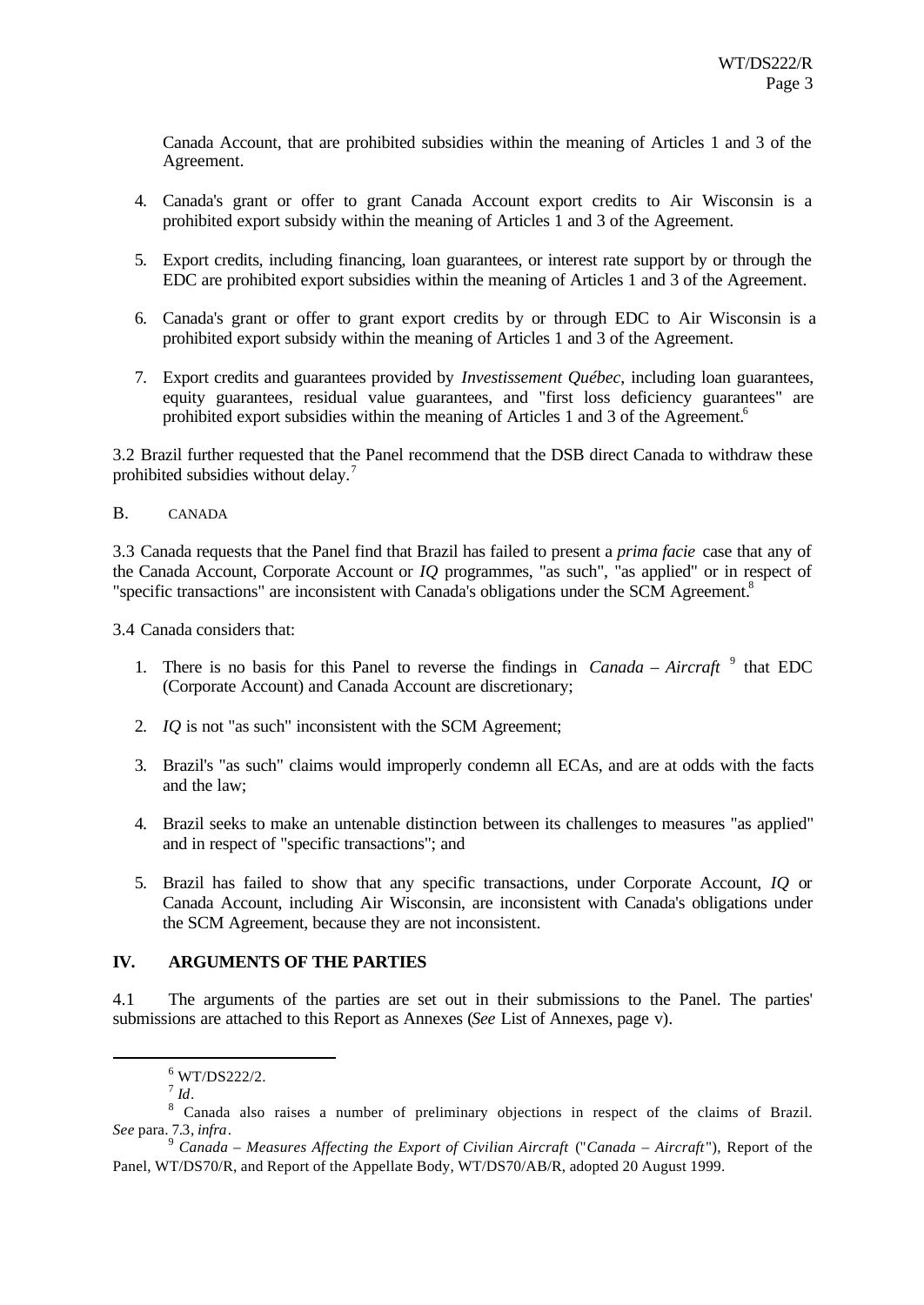# **V. ARGUMENTS OF THE THIRD PARTIES**

5.1 The arguments of the third parties – Australia, the European Communities, India, and the United States – are set out in their submissions to the Panel and are attached to this Report as Annexes (*See* List of Annexes, page v).

#### **VI. INTERIM REVIEW**

6.1 On 26 October 2001, both parties submitted written requests for review by the Panel of particular aspects of the interim report issued on 19 October 2001. On 2 November 2001, each party provided written comments on certain aspects of the other party's request for interim review. Neither party requested an additional meeting with the Panel. The issues raised by the parties are addressed below. The Panel deleted paragraph 7.263 of the interim report, and made minor changes to paragraphs 7.243, 7.256, 7.259, 7.262, 7.276, and 7.284 of the interim report.

#### A. BRAZIL'S REQUEST FOR INTERIM REVIEW

6.2 Brazil drew the attention of the Panel to a number of typographical and factual errors in the interim report, which we have corrected.

6.3 Brazil requested a change to the Panel's description of Brazil's argument in paragraph 7.221 of the interim report. Canada denied the need for any such change. In order to avoid any misunderstanding, we have deleted that paragraph from the final version of our report.

6.4 Brazil requested the inclusion of a note to paragraph 7.226 of the interim report, to the effect that Brazil was able to obtain details of Embraer's offer to Air Wisconsin. Canada objected to the note requested by Brazil, in part because Brazil obtained those details in response to a direct request from the Panel. In our view, the fact that Brazil was able to obtain details of an offer made by Embraer in response to a request from the Panel has no bearing on the issue of whether or not it would be realistic to expect the EDC to have access to data regarding commercial financing transactions involving Bombardier aircraft. We therefore decline to include the note requested by Brazil.

6.5 With regard to note 278 of the interim report, Brazil relies on Exhibit CAN-61 to suggest that CQC participated in the Midway transaction as an equity investor. In response, Canada asserted that "[n]either IQ nor CQC were equity participants in the Midway transaction". Canada also confirmed the factual accuracy of note 278 of the interim report. In light of Canada's response, we have not made any changes to note 278 of the interim report.

#### B. CANADA'S REQUEST FOR INTERIM REVIEW

6.6 Canada drew the attention of the Panel to a number of typographical and factual errors in the interim report. In some cases we have corrected the error. In other cases we have made deletions.

6.7 Canada objects to the Panel's statement in para. 7.18 of the interim report that "the legal framework under which the Canada Account is operated has changed", indicating that it has not and referring to Canada's oral response to that effect to a question by the Panel at the second meeting with the parties. Brazil asserts that the legal framework under which the Canada Account operates has changed.

6.8 The Panel makes the relevant statement in the context of its assessment of Canada's request for a preliminary ruling under Article 21.5 of the DSU in respect of Brazil's Claims 1 and 3. The basis for the Panel's statement is that, following the *Canada – Aircraft* panel's decision, Canada enacted the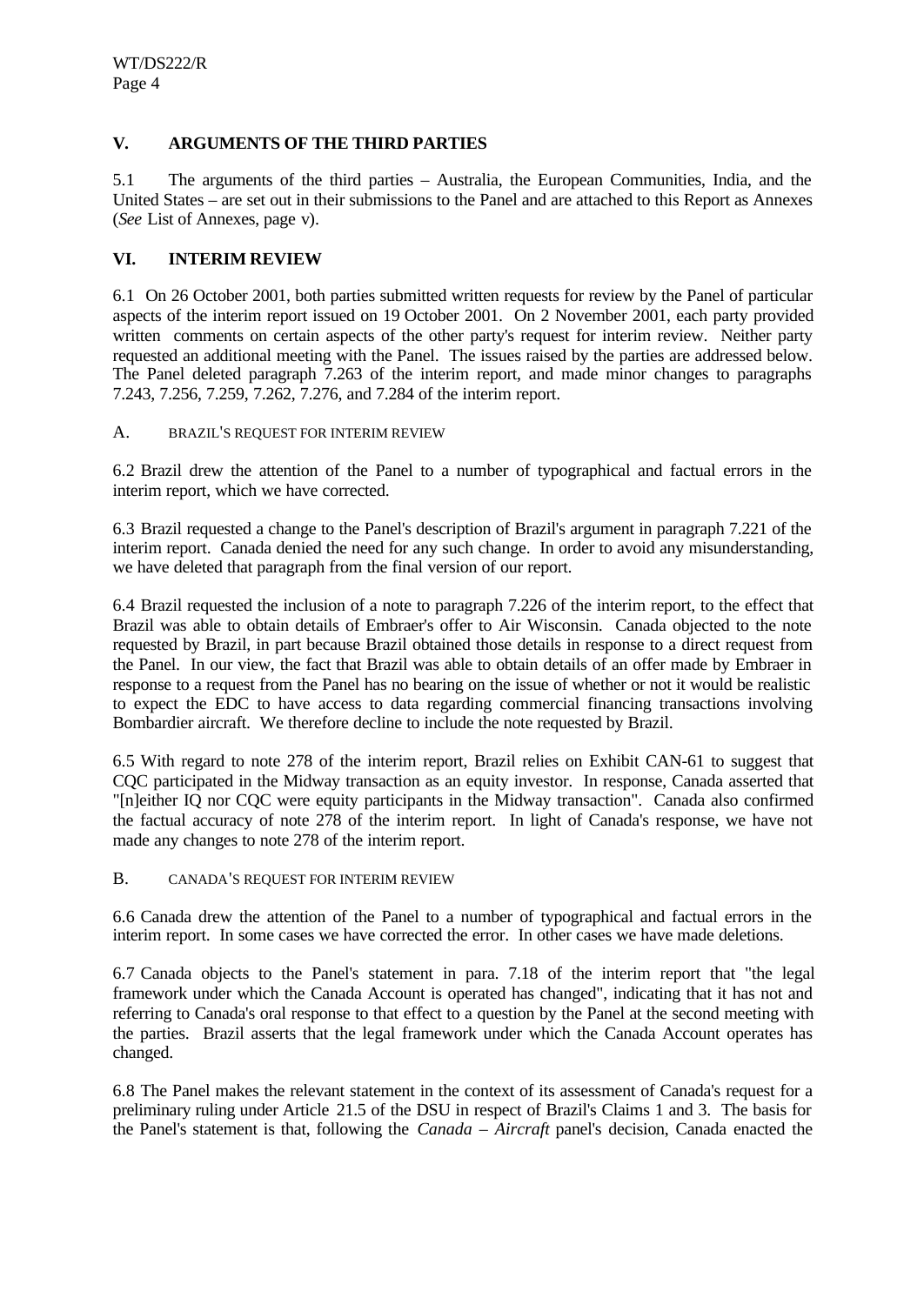*Policy Directive GEN 000-004 – Submission of Documents to the Government of Canada*<sup>10</sup> and the *EDC Canada Account Policy Guideline*<sup>11</sup>, which require Canada Account financing to comply with the OECD Arrangement (*See* paragraph 7.93, *infra*). We note also that Brazil disagrees with Canada's objection, pointing to the policy memorandum enacted by Canada following the first *Canada – Aircraft* dispute. Accordingly, we retain the statement in para. 7.18 of the interim report, and have included note 21 in the final report for clarification.

6.9 Canada requested a change to the Panel's description of its argument in the last sentence of paragraph 7.145 of the interim report. Brazil has objected to the change requested by Canada. Since we do not consider that the current version is inaccurate in any way, we decline to make the change requested by Canada.

6.10 Canada questioned the factual accuracy of a statement made by the Panel in the third sentence of paragraphs 7.152 and 7.316 of the interim report. Brazil objected to the concern raised by Canada, largely because Canada failed to make the relevant argument during the substantive part of the proceedings. In order to avoid any factual error in our findings, we have deleted the third sentence of paragraphs 7.152 and 7.316 of the interim report.

6.11 With regard to paragraph 7.247 of the interim report, Canada objected to the Panel's addition of 20-30 basis points to large aircraft EETC spreads to arrive at an appropriate regional aircraft spread. The Panel made this adjustment in response to Brazil's reliance on statements made by Canada in the *Brazil – Aircraft – Second 21.5* proceedings (*See* paragraphs 47 and 50 of Oral Statement of Brazil at the Second Meeting of the Panel (Annex A-12)). In responding to Brazil's oral statement<sup>12</sup>, Canada made no attempt to deny the need for a 20-30 basis point adjustment when converting from large aircraft to regional aircraft spreads. Nor did Canada object to Brazil's inclusion of a 20 basis point adjustment ("for the difference between the regional aircraft used in the financing at issue and the larger jets used in the typical EETC issue") in its Exhibit BRA-66. Furthermore, although Canada asserts that "[v]ariations in pricing between similar but non-identical asset classes are dynamic and subject to change …", Canada does not deny the need for an adjustment *per se*. However, although Canada appears to accept the need for an adjustment of some sort, Canada fails to indicate what would be, in its view, an appropriate adjustment for the transactions at issue. In addition, we note that a lesser adjustment would not necessarily change the outcome of our findings. For these reasons, we see no need to change paragraph 7.247 of the interim report.

6.12 Regarding paragraph 7.255 of the interim report, Canada made a number of arguments as to why FMC data could be used to assess transactions in certain circumstances. In doing so, however, Canada "does not [] reject Brazil's observation that the FMC represents an average of current pricing levels of the bonds of a wide range of similarly rated companies". Since it is the inclusion of average data that caused the Panel not to base its findings on FMC data, and since Canada has not denied that average data were included, we make no changes to paragraph 7.255 of the interim report.

6.13 In respect of paragraph 7.276 of the interim report, Canada asserted that the Panel should not have concluded that EDC financing  $\Box$  does not include an  $\Box$ . Canada submits that the fixed margin for credit risk  $\Box$  on the authority of the President or Senior Vice President Finance and Chief Financial Officer of the EDC. According to Canada, "an authorized margin [] the identified fixed margin is [] for that transaction". Brazil objected to any change to paragraph 7.276 of the interim report.

 $^{10}$  Exhibit CAN-16.

<sup>&</sup>lt;sup>11</sup> Exhibit CAN-17.

<sup>&</sup>lt;sup>12</sup> See Response of Canada to Oral Statement of Brazil at the Second Meeting of the Panel (Annex B-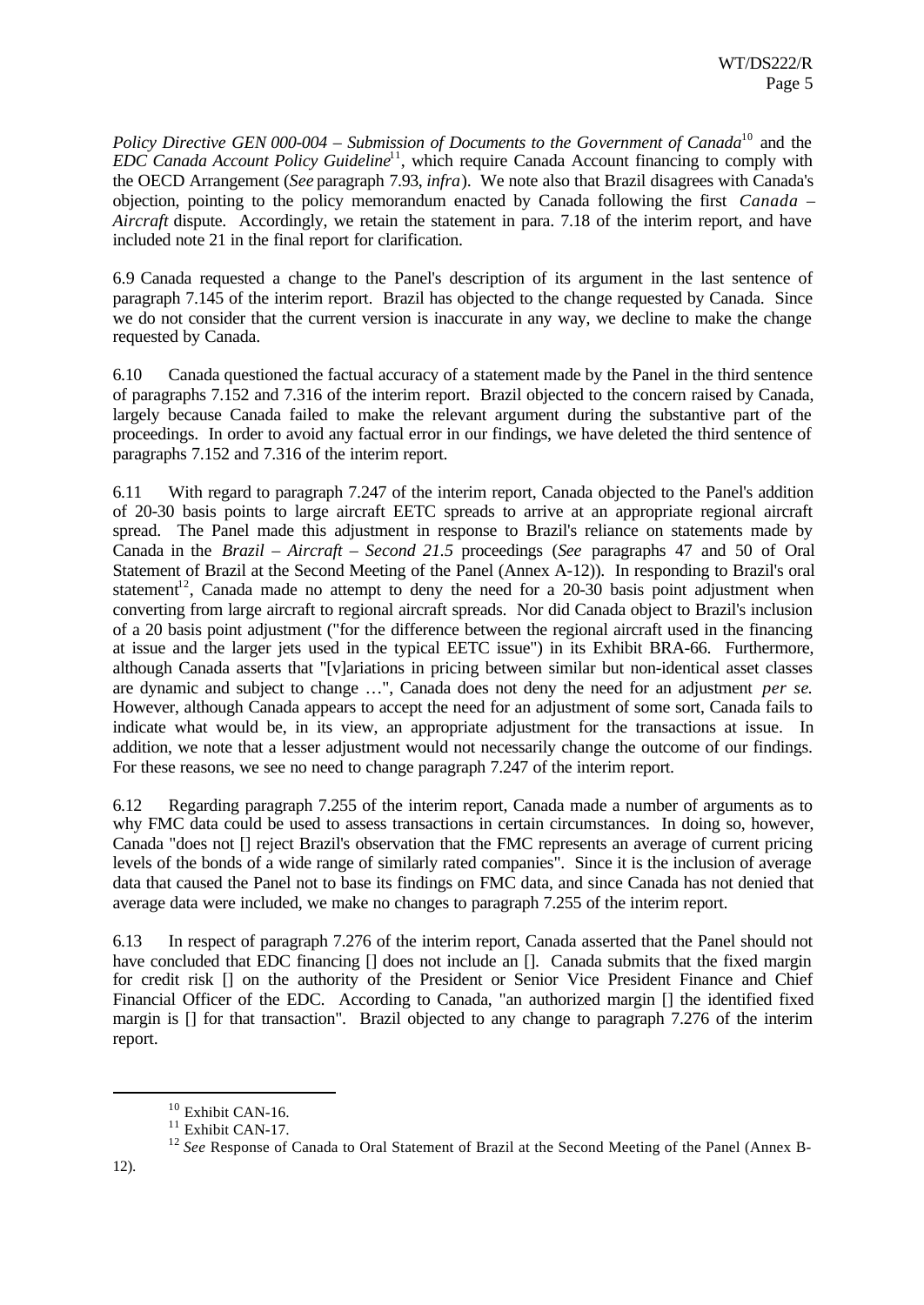6.14 We note that the EDC offered financing [] to Comair in two instances: in July 1996 and August 1997. Canada submitted EDC Pricing Documentation regarding these offers in the form of Exhibit CAN-59. This exhibit does not contain any details regarding the basis on which the President or Senior Vice President Finance and Chief Financial Officer of the EDC may have authorised [] the fixed margin for credit risk. Nor does it contain any data indicating that any margin authorised by the President or Senior Vice President Finance and Chief Financial Officer of the EDC was [] for the two transactions at issue. For these reasons, we reject Canada's assertion that the Panel should not have concluded that the relevant EDC financing [] does not include [].

# **VII. FINDINGS**

#### A. INTRODUCTION

7.1 This dispute concerns export credits, including financing, loan guarantees, or interest rate support provided by or through the Canada-owned EDC – both Canada and Corporate Accounts thereunder – to facilitate the export of civil aircraft as well as export credits and guarantees, including loan guarantees, equity guarantees, residual value guarantees, and "first loss deficiency guarantees", provided by *IQ*, a programme operated by the Province of Québec. Brazil claims that the EDC and *IQ* programmes "as such" and "as applied" are prohibited export subsidies, in violation of Article  $3.1(a)^{13}$  of the SCM Agreement. Brazil also claims that specific transactions under those programmes constitute prohibited export subsidies.<sup>14</sup>

7.2 After addressing certain preliminary issues raised by Canada, we shall begin our substantive review by examining Brazil's claims regarding the EDC programmes "as such" and "as applied". We shall then turn to Brazil's claims regarding specific transactions under those programmes. In examining specific transactions, we shall first review Brazil's claims regarding EDC support to Air Wisconsin. We shall then address Brazil's claims regarding other EDC support, before turning to Brazil's claims regarding support provided by *IQ*.

#### B. PRELIMINARY ISSUES

l

7.3 Canada raises the following preliminary objections in respect of the claims of Brazil:

1. Claims 1, 2, and 3 raise issues of compliance or implementation related to another dispute. These claims are inconsistent with Article 21.5 of the DSU. This panel does not have the jurisdiction to examine compliance issues that have arisen in other disputes; and

<sup>&</sup>lt;sup>13</sup> As noted above, we understand Brazil's reference in its request for the establishment of a panel to Article 3 of the SCM Agreement to mean Article 3.1(a) of the Agreement.

<sup>&</sup>lt;sup>14</sup> The Panel asked Brazil to "identify the specific measures in respect of which Brazil is requesting the Panel to make findings. In particular, is Brazil requesting findings (1) on the Canada Account, EDC and *IQ* programmes as such, (2) on the Canada Account, EDC and *IQ* programmes as applied (on the basis of evidence regarding specific transactions), (3) on the specific Canada Account, EDC and *IQ* transactions identified in its first submission, or (4) on some combination of (1), (2) and (3)?" Brazil replied that it "is requesting findings by the Panel on points (1), (2), and (3). Brazil is requesting that the Panel find the Canada Account, EDC and *IQ* programmes as such inconsistent with Canada's obligations under the SCM Agreement. Brazil is also requesting that the Panel find the Canada Account, EDC and *IQ* programmes inconsistent with Canada's obligations under the SCM Agreement as applied on the basis of evidence regarding specific transactions. Finally, Brazil is requesting that the Panel find the specific Canada Account, EDC and *IQ* transactions identified in its First Written Submission as breaching Canada's obligations under the SCM Agreement" (Response of Brazil to Question 25 from the Panel, Responses of Brazil to Questions from the Panel Following the First Meeting of the Panel (Annex A-9)).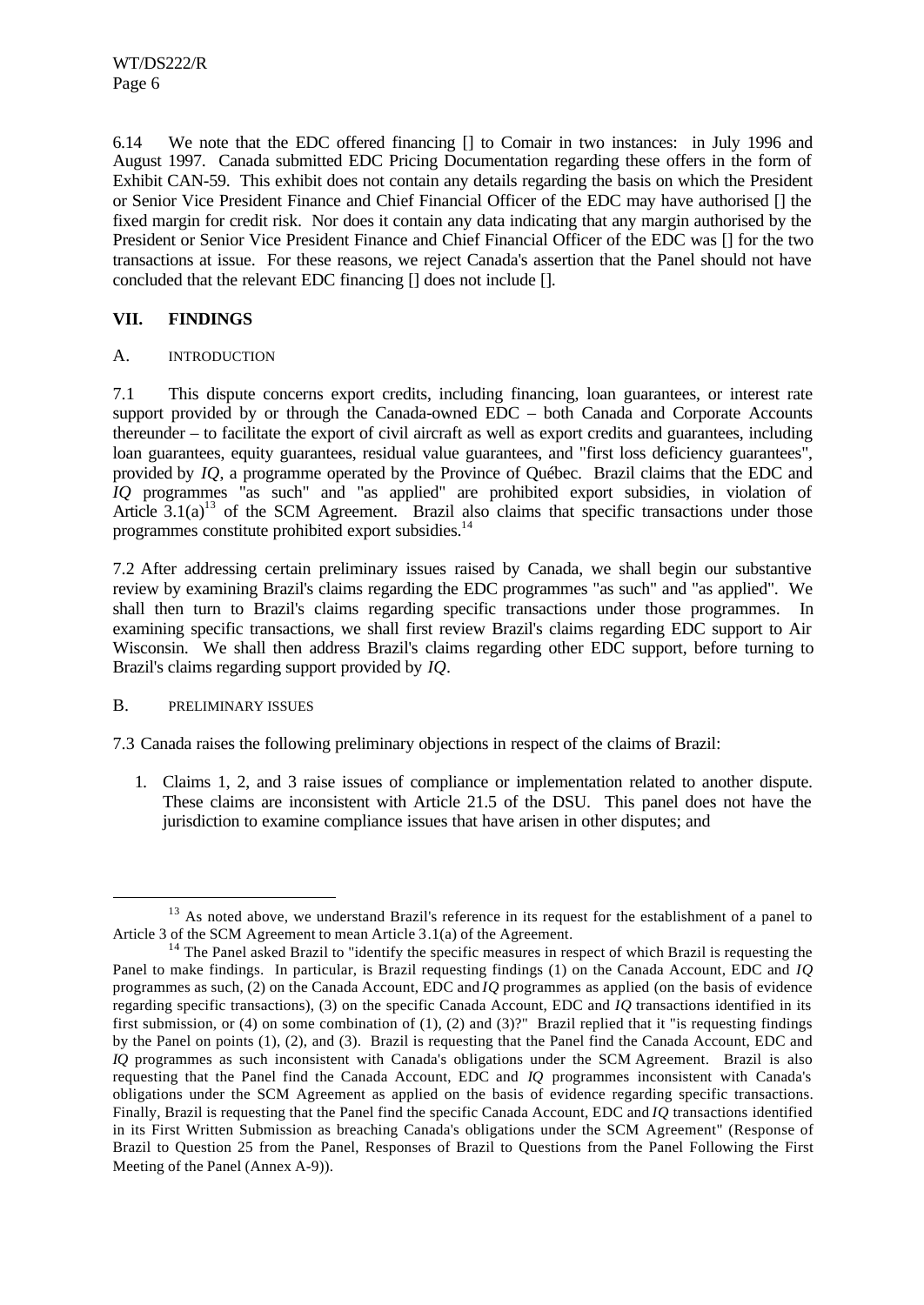2. Claims 1, 2, 5, and 7 are inconsistent with the requirements of Article 6.2 of the DSU, which require a complaining party to identify the specific matters at issue and to provide a brief summary of the legal basis of the complaint, sufficient to present the problem clearly. Brazil has not met the minimum standards of this provision.

#### **1. Disputes over implementation – Article 21.5 of the DSU (regarding claims 1, 2, and 3 of Brazil)**

- (a) Arguments of the parties
- *(i) Canada*

7.4 Canada argues that the DSU provides that disputes over implementation are to be resolved through expedited proceedings provided for in Article 21.5, rather than through new panel proceedings. Canada further points out that Article 21.5 uses mandatory, not hortatory, language. Where there is disagreement over implementation, such a dispute "shall be decided through recourse to these dispute settlement procedures, including wherever possible resort to the original panel". Canada submits that, in all cases to date in which there has been a dispute over the existence or WTOconsistency of measures taken to comply with DSB recommendations or rulings, resort has been had to Article 21.5. In Canada's view, to allow a Member to ignore the specific requirements of Article 21.5 and instead to resort to *de novo* panel proceedings to determine issues of implementation would be contrary to Article 21.5. Moreover, any panel established through the regular dispute settlement procedures of Article 6 of the DSU would not have the jurisdiction to make findings on issues of compliance arising from other cases.

Claim 1

7.5 Canada recalls that Claim 1 states:

Export credits, including financing, loan guarantees, or interest rate support by or through the Canada Account are and continue to be prohibited export subsidies within the meaning of Articles 1 and 3 of the Agreement.

7.6 Canada points out that, in this claim, Brazil asserts in part that certain export credits "continue to be" prohibited export subsidies. Canada argues that all measures of a Member are presumed to be WTO-consistent absent a specific DSB ruling to the contrary. Therefore, the reference by Brazil to export credits that "continue to be" prohibited export subsidies must refer back to earlier DSB rulings that certain "export credits" granted by Canada are not WTO-consistent. According to Canada, this would appear to be a claim that Canada has not complied with the DSB rulings in *Canada – Aircraft*. Canada argues that this panel does not have the jurisdiction to determine issues of compliance related to other cases.

# Claim 2

7.7 Canada recalls that Claim 2 states:

Canada has not implemented the report of the Article 21.5 panel, adopted by the DSB, requesting that Canada withdraw Canada Account subsidies.

7.8 Canada submits that Claim 2 fails to specify which "report of the Article 21.5 panel" is the subject of the current Brazilian complaint. Canada presumes that it is the report of the Article 21.5 panel in *Canada – Measures Affecting the Export of Civilian Aircraft* ("*Canada – Aircraft*"). In any event, argues Canada, a complaint that Canada "has not implemented" the Article 21.5 panel report is clearly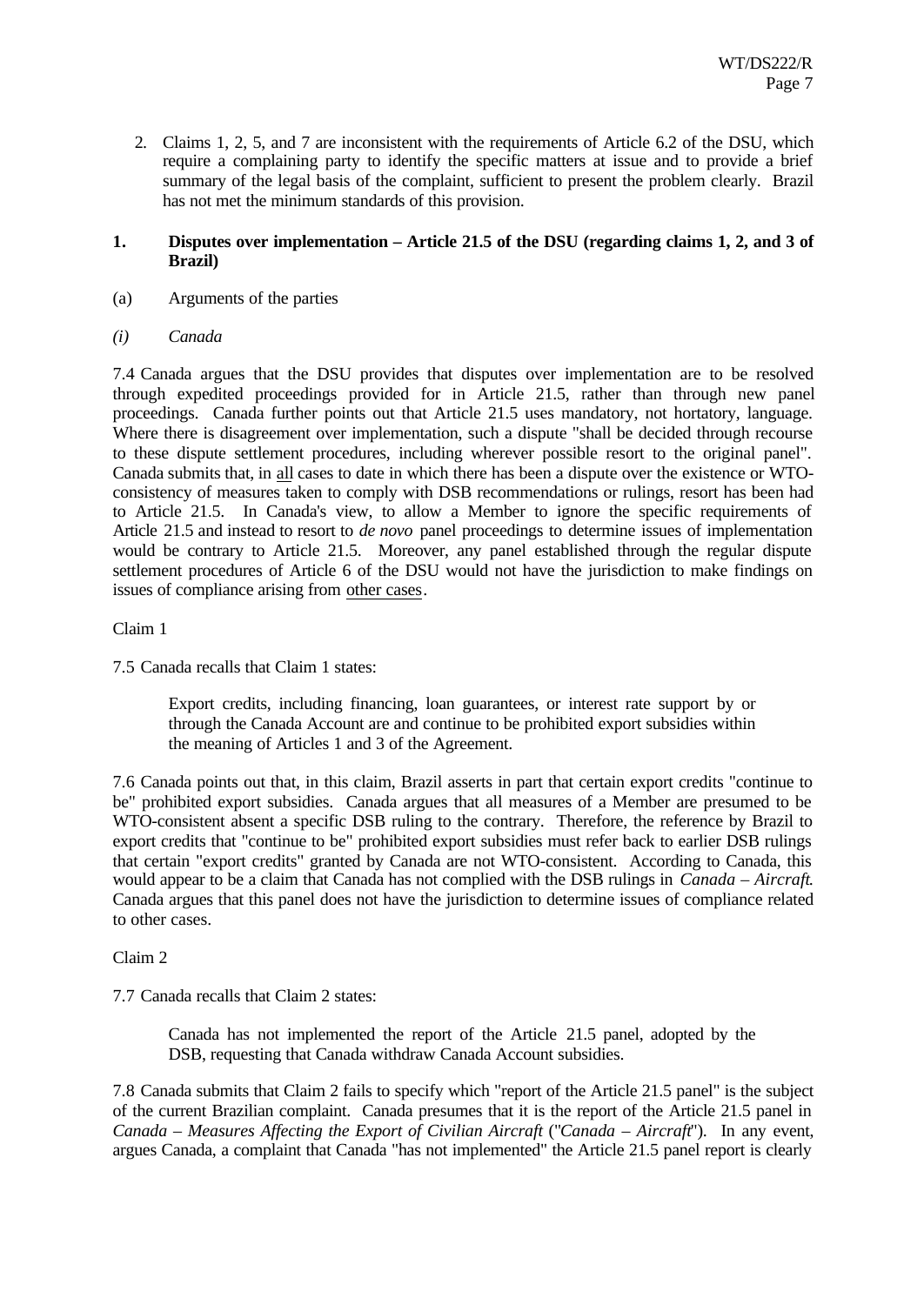an issue of compliance or implementation related to an earlier dispute, which is outside the jurisdiction of the present panel.

Claim 3

7.9 Canada recalls that Claim 3 provides:

Canada, in defiance of the rulings and recommendations of the Dispute Settlement Body, continues to grant or offers to grant export credits to the regional aircraft industry through the Canada Account, that are prohibited subsidies within the meaning of Articles 1 and 3 of the Agreement.

7.10 Once again, argues Canada, Brazil has referred to "the rulings and recommendations of the Dispute Settlement Body", without any reference as to which such rulings or recommendations are the subject of the current complaint. Again, Canada surmises that Brazil is referring to the rulings and recommendations of the DSB in *Canada – Aircraft*. The reference to the alleged granting of, or offers to grant, prohibited subsidies "in defiance of" the DSB rulings clearly indicates, in the opinion of Canada, that this claim raises issues of compliance with earlier rulings. Such claims are outside the jurisdiction of the current panel according to Canada.

*(ii) Brazil*

l

7.11 Brazil disagrees that it cannot challenge, in proceedings brought pursuant to Article 6 of the DSU, the existence or consistency of measures taken to comply with the earlier recommendations and rulings of the DSB with respect to the Canada Account. While it is the case, in the view of Brazil, that a Member may challenge under Article 21.5 "measures taken to comply" with DSB recommendations and rulings, the ordinary meaning of Article 6.2 of the DSU and Articles 4.1, 4.4, and 4.5 of the SCM Agreement do not preclude a Member from similarly bringing a new dispute settlement proceeding under those provisions. Brazil argues that, if a Member chooses to forego the expedited procedures under Article 21.5, it is its prerogative to do so, and requiring Members to avail themselves of only those expedited procedures would be contrary to the object and purpose of Article 21.5. Brazil further posits that, in the circumstances of this particular case, it "considered it efficient to forego Article 21.5's expedited procedures<sup>"15</sup>, as Brazil's challenge to Canada Account support for regional aircraft involves claims against the measure both as such and as applied in particular transactions, and a panel constituted under Article 21.5 would not be authorised to review the consistency of Canada Account support as applied in particular regional aircraft transactions.

7.12 Further, Brazil considers that Canada is incorrect to identify each of the numbered paragraphs regarding the Canada Account in Brazil's request for the establishment of a panel as a separate claim. Brazil submits that it makes one overarching claim with respect to Canada Account support in its request for establishment, in paragraph 1. Paragraphs 2-4 of the request explain the nature of that claim, according to Brazil.

7.13 Brazil submits that the *Canada – Aircraft* panel did not rule that Canada Account as such was consistent with the SCM Agreement. It found that Brazil had failed to make a *prima facie* case and, as a result, the Panel could not "make any findings on the Canada Account programme *per se*."<sup>16</sup> With respect to Canada Account, Brazil argues that it has now presented additional information and evidence that presents a *prima facie* case.

<sup>&</sup>lt;sup>15</sup> Response of Brazil to Submission of Canada Regarding Jurisdictional Issues, para. 8 (Annex A-4).

<sup>16</sup> *Canada – Aircraft*, Report of the Panel, footnote 9, *supra*, para. 9.213.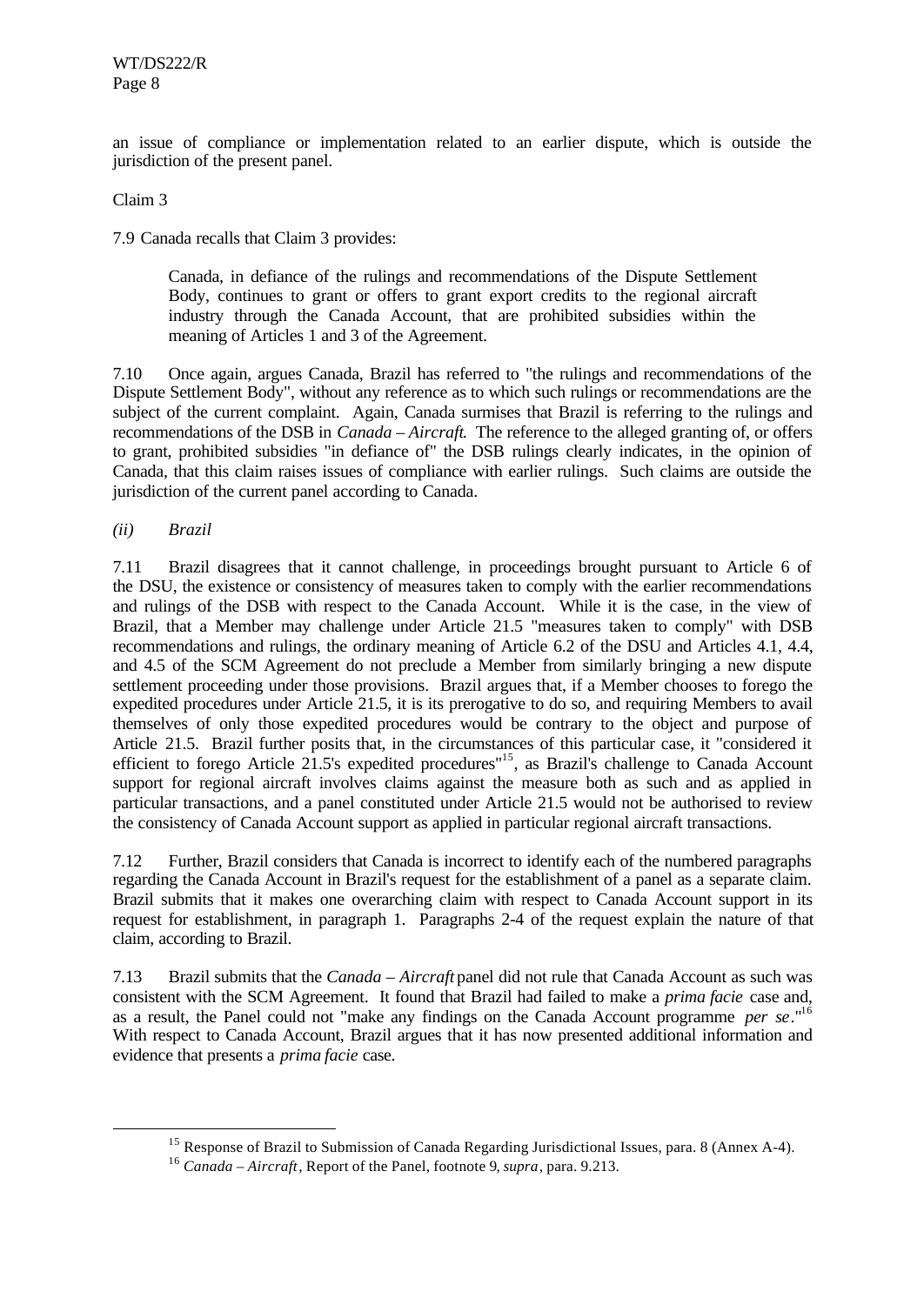#### (b) Evaluation by the Panel

#### *(i) Claims 1 and 3*

7.14 We recall that Claims 1 and 3 read as follows:

Claim 1

Export credits, including financing, loan guarantees, or interest rate support by or through the Canada Account are and continue to be prohibited export subsidies within the meaning of Articles 1 and 3 of the Agreement.

#### Claim 3

Canada, in defiance of the rulings and recommendations of the Dispute Settlement Body, continues to grant or offers to grant export credits to the regional aircraft industry through the Canada Account, that are prohibited subsidies within the meaning of Articles 1 and 3 of the Agreement.

7.15 In essence, Canada argues that Claims 1 and 3 are claims related to the implementation of the DSB recommendations in *Canada – Aircraft*, and that this panel does not have the jurisdiction to determine issues of compliance related to other cases. In our view, however, the use of the words "continue to be" and "in defiance of the rulings and recommendations of the [DSB]" do not necessarily indicate that what is sought by Brazil is a review of "measures taken to comply with" the DSB recommendations, as that term is used in Article 21.5 of the DSU. Indeed, Brazil, in its response to our question, submits that it "is not asking this Panel to review the findings of the DS70 Article 21.5 Panel or to uphold or confirm the findings of that Panel. Similarly, Brazil is not asking this Panel to draw conclusions as to what Canada should have done." Thus, in our view, the present panel has not been asked to rule on whether Canada implemented the DSB recommendations in the *Canada – Aircraft* case.

7.16 In our view, the wording of both Claims 1 and 3 alleges current violations of Article 3.1(a) of the SCM Agreement, which sets out the prohibition on export subsidies and reads as follows:

subsidies contingent, in law or in fact, whether solely or as one of several other conditions, upon export performance, including those illustrated in Annex I (footnotes deleted);

To prove the existence of an export subsidy within the meaning of this provision, a Member must therefore establish (i) the existence of a subsidy within the meaning of Article 1 of the SCM Agreement and (ii) contingency of that subsidy upon export performance. It is these elements that must be set out for purposes of a claim under Article 3.1(a). In this regard, we consider that the phrases "continue to be" and "in defiance of the rulings and recommendations of the [DSB]" – which form the basis for Canada's preliminary objection in respect of Claims 1 and 3 – are surplus. What Brazil must prove to carry its Article 3.1(a) claims are the elements necessary under that provision. In our view, the above phrases used by Brazil in its request for establishment and subsequently cited by Canada are simply not relevant to Brazil's claims under Article 3.1(a). Accordingly, our focus must be on whether Brazil has set out the elements necessary under Article 3.1(a), and that is what we shall address.

7.17 We note that, in respect of Claims 1 and 3, Brazil states that "Brazil simply is requesting a factual finding that, since the adoption of the DS70 Article 21.5 Report, Canada has not made any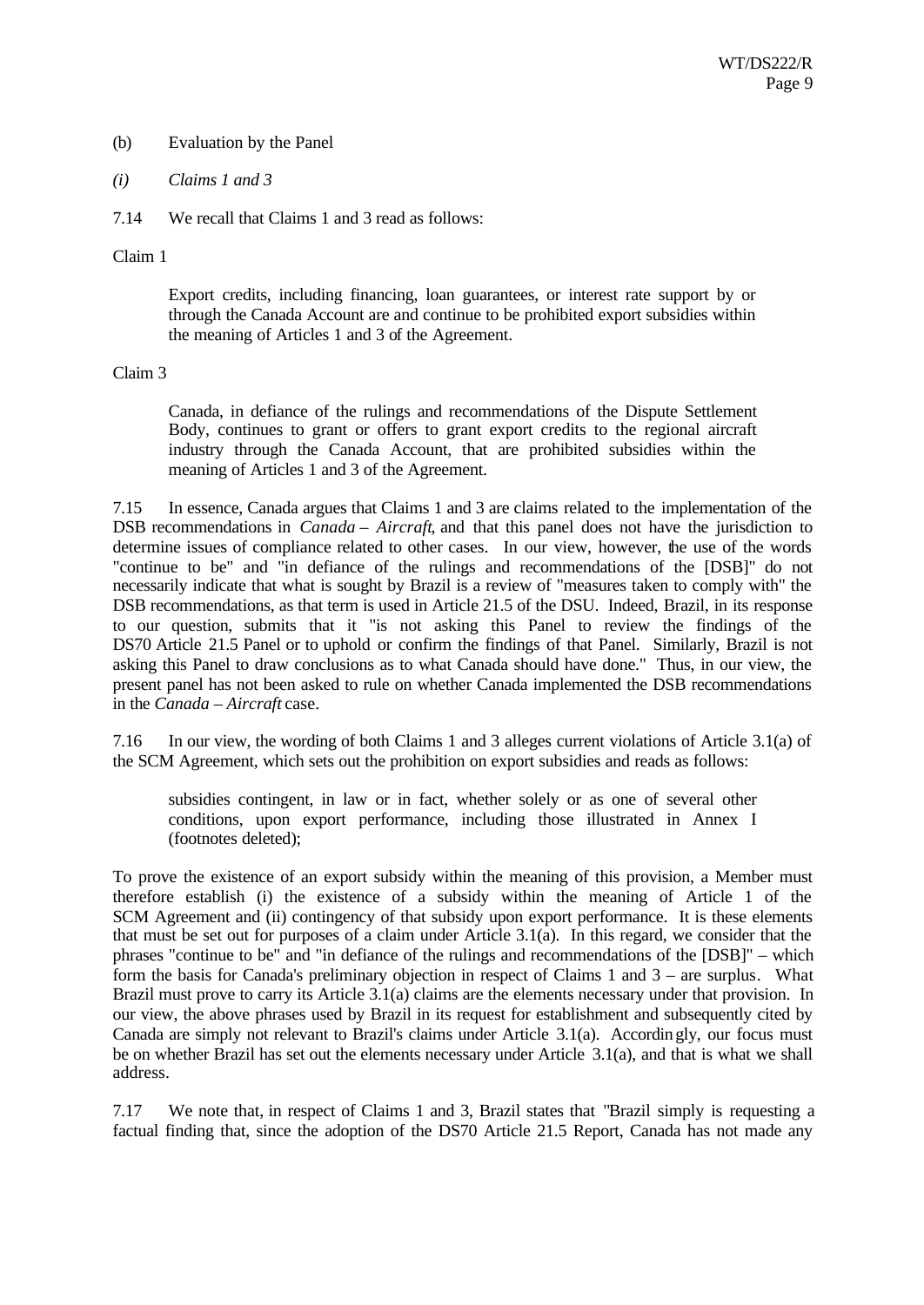changes in Canada Account"<sup>17</sup>. With regard to this "factual finding" requested by Brazil, we recall that Article 11 of the DSU – which sets out the function of panels – states in relevant part:

The function of panels is to assist the DSB in discharging its responsibilities under this Understanding and the covered agreements. Accordingly, a panel should make *an objective assessment of the matter before it, including an objective assessment of the facts of the case and the applicability of and conformity with the relevant covered agreements*, and make such other findings as will assist the DSB in making the recommendations or in giving the rulings provided for in the covered agreements (emphasis added).

We further note that the terms of reference of this panel are:

To examine, in the light of the relevant provisions of the covered agreements cited by Brazil in document WT/DS222/2, the matter referred to the DSB by Brazil in that document, and to make such findings as will assist the DSB in making the recommendations or in giving the rulings provided for in those agreements.

We do not consider that the "factual finding" requested by Brazil is a "matter" we should objectively assess or examine in this case. It is simply not relevant to whether Brazil has established its Article 3.1(a) claims in this proceeding, which we consider to be "such other findings as will assist the DSB in making the recommendations or in giving the rulings provided for in the [SCM Agreement]".<sup>18</sup>

7.18 Finally, we note that, whether or not the phrases "and continue to be" and "in defiance of the rulings and recommendations of the [DSB]" are viewed as irrelevant surplus in respect of Claims 1 and 3, we view the claims in this proceeding to be different and broader than those that were the subject of the *Canada – Aircraft* ruling. The *Canada – Aircraft* panel held that "the Canada Account debt financing at issue constitutes 'subsid[ies] contingent in law . . . upon export performance' prohibited by Article 3.1(a) of the SCM Agreement"<sup>19</sup>. The Panel had found that "the Canada" Account debt financing in issue takes the form of export credits<sup>"20</sup>. Claims 1 and 3 of Brazil are made, respectively, in relation to "[e]xport credits, including financing, loan guarantees, or interest rate support, by or through the Canada Account" and "export credits . . . through the Canada Account". Brazil's claims in this proceeding do not concern the specific financing transactions "at issue" in the *Canada – Aircraft* case. Rather, different transactions are at issue. Moreover, the legal framework under which the Canada Account is operated has changed, as noted below.<sup>21</sup> The scope of the *Canada – Aircraft* ruling is therefore different and narrower than that of the ruling requested of the present panel.

7.19 For the foregoing reasons, we reject Canada's objection to Claims 1 and 3.

*(ii) Claim 2*

 $17$  Response of Brazil to Question 27 from the Panel, Responses of Brazil to Questions from the Panel Following the First Meeting of the Panel (Annex A-9).

<sup>&</sup>lt;sup>18</sup> Brazil's request for a factual finding seems to be based on Claim 2, which we find is not within our terms of reference (*See* paras. 7.45-7.49, *infra*.). To the extent that it might also be based on other claims of Brazil, we address it as such.

<sup>19</sup> *Canada – Aircraft*, Report of the Panel, footnote 9, *supra*, para. 9.231.

<sup>20</sup> *Id.*, para. 9.230.

<sup>21</sup> In this regard, we note the fact that, following the ruling of the *Canada – Aircraft* panel, Canada enacted the *Policy Directive GEN 000-004 – Submission of Documents to the Government of Canada* (Exhibit CAN-16) and the *EDC Canada Account Policy Guideline* (Exhibit CAN-17), which require Canada Account financing to comply with the *OECD Arrangement* (*See* para. 7.93, *infra*).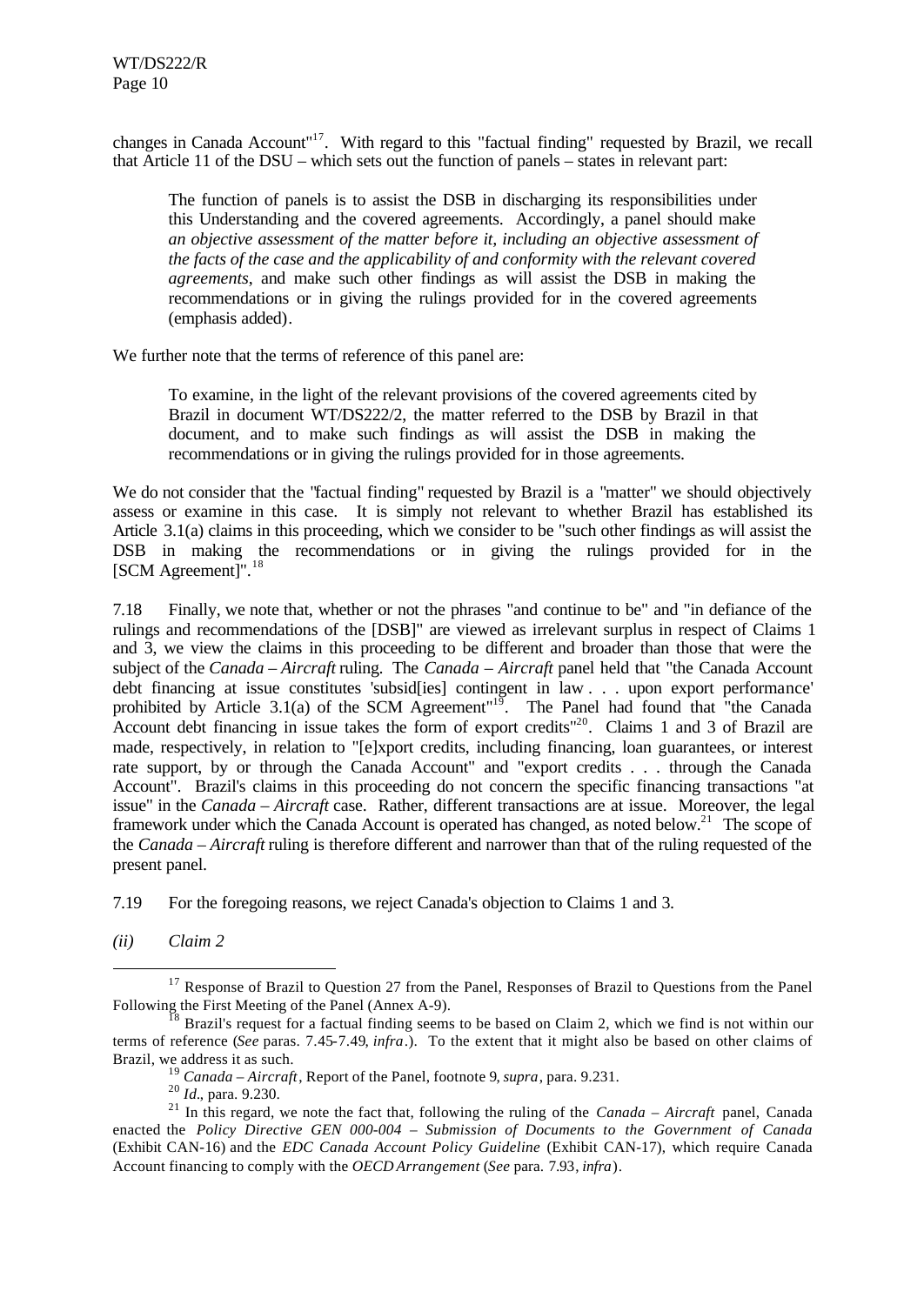7.20 We note that Canada has also requested a preliminary ruling under Article 6.2 in respect of Claim 2 (*See* paragraph 7.25, *infra*). In light of our ruling in that regard (*See* paragraph 7.49, *infra*), we need not, and do not, address Canada's request for a preliminary ruling under Article 21.5 in respect of Claim 2.

### **2. Specificity of the Request for the Establishment of a Panel – Article 6.2 of the DSU (regarding claims 1, 2, 5, and 7 of Brazil)**

- (a) Arguments of the parties
- *(i) Canada*

7.21 Canada recalls that requests for the establishment of a panel must comply with the requirements of Article 6.2 of the DSU, which provides in part:

The request for the establishment of a panel . . . shall indicate whether consultations were held, identify the specific measures at issue and provide a brief summary of the legal basis of the complaint sufficient to present the problem clearly.

7.22 Citing various Appellate Body statements, Canada emphasises the due process objective of Article 6.2 and submits that a deficiency in the request for the establishment of a panel cannot be cured by later submissions. Further, Canada recalls that, in determining whether Article 6.2 has been violated, panels and the Appellate Body have taken into account whether there has been prejudice to the rights of defence of the defending party during the course of the panel proceedings.

Claim 1

7.23 Canada recalls that Claim 1 states:

Export credits, including financing, loan guarantees, or interest rate support by or through the Canada Account are and continue to be prohibited export subsidies within the meaning of Articles 1 and 3 of the Agreement.

7.24 Canada considers that the reference to "export credits" in Claim 1 is extremely broad. Any practice that allows payment to be deferred for an exported good or service could conceivably qualify as an "export credit" according to Canada. Moreover, argues Canada, the term "export credits" is limited neither to the Air Wisconsin transaction nor to the regional aircraft industry. The scope of "export credits", without any further clarification, is infinite. Brazil has failed to specify either the meaning or the scope of its claim. Further, Canada submits that the term "Canada Account" is not limited in any way in Brazil's claim. It is limited neither to the Air Wisconsin transaction nor to the regional aircraft industry. It appears to Canada from the terms of the claim that Brazil is challenging the whole of Canada Account, transactions under which number in the hundreds and vary from tiedaid transactions to insurance products.

# Claim 2

7.25 Canada recalls that Claim 2 states:

Canada has not implemented the report of the Article 21.5 panel, adopted by the DSB, requesting that Canada withdraw Canada Account subsidies.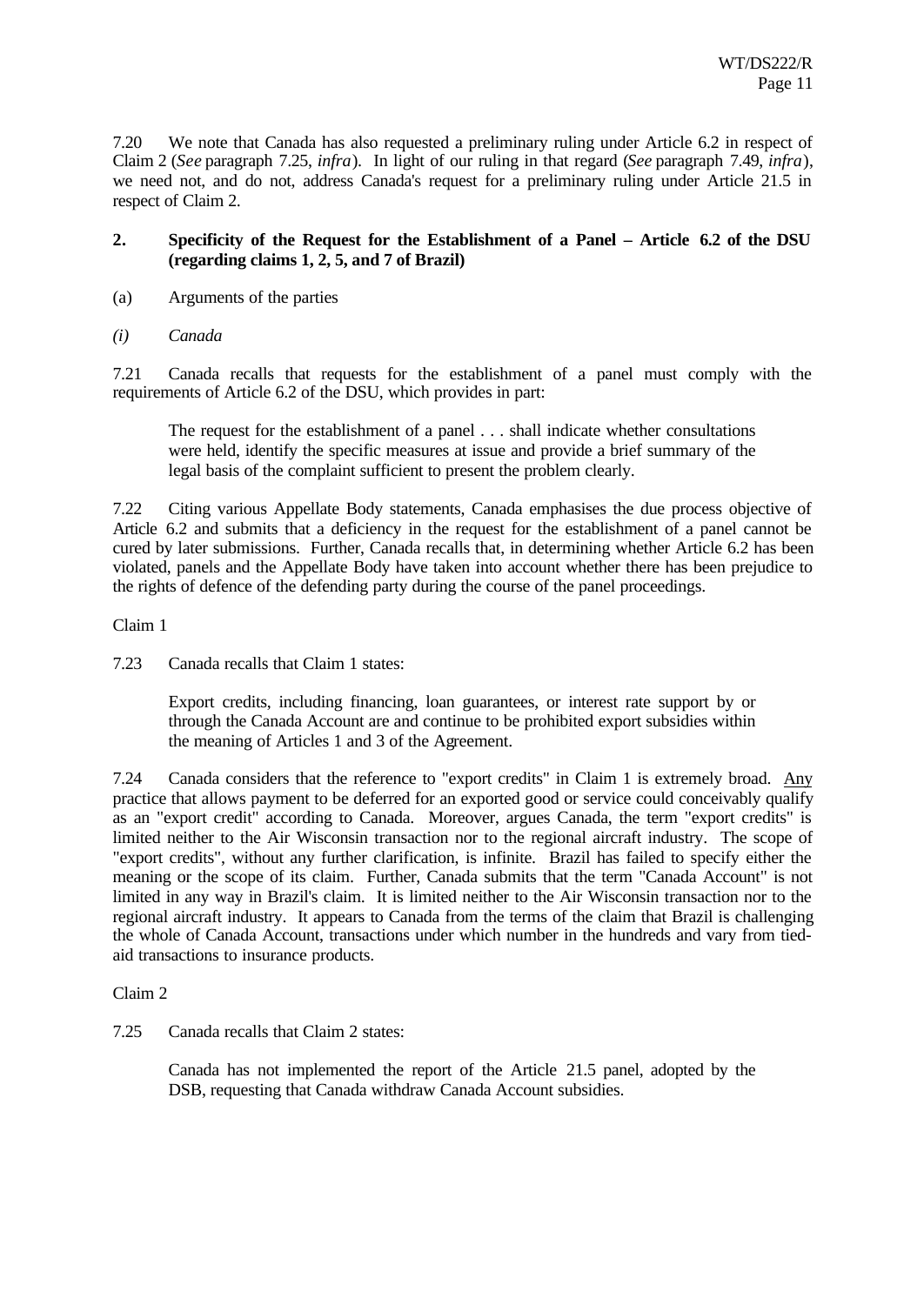7.26 Canada indicates that, in Claim 2, Brazil has failed to identify any treaty provision that Canada is alleged to have violated. It makes no reference to any provision of the WTO Agreements. In the view of Canada, it thus fails to meet the "minimum prerequisite" of Article 6.2.

Claim 5

7.27 Canada recalls that Claim 5 states:

Export credits, including financing, loan guarantees, or interest rate support by or through the EDC are prohibited export subsidies within the meaning of Articles 1 and 3 of the Agreement.

7.28 Canada makes the same argument in respect of the reference to "export credits" in Claim 5 as in Claim 1, that is, that the reference is extremely broad. Further, Canada considers that "Brazil's reference to 'the EDC' is similarly so broad as to defy definition"<sup>22</sup>. The term "EDC" in this claim, points out Canada, is limited neither to the Air Wisconsin transaction nor the regional aircraft industry. The claim appears to Canada to be an ill-defined attack on the whole of the EDC, a claim that could potentially cover hundreds of clients and many thousands of transactions since 1995.

Claim 7

7.29 Canada recalls that Claim 7 states:

Export credits and guarantees provided by *Investissement Québec*, including loan guarantees, equity guarantees, residual value guarantees, and "first loss deficiency guarantees" are prohibited export subsidies within the meaning of Articles 1 and 3 of the Agreement.

7.30 Canada makes the same argument in respect of the reference to "export credits" in Claim 7 as in Claim 1, that is, that the reference is extremely broad. Further, Canada considers that the reference to "*Investissement Québec*" in Claim 7 is limited neither to the Air Wisconsin transaction nor to the regional aircraft industry.

7.31 In sum, Canada submits that it "does not know the violations Brazil is alleging and the case it has to answer<sup>123</sup>. In the opinion of Canada, Brazil's violations of the mandatory requirements of Article 6.2 of the DSU prejudice Canada's ability to prepare and present a full defence in this proceeding.

7.32 Canada considers Brazil's "overarching claim" theory an attempt to cure the deficiencies of Brazil's request for the establishment of a panel. Canada points out that Brazil did not request findings that Canada Account, Corporate Account, and *IQ* "as such, as applied, and in individual transactions" constitute prohibited export subsidies.<sup>24</sup> Canada also goes to some length to highlight differences between Brazil's request for establishment and statements in subsequent submissions, differences which, in Canada's view, demonstrate further the failure of Brazil to abide by the requirements of Article 6.2. Specifically, Canada argues that Brazil's request uses all-encompassing language and only in its response to Canada's preliminary submission has Brazil advised Canada that certain measures were not included.

<sup>22</sup> Submission of Canada Regarding Jurisdictional Issues, para. 51 (Annex B-3).

<sup>23</sup> *Id.*, para. 44.

<sup>&</sup>lt;sup>24</sup> Response of Canada to Question 5 from the Panel, Responses of Canada to Questions from the Panel Following the First Meeting of the Panel (Annex B-7).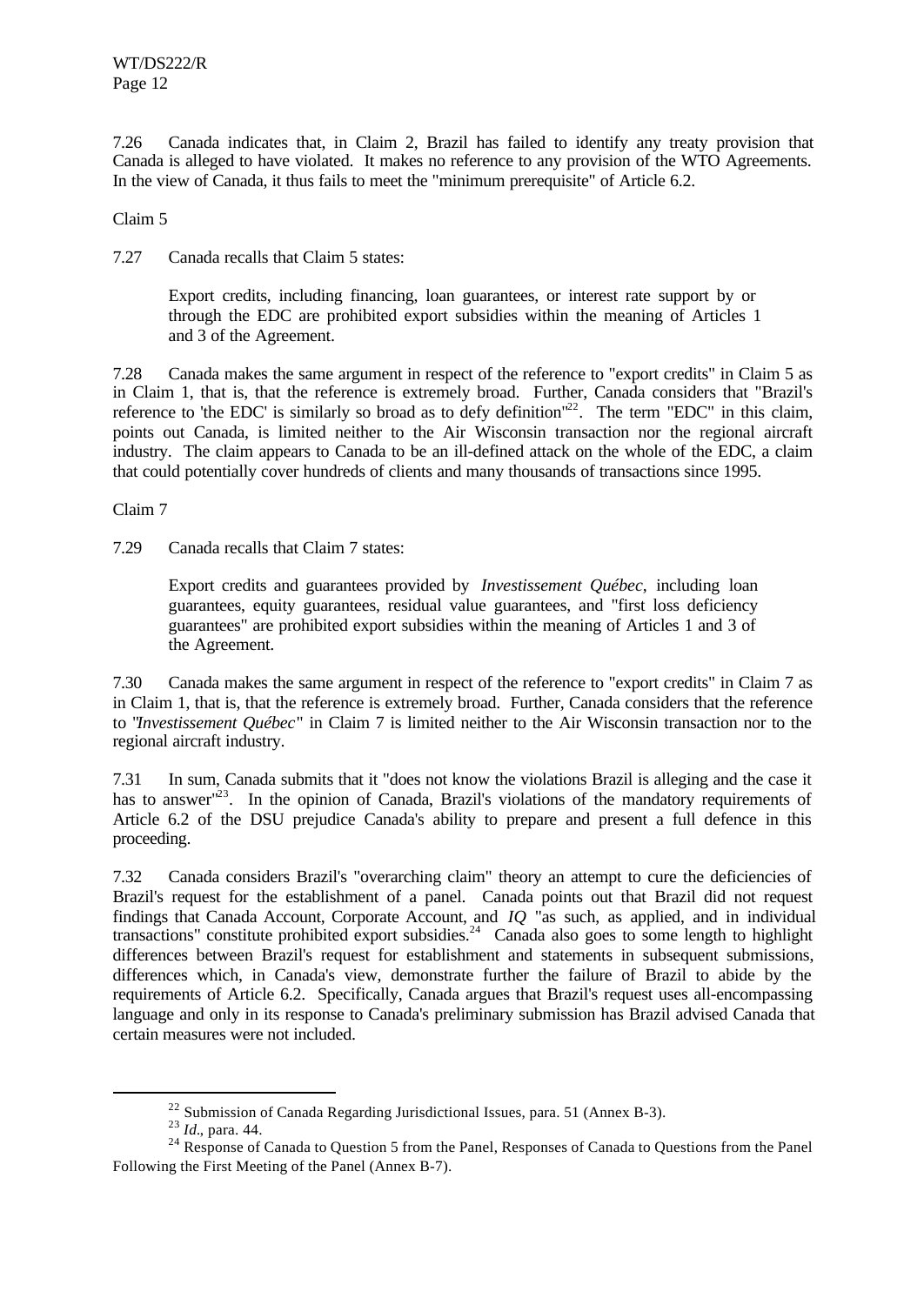*(ii) Brazil*

7.33 Brazil considers that its request for the establishment of a panel meets the four criteria set out by the Appellate Body in *Korea – Dairy*, that is, that the request must: (i) be in writing; (ii) indicate whether consultations were held; (iii) identify the specific measures at issue; and (iv) provide a brief summary of the legal basis of the complaint sufficient to present the problem clearly<sup>25</sup>.

7.34 Brazil argues that its request identifies the three Canadian programmes at issue and, for them, the specific categories of support subject to its challenge. Further, for Brazil, the request specifically not only covers challenges to these measures as such, but states clearly that it is also a challenge to the measures as applied in, for instance, the Air Wisconsin transaction. With regard to Canada's complaint that Brazil's claims are extremely broad, Brazil considers that it is a Member's prerogative to challenge any measure, no matter how broad, that it considers inconsistent with another Member's WTO obligations.

7.35 Brazil also recalls that it states expressly in paragraphs 1, 5, and 7 of its request for establishment that the measures at issue are prohibited export subsidies within the meaning of Articles 1 and 3 of the SCM Agreement.

7.36 Finally, Brazil submits that the "attendant circumstances" in this case demonstrate that Canada's ability to defend itself has not been prejudiced.

- (b) Evaluation by the Panel
- *(i) Claim 1*

l

7.37 We recall that Claim 1 states:

Export credits, including financing, loan guarantees, or interest rate support by or through the Canada Account are and continue to be prohibited export subsidies within the meaning of Articles 1 and 3 of the Agreement.

7.38 Canada's request for a preliminary ruling in respect of Claim 1 is based on the breadth of the terms "export credits" and "Canada Account" in the request for the establishment of a panel as it relates to the requirements set out in Article 6.2. That provision reads, in relevant part:

The request for the establishment of a panel shall be made in writing. It shall indicate whether consultations were held, identify the specific measures at issue and provide a brief summary of the legal basis of the complaint sufficient to present the problem clearly.

We note that the request for the establishment of a panel was made in writing in the present dispute, and that the request indicates that consultations were held. What the parties disagree on with regard to Claim 1 is whether the request identifies the specific measures at issue, in that Canada considers Claim 1 too broad.

7.39 In *European Communities – Computer Equipment*, the Appellate Body was required to consider the specificity of the US panel request, which referred, *inter alia*, to "all types of LAN [Local Area Network] equipment". In doing so, the Appellate Body stated:

<sup>25</sup> *Korea – Definitive Safeguard Measure on Imports of Certain Dairy Products* ("*Korea – Dairy*"), Report of the Appellate Body, WT/DS98/AB/R, adopted 12 January 2000, para. 120.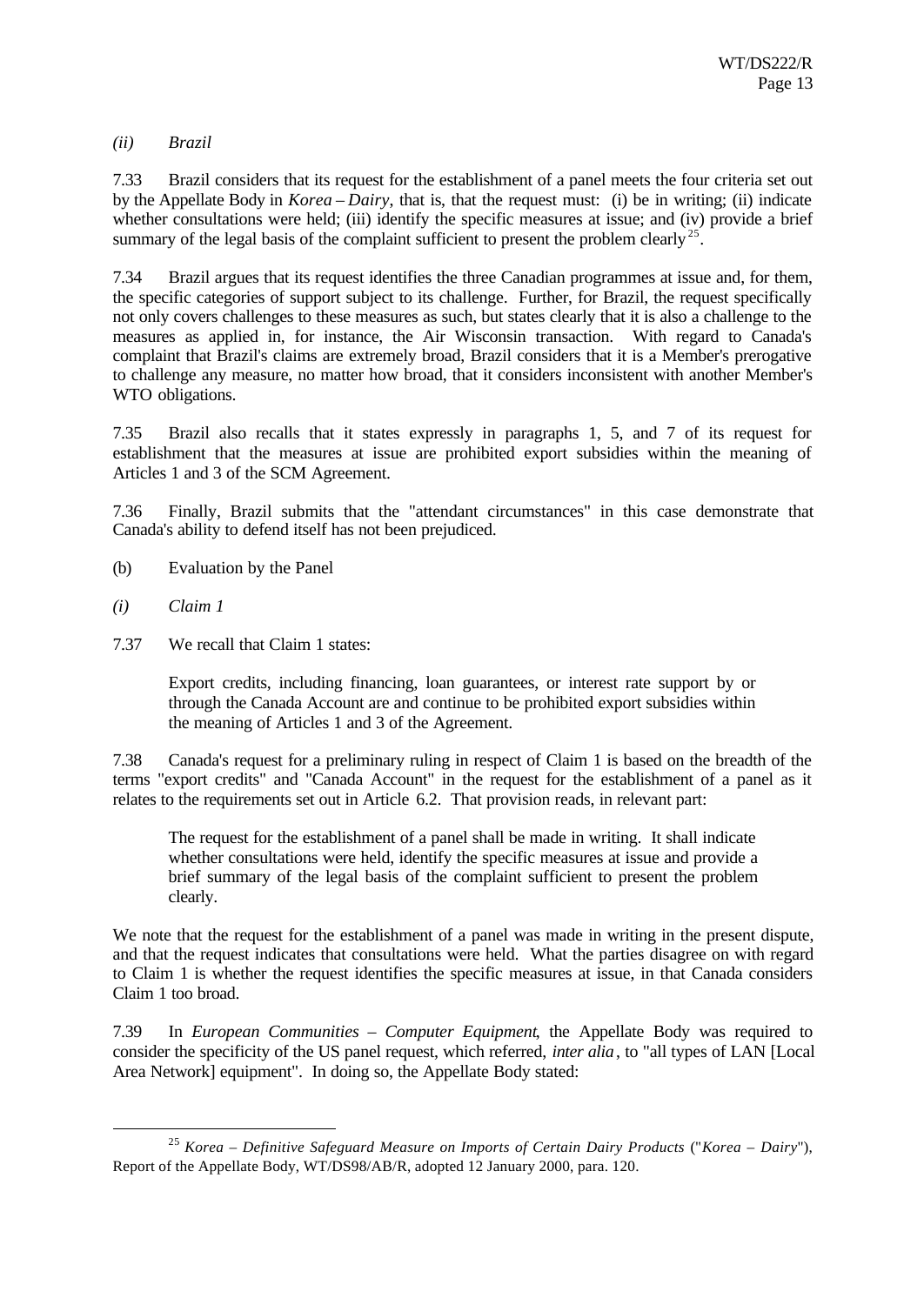l

LAN equipment and PCs with multimedia capacity are both generic terms. Whether these terms are sufficiently precise to "identify the specific measure at issue" under Article 6.2 of the DSU depends, in our view, upon whether they satisfy the purposes of the requirements of that provision.

In *European Communities – Bananas*, we stated that:

It is important that a panel request be sufficiently precise for two reasons: first, it often forms the basis for the terms of reference of the panel pursuant to Article 7 of the DSU; and, second, it informs the defending party and the third parties of the legal basis of the complaint.

The European Communities argues that the lack of precision of the term, LAN equipment, resulted in a violation of its right to due process which is implicit in the DSU. We note, however, that the European Communities does not contest that the term, LAN equipment, is a commercial term which is readily understandable in the trade. $26$ 

7.40 In applying the analysis of the Appellate Body to this case, we find that the term "export credits", which has a definite meaning and is found in the Illustrative List of Export Subsidies contained in Annex I to the SCM Agreement, is "readily understandable" in the context of a dispute under Article 3.1(a) of the SCM Agreement. The term "export credits" is also explained by the language following the word "including" in Brazil's request for establishment, i. e., the examples set out by Brazil. We note, further, that it is quite clear from Brazil's request for consultations that the measures at issue were limited to Canada's regional aircraft industry<sup>27</sup>. It is therefore difficult, considering these attendant circumstances, to accept that Canada could not know that the terms "export credits" and "Canada Account" were related in particular to the regional aircraft industry.

7.41 With regard to the comparison Canada makes between the language in Brazil's request for establishment and its response to Canada's preliminary submission, it is clear that Article 6.2 imposes certain requirements on the contents of a request for establishment, not on how these contents compare with subsequent articulations of the complainant's claims. We are of the view that such arguments by Canada, while perhaps illustrative, are not legally relevant to any assessment under Article 6.2.

7.42 Thus, in our view, Brazil's request for the establishment of a panel satisfies the requirement under Article 6.2 of the DSU to "identify the specific measures at issue".

7.43 In *European Communities – Computer Equipment*<sup>28</sup>, as well as other cases<sup>29</sup>, the Appellate Body has considered whether a lack of specificity in a request for the establishment of a panel has prejudiced the respondent. In that regard, we do not accept Canada's assertion that a lack of

<sup>26</sup> *European Communities – Customs Classification of Certain Computer Equipment*, Report of the Appellate Body, WT/DS62/AB/R-WT/DS67/AB/R-WT/DS68/AB/R, adopted 22 June 1998, paras. 68-70 (footnotes deleted, emphasis added).

<sup>27</sup> WT/DS222/1. (We also note that the title of Brazil's request for establishment, which reads *Canada – Export Credits and Loan Guarantees for Regional Aircraft*, albeit assigned by the WTO Secretariat, was accepted by Brazil.)

<sup>28</sup> *European Communities – Computer Equipment*, Report of the Appellate Body, footnote 26, *supra*, paras. 58-73.

<sup>29</sup> *See Thailand – Anti-dumping Duties on Angles, Shapes, and Sections of Iron or Non-Alloy Steel and H-Beams from Poland*, Report of the Appellate Body, WT/DS122/AB/R, adopted 5 April 2001, paras. 80-97, and *Korea – Dairy*, Report of the Appellate Body, footnote 25, *supra*, paras.114-131.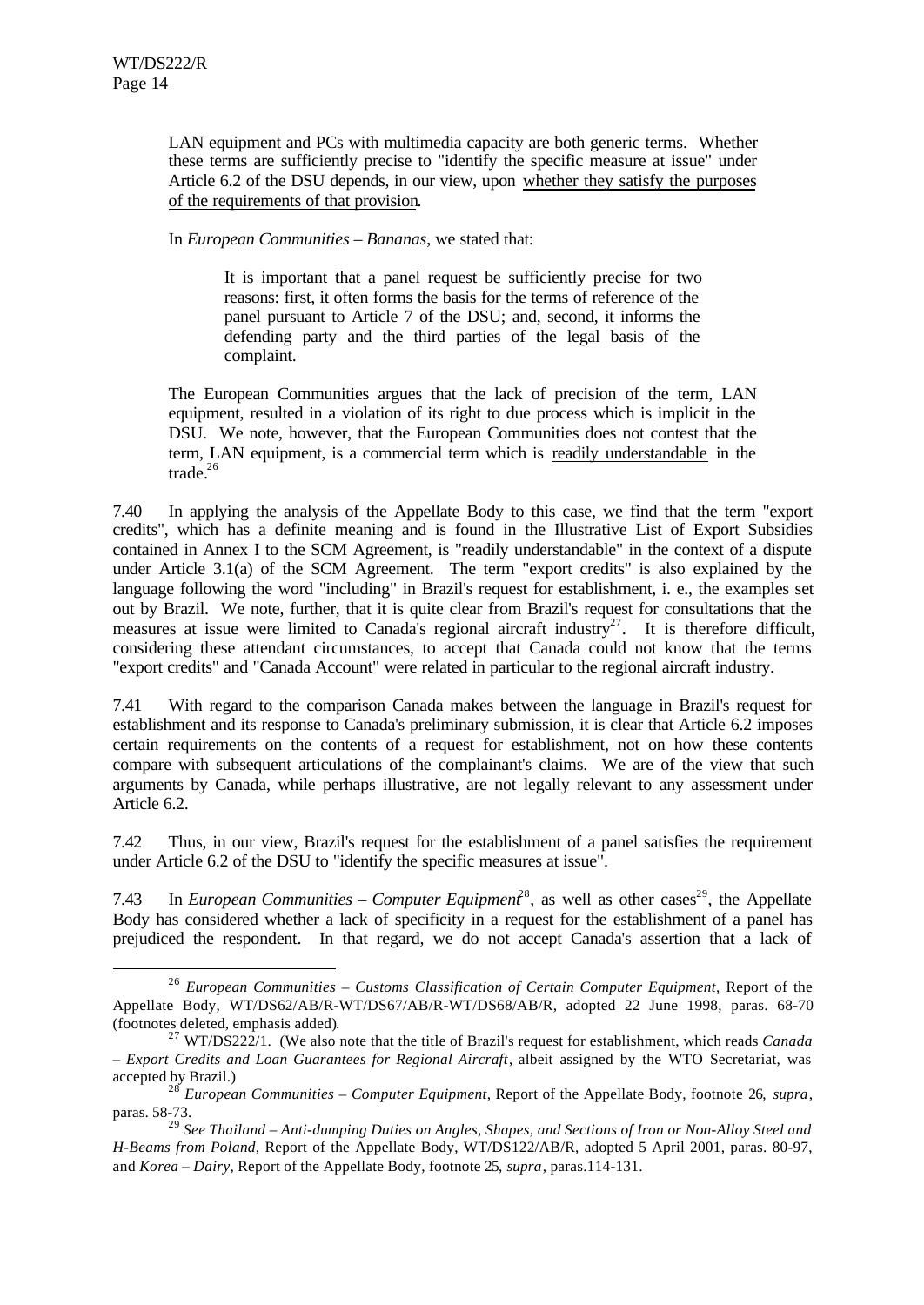specificity in Brazil's request for establishment prevented Canada from preparing and presenting a full defence in this proceeding. We note, in this regard, Brazil's statement that, as indicated in its request for establishment, its claims against the EDC Canada Account (and the EDC Corporate Account and *IQ*) are limited to the examples cited therein. Brazil submits that it "has neither asserted any right to expand, nor has it in fact expanded, its claims beyond the specific forms of EDC, Canada Account, and IQ export credits listed in its request for establishment<sup>130</sup>. Similarly, Brazil's actual claims have been limited to the regional aircraft industry. Thus, given the scope of the claims that Brazil ultimately made in this proceeding, we do not consider that there has been prejudice to the rights of defence of Canada.

7.44 We therefore reject Canada's objection to Claim 1.

*(ii) Claim 2*

7.45 We recall that Claim 2 states:

Canada has not implemented the report of the Article 21.5 panel, adopted by the DSB, requesting that Canada withdraw Canada Account subsidies.

7.46 Canada's request for a preliminary ruling in respect of Claim 2 is based on the lack of reference to a treaty provision in the request for the establishment of a panel as it relates to the requirements set out in Article 6.2 ("a brief summary of the legal basis of the complaint sufficient to present the problem clearly").

7.47 In this regard, we recall that the Appellate Body stated in *Korea – Dairy* that "[i]dentification of the treaty provisions claimed to have been violated by the respondent is *always necessary* both for purposes of defining the terms of reference of a panel and for informing the respondent and the third parties of the claims made by the complainant; such identification is *a minimum prerequisite* if the legal basis of the complaint is to be presented at all"<sup>31</sup>. Further, as noted by the *European Communities – B ed Linen panel,* "[f]ailure to even mention in the request for establishment the treaty Article alleged to have been violated  $\ldots$  constitutes failure to state a claim at all".<sup>32</sup>

7.48 We further note that Article 7.1 of the DSU – which sets out the standard terms of reference for panels – refers to examination of the matter referred to the DSB "in the light of *the relevant provisions* in (name of the covered agreement(s) . . . )".

7.49 We note that Claim 2 contains no reference at all to a WTO provision and it is therefore clear that even the "minimum prerequisite" of Article 6.2 is not fulfilled. Brazil has not supplied the elements necessary for Claim 2 to fall within our terms of reference. Accordingly, we find that Brazil's Claim 2 does not fall within our terms of reference.

*(iii) Claim 5*

l

7.50 We recall that Claim 5 states:

<sup>&</sup>lt;sup>30</sup> Response of Brazil to Oral Statement of Canada Regarding Jurisdictional Issues at the First Meeting of the Panel, para. 12 (Annex A-8).

<sup>31</sup> *Korea – Dairy*, footnote 25, *supra*, para. 124 (emphasis added).

<sup>32</sup> *European Communities – Anti-Dumping Measures on Imports of Cotton-Type Bed Linen from India* ("*European Communities – B e d Linen*"), Report of the Panel, WT/DS141/R, adopted 12 March 2001, para. 6.15.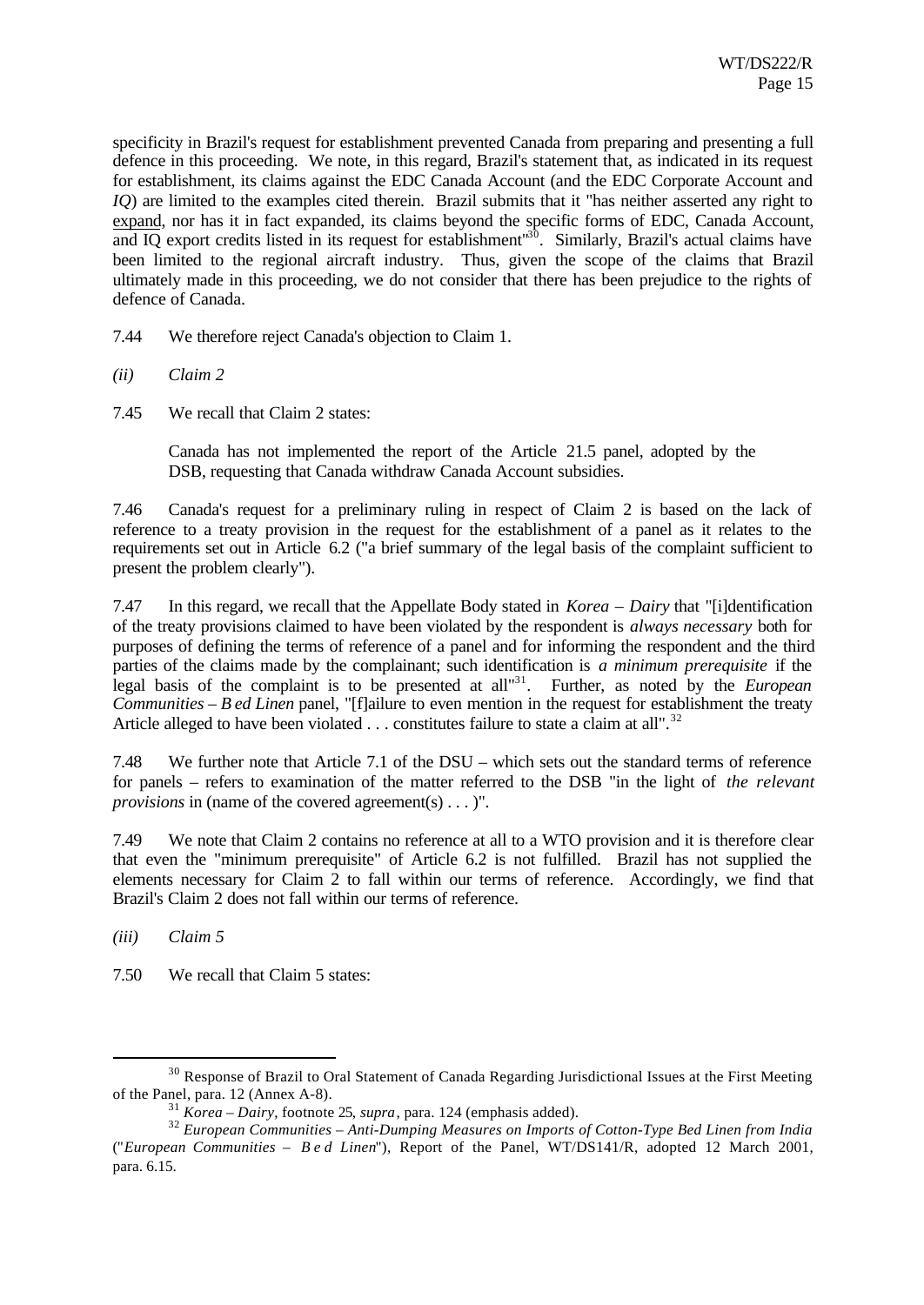Export credits, including financing, loan guarantees, or interest rate support by or through the EDC are prohibited export subsidies within the meaning of Articles 1 and 3 of the Agreement.

7.51 Canada's request for a preliminary ruling in respect of Claim 5 is based on the breadth of the terms "export credits" and "EDC" in the request for the establishment of a panel as it relates to the requirements set out in Article 6.2.

7.52 In respect of this preliminary objection, we consider that our analysis of the objection to Claim 1 (*See* paragraphs 7.37-7.44, *supra*) applies here as well. We therefore reject Canada's objection to Claim 5.

*(iv) Claim 7*

7.53 We recall that Claim 7 states:

Export credits and guarantees provided by *Investissement Québec*, including loan guarantees, equity guarantees, residual value guarantees, and "first loss deficiency guarantees" are prohibited export subsidies within the meaning of Articles 1 and 3 of the Agreement.

7.54 Canada's request for a preliminary ruling in respect of Claim 7 is based on the breadth of the terms "export credits" and "*Investissement Québec*" in the request for the establishment of a panel as it relates to the requirements set out in Article 6.2.

7.55 In respect of this preliminary objection, we consider that our analysis of the objection to Claim 1 (*See* paragraphs 7.37-7.44, *supra*) applies here as well. We therefore reject Canada's objection to Claim 7.

C. PROGRAMMES "AS SUCH"

l

# **1. Mandatory/discretionary distinction**

7.56 We recall that Brazil claims that the EDC Canada and Corporate Accounts and *IQ* are "as such" prohibited export subsidies contrary to Article 3.1(a) of the SCM Agreement. Given that Brazil's claims are in respect of the programmes as such, the mandatory/discretionary distinction would traditionally apply. Under that distinction – employed in both GATT and WTO cases over the years<sup>33</sup> – only legislation that requires a violation of GATT/WTO rules could be found to be inconsistent with those rules.

<sup>33</sup> *See United States – Anti-Dumping Act of 1916*, Report of the Panel, WT/DS136/R-WT/DS162/R, and Report of the Appellate Body, WT/DS136/AB/R-WT/DS162/AB/R, adopted 26 September 2000, *United States – Measures Affecting the Importation, Internal Sale, and Use of Tobacco*, Report of the Panel, BISD 41S/131, adopted 4 October 1994, *Thailand – Restrictions on Importation of and Internal Taxes on Cigarettes*, Report of the Panel, BISD 37S/200, adopted 7 November 1990, *European Economic Community – Regulation on Imports of Parts and Components*, Report of the Panel, BISD 37S/132, adopted 16 May 1990, *United States – Taxes on Petroleum and Certain Imported Substances (Superfund)*, Report of the Panel, BISD 34S/136, adopted 17 June 1987.

We also note the statement of the Appellate Body in *United States – Hot-Rolled Steel* that "[t]he captive production provision does not, by itself, *require* an exclusive focus on the merchant market, nor does it *compel* a selective approach to the analysis of the merchant market that *excludes* an equivalent examination of the captive market. The provision also does not itself *mandate* that particular weight be accorded to data pertaining to the merchant market. Rather, as explained above, the provision allows the USITC to examine the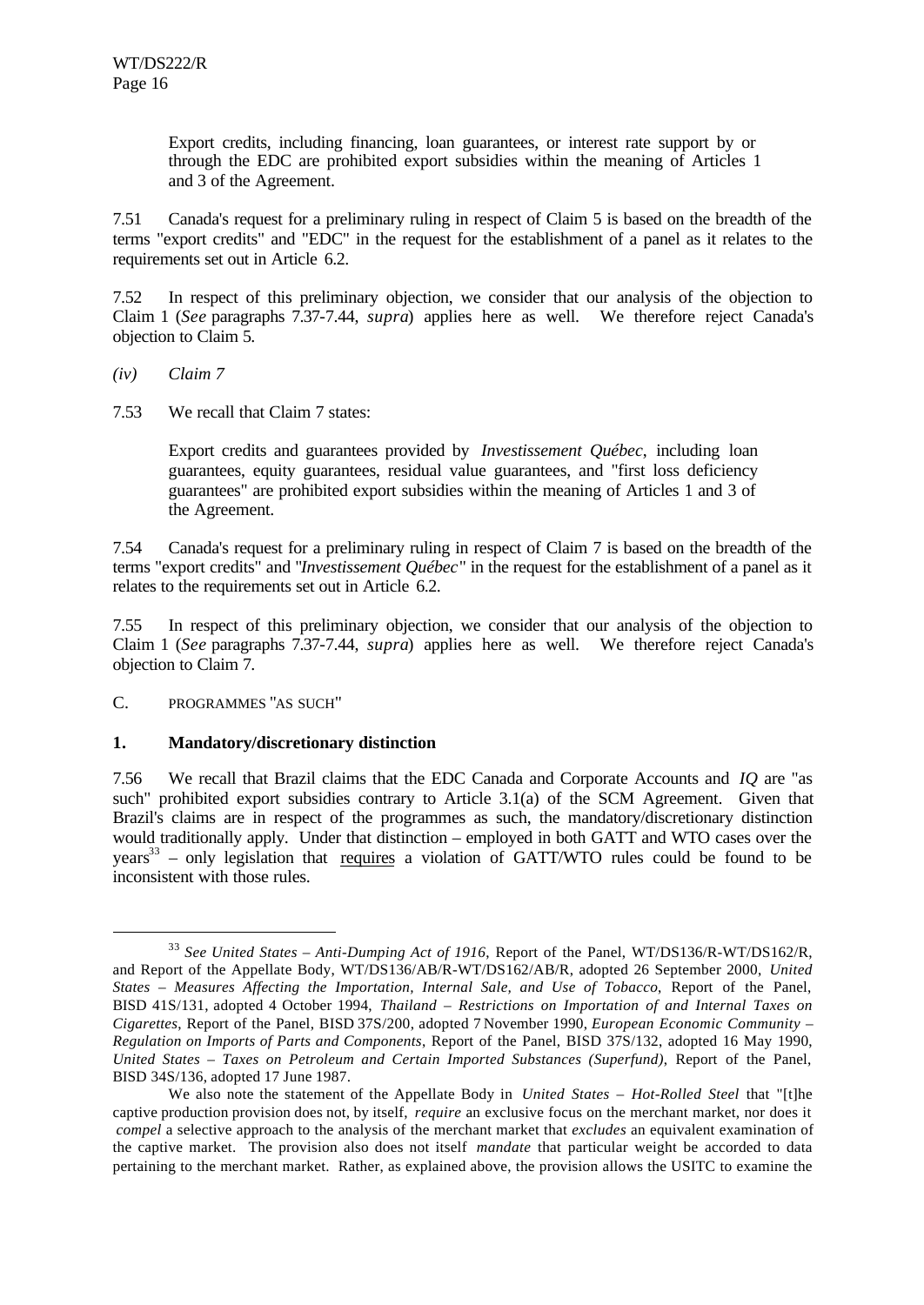#### 7.57 In this regard, we recall that the panel in *United States – Export Restraints* stated:

There is a considerable body of dispute settlement practice under both GATT and WTO standing for the principle that only legislation that *mandates* a violation of GATT/WTO obligations can be found as such to be inconsistent with those obligations. This principle was recently noted and applied by the Appellate Body in *United States – Anti-Dumping Act of 1916* ("*1916 Act*"):

[T]he concept of mandatory as distinguished from discretionary legislation was developed by a number of GATT panels as a threshold consideration in determining when legislation as such – rather than a specific application of that legislation – was inconsistent with a Contracting Party's *GATT 1947* obligations.

. . .

l

[P]anels developed the concept that mandatory and discretionary legislation should be distinguished from each other, reasoning that only legislation that mandates a violation of GATT obligations can be found as such to be inconsistent with those obligations.<sup>3</sup>

7.58 We note that Brazil expressly "agrees . . . that the distinction between discretionary ('as applied') and mandatory ('as such') legislation is an established principle of GATT and WTO jurisprudence<sup>"35</sup>. There is, therefore, no disagreement between the parties regarding the applicability of the mandatory/discretionary distinction.<sup>3</sup>

7.59 Accordingly, we shall apply the mandatory/discretionary distinction in this dispute in determining whether the Canadian programmes at issue are as such inconsistent with WTO obligations, i. e., whether the legal texts governing the establishment and operation of these programmes are mandatory in respect of the violations alleged by Brazil. In other words, to assess

merchant market *and* the captive market, with the same degree of care and attention, as part of a broader examination of the domestic industry as a whole . . . Accordingly, if and to the extent that it is interpreted in a manner consistent with our reasoning, as set forth in paragraphs 203 to 208 of this Report, we see no necessary inconsistency between the captive production provision, *on its face*, and the *Anti-Dumping Agreement*" (*United States – Anti-Dumping Measures on Certain Hot-Rolled Steel Products from Japan* ("*United States – Hot-Rolled Steel*"), Report of the Appellate Body, WT/DS184/AB/R, adopted 23 August 2001, para. 208) (footnote omitted, emphasis in original).

<sup>34</sup> *United States – Measures Treating Export Restraints as Subsidies* ("*United States – Export Restraints*"), Report of the Panel, WT/DS194/R, adopted 23 August 2001, para. 8.4 (footnotes omitted).

<sup>&</sup>lt;sup>35</sup> Response of Brazil to Question 28 from the Panel, Responses of Brazil to Questions from the Panel Following the First Meeting of the Panel (Annex A-9). We further note that the panels in *Canada – Aircraft* as well as *Brazil – Aircraft* applied the mandatory/discretionary distinction as did the Appellate Body in those cases (*Canada – Aircraft*, Reports of the Panel and the Appellate Body, footnote 9, *supra*, and *Brazil – Export Financing Programme for Aircraft* ("*Brazil – Aircraft*"), Reports of the Panel and the Appellate Body, WT/DS46/R and WT/DS46/AB/R respectively, adopted 20 August 1999). Finally, we note that Brazil argued that the mandatory/discretionary distinction should be applied in *Brazil – Aircraft – Second Article 21.5* (*Brazil – Export Financing Programme for Aircraft – Second Recourse by Canada to Article 21.5 of the DSU* ("*Brazil – Aircraft – Second Article 21.5*"), Report of the Panel, WT/DS46/RW/2, adopted 23 August 2001).

<sup>36</sup> We note that the *Section 301* Panel found that even discretionary legislation may violate certain WTO obligations (*See United States – Sections 301-310 of the Trade Act of 1974*, Report of the Panel, WT/DS152/R, adopted 27 January 2000, para. 7.53). We recall that the Panel's analysis in that dispute focused on the nature of the obligations imposed by Article 23.2(a) of the DSU. Neither party has suggested that similar considerations apply in respect of the provisions of the SCM Agreement that Brazil alleges were violated in this dispute.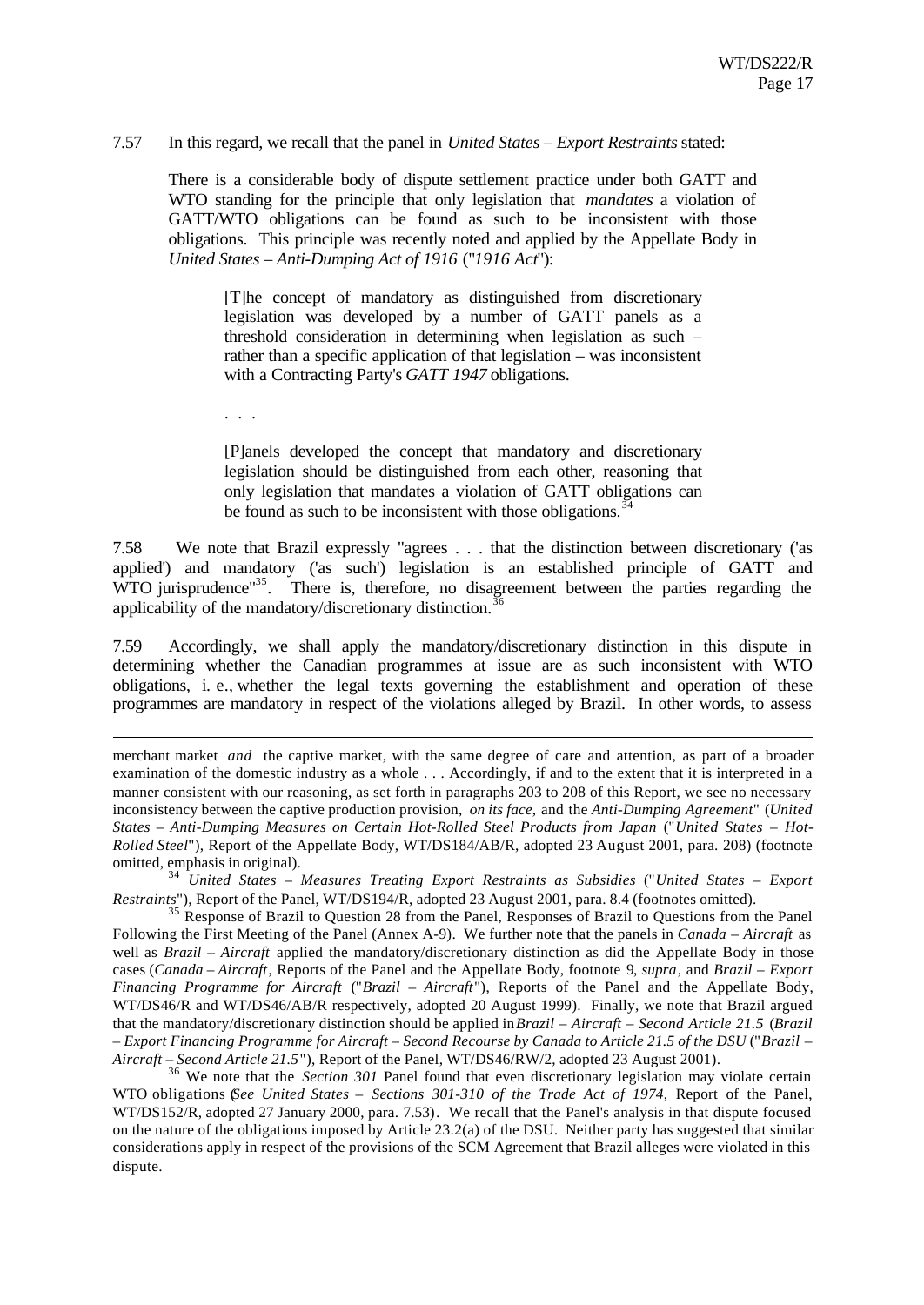l

Brazil's claim against the EDC as such, we must determine whether the EDC programme mandates the grant of prohibited export subsidies in a manner inconsistent with Article 3.1(a) of the SCM Agreement.

7.60 Brazil argues, however, that the mandatory/discretionary distinction should be applied in the "substantive context" of the EDC, i. e., the fact that the EDC is an export credit agency, and that the very purpose of ECAs is to subsidise exports. Brazil explains that its reference to "substantive context" is drawn from the following statement by the panel in *United States – Export Restraints*:

We are not aware of any GATT/WTO precedent that would require a panel to consider whether legislation is mandatory or discretionary *before* examining the substance of the provisions at issue. To the contrary, we note that a number of panels, in disputes concerning the consistency of legislation, have *not* considered the mandatory/discretionary question in the abstract and as a necessarily threshold issue. Rather, the panels in those cases first resolved any controversy as to the requirements of the GATT/WTO obligations at issue, and only then considered *in light of those findings* whether the defending party had demonstrated adequately that it had sufficient discretion to conform with those rules. That is, the mandatory/discretionary distinction was applied *in a given substantive context*. 37

7.61 We note, however, that the Panel in that case was primarily addressing the issue of whether the mandatory/discretionary distinction had to be addressed by a panel as a threshold matter as argued by the United States in that case, or whether a panel could address this distinction after considering the legal requirements of the applicable provisions of the WTO Agreement. In other words, the phrase "substantive context" refers to Articles 1 and 3 of the SCM Agreement<sup>38</sup>, and not the measure under review. The point made by the panel in *United States – Export Restraints* is simply that it may be difficult to determine whether non-conforming conduct is mandated, without first determining what the obligations are against which conformity is measured. In the present case, the relevant "substantive context" in applying the mandatory/discretionary distinction would be the obligations set forth in Article 3.1(a) of the SCM Agreement, and not the programmes under review.

7.62 We shall therefore apply the mandatory/discretionary distinction in light of Article 3.1(a) of the SCM Agreement. In other words, the question we must address is whether the EDC – the EDC Canada Account and the EDC Corporate Account – or *IQ* requires Canada to provide subsidies contingent upon export performance within the meaning of Article 3.1(a) of the SCM Agreement.

7.63 We recall that Article 3 of the SCM Agreement states, in relevant part:

Except as provided in the Agreement on Agriculture, the following subsidies, within the meaning of Article 1, shall be prohibited:

(a) subsidies contingent, in law or in fact, whether solely or as one of several other conditions, upon export performance, including those illustrated in Annex I; (footnotes deleted)

<sup>37</sup> *United States – Export Restraints*, footnote 34, *supra*, para. 8.11 (emphasis in original, footnote omitted).

<sup>38</sup> The Panel in *United States – Export Restraints* stated: "[I]dentifying and addressing the relevant WTO obligations first will facilitate our assessment of the manner in which the legislation addresses those obligations, and whether any violation is involved. That is, it is after we have considered both the substance of the claims in respect of WTO provisions and the relevant provisions of the legislation at issue that we will be in the best position to determine whether the legislation requires a treatment of export restraints that violates those provisions" (*United States – Export Restraints*, footnote 34, *supra*, para. 8.12).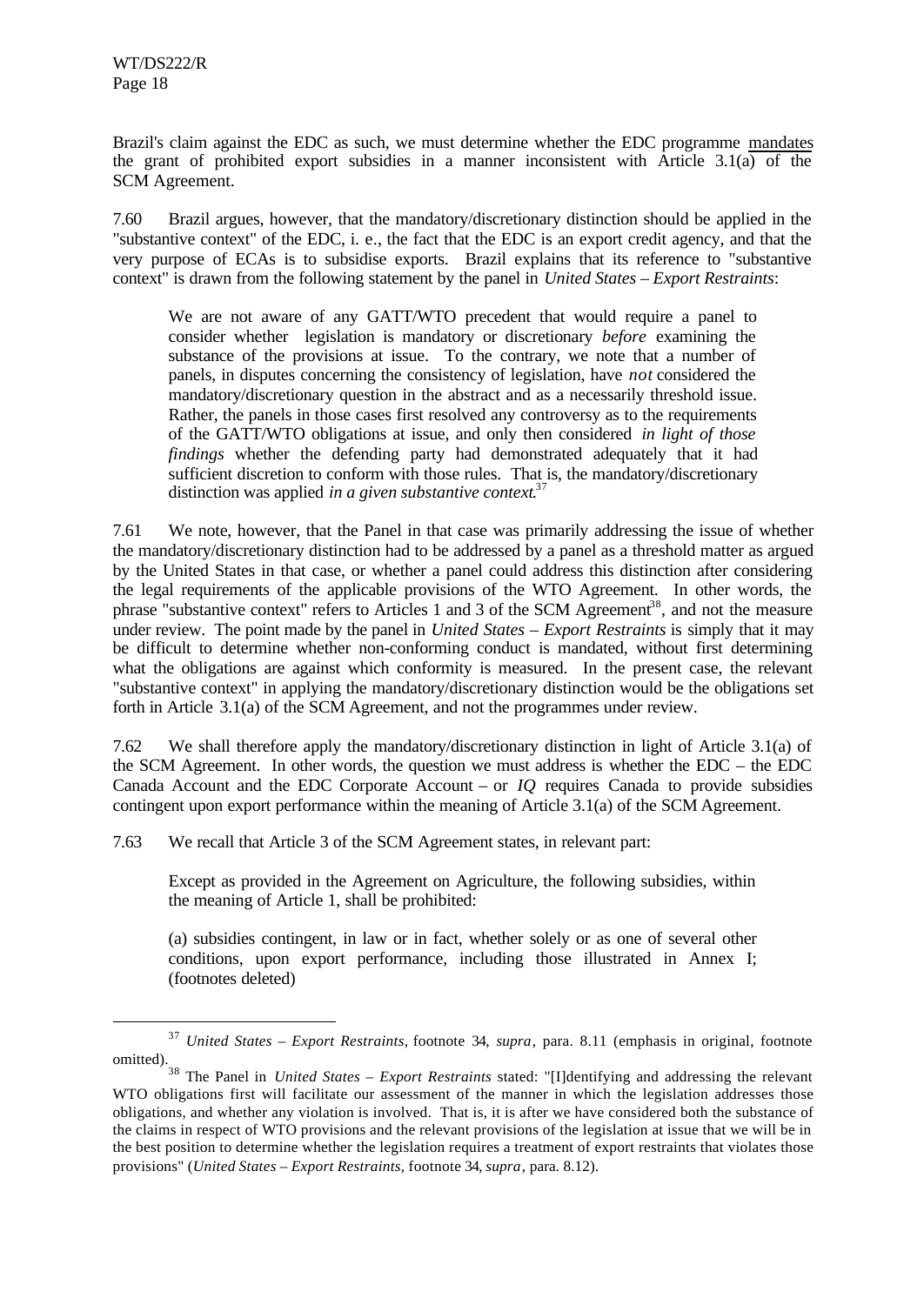7.64 We further recall that Article 1 of the SCM Agreement states:

1.1 For the purpose of this Agreement, a subsidy shall be deemed to exist if:

(a)(1) there is a financial contribution by a government or any public body within the territory of a Member (referred to in this Agreement as "government"), i.e. where:

(i) a government practice involves a direct transfer of funds (e.g. grants, loans, and equity infusion), potential direct transfers of funds or liabilities (e.g. loan guarantees);

(ii) government revenue that is otherwise due is foregone or not collected (e.g. fiscal incentives such as tax credits [footnote omitted];

(iii) a government provides goods or services other than general infrastructure, or purchases goods;

(iv) a government makes payments to a funding mechanism, or entrusts or directs a private body to carry out one or more of the type of functions illustrated in (i) to (iii) above which would normally be vested in the government and the practice, in no real sense, differs from practices normally followed by governments;

or

(a)(2) there is any form of income or price support in the sense of Article XVI of GATT 1994;

and

(b) a benefit is thereby conferred.

Thus, Article 1.1 makes clear that the definition of a subsidy has two distinct elements (i) a financial contribution (or income or price support), (ii) which confers a benefit.

7.65 Thus, in this case, Brazil would have to demonstrate that the legal instruments governing the establishment and operation of the programmes at issue are mandatory in respect of the alleged violation, i. e., the grant of prohibited export subsidies. In other words, Brazil would have to demonstrate that the legal instruments mandate (i) a financial contribution; (ii) which confers a benefit, and a subsidy therefore exists, and (iii) that subsidy is contingent upon export performance.

7.66 We note that Canada has not contested that the legal instruments governing the programmes at issue mandate financial contributions. We also note that Article  $1.1(a)(1)(i)$  indicates that a financial contribution exists where "a government practice involves a direct transfer of funds (e. g. grants, loans, and equity infusion), potential direct transfers of funds or liabilities (e. g. loan guarantees)". We consider that there is no disagreement between the parties that the legal instruments governing the programmes at issue mandate such activity.

7.67 We note, however, that the parties do not agree that the legal instruments governing the programmes at issue mandate conferral of a benefit and establish export contingency. We shall address those questions in the context of each programme. With respect to the conferral of a benefit, which we shall address first, we will be guided by the relevant findings of the panel in *Canada – Aircraft*. In that case, the panel found that: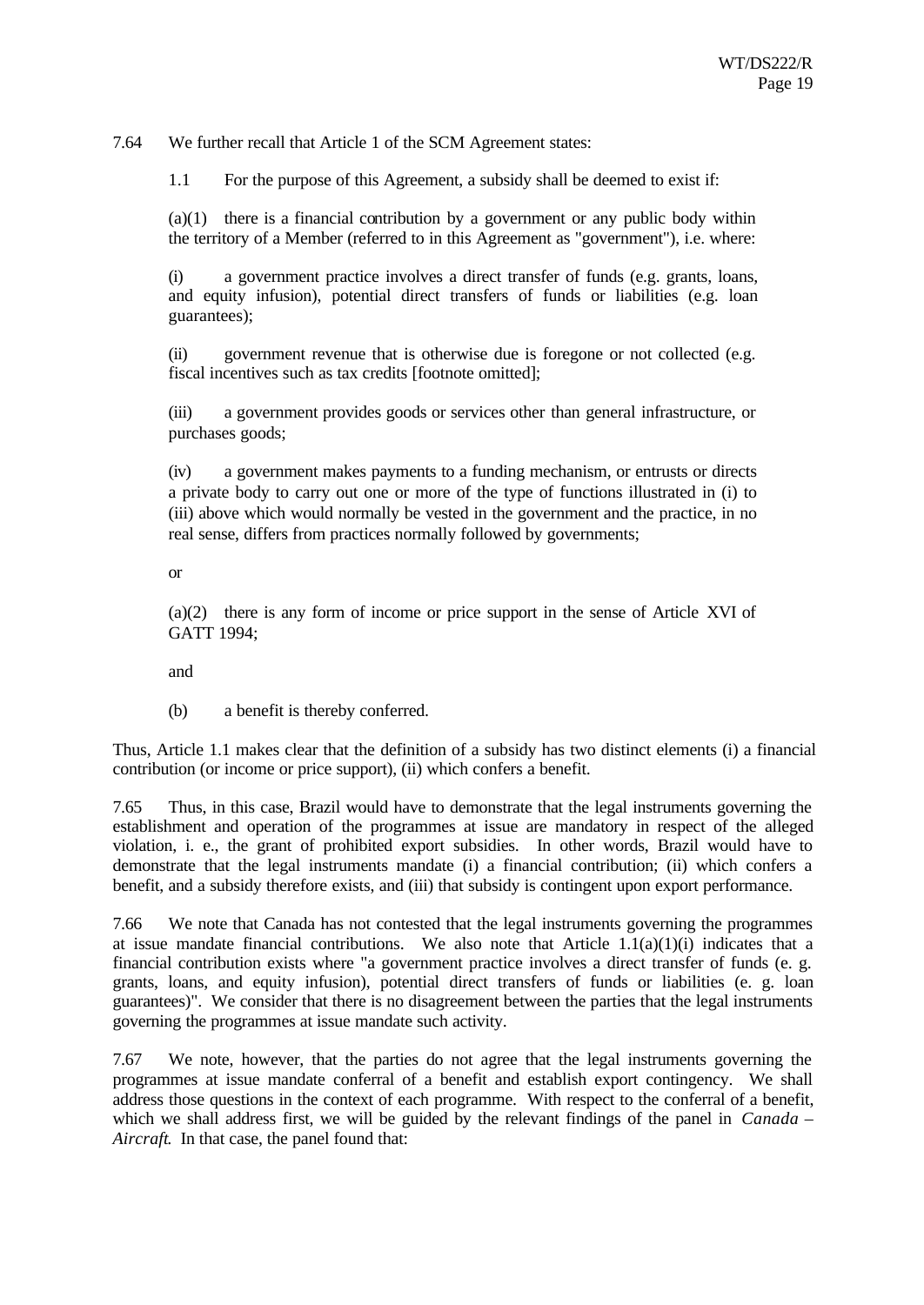l

First, in our opinion the ordinary meaning of "benefit" clearly encompasses some form of advantage. We do not consider that the ordinary meaning of "benefit" *per se* includes any notion of net cost to the government. As Canada itself has noted, the dictionary definition of "benefit" refers to "advantage", and not to net cost. In order to determine whether a financial contribution (in the sense of Article  $1.1(a)(i)$ ) confers a "benefit", *i.e.*, an advantage, it is necessary to determine whether the financial contribution places the recipient in a more advantageous position than would have been the case but for the financial contribution. In our view, the only logical basis for determining the position the recipient would have been in absent the financial contribution is the market. Accordingly, a financial contribution will only confer a "benefit", *i.e.*, an advantage, if it is provided on terms that are more advantageous than those that would have been available to the recipient on the market. $39$ 

Further, the Appellate Body upheld the findings of the panel, ruling as follows:

We also believe that the word "benefit", as used in Article 1.1(b), implies some kind of comparison. This must be so, for there can be no "benefit" to the recipient unless the "financial contribution" makes the recipient "better off" than it would otherwise have been, absent that contribution. In our view, the marketplace provides an appropriate basis for comparison in determining whether a "benefit" has been "conferred", because the trade-distorting potential of a "financial contribution" can be identified by determining whether the recipient has received a "financial contribution" on terms more favourable than those available to the recipient in the market.<sup>40</sup>

7.68 Thus, we shall now examine whether the legal instruments governing the programmes at issue mandate subsidisation, in particular, the conferral of a benefit within the meaning of Article 1 of the SCM Agreement. If that is the case – and a subsidy therefore exists – we will examine whether that subsidy is contingent upon export performance.

# **2. Export Development Corporation "as such"**

7.69 The EDC is incorporated under the laws of Canada and is wholly owned by the Government of Canada. Canada explains that the EDC operates on commercial principles<sup>41</sup> with the objectives of:

- (a) supporting and developing, directly or indirectly, Canada's export trade; and
- (b) supporting and developing, directly or indirectly, Canada's capacity to:
	- (i) engage in exports, and
	- (ii) respond to international business opportunities.<sup>42</sup>

7.70 We note that Brazil makes a broad argument in respect of the EDC as such – in terms of the EDC Corporate and Canada Accounts being export credit agencies – which applies to both the EDC Corporate and Canada Accounts. Brazil also makes certain additional arguments which are specific to each of the two accounts. We shall first address the broad argument encompassing both accounts and

<sup>39</sup> *Canada – Aircraft*, Report of the Panel, footnote 9, *supra*, para. 9.112 (footnote omitted).

<sup>40</sup> *Canada – Aircraft*, Report of the Appellate Body, footnote 9, *supra*, para. 157.

<sup>41</sup> First Written Submission of Canada, para. 19 (Annex B-4).

<sup>42</sup> *Export Development Act*, RSC 1985, c. E-20, s. 10 (Exhibit BRA-17).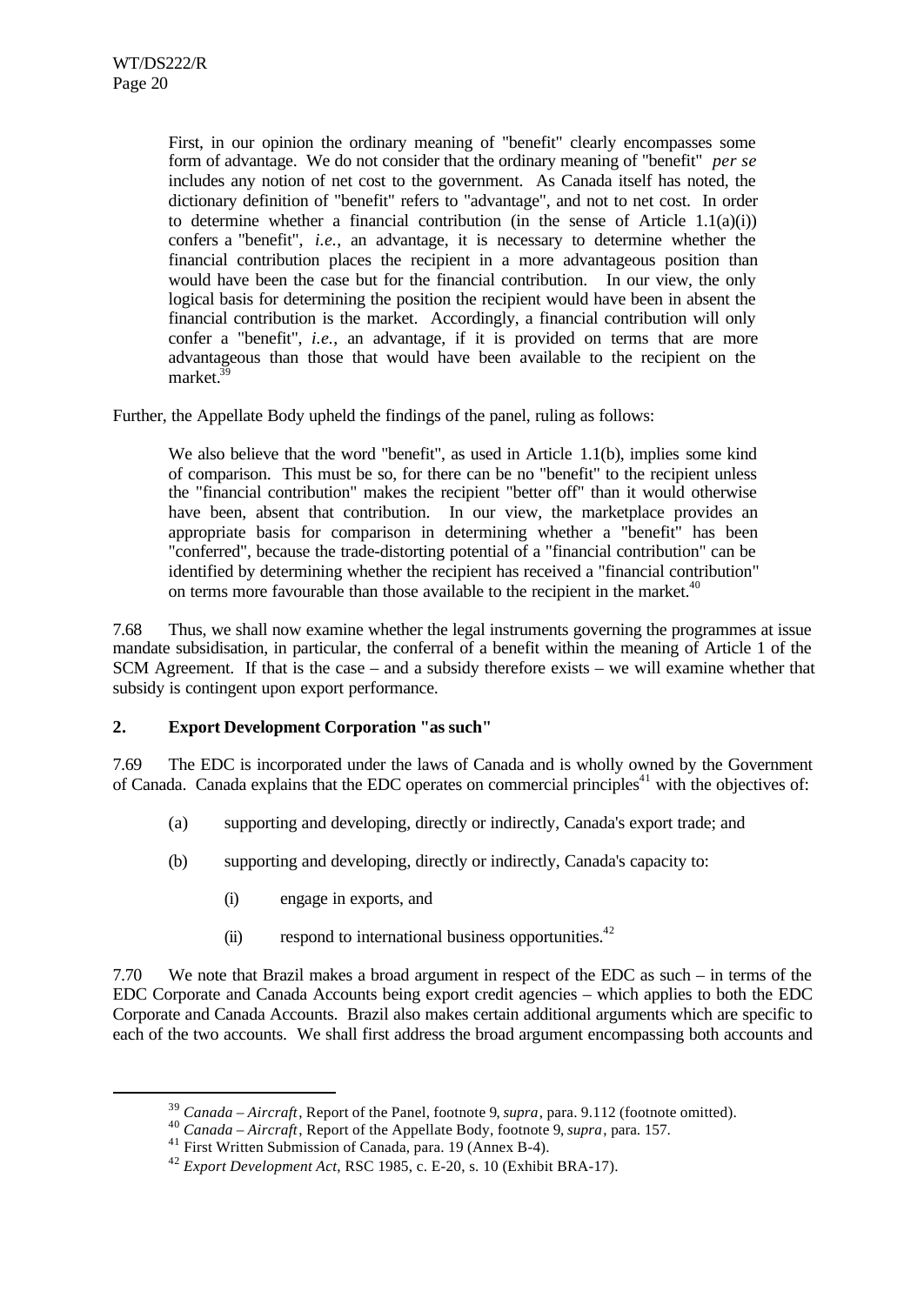then the additional arguments specific to each account, applying the mandatory/discretionary distinction to all three sets of arguments.

- (a) Export Development Corporation as an export credit agency
- *(i) Brazil*

7.71 Brazil's broad argument regarding the EDC as such is that the EDC Corporate and Canada Accounts "are established and operate as export credit agencies ["ECAs"] that have as the *raison d'être* of their existence the provision of export subsidies<sup>"43</sup>. Brazil claims that ECAs operate with an unfair competitive advantage, as they are able to raise funds at a lower cost than their private sector competitors, and because they are exempted from certain taxes. Thus, when the EDC provides guarantees, loans, and financial services, it necessarily confers a benefit. The fact that the EDC operates on "commercial principles" does not eliminate this unfair competitive advantage, nor the benefit. Brazil asserts that the safe haven of item (k) of the Illustrative List was created precisely because the provision of prohibited export subsidies is "inherent in the very existence and functioning of an  $ECA^{\cdot \sqrt{4}}$ .

7.72 Brazil further claims that specific examples demonstrate that the EDC as such provides prohibited export subsidies in the form of loan guarantees, financial services, and debt financing.

*(ii) Canada*

7.73 Canada argues that Brazil, by its argument that all ECAs necessarily provide prohibited export subsidies, seeks to escape its burden of proving the existence of a subsidy and, in particular, a benefit. In the opinion of Canada, Brazil's argument is not supported by the text of the SCM Agreement, and it is contrary to what previous panels and the Appellate Body have found to constitute a subsidy. As ECAs vary with respect to legal status, policies, and products, they do not necessarily subsidise exports, according to Canada. Canada considers that the test of whether an ECA offers a subsidy is not "Is it an ECA?", but whether the recipient of the financing receives a financial contribution on terms more favourable than those available to the recipient in the market, as per the finding of the Appellate Body in *Canada – Aircraft*.

7.74 Canada disputes Brazil's attempt to refer to individual transactions to defend its "as such" claim. According to Canada, a Member cannot look to individual transactions to illustrate that a measure is inconsistent as such. To prove that a measure is inconsistent as such, a Member must prove that the executive is legally required to act in a manner inconsistent with the WTO Agreement in some circumstances.

*(iii) Findings*

l

7.75 We note that, as is well established in WTO dispute settlement, the initial burden of proof lies on the complaining party, which must establish a prima facie case of inconsistency. The burden then shifts to the defending party, which must counter or refute the claimed inconsistency. We recall, in this regard, the statement of the Appellate Body in *Hormones*:

The initial burden lies on the complaining party, which must establish a *prima facie* case of inconsistency with a particular provision of the *SPS Agreement* on the part of the defending party, or more precisely, of its SPS measure or measures complained

<sup>&</sup>lt;sup>43</sup> Response of Brazil to Question 29 from the Panel, Responses of Brazil to Questions from the Panel Following the First Meeting of the Panel (Annex A-9).

<sup>44</sup> *See* footnote 35, *supra*.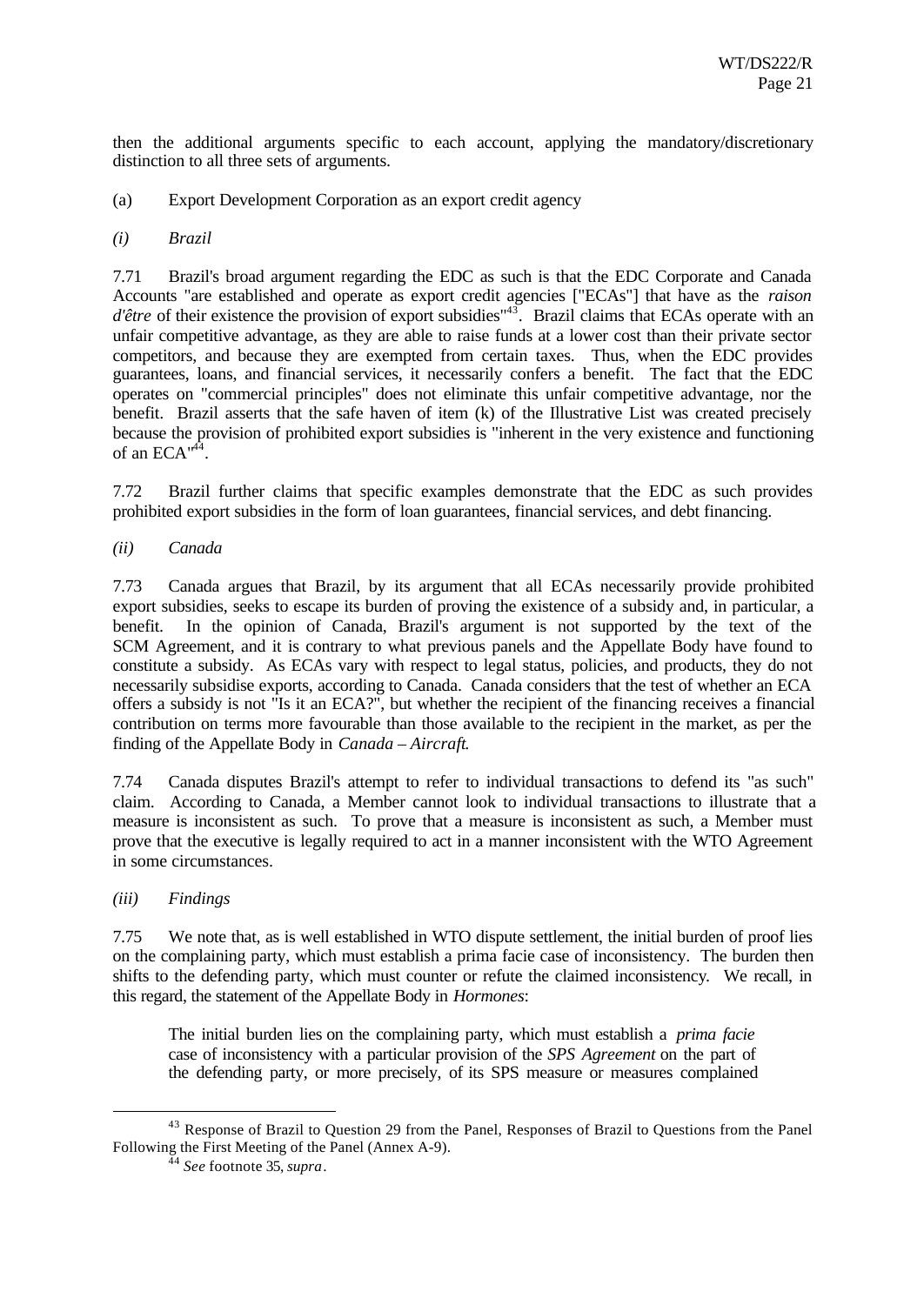about. When that *prima facie* case is made, the burden of proof moves to the defending party, which must in turn counter or refute the claimed inconsistency.<sup>45</sup>

Thus, in this case, Brazil must demonstrate *prima facie* inconsistency in respect of the EDC.

7.76 We recall that Brazil's broad argument is that the EDC as such provides export subsidies as the EDC Corporate and Canada Accounts "are established and operate as [ECAs] that have as the raison d'être of their existence the provision of export subsidies<sup>"46</sup>, which would be a violation of Article 3.1(a) of the SCM Agreement. Whatever the reason for the existence of export credit agencies, to prove that the EDC as such provides export subsidies, Brazil would have to establish that to be the case on the basis of the various legal texts regarding the establishment and operation of the EDC (i. e., both its Canada and its Corporate Accounts).

7.77 We consider that, despite the fact that Brazil has the burden of proof, it has not pointed to any specific provision in those legal texts that suggests that these programmes mandate subsidisation, in particular, the conferral of a benefit within the meaning of Article 1 of the SCM Agreement. We have nonetheless examined the various legal texts submitted by Brazil and found nothing that points to mandatory subsidisation on the part of the EDC. We note, in particular, that Article 10 of the *Export Development Act* ("*EDA*")<sup>47</sup>, which sets out the purposes and powers of the EDC, does not support Brazil's claim of mandatory subsidisation. Article 10(1), which sets out the purposes of the EDC, states:

The [EDC] is established for the purposes of supporting and developing, directly or indirectly, Canada's export trade and Canadian capacity to engage in that trade and to respond to international business opportunities.

7.78 Article 10(1.1)of the *EDA*, which sets out the powers of the EDC, enumerates a number of activities that the EDC may engage in, including:

(a) acquire and dispose of any interest in any property by any means;

(b) enter into any arrangement that has the effect of providing, to any person, any insurance, reinsurance, indemnity or guarantee;

(c) enter into any arrangement that has the effect of extending credit to any person or providing an undertaking to pay money to any person;

(d) take any security interest in any property;

(e) prepare, compile, publish and distribute information and provide consulting services;

(f) procure the incorporation, dissolution or amalgamation of subsidiaries;

(g) acquire and dispose of any interest in any entity by any means;

<sup>45</sup> *European Communities – Measures Concerning Meat and Meat Products (Hormones)*, Report of the Appellate Body, WT/DS26/AB/R-WT/DS48/AB/R, adopted 13 February 1998, para. 98. See also *United States – Measure Affecting Imports of Woven Wool Shirts and Blouses from India*, Report of the Appellate Body, WT/DS33/AB/R, adopted 23 May 1997, p. 14.

<sup>46</sup> *See* footnote 43, *supra*.

<sup>47</sup> *Export Development Act*, footnote 42, *supra*, Article 10(1).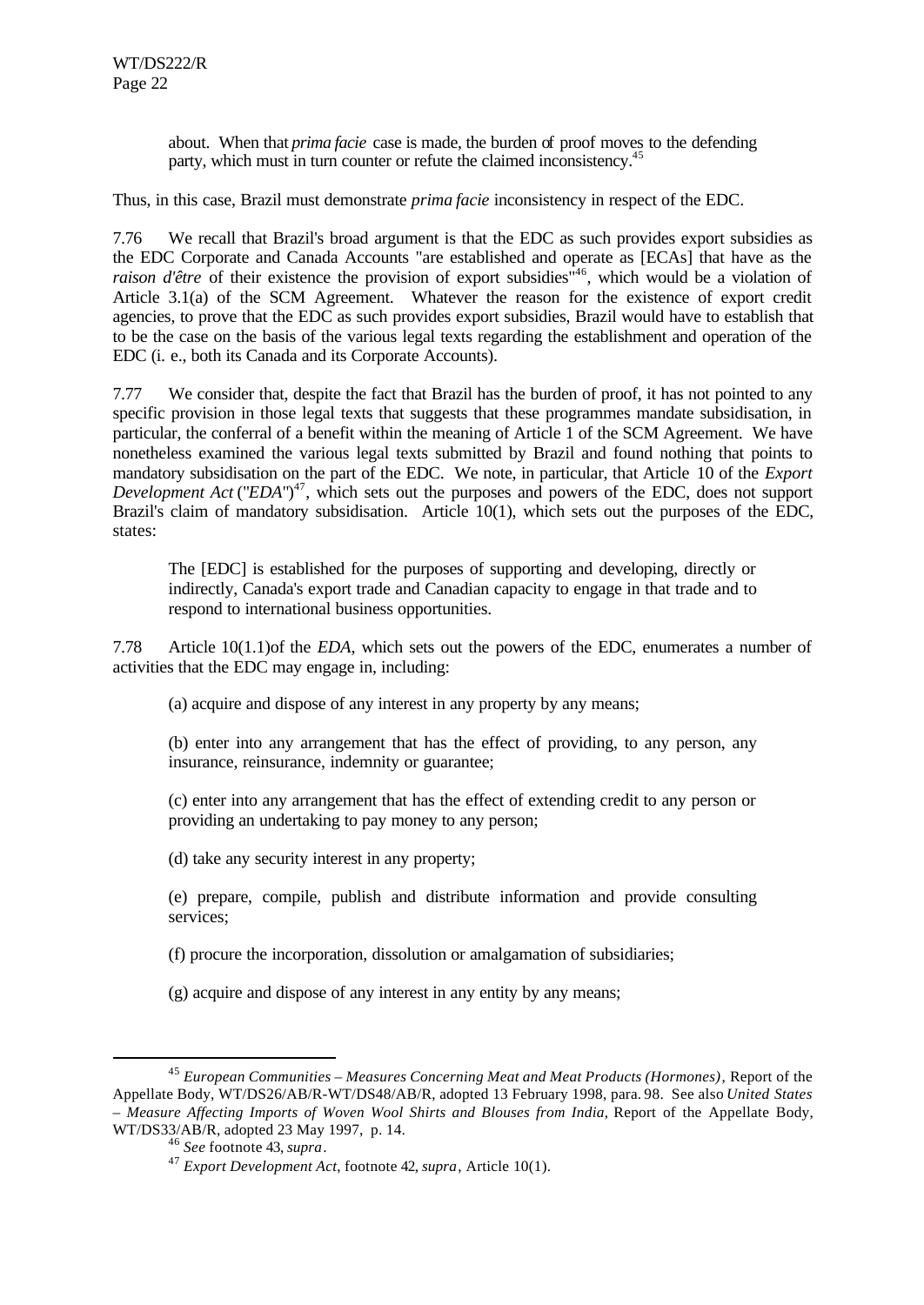(h) make any investment and enter into any transaction necessary or desirable for the financial management of the [EDC];

7.79 None of these provisions, nor any other provisions of the EDA, establish mandatory subsidisation in respect of the EDC. Further, Article 19 indicates that the Board of Directors of the EDC may determine the terms and conditions on which the EDC may exercise any power under the EDA, and we have seen no evidence presented by Brazil in respect of any terms and conditions set by the Board that would suggest the mandatory grant of subsidies.

7.80 Brazil submits that ECAs benefit from a competitive advantage over their private sector competitors (because ECAs do not pay taxes, for example), and this enables them to offer more favourable terms than those available in the private sector. According to Brazil, "not paying taxes is illustrative of, and an essential prerequisite to, an ECA's capability to perform its normal mission – to provide export subsidies"<sup>48</sup>. Brazil also implies that there would be no need for the EDC if it did not provide support on terms more favourable than those available on the market.<sup>49</sup> Whether or not these arguments are factually correct, however, we do not see how they establish mandatory subsidisation. That an entity enjoys certain fiscal advantages does not in and of itself prove that that entity is required to pass on those advantages to its clients in the form of subsidies within the meaning of Article 1 of the SCM Agreement.<sup>50</sup>

7.81 In our opinion, the fact that ECAs may have a competitive advantage that allows them to undercut private sector competitors does not mean that they are necessarily required to do so. Furthermore, although the EDC may have provided subsidies in the form of loan guarantees, financial services or debt financing in specific transactions<sup>51</sup>, it does not follow from this that the EDC is required to provide such subsidies.

7.82 We note that Brazil submits that "[i]f an ECA is not covered by the safe haven of item (k), it is providing a prohibited subsidy 'as such' because providing export subsidies, as the Tokyo Round negotiators realised, is inherent in the very existence and functioning of an  $ECA<sup>52</sup>$ ... "[I]tem (k) allows ECAs to perform their normal function and, at the same time, meet GATT, and now WTO, requirements<sup>"53</sup>. By this, we understand Brazil to be arguing that there would have been no need for item (k) if ECAs did not provide export subsidies. Again, Brazil's argument is predicated on the nature of ECAs, which we do not consider dispositive of the question of mandatory subsidisation. We consider that item (k) sets out the circumstances in which the grant of export credits, *inter alia*, is *per se* deemed to be an export subsidy, and provides one specific exception thereto, otherwise known as the "safe haven" of item (k). The existence of item  $(k)$  – including its negotiating history – has no bearing on the question of whether an ECA is mandated to provide subsidies. To accept that because item (k) was negotiated in order to reconcile OECD and WTO rules on export subsidies, it follows that all ECAs are required to grant export subsidies would be to make an assumption for which we see no basis and effectively fail to apply the mandatory/discretionary distinction. The existence of

l

. . .

<sup>48</sup> Second Written Submission of Brazil, para. 47 (Annex A-10).

<sup>49</sup> *See* Exhibit BRA-54.

<sup>&</sup>lt;sup>50</sup> Further, to the extent that Brazil might be implying that all ECAs grant prohibited export subsidies, we consider that such an argument blurs the distinction between financial contribution and benefit. That an ECA provides export credits demonstrates the existence of a financial contribution, not the conferral of a benefit thereby.

<sup>&</sup>lt;sup>51</sup> We are making no findings, however, in this respect at this juncture.

<sup>&</sup>lt;sup>52</sup> Second Written Submission of Brazil, para. 45 (Annex A-10).

<sup>&</sup>lt;sup>53</sup> Response of Brazil to Question 28 from the Panel, Responses of Brazil to Questions from the Panel Following the First Meeting of the Panel (Annex A-9).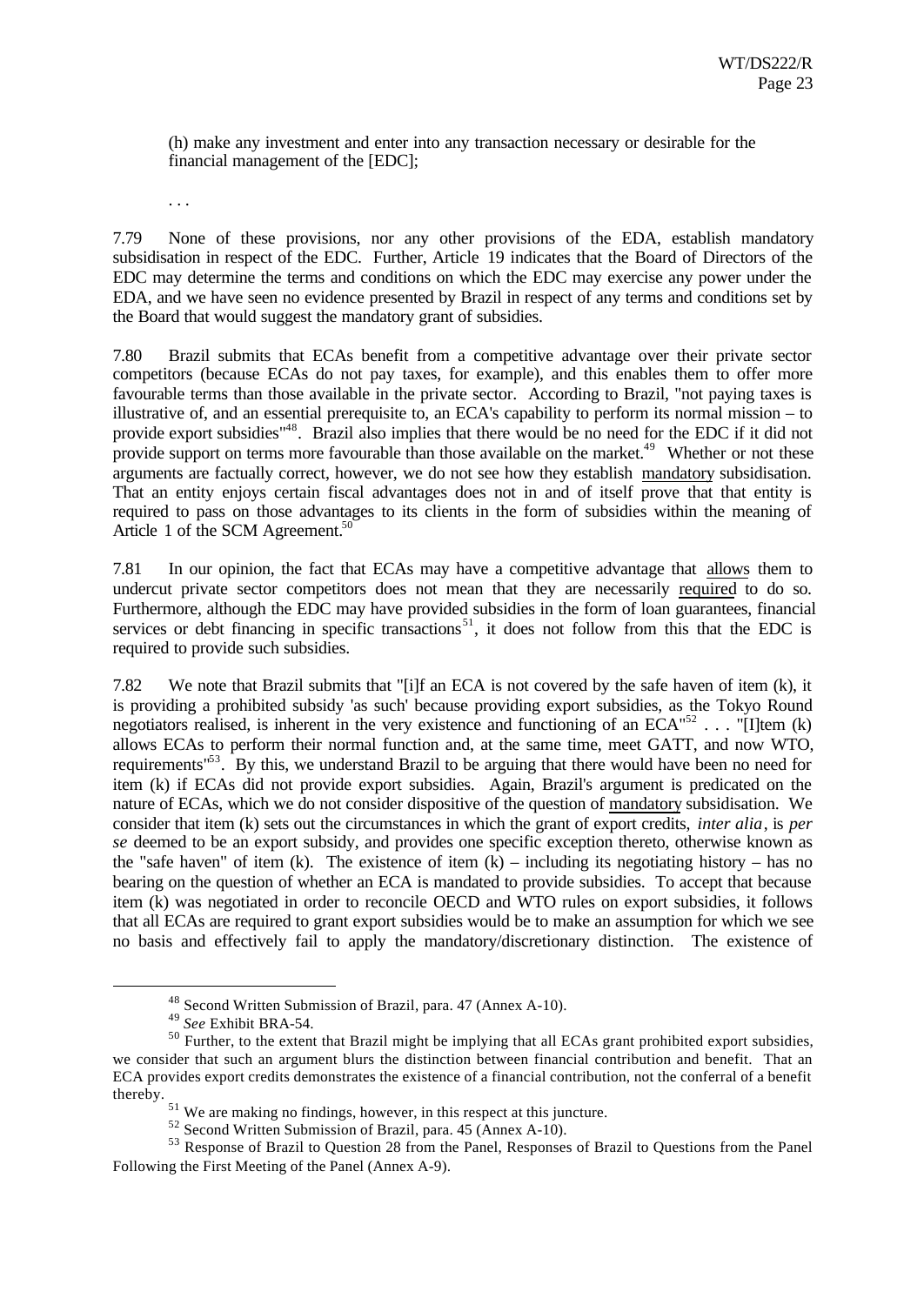item (k) does not eliminate the requirement for a complaining party to prove the mandatory nature of the programme in order to prevail on an "as such" claim.

7.83 Finally, we recall Brazil's further argument that specific examples demonstrate that the EDC as such provides prohibited export subsidies in the form of loan guarantees, financial services, and debt financing. "As such" claims are, however, subject to the mandatory/discretionary distinction and, under that distinction, alleged subsidisation would have to be demonstrated on the basis of the various legal texts regarding the establishment and operation of the EDC. In our view, specific instances of subsidisation therefore do not in and of themselves establish "as such" illegality in respect of an underlying programme.

7.84 Having found that the EDC does not – by virtue of being an ECA – mandate the conferral of a benefit and, hence, subsidisation, we need not, and do not, address the question of export contingency.

7.85 For the foregoing reasons, we reject Brazil's argument that the EDC – by virtue of being an ECA – mandates subsidisation, in particular, the conferral of a benefit within the meaning of Article 1 of the SCM Agreement. We therefore find that the EDC is not – by virtue of being an ECA – inconsistent with Article 3.1(a) of the SCM Agreement.

(b) EDC Canada Account

7.86 Having examined Brazil's broad argument encompassing both accounts, we shall now turn to Brazil's additional arguments specific to each account, first addressing Brazil's additional arguments specific to the EDC Canada Account, and then its additional arguments specific to the EDC Corporate Account. Accordingly, to assess Brazil's claim against the EDC Canada Account as such, we must first determine whether the EDC Canada Account mandates the grant of prohibited export subsidies in a manner inconsistent with Article 3.1(a) of the SCM Agreement.<sup>54</sup>

7.87 We recall that the EDC may undertake and administer financing transactions that it would not otherwise undertake provided that the Government of Canada deems them to be in the national interest. Obligations under such activities are funded by the Government of Canada, and the risk is assumed directly by the Government of Canada. This is the so-called "Canada Account".

# *(i) Brazil*

l

7.88 Brazil claims that Canada has not disputed that EDC support is *de jure* contingent on export, and therefore focuses on the question of subsidisation.

7.89 Brazil submits that the EDC only uses the EDC Canada Account when the terms of its support would not be consistent with "what the relevant borrower has recently paid in the market for *similar terms* and with *similar security*" <sup>55</sup>, and thus could not be provided through the EDC Corporate Account. According to Brazil, the EDC Canada Account support is, therefore, apparently not consistent with what Canada deems to be the market, and thus confers a benefit and constitutes a subsidy. Brazil further asserts that the very existence of the EDC *Canada Account Policy Guideline*<sup>56</sup> demonstrates that EDC Canada Account support as such constitutes a prohibited export subsidy. Brazil indicates that Canada submitted in the *Canada – Aircraft – Article 21.5* case that, under this guideline, "future Canada Account transactions will be consistent with Canada's obligations under the

<sup>54</sup> We note that, pursuant to item (k) of the Illustrative List of Export Subsidies annexed to the SCM Agreement, "an export credit practice which is in conformity with [the interest rate] provisions [of the *OECD Arrangement*] shall not be considered an export subsidy prohibited by this Agreement".

<sup>55</sup> First Written Submission of Canada, para. 67 (emphasis in original) (Annex B-4).

<sup>56</sup> Exhibit CAN-17 and Appendix A to Exhibit CAN-16.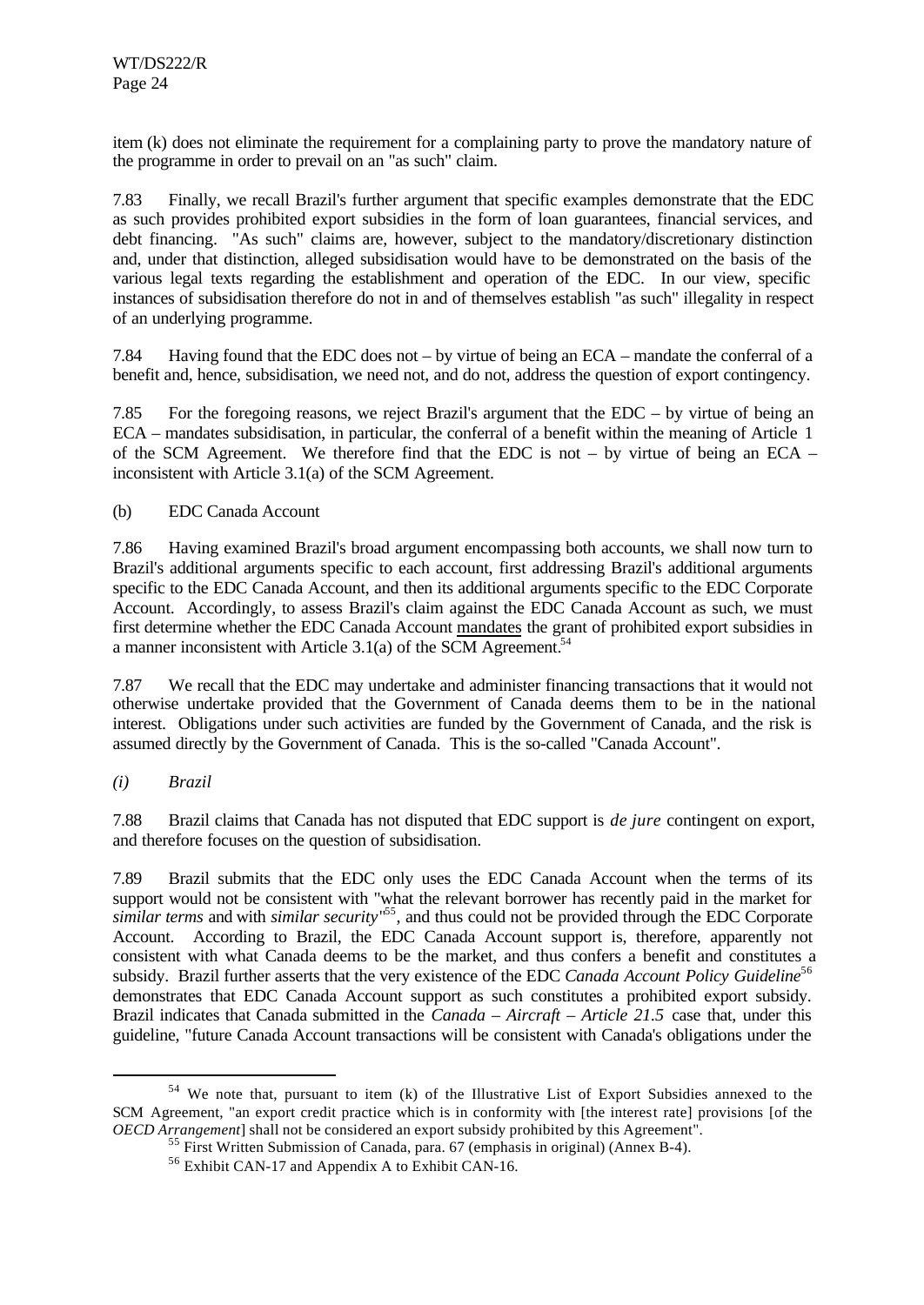SCM Agreement in that they will qualify for the safe haven in the second paragraph of item  $(k)$ <sup>157</sup>. Brazil points out that the Article 21.5 Panel determined that the Policy Guideline was not sufficient to qualify EDC Canada Account support for the safe haven and, by Canada's own admission, without the protection of the safe haven, EDC Canada Account support constitutes a prohibited export subsidy. For Brazil, "it is the *failure* of the policy guideline . . . that speaks to the nature of EDC's Canada Account 'as such"<sup>58</sup>.

#### *(ii) Canada*

7.90 Canada maintains that the EDC Canada Account is discretionary, indicating that the *Canada – Aircraft* Panel found that the programme is discretionary and that there is no reason for the present panel to diverge from this finding. According to Canada, Brazil has not submitted arguments or evidence showing that the *Canada – Aircraft* Panel erred in its findings. Nor, submits Canada, has Brazil offered any basis on which the circumstances giving rise to the *Canada – Aircraft* findings can be distinguished from the circumstances in this dispute.

#### *(iii) Findings*

l

7.91 Again, we note that, as is well established in WTO dispute settlement, the initial burden of proof lies on the complaining party, which must establish a prima facie case of inconsistency. The burden then shifts to the defending party, which must counter or refute the claimed inconsistency. Thus, in this case, Brazil must demonstrate prima facie inconsistency in respect of the EDC Canada Account.

7.92 We recall that the panel in *Canada – Aircraft* rejected Brazil's claim that Canada Account debt financing for the export of Canadian regional aircraft as such constituted an export subsidy inconsistent with Article  $3.1(a)$  of the SCM Agreement.<sup>59</sup> Leaving aside for the moment the issue of

<sup>57</sup> *Canada – Measures Affecting the Export of Civilian Aircraft – Recourse by Brazil to Article 21.5 of the DSU* ("*Canada – Aircraft – Article 21.5*"), Report of the Panel, WT/DS70/RW, adopted 4 August 2000, para. 5.61.

<sup>58</sup> Response of Brazil to Question 49 from the Panel, Responses of Brazil to Questions from the Panel Prior to the Second Meeting of the Panel (Annex A-11).

<sup>59</sup> *See Canada – Aircraft*, Report of the Panel, footnote 9, *supra*, para. 10.1. See also Section VII.B.1, *supra*. In this regard, we recall, in particular, the statement of the Appellate Body in *Japan – Alcoholic Beverages II* that:

<sup>[</sup>a]dopted panel reports are an important part of the GATT *acquis* . . . They create legitimate expectations among WTO Members, and, therefore, should be taken into account where they are relevant to any dispute. (*Japan – Taxes on Alcoholic Beverages* ("*Japan – Alcoholic Beverages II*"), Report of the Appellate Body, WT/DS8/AB/R-WT/DS10/AB/R-WT/DS11/AB/R, adopted 1 November 1996, p. 14.)

Noting this passage, the panel in *India – Patents (EC)* stated:

<sup>[</sup>P]anels are not *bound* by previous decisions of panels or the Appellate Body even if the subject-matter is the same. In examining dispute WT/DS79 we are not legally bound by the conclusions of the Panel in dispute WT/DS50 as modified by the Appellate Body report. However, in the course of "normal dispute settlement procedures" required under Article 10.4 of the DSU, we will take into account the conclusions and reasoning in the Panel and Appellate Body reports in WT/DS50. Moreover, in our examination, we believe that we should give significant weight to both Article 3.2 of the DSU, which stresses the role of the WTO dispute settlement system in providing security and predictability to the multilateral trading system, and to the need to avoid inconsistent rulings[]. (*India – Patent Protection for Pharmaceutical and Agricultural Chemical Products* ("*India – Patents (EC)*"), Report of the Panel, WT/DS79/R, adopted 2 September 1998, para. 7.30 (emphasis in original).)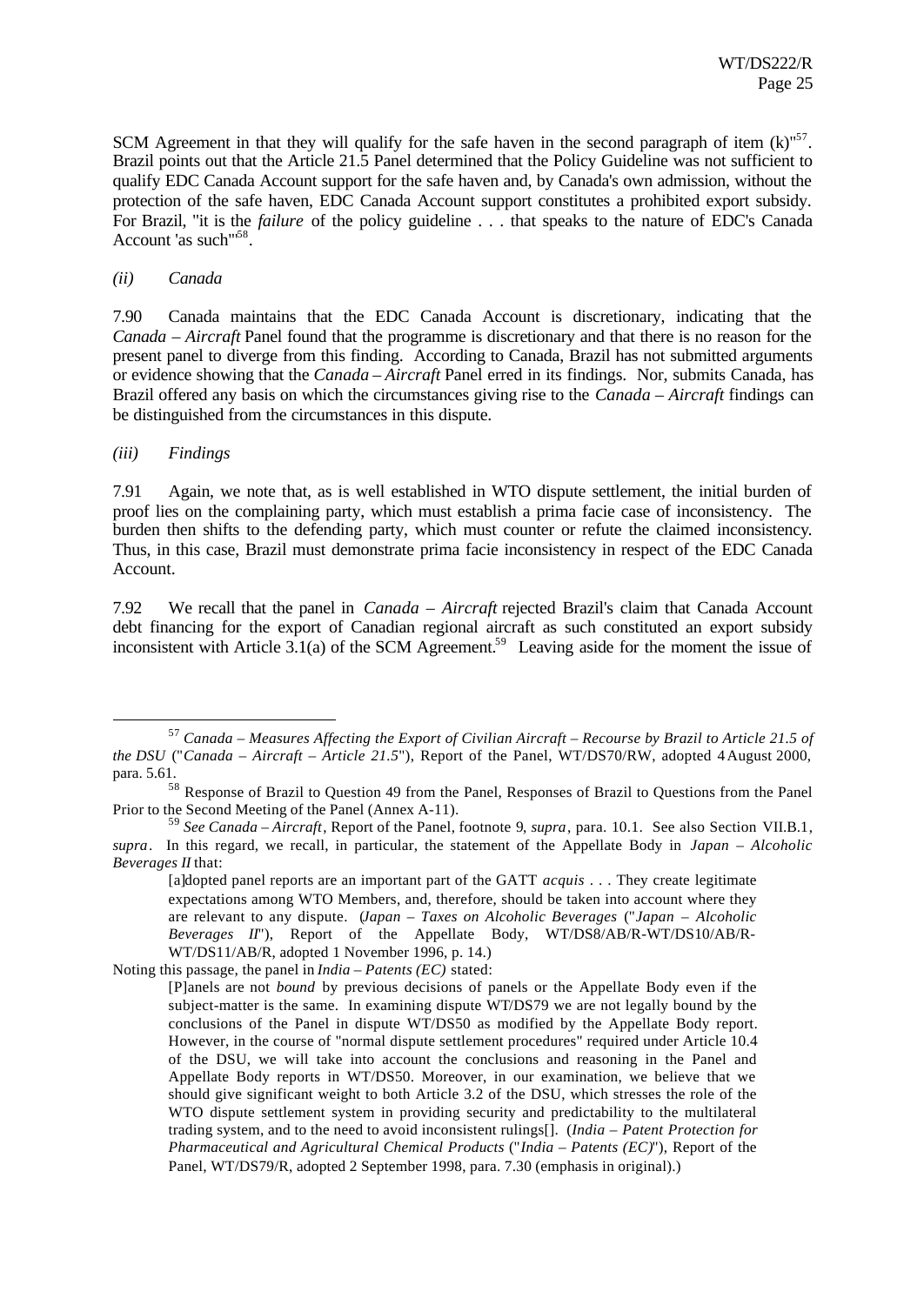export contingency, we first address that of subsidisation, in particular, whether Canada Account mandates the conferral of a benefit within the meaning of Article 1 of the SCM Agreement.<sup>60</sup>

7.93 We recall that, under the mandatory/discretionary distinction, Brazil must demonstrate subsidisation on the basis of the legal texts governing the establishment and operation of the EDC Canada Account. We note, however, that the *EDA*<sup>61</sup>, which establishes the EDC, does not give any indication of mandatory subsidisation, nor does Brazil argue that it, or any of the other legal texts, does. In particular, the guidelines that apply, including those, such as Appendix A to the *Policy Directive GEN 000-004 – Submission of Documents to the Government of Canada*<sup>62</sup> and the *EDC Canada Account Policy Guideline*<sup>63</sup>, adopted to implement the recommendations of the DSB pursuant to *Canada – Aircraft*, refer only to the OECD Arrangement. The *EDC Canada Account Policy Guideline* states: "For the purposes of an authorisation under subsection 23(1) of the *Export Development Act* of a financing transaction or class of financing transactions, it is the policy of the Minister for International Trade to consider that any such transaction or class of transactions which does not comply with the OECD Arrangement on Guidelines for Officially Supported Export Credits would not be in the national interest."<sup>64</sup> None of these guidelines is sufficient to establish mandatory subsidisation with regard to the EDC Canada Account. While it may be true that even when a programme complies with the OECD Arrangement, it may – pursuant to the findings of the panel in *Canada – Aircraft – Article 21.5* – involve the grant of prohibited export subsidies contrary to Article 3.1(a) of the SCM Agreement, that is not necessarily the case. In our view, Brazil has pointed to no legal text which demonstrates mandatory subsidisation.

7.94 Brazil argues that the existence of subsidisation, in particular, the conferral of a benefit, in respect of the EDC Canada Account is effectively established by the indication as to the circumstances in which the EDC Canada Account is used, in that the EDC Canada Account is only used when the grant of a subsidy is involved. Brazil's argument – made on the basis of a Canadian statement – is that the EDC Canada Account is used only when the terms of its support would not be consistent with "what the relevant borrower has recently paid in the market for *similar terms* and with similar security<sup>165</sup>, and that this indicates that a benefit is conferred. We see no legal basis for this assertion, however, nor does Brazil indicate any. Moreover, the material before us regarding operation of the EDC Canada Account would suggest that the assertion is not factually correct. Export Development Corporation: Annual Report 1999-2000 Reference Guide reads, in relevant part:

While EDC strives to find ways to structure transactions under its Corporate Account, there are a number of factors which might lead EDC to refer a transaction to Canada Account. The transaction could: exceed EDC's exposure guidelines for a particular country (that is, the maximum amount of business EDC has decided it can prudently undertake in a specific market); involve markets where, for reasons of exceptional risk, EDC is unwilling to support Canadian export business; or it could involve an

<sup>&</sup>lt;sup>60</sup> We note that, in the present dispute, Brazil claims that Canada has not disputed that EDC support is *de jure* contingent on export, and therefore focuses on the question of subsidisation.

<sup>61</sup> *See* footnote 42, *supra*.

 $62$  Exhibit CAN-16.

<sup>63</sup> Exhibit CAN-17.

<sup>64</sup> Subsection 23(1) of the *Export Development Act* states: "Where the [EDC] advises the Minister that it will not, without an authorisation made pursuant to this section, enter into any transaction or class of transactions that it has the power to enter into under paragraphs  $10(1.1)(a)$  to (e) or (i) to (k) and the Minister is of the opinion that it is in the national interest that the [EDC] enter into any such transaction or class of transactions, the Minister, with the concurrence of the Minister of Finance, may authorise the [EDC] to do so" (Exhibit BRA-17).

<sup>65</sup> First Written Submission of Canada, para. 67 (emphasis in original) (Annex B-4).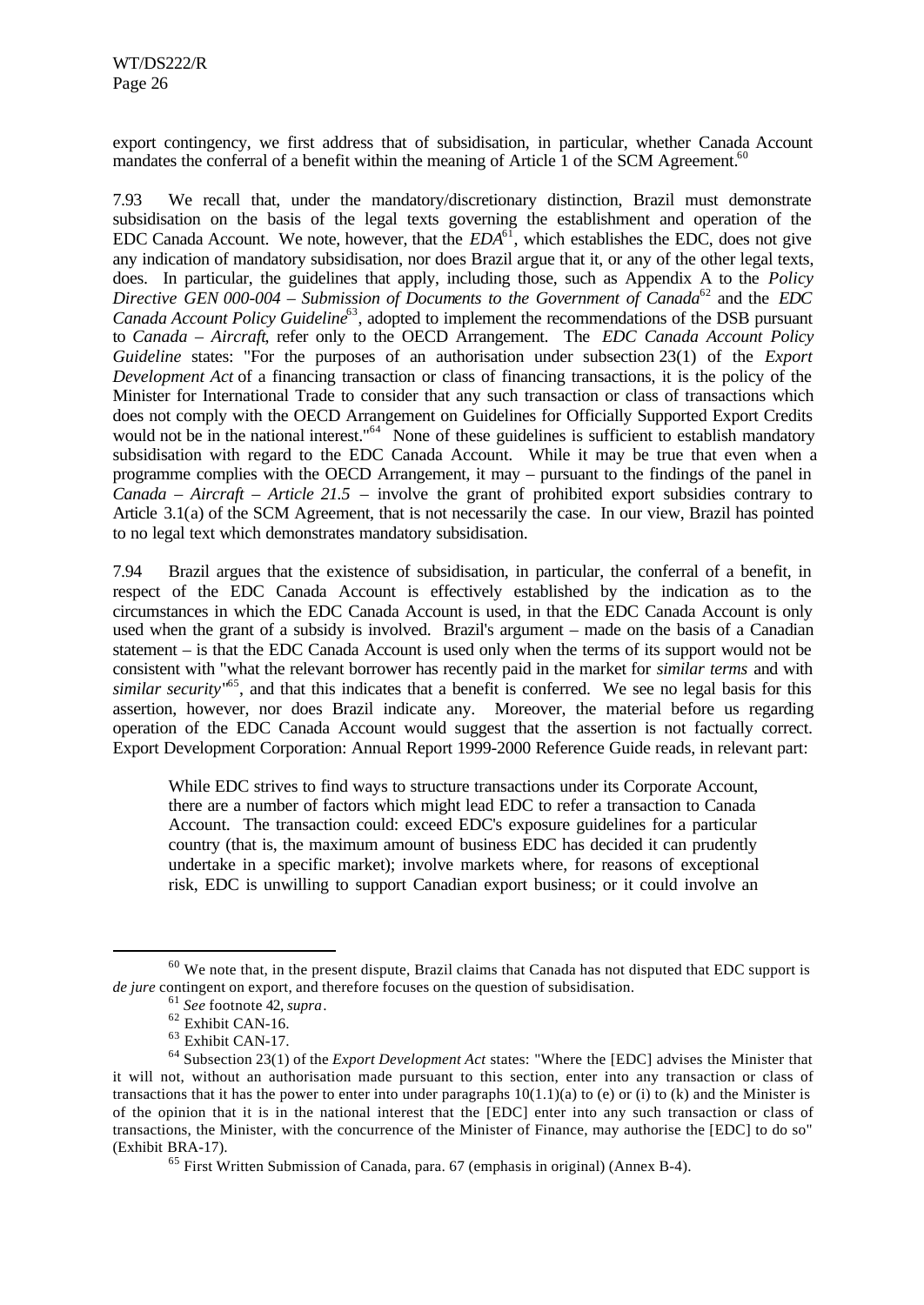amount or a term in excess of that which EDC would normally undertake for a single borrower.<sup>66</sup>

7.95 It is clear to us from the cited language that there are various factors in a given transaction which might lead to the use of the EDC Canada, rather than Corporate, Account, and these factors serve as limitations on EDC Corporate Account involvement in any particular transaction. We do not see, however, how the conditions for use of the EDC Canada Account demonstrate the existence of mandatory subsidisation, in particular that the programme requires the conferral of a benefit when used to provide financing assistance. We consider that Brazil has failed to demonstrate that EDC Canada Account support necessarily involves subsidisation. Although we can see that such support might conceivably take the form of subsidisation, there is nothing to suggest that this must, in law, be the case.

7.96 Having found that the EDC Canada Account does not mandate the conferral of a benefit and, hence, subsidisation, we need not, and do not, address the question of export contingency.

7.97 For the foregoing reasons, we reject Brazil's claim that the EDC Canada Account mandates the provision of export subsidies contrary to Article 3.1(a) of the SCM Agreement. We therefore find that the EDC Canada Account as such is not inconsistent with Article 3.1(a) of the SCM Agreement.

(c) EDC Corporate Account

7.98 We now turn to Brazil's additional arguments specific to the EDC Corporate Account. To assess Brazil's claim against the EDC Corporate Account, we must determine whether the EDC Corporate Account *per se* mandates the grant of prohibited export subsidies in a manner inconsistent with Article 3.1(a) of the SCM Agreement.

7.99 We recall that EDC "Corporate Account" activities are the EDC's activities on its own account.

*(i) Brazil*

7.100 Brazil claims that Canada has not disputed that EDC support is *de jure* contingent on export, and therefore focuses on the question of subsidisation.

7.101 Brazil argues that the EDC Corporate Account was established to support exports by providing financial services that the market does not provide. The EDC Corporate Account "complements" the market. It provides interest rates below the  $CIRR<sup>67</sup>$  and for terms that exceed ten years. Yet the CIRR and the ten-year repayment term are, in the words of the OECD Arrangement, "the most generous repayment terms and conditions that may be supported". The Appellate Body has concluded that terms more generous than those provided by the OECD Arrangement are positive evidence of a material advantage; such terms are, *a fortiori*, positive evidence of a benefit. The EDC Corporate Account, by its own description, provides financial services to Canadian exporters – and only to Canadian exporters – on terms superior to the terms specified in the OECD Arrangement and superior to those the exporters could obtain elsewhere. Provision of these services is contingent in law upon export. They therefore constitute a prohibited export subsidy.

*(ii) Canada*

23).

<sup>66</sup> Export Development Corporation: Annual Report 1999-2000 Reference Guide, p. 7 (Exhibit BRA-

<sup>67</sup> Commercial Interest Reference Rate within the meaning of Article 15 of the *OECD Arrangement*.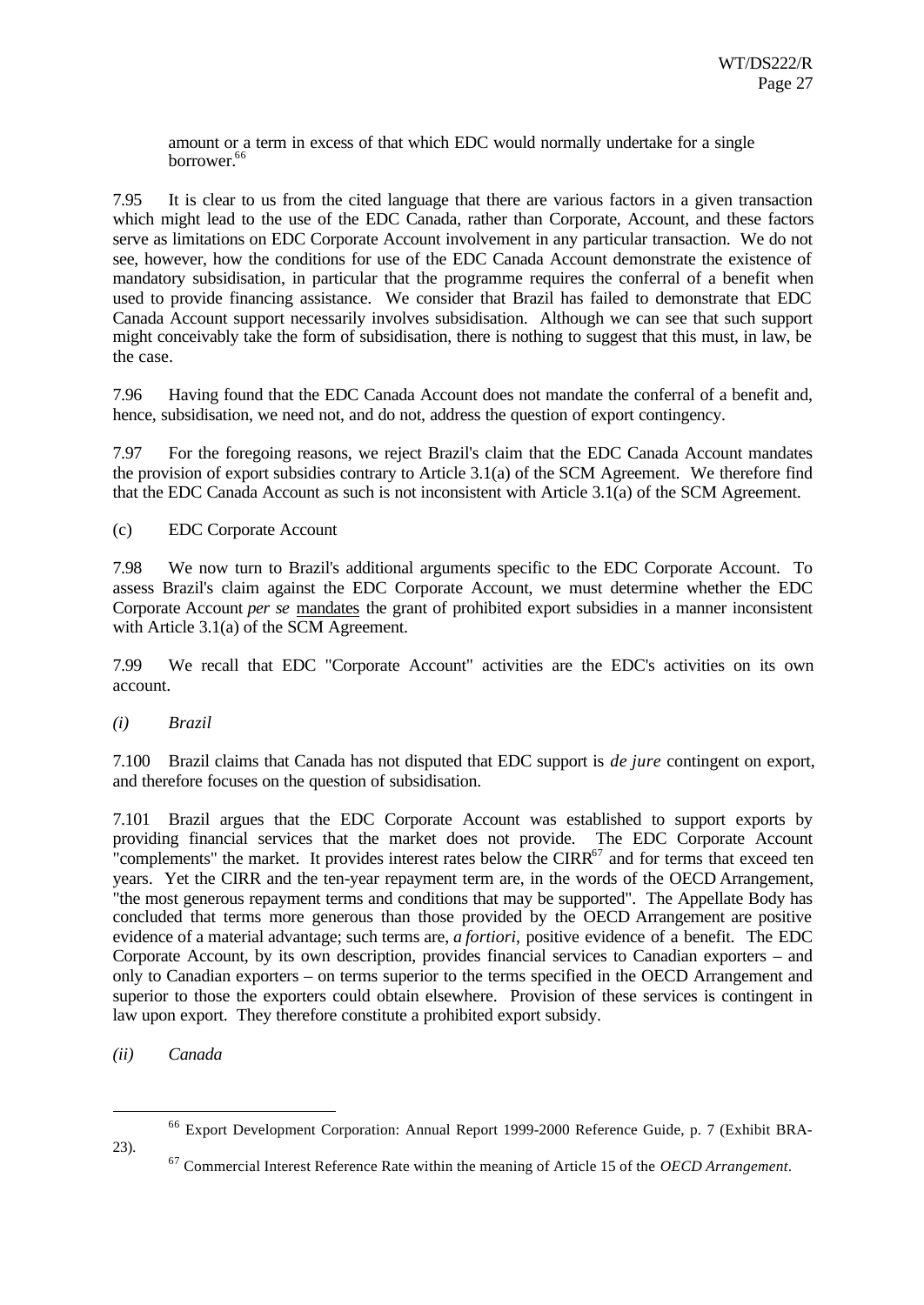7.102 Canada maintains that the EDC Corporate Account is discretionary, indicating that the *Canada – Aircraft* Panel found that the programme is discretionary and that there is no reason for the present panel to diverge from this finding. According to Canada, Brazil has not submitted arguments or evidence showing that the *Canada – Aircraft* Panel erred in its findings. Nor, submits Canada, has Brazil offered any basis on which the circumstances giving rise to the *Canada – Aircraft* findings can be distinguished from those in this dispute.

7.103 Canada further responds that EDC Corporate Account financing is not offered on terms more favourable than those available in the market. It does not confer a benefit within the meaning of Article 1.1(b) of the SCM Agreement and therefore does not amount to a subsidy. As Brazil has failed to show that EDC Corporate Account financing amounts to a subsidy, the issue of export contingency is moot.

7.104 Canada disputes Brazil's attempt to refer to individual transactions to defend its "as such" claim. According to Canada, a Member cannot look to individual transactions to illustrate that a measure is inconsistent as such. To prove that a measure is inconsistent as such, a Member must prove that the executive is legally required to act in a manner inconsistent with the WTO Agreement in some circumstances.

*(iii) Findings*

7.105 Again, we note that, as is well established in WTO dispute settlement, the initial burden of proof lies on the complaining party, which must establish a prima facie case of inconsistency. The burden then shifts to the defending party, which must counter or refute the claimed inconsistency. Thus, in this case, Brazil must demonstrate *prima facie* inconsistency in respect of the EDC Corporate Account.

7.106 Leaving aside for the moment the issue of export contingency, we first address that of subsidisation, in particular, whether the EDC Corporate Account mandates the conferral of benefit within the meaning of Article 1 of the SCM Agreement.<sup>68</sup>

7.107 We recall that, under the mandatory/discretionary distinction, Brazil must demonstrate subsidisation on the basis of the legal texts governing the establishment and operation of the EDC Corporate Account. To satisfy the "benefit" element of Article 1.1 of the SCM Agreement for purposes of a challenge to the EDC Corporate Account as such, Brazil must show that the programme requires conferral of a benefit, not that it could be used to do so, or even that it is used to do so. We note, however, that Brazil points to no legal text in respect of the EDC Corporate Account as establishing mandatory subsidisation. We note, further, that we have found none. The EDA<sup>69</sup>, in particular, which establishes the EDC, does not give any indication of mandatory subsidisation. We also note various other texts<sup>70</sup> submitted by Canada in this regard, in particular, the *Credit Risk Policy* Manual<sup>11</sup> and the *Policy for Implementing Market-Based and Official Support Transactions*<sup>72</sup>. Nothing in these texts provides any evidence to support the mandated conferral of a benefit in financing supplied through the EDC Corporate Account.

7.108 Rather, there is arguably evidence to the contrary which, while not conclusive, suggests that the EDC Corporate Account is not to be used to provide prohibited export subsidies. The *EDC Credit*

<sup>68</sup> We note that Brazil claims that Canada has not disputed that EDC support is *de jure* contingent on export, and therefore focuses on the question of subsidisation.

<sup>69</sup> *See* footnote 42, *supra*.

*To See Exhibits CAN-18-23, 25, 46-47, and 49.* 

<sup>71</sup> Exhibit CAN-48.

<sup>72</sup> Exhibit CAN-50.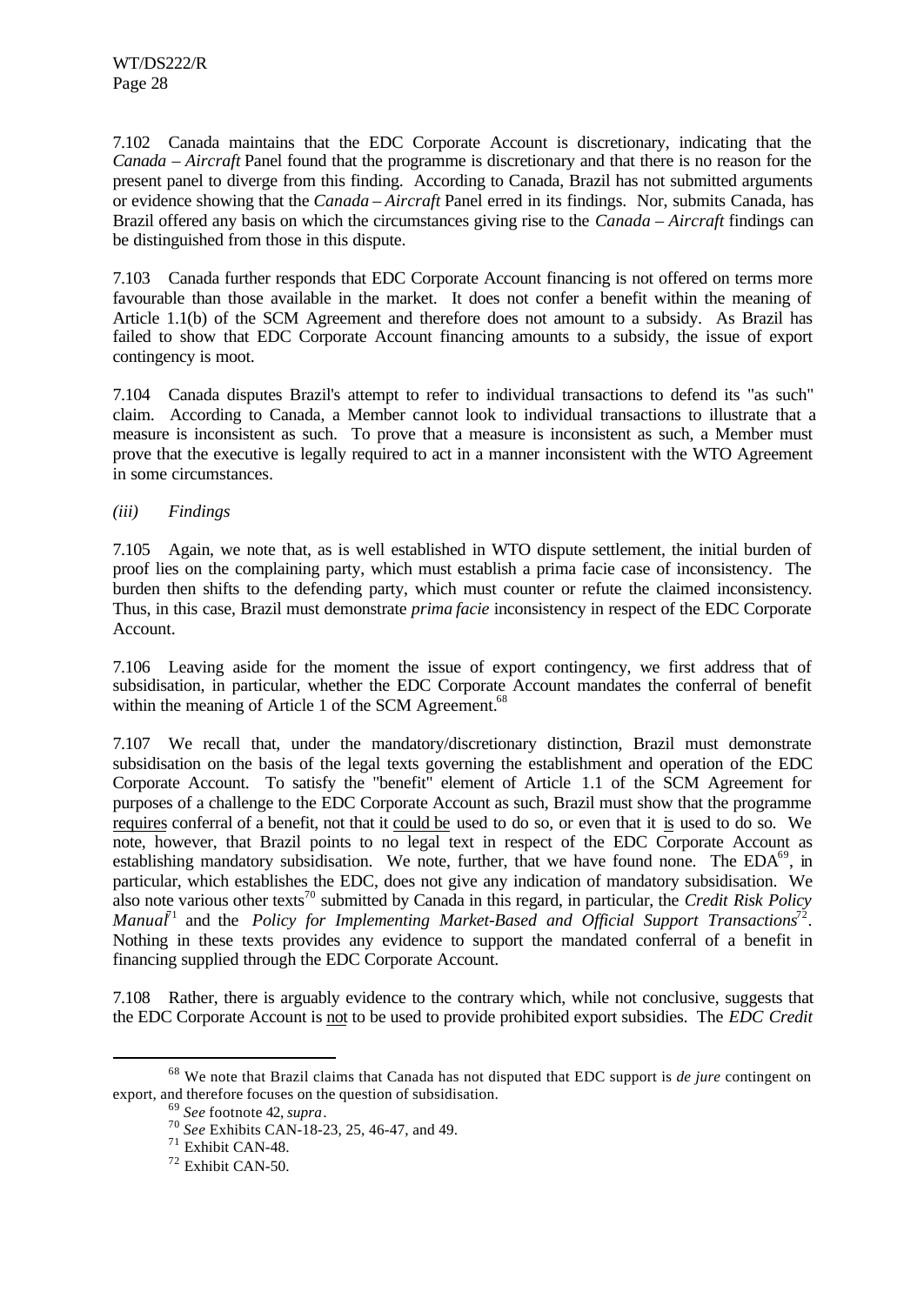*Risk Policy Manual* states, for instance: "EDC will establish pricing levels that are appropriate for the underlying credit risk and other relevant considerations applicable to EDC (e. g., Canada's obligations pursuant to the WTO Agreement and the OECD Consensus)."<sup>73</sup> And the *Policy for Implementing Market-Based and Official Support Transactions* states, for instance: "This policy is intended . . . to provide greater certainty of conformity of EDC's medium-/long-term transactions with applicable international trade agreements, primarily the WTO SCM Agreement and the OECD Arrangement, as facts supporting conformity must be adequately documented for each transaction in accordance with the transaction classification process specified herein."<sup>74</sup>

7.109 We recall further that Canada states: "In terms of the pricing process, the EDC's transportation group has a committee that reviews and approves the pricing on all transactions in the civil aircraft sector. In setting this pricing, the EDC compares what the relevant borrower has recently paid in the market for *similar terms* and with *similar security*. The EDC then prices according to that benchmark. In the absence of this benchmark, the EDC compares the relevant borrower to borrowers of comparable credit standing in the civil aviation sector for whom a similar credit history exists; the EDC then prices according to this alternative benchmark."<sup>75</sup> The *EDC Credit Risk Policy Manual* states: "EDC's credit commitments will be priced with respect to market practices"<sup>76</sup>. Again, there is nothing to suggest that EDC Corporate Account support must, in law, confer a benefit, and therefore take the form of subsidisation.

7.110 We also recall that Brazil submits that operating on commercial principles does not exclude subsidisation, since certain EDC services / products are not available on the market. According to Brazil, the provision by the EDC Corporate Account of services not available on the market necessarily means that services are provided on terms more favourable than those available on the market. As an example, Brazil refers to the EDC Corporate Account's "ability" to complement the services of banks and other financial institutions. We recall, however, that our terms of reference limit the scope of our enquiries to the universe of export credits. To the extent that any services provided by the EDC Corporate Account are independent of export credits provided by the EDC Corporate Account, we consider that those services are not measures that fall within our terms of reference. To the extent that any such services are part and parcel of export credits provided by the EDC Corporate Account, those services fall within our terms of reference and are part of our assessment of export credits provided by the EDC Corporate Account. In this regard, we consider that any such services could not constitute a financial contribution independently of the export credits in relation to which they are provided.

7.111 Even assuming that the provision of services not available on the market necessarily confers a benefit, the fact that the EDC Corporate Account has the "ability" to provide such services does not necessarily mean that it is required to do so. As noted above, to satisfy the "benefit" element of Article 1.1 of the SCM Agreement for purposes of a challenge to the EDC Corporate Account as such,

<sup>73</sup> *See* footnote 71, *supra*, p. 16. With regard to the legal status of the EDC Credit Risk Policy Manual, we note Canada's statement as follows: "As a self-governing, autonomous Crown corporation, EDC's operating practices and policies are the responsibility of its Board of Directors. The Credit Risk Policy Manual was approved by the Board of Directors, but it is not legislation and consequently is not binding on EDC in the same way as legislation would be. However, any transaction of EDC which is within the authority delegated to EDC management and which departs from the policies in the Manual is not duly authorised unless the transaction is in accordance with an exception to the relevant policy (as approved by the Board of Directors) or the Board approves the transaction itself" (Response of Canada to Question 63 from the Panel, Responses of Canada to Questions from the Panel Following the Second Meeting of the Panel (Annex B-11)).

<sup>74</sup> See footnote 72, *supra*.

<sup>75</sup> First Written Submission of Canada, para. 67 (Annex B-4).

<sup>76</sup> *See* footnote 73, *supra*.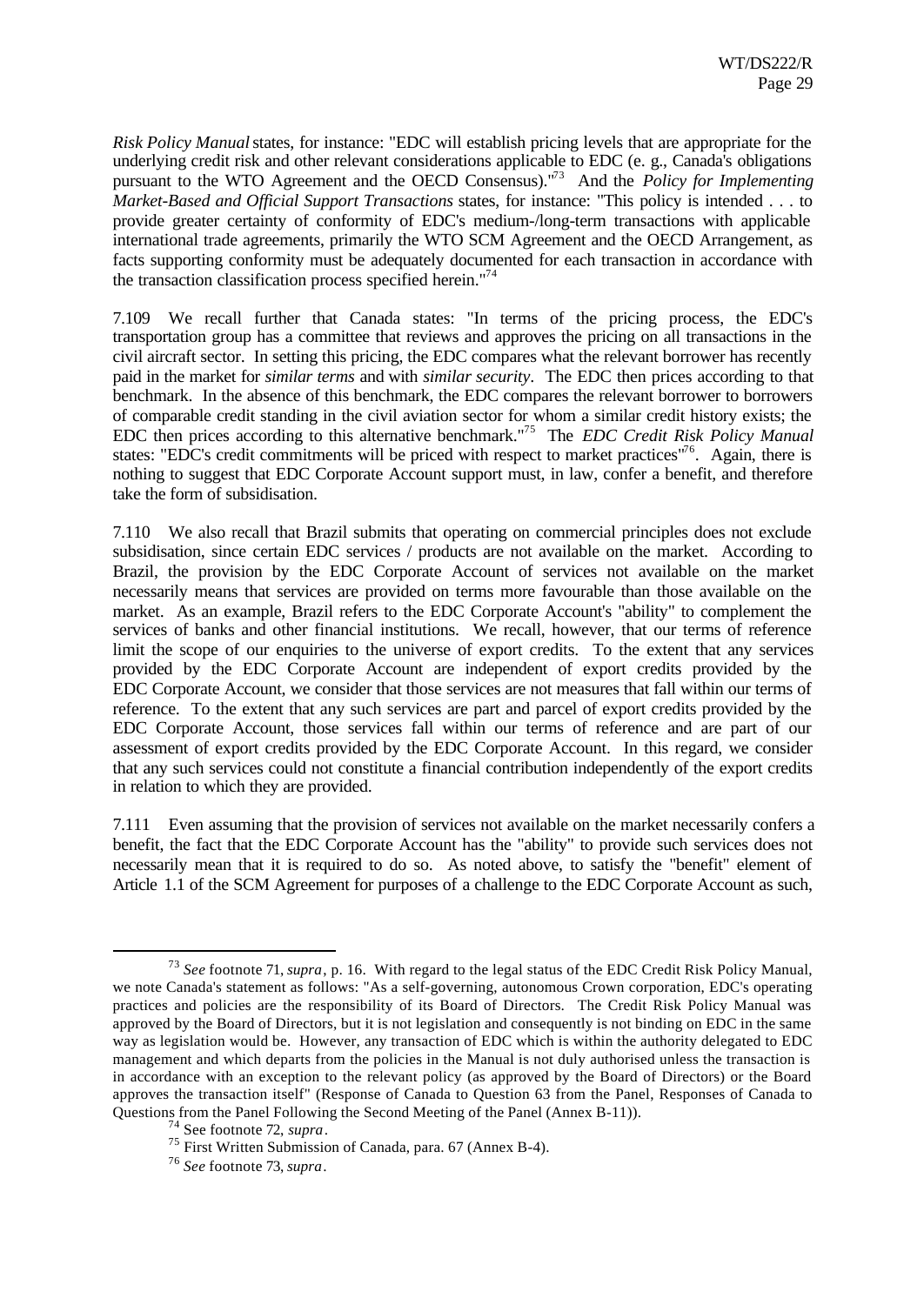Brazil would have to show that the programme requires conferral of a benefit, not that it could be used to do so, or even that it is used to do so.<sup>7</sup>

7.112 Having found that the EDC Corporate Account does not mandate the conferral of a benefit and, hence, subsidisation, we need not, and do not, address the question of export contingency.

7.113 For the foregoing reasons, we reject Brazil's claim that the EDC Corporate Account mandates the provision of export subsidies contrary to Article 3.1(a) of the SCM Agreement. We therefore find that the EDC Corporate Account as such is not inconsistent with Article 3.1(a) of the SCM Agreement.

## **3.** *Investissement Québec* **"as such"**

7.114 Having examined Brazil's claim against the EDC as such, we shall now turn to Brazil's claim against *IQ* as such. Accordingly, to assess Brazil's claim against *IQ* as such, we must first determine whether *IQ* mandates the grant of prohibited export subsidies in a manner inconsistent with Article 3.1(a) of the SCM Agreement.

*(i) Brazil*

l

7.115 Brazil asserts that *IQ* constitutes a prohibited export subsidy as such. In respect of mandatory subsidisation, Brazil submits that *IQ* is mandated to provide assistance under Section 28 of the *IQ Act*. Brazil argues that a benefit is necessarily conferred when such assistance takes the form of loan guarantees, because firms buying Bombardier aircraft benefit from the superior credit rating of the Government of Québec. *IQ* equity guarantees also confer a benefit, as a governmental guarantee is provided to equity investors. In response to Canada's defence that fees have been charged for such guarantees, Brazil asserts that Canada has failed to demonstrate that the fees charged by *IQ* are commensurate with those charged by commercial guarantors with A+ or A2 credit ratings to firms wishing to enjoy the benefits of those guarantors' A+ or A2 ratings.

7.116 Brazil notes that, furthermore, the latest decree<sup>78</sup>, issued in 2000 to replenish the *IQ* guarantee fund for the Air Wisconsin transaction, eliminates the requirement that fees be charged. Brazil further notes that Canada still argues that fees are in fact charged. In this regard, Canada relies on paragraph B of the *IQ* criteria <sup>79</sup> which requires that "*IQ* will not make support available for transactions if the remuneration it is to receive is less than that offered in the market". Brazil submits, however, that a closer look at paragraph B demonstrates otherwise; according to paragraph B, if the "competitive nature" of the transactions requires that *IQ* receive less than it would in the market, it will do so.

7.117 In respect of mandatory export contingency, Brazil asserts that *IQ* support is – on the basis of Decrees 572-2000 and 841-2000 – *de jure* contingent on the export of goods outside of Québec. Brazil submits that contingency on export outside Québec should be sufficient to find export contingency within the meaning of Article 3.1(a), or else Members would be able to subvert the

 $77$  This is not a case where EDC Corporate Account support necessarily confers a benefit, and where the only discretion available is that of not providing the support at all. We do not express a view as to whether our approach in this case would be equally applicable in such factual circumstances. Rather, this is a case where Canada has discretion to operate the EDC Corporate Account in such a manner that it does not confer a benefit. Further, we note that the facts before us are unlike those before the Appellate Body in *Argentina – Measures Affecting Imports of Footwear, Textiles, Apparel and Other Items*. In that case, the Appellate Body was reviewing mandatory legislation. (*See Argentina – Measures Affecting Imports of Footwear, Textiles, Apparel and Other Items*, Report of the Appellate Body, WT/DS56/AB/R, adopted 22 April 1998, paras. 49 and 54.)

<sup>78</sup> Decree 1488-2000 (Exhibit CAN-36).

<sup>79</sup> Exhibit CAN-51.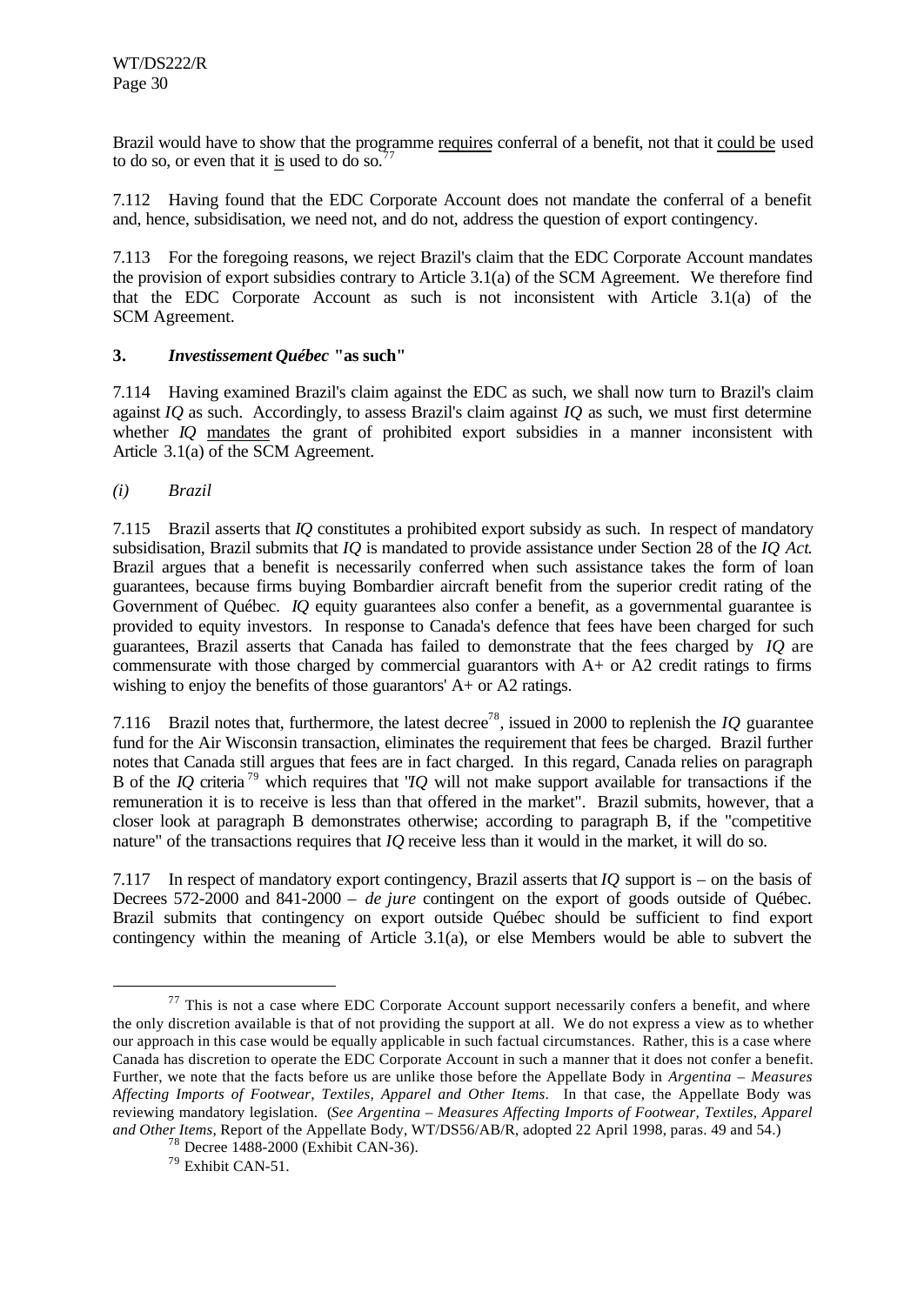SCM Agreement export subsidy disciplines by introducing subsidy programmes that exclude small parts of their home territories.

#### *(ii) Canada*

7.118 Canada submits that Section 28 of the *IQ Act* provides "the executive authority" with complete discretion regarding the terms and conditions of the assistance it provides. Canada asserts that *IQ* assistance in regional aircraft transactions is authorised more specifically under certain Decrees, which empower *IQ* to grant guarantees or counter-guarantees up to certain amounts of money. *IQ* enjoys complete discretion under these decrees. Furthermore, by virtue of *IQ*'s transaction evaluation criteria<sup>80</sup>, *IQ* must provide support on market terms. *IQ* therefore cannot mandate the provision of subsidies.

7.119 In respect of export contingency, Canada denies that Decree 572-2000, which conditions assistance on export outside of Québec, has anything to do with aircraft sales financing. Nor does it preclude funding for projects within Québec. In any event, Canada submits that contingency on export outside of Québec does not fall within the scope of the Article 3.1(a) prohibition. "Exportation" within the meaning of the SCM Agreement refers to the movement of goods and services between Members, not within them.

#### *(iii) Findings*

7.120 We note that, as is well established in WTO dispute settlement, the initial burden of proof lies on the complaining party, which must establish a prima facie case of inconsistency. The burden then shifts to the defending party, which must counter or refute the claimed inconsistency. Thus, in this case, Brazil must demonstrate prima facie inconsistency in respect of *IQ*.

7.121 Leaving aside for the moment the issue of export contingency, we first address the issue of subsidisation, in particular, whether *IQ* mandates the conferral of a benefit within the meaning of Article 1 of the SCM Agreement.

7.122 We recall that Brazil's claim is based on provisions of the *IQ Act* and Decrees 572-2000 and 841-2000. Canada asserts, however, that the Decrees "have nothing to do with aircraft sales financing and are not used for aircraft sales financing<sup>181</sup>. In response, Brazil notes that the Decrees relate to support for the sale of goods, and asserts that because regional aircraft are goods, support for the sale of regional aircraft is covered by the Decrees. Canada responds that "Decree 841-2000 could not apply to financing of Bombardier regional aircraft because it applies only to small enterprises. Decree 572-2000 applies, for the most part, to investments in Québec. However, one of the measures in the Decree provides for loan guarantees intended for buyers outside of Québec for the purchase of goods and services . . . Theoretically, this measure could be used to finance the sale of Bombardier regional aircraft. However, due to [a] Québec content limitation and other restrictions, Decree 572- 2000 is not well suited to financing regional aircraft sales and has never been used to do so<sup> $82$ </sup>. Brazil rebuts these arguments by submitting that nothing in Decree 841-2000 suggests that its application is restricted to small enterprises, adding that there are provisions of the Decree suggesting that it is not restricted to small enterprises.

7.123 To the extent that the Decrees could cover support for the sale of regional aircraft, however, the question we must address is whether such support involves mandatory subsidisation, in particular,

<sup>80</sup> Exhibit CAN-51.

 $81$  First Written Submission of Canada, para. 93 (Annex B-4).

<sup>&</sup>lt;sup>82</sup> Response of Canada to Question 69 from the Panel, Responses of Canada to Questions from the Panel Following the Second Meeting of the Panel (Annex B-11).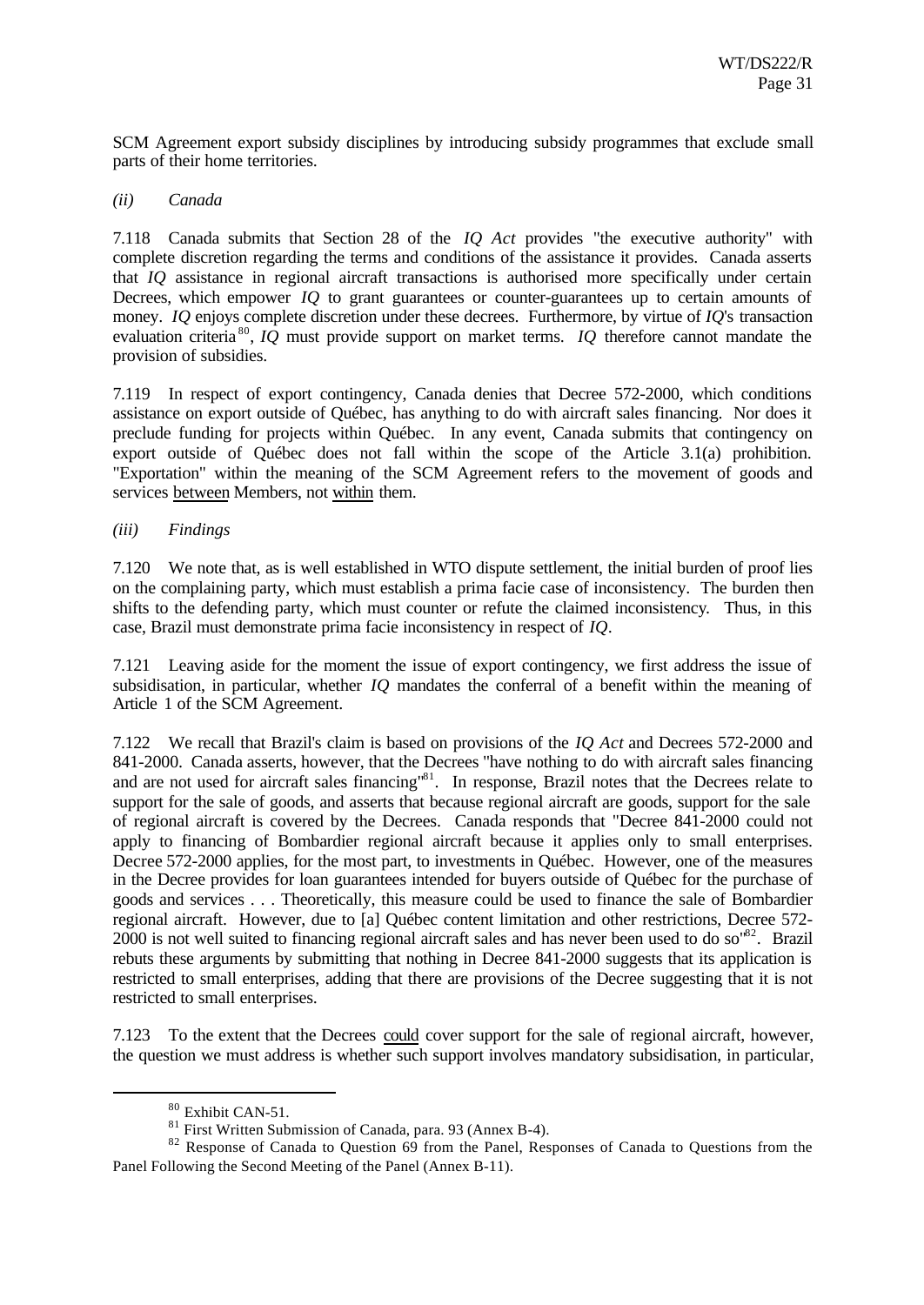the conferral of a benefit within the meaning of Article 1 of the SCM Agreement. Brazil does not indicate anything in the *IQ Act*<sup>83</sup> or in Decrees  $572-2000^{84}$  and  $841-2000^{85}$  that demonstrates necessary subsidisation. Nor have we found any such evidence in these or any other legal texts governing the establishment and operation of *IQ*. We note, in this regard, that Section 28 of the *IQ Act*, which establishes *IQ*, states: "The Government may, where a project is of major economic significance for Québec, mandate the agency to grant and administer the assistance determined by the Government to facilitate the realisation of the project. The mandate may authorise the agency to fix the terms and conditions of the assistance." While Brazil is correct in stating that *IQ* is mandated to provide assistance under Section 28 of the *IQ Act*, nothing in the *IQ Act* suggests that such assistance must take the form of subsidisation, and, in particular, confer a benefit under the SCM Agreement. Rather, *IQ* would seem to have the discretion to determine the terms and conditions of such assistance. Even assuming that *IQ* loan and equity guarantees confer a benefit, the fact that *IQ* may do so does not necessarily mean that it is required to do so. To satisfy the "benefit" element of Article 1 of the SCM Agreement for purposes of a challenge to *IQ* as such, Brazil would have to show, as for purposes of a challenge to the EDC, that the programme requires conferral of a benefit, not that it could be used to do so, or even that it is used to do so.

7.124 Similarly, while Decree 572-2000 enables *IQ* to provide financial support for investment or export projects, and Decree 841-2000 enables *IQ* to provide support for market development projects, nothing in these Decrees demonstrates that that support must take the form of subsidisation. To the contrary, it seems to us that both Decrees allow for the provision of support in other forms and reflect a certain discretion on the part of the agency in respect of the manner in which it undertakes investment or export projects or market development projects, respectively.

7.125 Further, when requested by the Panel to "provide any general or sector-specific regulations, guidelines, policies or similar documents . . . concerning the fixing of the terms and conditions of *IQ* support to the regional aircraft industry<sup>186</sup>, Canada submitted the "*critères d'évaluation des*  $transactions$ " (criteria for the evaluation of transactions)<sup>87</sup> which are used by the *IQ* Credit Committee in making its recommendations in respect of particular transactions<sup>88</sup>. Nor do these "*critères*" provide any evidence of mandatory subsidisation. In this regard, we note Canada's further statement that, "subject to the 'critères d'évaluation', *IQ* has very broad discretion in deciding whether to provide such support, and the terms and conditions on which it does so<sup> $89$ </sup>. In our view, Brazil has failed to establish the contrary to be the case in that it has not identified a legal instrument from which it can be demonstrated that *IQ* involves the mandatory grant of subsidies.

7.126 Having found that *IQ* does not mandate the conferral of a benefit and, hence, subsidisation, we need not, and do not, address the question of export contingency.

l

 $87$  Exhibit CAN-51.

<sup>88</sup> While we note Canada's statement that "the 'critères' do not fix terms and conditions", we also note its statement that "[n]o other guidelines etc. exist fixing the terms and conditions of *IQ* support to the regional aircraft industry . . . [T]here is no updated version of the 'critères d'évaluation'. They have remained the same since IQ superseded SDI in 1998" (Response of Canada to Question 42 from the Panel, Responses of Canada to Questions from the Panel Prior to the Second Meeting of the Panel (Annex B-9)).

<sup>89</sup> Response of Canada to Question 42 from the Panel, Responses of Canada to Questions from the Panel Prior to the Second Meeting of the Panel (Annex B-9).

<sup>83</sup> Exhibit BRA-18.

<sup>84</sup> Exhibit BRA-19.

<sup>85</sup> Exhibit BRA-20.

<sup>&</sup>lt;sup>86</sup> Question 17 from the Panel, Responses of Canada to Questions from the Panel Following the First Meeting of the Panel (Annex B-7).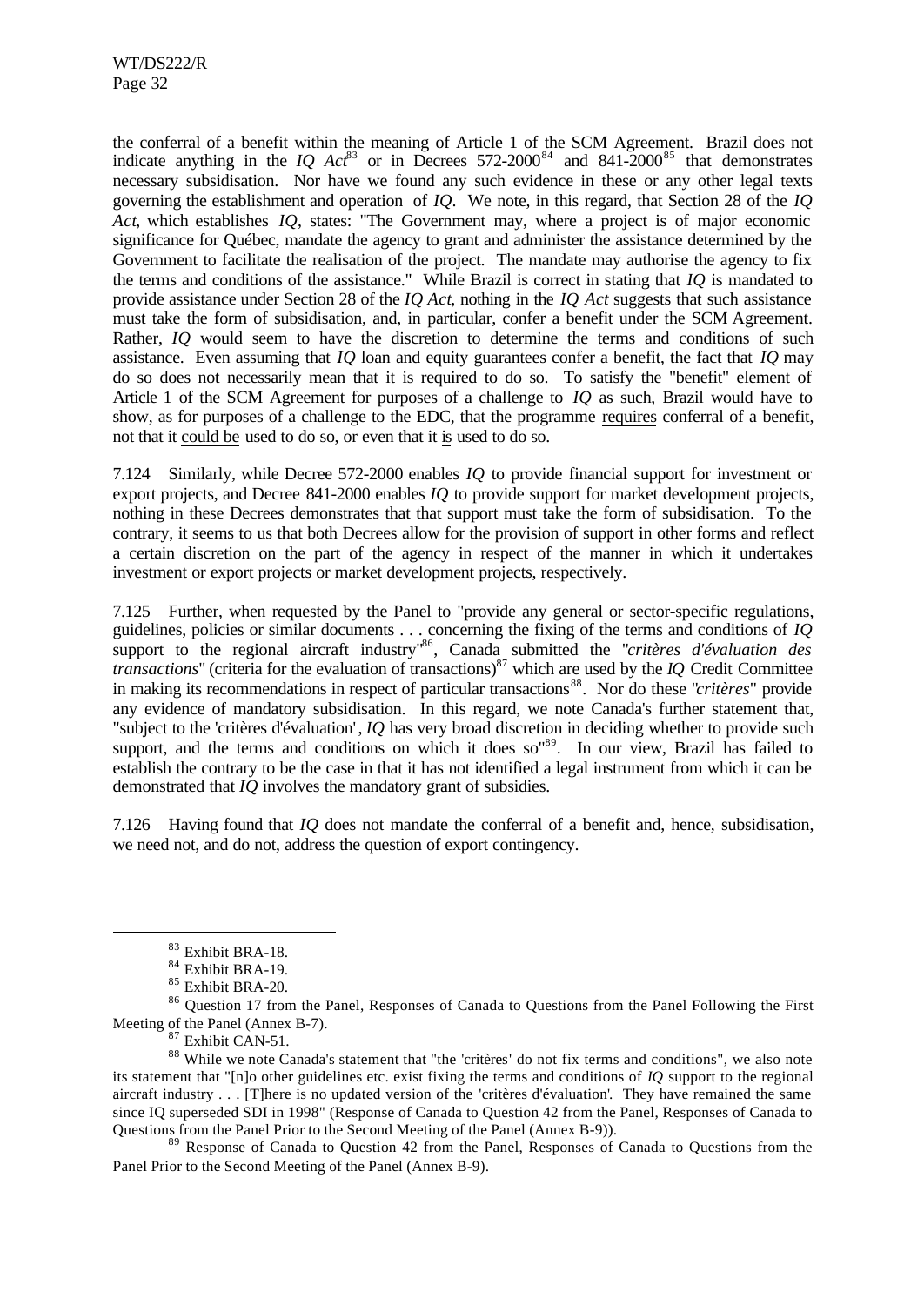7.127 For the foregoing reasons, we reject Brazil's claim that *IQ* mandates the provision of export subsidies contrary to Article 3.1(a) of the SCM Agreement. We therefore find that *IQ* as such is not inconsistent with Article 3.1(a) of the SCM Agreement.

#### D. EDC / *IQ* "AS APPLIED"

l

7.128 Brazil requests "that the Panel find the Canada Account, EDC and *IQ* programmes inconsistent with Canada's obligations under the SCM Agreement as applied on the basis of evidence regarding specific transactions".<sup>90</sup>

7.129 Canada asserts that a challenge "as applied" is the same thing as a challenge to "specific transactions". <sup>91</sup>

7.130 In our view, there are a number of reasons why it would not be appropriate for us to make separate findings regarding the EDC and *IQ* programmes "as applied". *First*, we do not consider that Brazil's "as applied" claims are independent of its claims regarding "specific transactions". Indeed, Brazil itself acknowledges that "[i]n order for Brazil to prevail on its 'as applied' claims, the Panel must find that the challenged programmes have been *applied in specific transactions* in a manner that is inconsistent with the SCM Agreement".<sup>92</sup> Since Brazil's "as applied" claims are not independent of its claims against "specific transactions", and since we make findings regarding "specific transactions", we see no practical purpose in making "as applied" findings.

7.131 *Second*, we are unclear as to what the implications of a finding that a programme "as applied" is inconsistent with Article 3.1(a) of the SCM Agreement would be, particularly in the context of implementation. One possibility is that a panel might find that a programme "as applied" is inconsistent with Article 3.1(a) on the basis of findings that all "specific transactions" undertaken thus far under that programme are inconsistent with Article 3.1(a). In such a case, we fail to see what the value added in making a finding regarding the programme "as applied" would be, since the implications for implementation would not extend beyond those "specific transactions". At most, the implication would be that, in the future, the relevant Member should cease to exercise its discretion in a manner inconsistent with Article 3.1(a). This would add nothing to the basic requirement of Article 3.1(a) itself. Another possibility is that a panel might find that a programme "as applied" is inconsistent on the basis of findings that certain – but not all – "specific transactions" under that programme are inconsistent.<sup>93</sup> In this case, the implications for implementation would extend beyond the "specific transactions" in respect of which the panel has made findings. We consider, however, that it would be inappropriate for a panel to extend its findings in this manner.<sup>94</sup>

<sup>&</sup>lt;sup>90</sup> Response of Brazil to Question 25 from the Panel, Responses of Brazil to Questions from the Panel Following the First Meeting of the Panel (Annex A-9). *See* footnote 14, *supra*.

<sup>&</sup>lt;sup>1</sup> See Second Written Submission of Canada, paras. 48-52 (Annex B-8).

<sup>&</sup>lt;sup>92</sup> See Response of Brazil to Question 60 from the Panel (emphasis in original), Responses of Brazil to Questions from the Panel Following the Second Meeting of the Panel (Annex A-14).

 $93$  We wish to clarify that we are not addressing the situation where a Member's discretionary legislation has functionally become mandatory as a result of that Member exercising its discretion under that legislation in such a manner that it has become legally bound to continue to exercise its discretion in that manner in the future.

 $94$  To the extent that implementation of an "as applied" finding would imply that a Member must ensure against future exercises of discretion in violation of the SCM Agreement, we recall that the Appellate Body expressed some doubts about such a standard when it noted in *Canada – Aircraft – Article 21.5* that "[t]he use in this standard of the words 'ensure' and 'future', if taken too literally, might be read to mean that the Panel was seeking a strict guarantee or absolute assurance as to the *future* application of the … programme. A standard which, if so read, would, however, be very difficult, if not impossible, to satisfy since no one can predict how unknown administrators would apply, in the unknowable future, even the most conscientiously crafted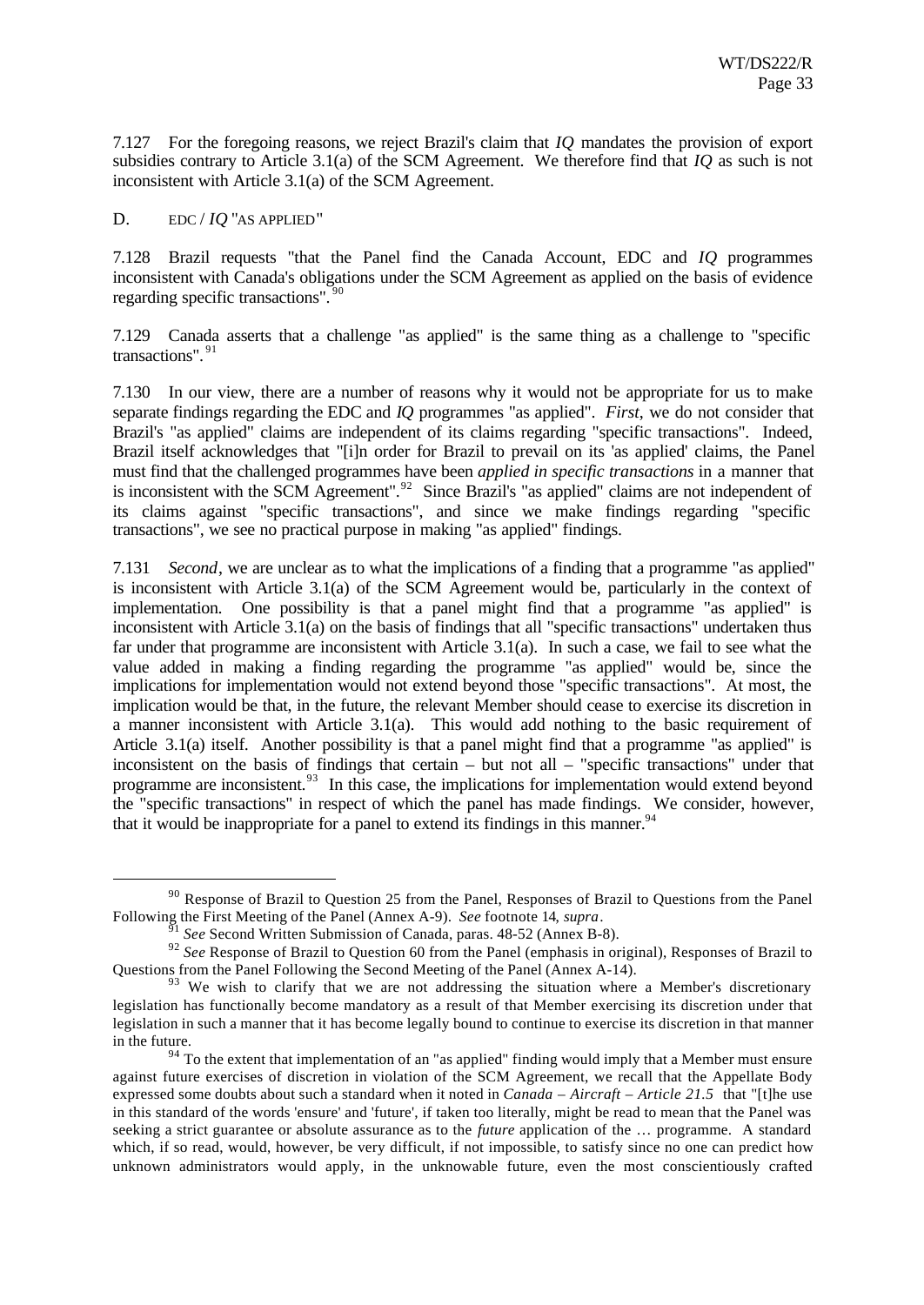7.132 *Third*, we recall our earlier remarks regarding the application of the mandatory / discretionary distinction. <sup>95</sup> Further, we recall the statement of the panel in *United States – Export Restraints* that "the distinction between mandatory and discretionary legislation has a rational objective in ensuring predictability of conditions for trade. It allows parties to challenge measures that will necessarily result in action inconsistent with GATT/WTO obligations, *before* such action is actually taken<sup>196</sup>. The conclusion by a panel that a programme is discretionary and therefore is not inconsistent with the WTO Agreement and a subsequent conclusion, by the same panel, that the programme "as applied" (i.e., the manner in which the discretion inherent in that programme has been applied) is inconsistent with the WTO Agreement would be of little value. In our view, findings regarding a programme "as applied" would undermine the utility of the mandatory / discretionary distinction.

7.133 For these reasons, we reject Brazil's claims regarding the EDC and *IQ* programmes "as applied".

#### E. INFORMATION GATHERING BY THE PANEL

7.134 In a letter dated 21 May 2001, Brazil asked the panel to exercise its discretion under Article 13.1 of the DSU "to request from Canada documents and other information concerning the terms of any support from 1 January 1995 onward committed or granted by the Export Development Corporation ("EDC"), Canada Account, Investissement Québec ("IQ"), or any subsidiary organizations thereof, in connection with the sale of regional aircraft by Bombardier<sup>"97</sup>. This letter was received prior to the deadlines for the parties' first written submissions. On 12 June 2001, we informed the parties that we do "not consider it appropriate to seek any documents or information from either party until it has at least had an opportunity to review both parties' first written submissions".

7.135 Having reviewed the parties' first written submissions, on 20 June 2001 the Panel asked Brazil "to provide full details of the terms and conditions of Embraer's offer of financing to Air Wisconsin", and Canada "to provide full details of the terms and conditions of its Air Wisconsin transaction". Both parties responded to this request on 25 June 2001. Canada failed to provide a copy of the information to Brazil on that date. Instead, Canada "ask[ed] the Panel to require that when this information is provided to Brazil, its disclosure be restricted to officials of the Government of Brazil and private legal counsel retained and paid for by the Government of Brazil who are directly involved in this dispute settlement proceeding". In a letter to Canada dated 26 June 2001, the Panel noted that Canada's letter of 25 June 2001 "was not copied to Brazil, contrary to paragraph 10 of the Panel's Working Procedures". The Panel further "note<sup>[d]</sup> that, with the limited exception of paragraph 16, its Working Procedures do not provide for any special procedures regarding the treatment of business confidential information. The Panel does not consider it appropriate to introduce such procedures under the present circumstances, i.e., on the basis of an ex parte request, and without an opportunity to consult with Brazil". For those reasons, the Panel returned Canada's submission of 25 June 2001. At the first substantive meeting, Canada informed the Panel that it had not intended to make an ex parte communication, and that it was not seeking to introduce any special procedures for the treatment of business confidential information. On that basis, its letter of 25 June 2001 was entered in the record.

7.136 During the course of these proceedings, we also addressed a number of additional requests for information and / or documentation to Canada. Since we are not a commission of enquiry, we did not

compliance measure" (*Canada – Aircraft – Article 21.5*, Report of the Appellate Body, footnote 57, *supra*, para. 38) (emphasis in original).

<sup>95</sup> *See* paras. 7.56-7.57, *supra*.

<sup>96</sup> *United States – Export Restraints*, Report of the Panel, footnote 34, *supra*, para. 8.9 (emphasis in original).

 $97$  Communication of 21 May 2001 from Brazil to the Panel (Annex A-2).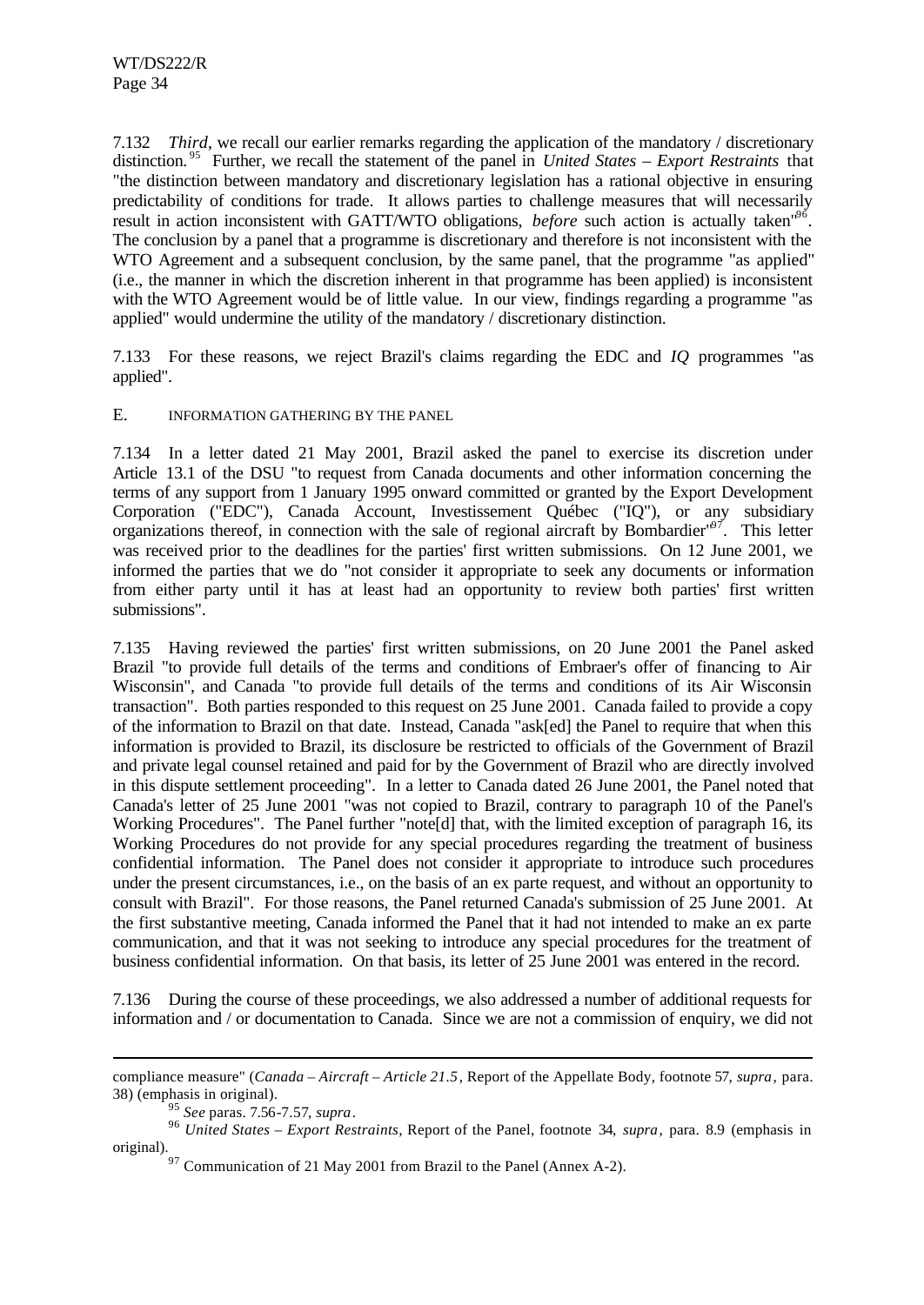consider it appropriate to seek additional information and / or documentation on the basis of Brazil's general request of 21 May 2001. We only considered it appropriate to seek additional information / documentation from Canada on the basis of specific information and / or arguments submitted by Brazil.

#### F. CANADA ACCOUNT SUPPORT FOR THE AIR WISCONSIN TRANSACTION

7.137 On 10 May 2001, the EDC offered Canada Account financing for the acquisition by Air Wisconsin Airlines Corporation ("Air Wisconsin") of [] Bombardier regional jets. The financing will involve  $[]^{98}$   $[]$ .

7.138 Brazil claims that the Canada Account financing to Air Wisconsin constitutes a prohibited export subsidy, contrary to Article 3.1(a) of the SCM Agreement. Canada asserts that the Canada Account financing to Air Wisconsin falls within the scope of the safe haven provided for in the second paragraph of item (k) of Annex 1 of the SCM Agreement.

7.139 In order to establish that the Canada Account financing to Air Wisconsin constitutes a prohibited export subsidy, Brazil must demonstrate<sup>99</sup> that the Canada Account financing constitutes a "financial contribution" that confers a "benefit", within the meaning of Article 1.1 of the SCM Agreement. Brazil must also demonstrate that the Canada Account financing is "contingent … upon export performance", within the meaning of Article 3.1(a) of the SCM Agreement. However, even if Brazil succeeds in establishing that the Canada Account financing to Air Wisconsin is an export subsidy, we will be precluded from finding that it constitutes a prohibited export subsidy if Canada demonstrates<sup>100</sup> that it falls within the second paragraph of item  $(k)$  of the Illustrative List of Export Subsidies set forth in Annex 1 of the SCM Agreement.

### **1. Is the Canada Account financing to Air Wisconsin an export subsidy?**

7.140 We shall first consider whether Brazil has established that the Canada Account offer to Air Wisconsin is a "subsidy", i.e., whether it is a "financial contribution" that confers a "benefit". If so, we shall then consider whether Brazil has established that the subsidy is "contingent … upon export performance".

(a) Financial contribution

l

7.141 Brazil asserts that the Canada Account financing to Air Wisconsin is a "financial contribution" because "Minister Tobin stated that it would take the form of a 'loan', which constitutes a direct or potential direct transfer of funds, within the meaning of Article 1.1(a)1(i)".<sup>101</sup> Canada does not deny that the Canada Account financing to Air Wisconsin constitutes a "financial contribution".

<sup>98</sup> *See* attachment to communication of 25 June 2001 from Canada.

<sup>&</sup>lt;sup>99</sup> It is now well established that the initial burden lies on the complaining party, which must establish a prima facie case of inconsistency. The burden then shifts to the defending party, which must counter or refute the claimed inconsistency (*See European Communities – Measures Concerning Meat and Meat Products (Hormones)*, Report of the Appellate Body, WT/DS26/AB/R-WT/DS48/AB/R, adopted 13 February 1998, para. 98).

 $100$  In our view, the second paragraph of item (k) is available as an exception to the prohibition against export subsidies contained in Article 3.1(a) of the SCM Agreement. Accordingly, the second paragraph of item (k) may be invoked by Canada as an affirmative defence to a claim of violation of Article 3.1(a). In this context, we refer to the second paragraph of item (k) as a "safe haven". As is clear from relevant WTO jurisprudence, the burden of establishing an affirmative defence rests with the party raising it (*See*, for example, *Brazil – Aircraft*, Report of the Appellate Body, footnote 35, *supra*, para. 55).

 $101$  First Written Submission of Brazil, para. 78 (Annex A-3).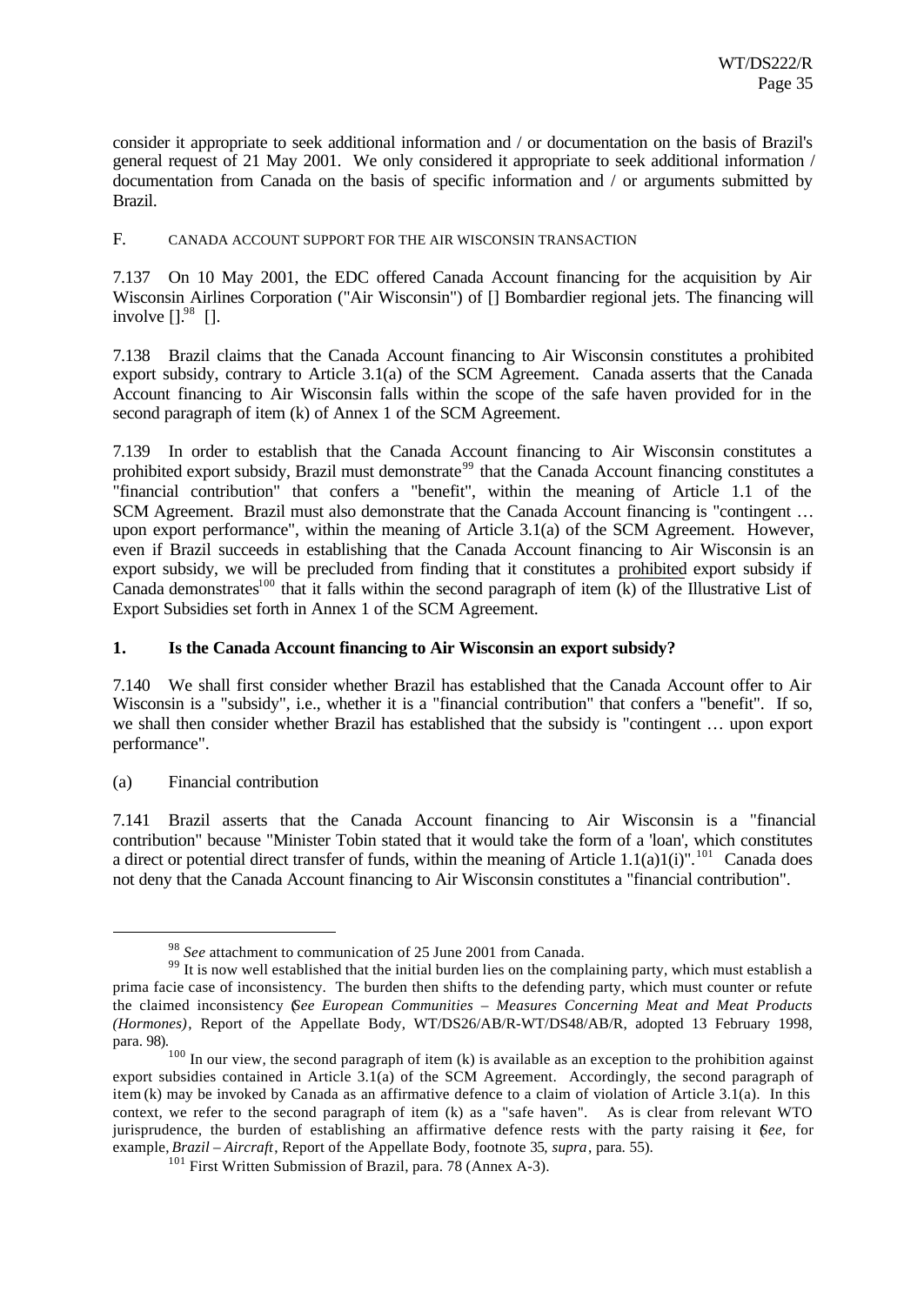7.142 We note that the Canada Account financing to Air Wisconsin will involve  $[1]^{102}$   $[]$  and is therefore a "financial contribution" within the meaning of Article  $1.1(a)(1)(i)$  of the SCM Agreement.<sup>103</sup>

#### (b) Benefit

7.143 Brazil's claim of "benefit" is based on two statements made by Minister Tobin, Canada's Industry Minister, while announcing the Canada Account financing to Air Wisconsin.<sup>104</sup> Minister Tobin stated that Canada is providing Air Wisconsin with "a better rate than one would normally get on a commercial lending basis". <sup>105</sup> Minister Tobin also stated that Canada was in this instance "using" the borrowing strength and the capacity of the government to give a better rate of interest on a loan than could otherwise be secured by Bombardier".<sup>106</sup>

7.144 We recall that a "benefit" is conferred when a recipient receives a "financial contribution" on terms more favourable than those available to the recipient in the market.<sup>107</sup> In our view, Minister Tobin's statements indicate that the Canada Account financing to Air Wisconsin, which will take the form of a loan, will confer a "benefit" because it will be on terms more favourable than those available to the recipient in the market. This is confirmed by the fact that, in these proceedings, Canada itself initially considered the terms of the Canada Account financing to Air Wisconsin to be more favourable than those available in the market<sup>108</sup> (and therefore sought to rely on the item (k) safe haven).

7.145 During the course of these proceedings, however, Canada asserted that the Canada Account financing to Air Wisconsin did not confer a "benefit" because it is no more favourable than financing available to Air Wisconsin on the market, in the form of an offer from Embraer. Canada asserts that the Embraer offer is an appropriate market benchmark against which to measure the Canada Account financing, because []. In other words, Canada assumes that because [], it should necessarily be treated as a market offer.

7.146 In these proceedings, Brazil

"[]."<sup>109</sup>

l

7.147 Given the principle of good faith, we accept Brazil's assertion that []. However, that does not mean that Embraer's offer should be treated as a market offer. In this regard, we note *first* that []. Brazil does not deny that these statements were made.

7.148 *Second*, []. In this regard, we note that Embraer has had frequent recourse to PROEX / BNDES support in the past. According to Brazil, approximately [] per cent of Embraer's export sales

<sup>102</sup> *See* attachment to communication of 25 June 2001 from Canada. [].

<sup>&</sup>lt;sup>103</sup> Brazil also argues that such a loan would also constitute the provision of a "service[] other than general infrastructure", within the meaning of Article  $1.1(a)(1)(iii)$ . In light of our finding under Article 1.1(a)(1)(i), we do not consider it necessary to examine Brazil's argument regarding Article 1.1(a)(1)(iii).

<sup>104</sup> *See* First Written Submission of Brazil, para. 79 (Annex A-3).

<sup>105</sup> *See* Transcript of Press Conference of Industry Minister Tobin, 10 January 2001, para. 66 (Exhibit BRA-21).

<sup>106</sup> *Id.*, para. 20.

<sup>107</sup> *See Canada – Aircraft*, Report of the Appellate Body, footnote 9, *supra*, para. 157.

<sup>&</sup>lt;sup>108</sup> See Response of Canada to Question 10 from the Panel, Responses of Canada to Questions from the Panel Following the First Meeting of the Panel (Annex B-7).

<sup>109</sup> *See* Response of Brazil to Question 32 from the Panel, Responses of Brazil to Questions from the Panel Following the First Meeting of the Panel (Annex A-9).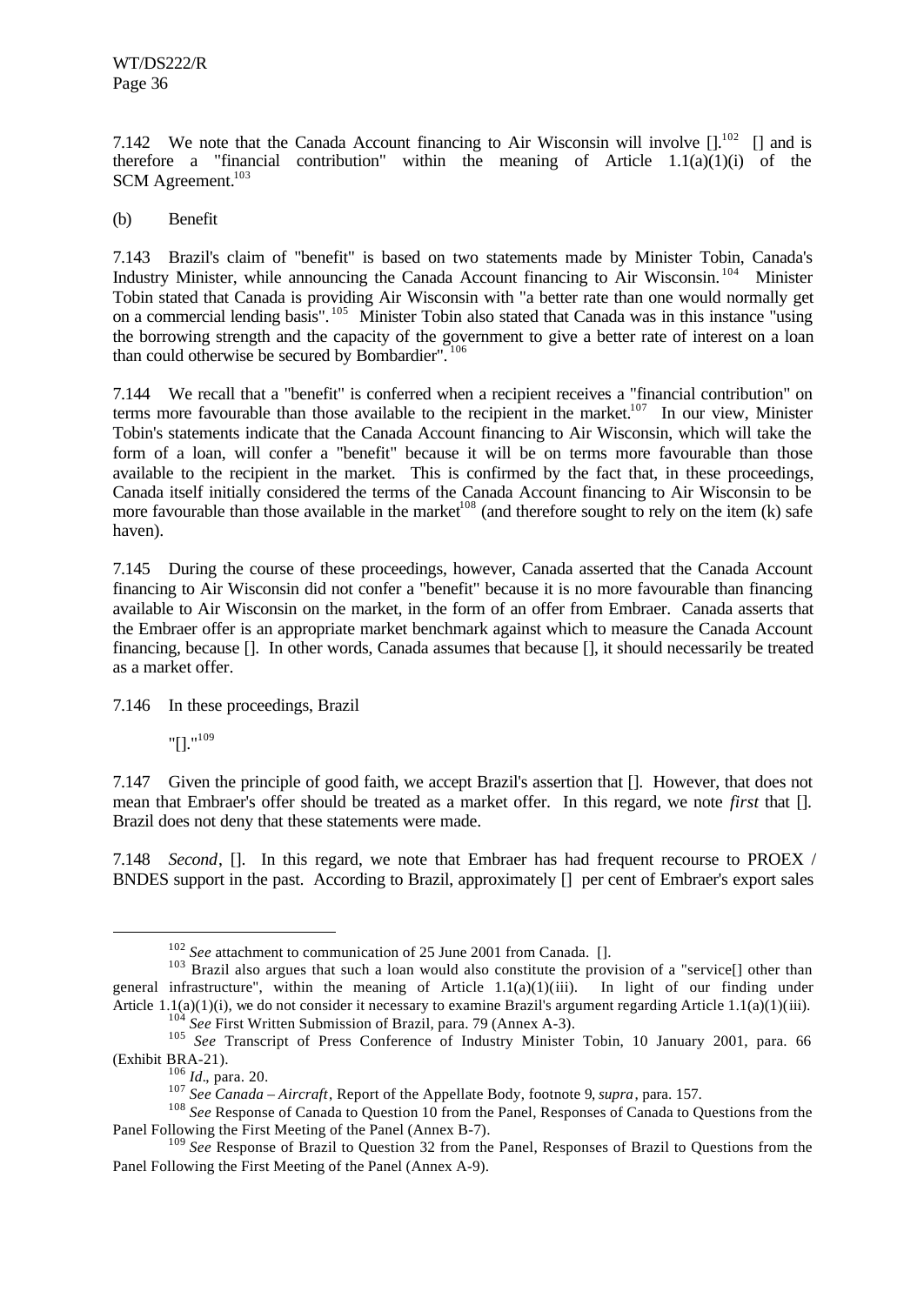of regional jets have involved either BNDES or PROEX support.<sup>110</sup> (Canada claims the percentage is much higher).<sup>111</sup> Similarly, Embraer has reported that "[t]he Brazilian government has been an *important source* of export financing for our customers through the BNDES-*exim* program, administered by BNDES. In addition, Banco do Brasil S.A., which is owned by the Brazilian government, administers the ProEx program, which enables some of our customers to receive the benefit of interest discounts."<sup>112</sup> For the reasons in these two paragraphs, we consider that the Embraer offer was made with the expectation of support from the Brazilian Government.

7.149 Furthermore, we recall that Canada itself initially considered the Embraer offer to be below market, $113$  and that it restated this view towards the end of these proceedings on 8 August 2001, when it asserted that "it is simply not credible that third-party institutions would provide financing for a relatively low quality credit such as Air Wisconsin  $[]$ ."<sup>114</sup> We also note Brazil's assertion that the terms of Embraer's offer do not constitute the "market".<sup>115</sup> At various stages during these proceedings, therefore, both parties have asserted that the Embraer offer was not a "market" offer. For these reasons, we are unable to find that Embraer made a "market" offer to Air Wisconsin (despite the absence of Brazilian Government official support for that offer).<sup>116</sup> We are therefore obliged to reject Canada's argument that the Canada Account financing to Air Wisconsin did not confer a "benefit" because it was no more favourable than Embraer's "market" offer.

7.150 In view of the statements made by Minister Tobin upon the announcement of the Canada Account financing to Air Wisconsin, and our view that Embraer's offer was not a "market" offer, we find that the Canada Account financing to Air Wisconsin confers a "benefit" within the meaning of Article 1.1(b) of the SCM Agreement.

(c) Export contingency

l

7.151 Brazil asserts that the Canada Account financing to Air Wisconsin is "contingent … upon export performance" (Article 3.1(a) of the SCM Agreement) because "[t]he Canada Account is used to support export transactions<sup>"17</sup>, and because Canada Account is one way for the EDC to satisfy its

<sup>110</sup> *See* Response of Brazil to Panel Question 58 from the Panel, Responses of Brazil to Questions from the Panel Following the Second Meeting of the Panel (Annex A-14).

<sup>111</sup> Canada has expressed "considerable reservations regarding the accuracy of Brazil's response" (*See* Comments of Canada on Responses of Brazil to Questions from the Panel Following the Second Meeting of the Panel, paras. 15-19 (Annex B-14)). According to Canada, Brazil has understated the proportion of Embraer's export sales of regional jets that have involved either BNDES or PROEX support. We do not consider it necessary to address this difference of views between the parties, as Brazil's statement that approximately [] per cent of Embraer's export sales of regional jets have involved either BNDES or PROEX support is sufficient for us to conclude that Embraer has had frequent recourse to PROEX / BNDES support in the past.

<sup>&</sup>lt;sup>112</sup> Embraer, Securities and Exchange Commission Form 20F-2000, p. 75 (emphasis added) (Exhibit CAN-67).

 $113$  At para. 46 of its first written submission, Canada referred to "Brazil's below-market financing offer to Air Wisconsin" (Annex B-4). In its notification under the *OECD Arrangement*, Canada stated that "[t]he interest rate [offered by Embraer] is substantially lower than the market rate at which a regional airline like Air Wisconsin could borrow" (*See* Exhibit CAN-52, Section 9).

<sup>114</sup> *See* Response of Canada to Question 67 from the Panel, Responses of Canada to Questions from the Panel Following the Second Meeting of the Panel (Annex B-11).

<sup>115</sup> *See* Second Written Submission of Brazil, paras. 105-106 (Annex A-10).

<sup>&</sup>lt;sup>116</sup> Accordingly, it is not necessary for us to consider whether or not the Canada Account offer to Air Wisconsin was less favourable than Embraer's offer, as alleged by Canada.

<sup>&</sup>lt;sup>117</sup> Brazil cites language from the EDC's website, "How We Work" (Exhibit BRA-16).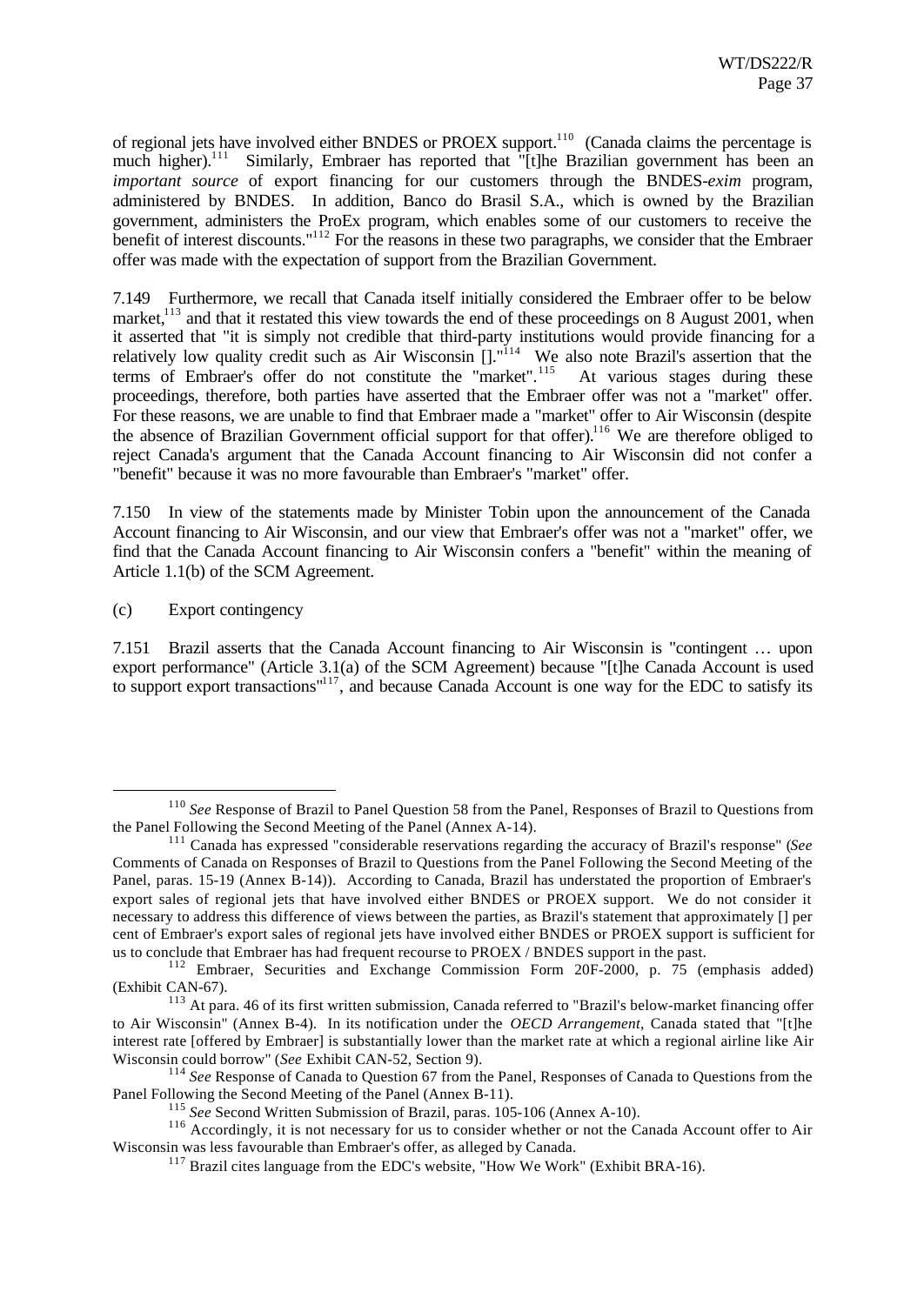"mandate to support and develop Canada's export trade and Canadian capacity to engage in that trade and to respond to international business opportunities"<sup>118</sup>.

7.152 In addressing Brazil's claim of export contingency, we note *first* that Canada does not deny that the Canada Account financing to Air Wisconsin is "contingent … upon export performance". *Second*, we note that Canada itself has stated that the mandate of the Canada Account is "to support and develop Canada's export trade and Canadian capacity to engage in that trade and to respond to international business opportunities"<sup>119</sup>. Third, we recall that the EDC, which operates the Canada Account programme, was "established for the purposes of supporting and developing, directly or indirectly, Canada's export trade and Canadian capacity to engage in that trade and to respond to international business opportunities".<sup>120</sup> We therefore consider that any financing provided by the EDC under the Canada Account is necessarily "contingent … upon export performance", since anything the EDC does is statutorily for the purpose of "supporting and developing … Canada's export trade<sup>"121</sup>. *Fourth*, we note that the *Canada – Aircraft* panel found that the Canada Account debt financing at issue in that case was "contingent  $\ldots$  upon export performance".<sup>122</sup> For these reasons, we find that support provided under the Canada Account programme, including the financing to Air Wisconsin, is "contingent in law … upon export performance" within the meaning of Article 3.1(a) of the SCM Agreement.

#### (d) Conclusion

7.153 In light of the above considerations, we conclude that the Canada Account financing to Air Wisconsin is an export subsidy. As such, the Canada Account financing will constitute a prohibited export subsidy unless it falls within the scope of the item (k) safe haven.

### **2. Does the Canada Account financing to Air Wisconsin fall within the item (k) safe haven?**

#### (a) Arguments of the parties

7.154 Canada submits that the Canada Account support to Air Wisconsin falls within the safe haven provided for in the second paragraph of item (k), because it is "in conformity with" the "interest rates provisions" of the *OECD Arrangement*.

7.155 According to Canada, it learned in late October 2000 that Brazil was prepared to finance the sale of Embraer regional jets to Air Wisconsin "on below-market terms".<sup>123</sup> The information indicated that Brazil was offering []. Canada considered that it had no choice but to offer Air Wisconsin debt financing on a matching basis. Therefore, Canada offered []. As a pre-condition to the financing, Canada required Air Wisconsin to confirm in writing that Canada's offer was valued by Air Wisconsin as no more favourable, viewed in its entirety, than that offered by Brazil. Air Wisconsin provided such written confirmation on 20 March 2001.

7.156 Canada asserts that the Air Wisconsin transaction is consistent with Canada's SCM Agreement obligations because Canada is merely matching Brazil's offer in a manner consistent with the "interest rates provisions" of the *OECD Arrangement*. Canada's financing on a matching basis thus falls within the exception of the second paragraph of Item (k) in Annex I to the SCM Agreement. In Canada's view, matching in the context of the *OECD Arrangement* qualifies for

<sup>118</sup> Brazil refers to an Industry Canada News Release, dated 10 January 2001, concerning, *inter alia*, the sale of Bombardier aircraft to Air Wisconsin (Exhibit BRA-3).

<sup>119</sup> Industry Canada News Release, 10 January 2001 (Exhibit BRA-3).

<sup>120</sup> *Export Development Act*, footnote 42, *supra*, Section 10(1).

<sup>121</sup> *Id.*

<sup>122</sup> See *Canada – Aircraft*, Report of the Panel, footnote 9, *supra*, para. 9.230.

<sup>&</sup>lt;sup>123</sup> First Written Submission of Canada, para. 43 (Annex B-4).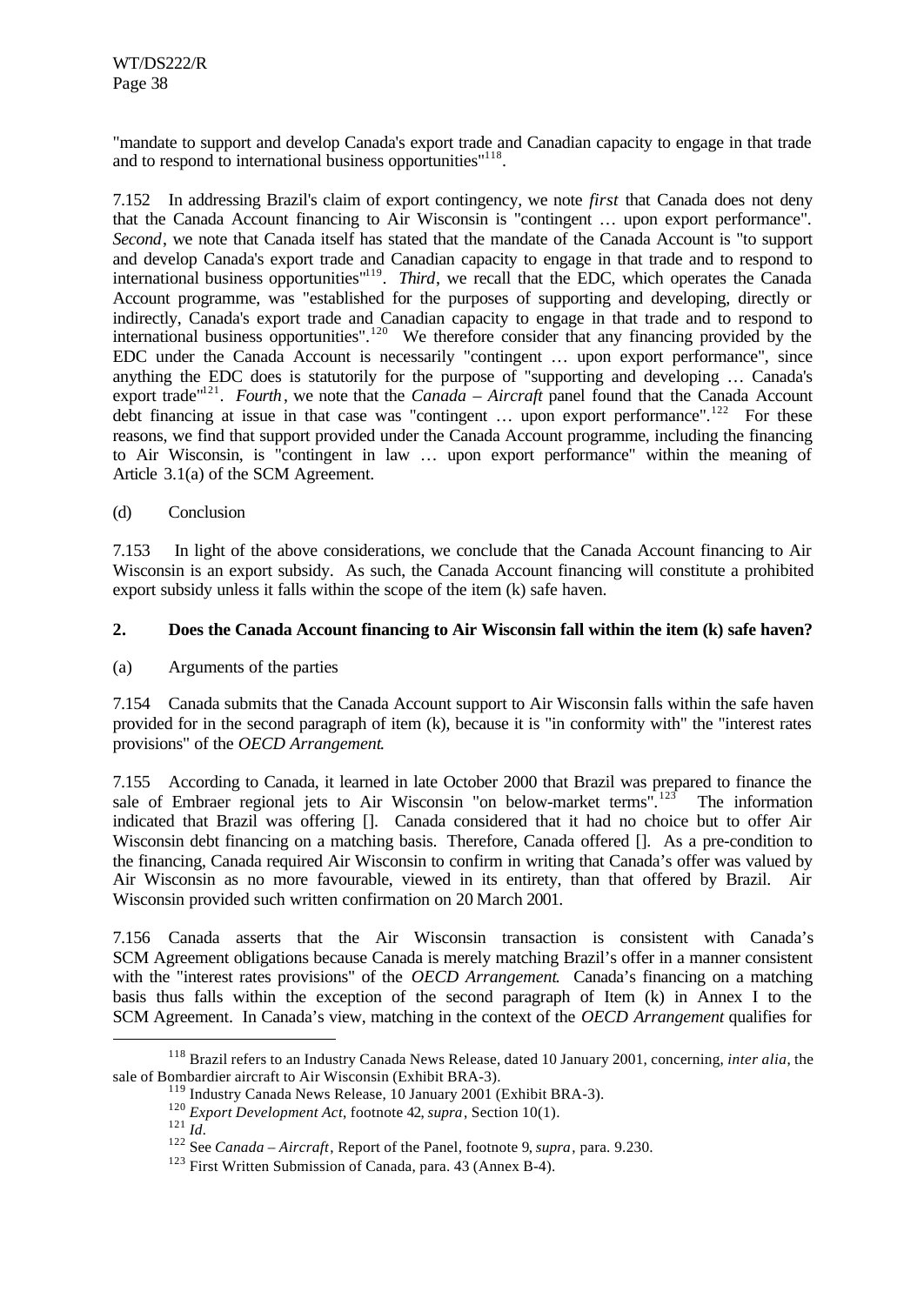the "safe haven" because the matching provisions of the *OECD Arrangement*, i.e., Article 29 of the main text and Articles 25 and 31 of Annex III, are in "conformity" with the "interest rates provisions" and indeed are themselves "interest rates provisions." A body of disciplines on matching has been developed in the *OECD Arrangement* in order to "govern" this practice. In particular, Articles 50 through 53 of the main text set out matching procedures. The mere existence of this body of disciplines demonstrates that matching is a legitimate exercise that is permitted by, and conforms to, the *OECD Arrangement*.

7.157 According to Brazil, recourse to the matching provisions of the *OECD Arrangement* does not constitute "conformity with" the "interest rate provisions" of the *OECD Arrangement*. The ordinary meaning of item (k), in its context, along with the object and purpose of the SCM Agreement, supports this interpretation. Furthermore, in Brazil's view Canada failed to respect the provisions of Article 53 of the *OECD Arrangement*, which imposes certain procedural requirements on Participants seeking to match.<sup>124</sup> Thus, even if matching a derogation could benefit from the item (k) safe haven in principle, Brazil considers that Canada's failure to respect the Article 53 procedural requirements would exclude the item (k) safe haven in this case.

#### (b) Evaluation by the Panel

7.158 As noted above<sup>125</sup>, the onus is on Canada to establish that the Canada Account financing to Air Wisconsin falls within the scope of the safe haven provided for in the second paragraph of item (k).

#### 7.159 The second paragraph of item (k) provides

… that if a Member is a party to an international undertaking on official export credits to which at least twelve original Members to this Agreement are parties as of 1 January 1979 (or a successor undertaking which has been adopted by those original Members), or if in practice a Member applies the interest rates provisions of the relevant undertaking, an export credit practice which is in conformity with those provisions shall not be considered an export subsidy prohibited by this Agreement*.*

7.160 Neither party disputes that the Embraer offer to Air Wisconsin is not consistent with the *OECD Arrangement*  $\left[\right]$ <sup>126</sup> To the extent that the Canada Account financing to Air Wisconsin matches the Embraer offer, the Canada Account financing therefore matches a derogation.

7.161 In order to avail itself of the item (k) safe haven, Canada must first establish that the matching of a derogation could, as a matter of law, be "in conformity with" the "interest rates provisions" of the *OECD Arrangement*. Only if Canada establishes that this is possible as a matter of law, will we need to consider whether Canada has met its burden of establishing that the Canada Account financing to Air Wisconsin is matching according to the provisions of the *OECD Arrangement*. Similarly, only if Canada establishes that matching a derogation could, as a matter of law, fall within the item (k) safe

<sup>124</sup> *First*, Brazil states that Canada failed to comply with Article 53(a) of the *OECD Arrangement*, whereby Participants "shall make every effort to verify" that terms not conforming with the *OECD Arrangement* are "officially supported". *Second*, Brazil asserts that Canada has not demonstrated that it informed its fellow Participants of the nature and outcome of the verification efforts called for by Article 53(a). Nor has it provided evidence demonstrating that it notified other *OECD Arrangement* Participants of the terms and conditions of its support for the Air Wisconsin transaction, as it is required to do under Articles 53(b) and 47(a) of the *OECD Arrangement*. *Third*, Brazil submits that Article 53, which regulates matching of non-conforming terms and conditions offered by a non-participant, does not permit non-identical matching.

<sup>125</sup> *See* para. 7.139, *supra*.

<sup>126</sup> *See* Articles [] of the *Sector Understanding on Export Credits for Civil Aircraft*.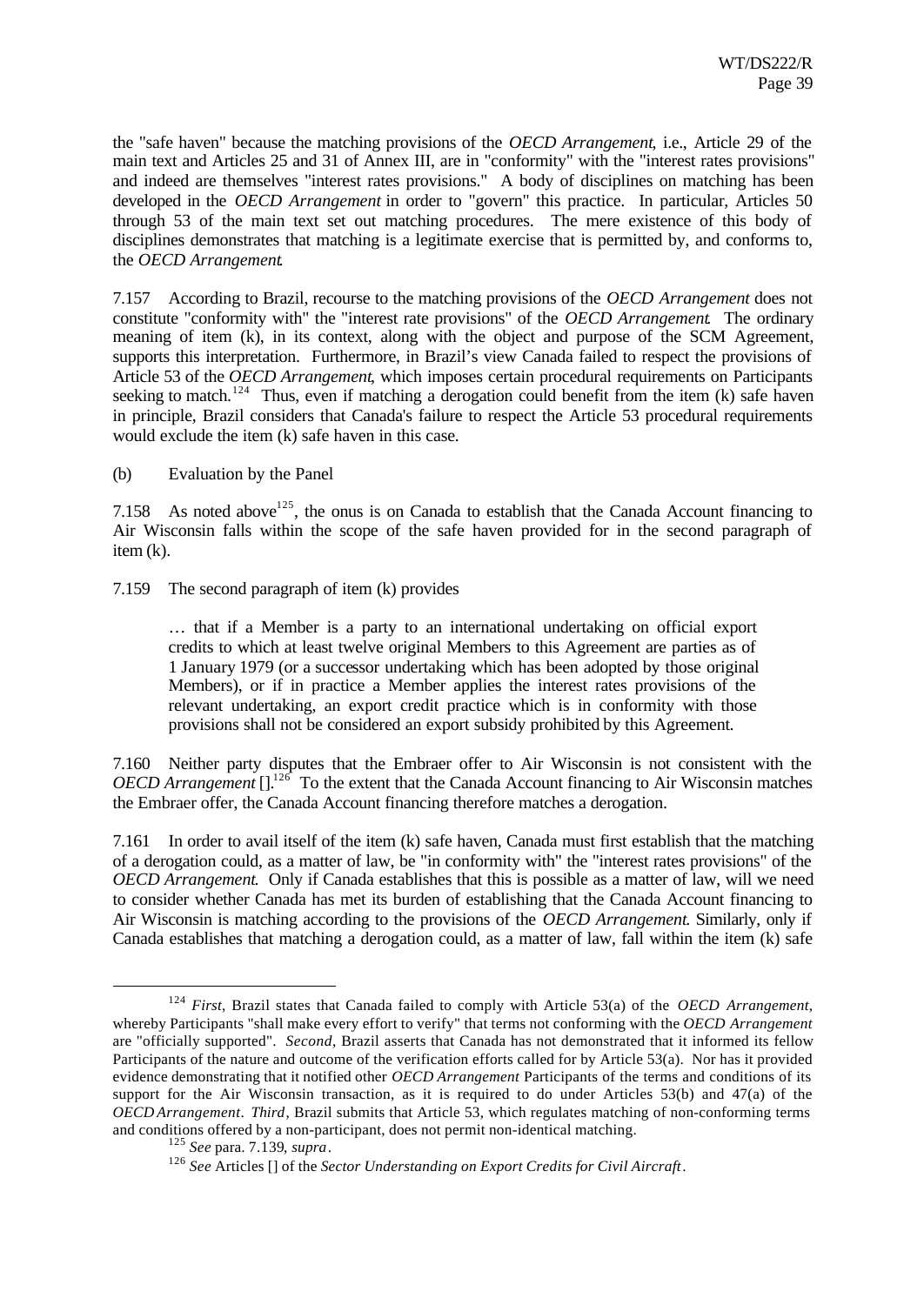haven, will we need to address Brazil's arguments regarding Canada's alleged failure to comply with the procedural requirements of Articles 47(a) and 53 of the *OECD Arrangement*.

7.162 In determining whether the matching of a derogation could, as a matter of law, be "in conformity with" the "interest rates provisions" of the *OECD Arrangement*, we recall that Article 31.1 of the *Vienna Convention on the Law of Treaties* provides that a treaty shall be interpreted "in good faith in accordance with the ordinary meaning to be given to the terms of the treaty in their context and in the light of its object and purpose."

7.163 The concept of "conformity" with the "interest rates provisions" of the *OECD Arrangement* was addressed by the panel in *Canada – Aircraft – 21.5*<sup>127</sup> That panel considered, on the basis of a textual analysis, that conformity with the interest rates provisions of the *OECD Arrangement* had to be judged on the basis of (i) conformity with the minimum interest rates provision, i.e. the CIRR, and (ii) adherence to those provisions of the *OECD Arrangement* which "operate to support or reinforce the minimum interest rate rule".<sup>128</sup> The panel considered that its textual analysis was confirmed by the context of the second paragraph of item (k), and the object and purpose of the SCM Agreement.

7.164 With regard to matching, the *Canada – Aircraft – 21.5* panel took the view that offers that matched a permitted exception (an action itself foreseen and permitted within limits by the *Arrangement*) "conformed" with the provisions of the *OECD Arrangement* and, hence, also "conformed" with the interest rates provisions in the sense of the safe haven clause.<sup>129</sup> In contrast, offers that matched a derogation (an action itself not permitted under any circumstances by the *Arrangement*) were not "in conformity" with the provisions of the *OECD Arrangement* and, as a result, were also not "in conformity" with the interest rates provisions in the sense of the safe haven clause.<sup>130</sup> The *Canada – Aircraft – Article 21.5* panel stated, in this regard, that, if it were accepted that matched derogations were "in conformity" with the interest rates provisions of the *OECD Arrangement*, then the concept of "conformity" could not possibly discipline official financing support.<sup>131</sup> The *Canada – Aircraft – Article 21.5* panel also recalled that non-Participants to the *OECD Arrangement* would not, as a matter of right, have access to information regarding the terms and conditions offered or matched by Participants. Such information was available only to Participants. Thus, if matched derogations were eligible for the safe haven in the second paragraph of item  $(k)$ , non-Participants would be at a systematic disadvantage vis-à-vis Participants.<sup>132</sup> The *Canada – Aircraft – Article 21.5* panel also stressed the importance of avoiding an interpretation of item (k), second paragraph, that would lead to structural inequity in respect of developing country Members.<sup>133</sup>

7.165 The findings of the *Canada – Aircraft – Article 21.5* panel on item (k) were not appealed by Canada (or Brazil) and were subsequently adopted by the DSB on 4 August 2000. The findings of that panel regarding the exclusion of the matching of a derogation from the item (k) safe haven were found "persuasive" by the *Brazil – Aircraft – Second Article 21.5* panel.<sup>134</sup> The report of that panel was not appealed by Canada (or Brazil) and was subsequently adopted by the DSB on

<sup>127</sup> *Canada – Aircraft – Article 21.5*, Report of the Panel, footnote 57, *supra*.

<sup>128</sup> *Canada – Aircraft – Article 21.5*, Report of the Panel, footnote 57, *supra*, para. 5.114.

<sup>129</sup> *Id*., paras. 5.124 and 5.126. The *Canada – Aircraft – Article 21.5* panel referred to Articles 29 and 51 of the *OECD Arrangement* as well as Articles 25, 29(d), and 31 of the *Sector Understanding on Civil Aircraft* (*Id.*, para. 5.124 and footnote 113).

<sup>130</sup> *Id*., paras. 5.125-5.126. The *Canada – Aircraft – Article 21.5* panel referred to Articles 29 and 47(b) of the *OECD Arrangement* as well as Articles 25, 29(d), and 31 of the *Sector Understanding on Civil Aircraft* (*Id*., para. 5.125 and footnote 113).

<sup>131</sup> *Id*., paras. 5.120 and 5.125.

<sup>132</sup> *Id*., para. 5.134.

<sup>133</sup> *Id*., para. 5.136.

<sup>134</sup> *Brazil – Aircraft – Second Article 21.5*, Report of the Panel, footnote 35, *supra*, para. 5.113.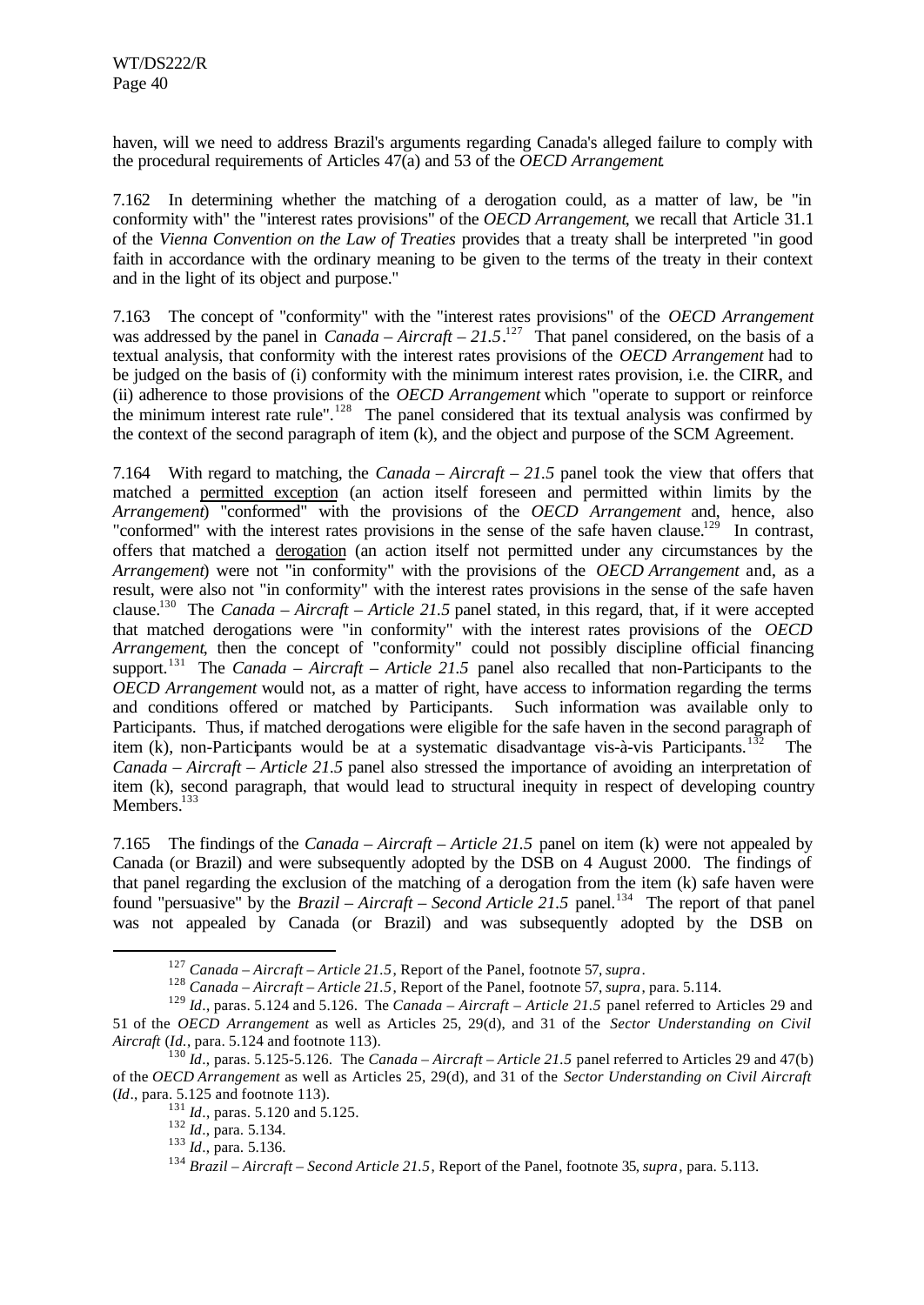23 August 2001. We consider that the findings of both the abovementioned panels are persuasive, and endorse those panels' interpretations of the second paragraph of item (k). The approach of these panels appears to us to be entirely consistent with the wording of the second paragraph of item (k). Indeed, if one were to accept that the matching of a derogation could fall within the item (k) safe haven, one would effectively be accepting that a Member could be "in conformity with" the "interest rates provisions" of the *OECD Arrangement* even though that Member failed to respect the CIRR (or a permitted exception). In our view, such an interpretation would be unjustified.

7.166 Canada has sought to distinguish the findings of the *Canada – Aircraft – 21.5* panel.<sup>135</sup> Canada notes that the panel opined as to which provisions of the *OECD Arrangement* would constitute "interest rates provisions" on the theory that its mandate was to determine what was necessary to "ensure" compliance, and that the panel offered its opinion in the absence of an actual disputed transaction. While Canada's observations may be factually accurate, in our view they do not render the panel's reasoning any less persuasive.

7.167 Canada considers that the matching provisions of the *OECD Arrangement*, i.e., Article 29 of the main text and Articles 25 and 31 of Annex III, are in "conformity" with the "interest rates provisions", and indeed are themselves "interest rates provisions", because a body of disciplines on matching has been developed in the *OECD Arrangement* in order to "govern" this practice. In this regard, Canada refers to the procedures set forth in Articles 50 through 53. We note, however, that Canada argues that the availability of the item (k) safe haven is not conditional on fulfilment of the procedural requirements set forth in Articles 50 – 53 of the *OECD Arrangement*.<sup>136</sup> In our view, it would be anomalous to find that all forms of matching could in principle fall within the scope of the item (k) safe haven on the basis of the procedures set forth in Articles  $50 - 53$  of the *OECD Arrangement*, if compliance with those procedures was not required in order to benefit from the item (k) safe haven in a given case.

7.168 Canada also states that the Appellate Body in *Brazil – Aircraft* "mentioned the possibility of using the 'matching' provisions of the OECD Arrangement".<sup>137</sup> We note, however, that the Appellate Body expressly stated that "'matching' in the sense of the *OECD Arrangement* [was] not applicable in [that] case".<sup>138</sup> The Appellate Body cannot, therefore, be understood to have made any findings on this issue. In addition, we note that there is nothing to suggest that the Appellate Body was referring to the matching of a derogation, as opposed to the matching of a permitted exception. As explained by the *Canada – Aircraft – 21.5* panel, this distinction has significant implications for the application of the item  $(k)$  safe haven.<sup>139</sup>

7.169 Canada submits that the text of the *OECD Arrangement* does not support the interpretation of the *Canada – Aircraft – 21.5* panel. In particular, Canada argues that Article 29 specifically permits matching as a response to an "initiating offer" that may or may not comply with the *OECD Arrangement*. According to Canada, it is the initiating offer that may be the derogation, but never the (matching) response, because the initiating offer – when it amounts to a derogation – is

<sup>135</sup> Although the report of the *Brazil – Aircraft – Second 21.5* panel was not adopted at the time that the parties made their submissions in these proceedings, that panel issued its interim report to the parties on 20 June 2001, before our first substantive meeting with the parties. Thus, although we did not have access to that interim report, the parties could have taken the interim findings of that panel into account for the purpose of making their submissions in the present proceedings.

<sup>&</sup>lt;sup>136</sup> Canada submits that the term "interest rates provisions" excludes "procedural requirements with which a non-Participant inherently could not comply", although Canada asserts that matching must nevertheless be "undertaken in good faith and on the basis of reasonable due diligence" (*See* First Written Submission of Canada, para. 56 and footnote 46 (Annex B-4)).

 $137$  First Written Submission of Canada, footnote 40 (Annex B-4).

<sup>138</sup> *Brazil – Aircraft*, Report of the Appellate Body, footnote 35, *supra*, para. 185.

<sup>139</sup> *See* 7.164, *supra*.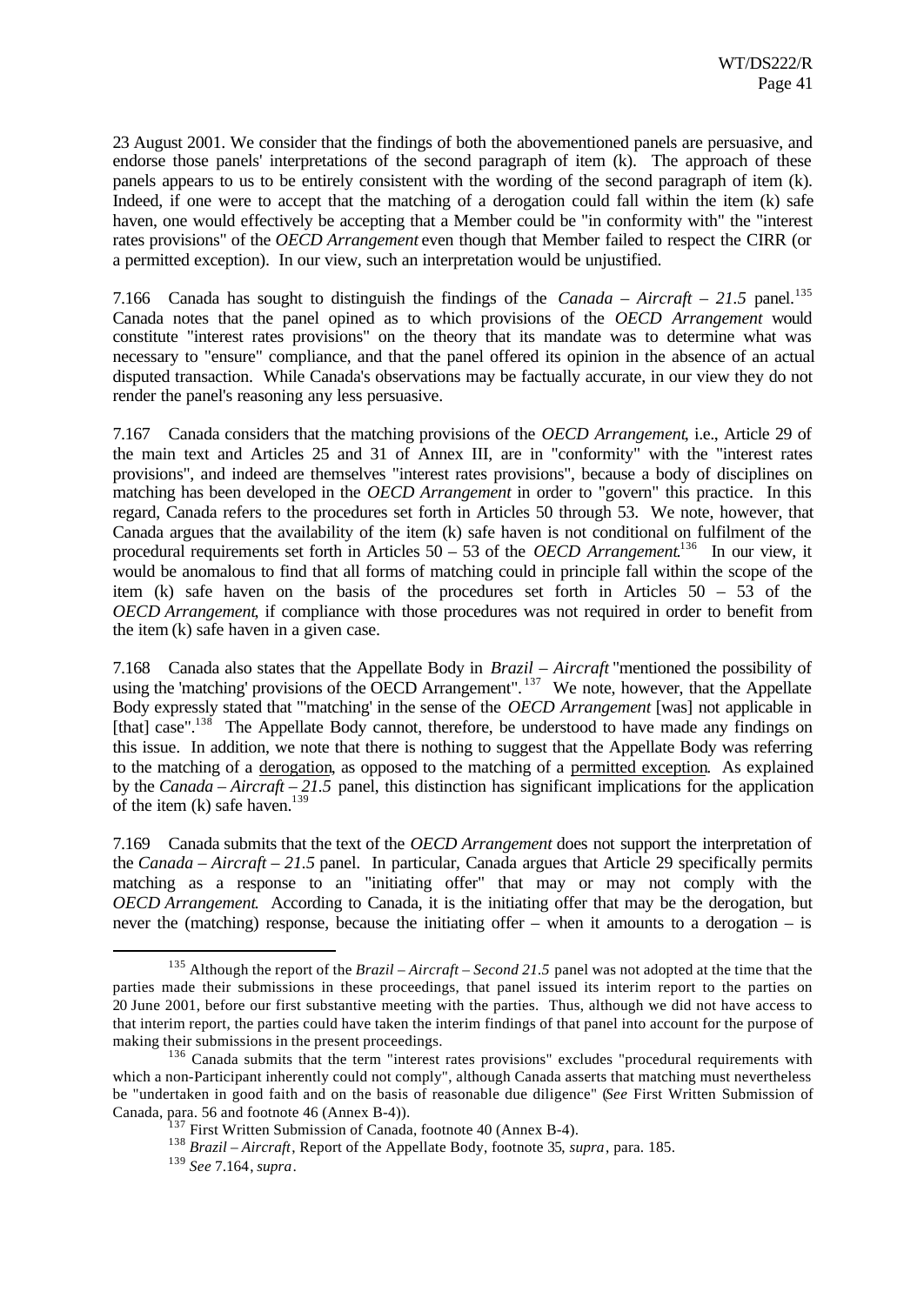specifically prohibited under Article 27, whereas the (matching) response is specifically permitted by Article 29. We note that Canada made this argument in the *Canada – Aircraft – 21.5* proceedings, and that the panel dealt with Canada's argument by observing that, "although matching of derogations is in certain cases not prohibited, this does not alter the fact that both the original derogation and the matching remain, by the *Arrangement's* own terms *out of conformity* with the provisions of the *Arrangement*."<sup>140</sup> The panel also noted that "Canada's approach would directly undercut real disciplines on official support for export credits".<sup>141</sup> We see no reason not to adopt the same approach to Canada's argument in these proceedings. In our view, in such cases the matching interest rate is simply not "in conformity with [the interest rates] provisions", as that expression is used in the SCM Agreement.

7.170 Canada also submits that although the SCM Agreement disciplines trade distorting subsidies, the prospective nature of the dispute settlement remedies means that – in the absence of matching – illegal subsidisers will have a perpetual advantage. According to Canada, incorporating the matching disciplines of the *OECD Arrangement* in the item (k) safe haven prevents this. In our view, however, it is not entirely clear that the WTO dispute settlement system only provides for prospective remedies in cases involving prohibited export subsidies. In this regard, we recall that the *Australia – Leather – Article 21.5* panel found that remedies in cases involving prohibited export subsidies may encompass (retrospective) repayment in certain instances.<sup>142</sup> In any event, even if the WTO dispute settlement mechanism does only provide for prospective remedies, we note that it does so in respect of all cases, and not only those involving prohibited export subsidies. Article 23.1 of the DSU provides that Members shall resolve all disputes through the multilateral dispute system,  $143$  to the exclusion of unilateral self-help. Thus, to the extent that the WTO dispute settlement system only provides for prospective remedies, that is clearly the result of a policy choice by the WTO Membership. Given this policy choice, and given the fact that Article 23.1 of the DSU applies to all disputes, including those involving (alleged) prohibited export subsidies, we see no reason why the (allegedly) prospective nature of WTO dispute settlement remedies should impact on our interpretation of the second paragraph of item (k).

7.171 In addition, Canada considers it significant that the Illustrative List of Export Subsidies contained in Annex 1 of the SCM Agreement was carried over from the Tokyo Round Subsidies Code. Canada notes that the *OECD Arrangement* was adopted in 1978, after more than ten years of negotiations. In 1979, the Tokyo Round Subsidies Code was agreed together with other Tokyo Round Agreements. Given that the signatories of the GATT Subsidies Code were at the same time participants in the *OECD Arrangement*, Canada believes it is illogical that the signatories of the GATT Subsidies Code would have allowed matching in the *OECD Arrangement* but then would have forbidden it in the Subsidies Agreement one year later. In our view, it is not our role to pass judgment on the logic of the signatories of the GATT Subsidies Code. Like the *Canada – Aircraft – 21.5* and *Brazil – Aircraft – Second 21.5* panels, we have confined our interpretation to the wording of the second paragraph of item (k), read in context, and in light of the object and purpose of the SCM Agreement. Furthermore, we note that Canada refers to the GATT Subsidies Code in a section of its first written submission concerning the object and purpose of the SCM Agreement. In this regard, we do not consider that the object and purpose of the SCM Agreement is necessarily the same

<sup>140</sup> *Canada – Aircraft – Article 21.5*, Report of the Panel, footnote 57, *supra*, para. 5.125 (emphasis in original).

<sup>141</sup> *Id.*

<sup>142</sup> *Australia – Subsidies Provided to Producers and Exporters of Automotive Leather – Recourse by the United States to Article 21.5 of the DSU*, Report of the Panel, WT/DS126/RW, adopted 11 February 2000, para. 6.39.

 $143$  Article 23.1 of the DSU states: "When Members seek the redress of a violation of obligations or other nullification or impairment of benefits under the covered agreements or an impediment to the attainment of any objective of the covered agreements, they shall have recourse to, and abide by, the rules and procedures of this Understanding."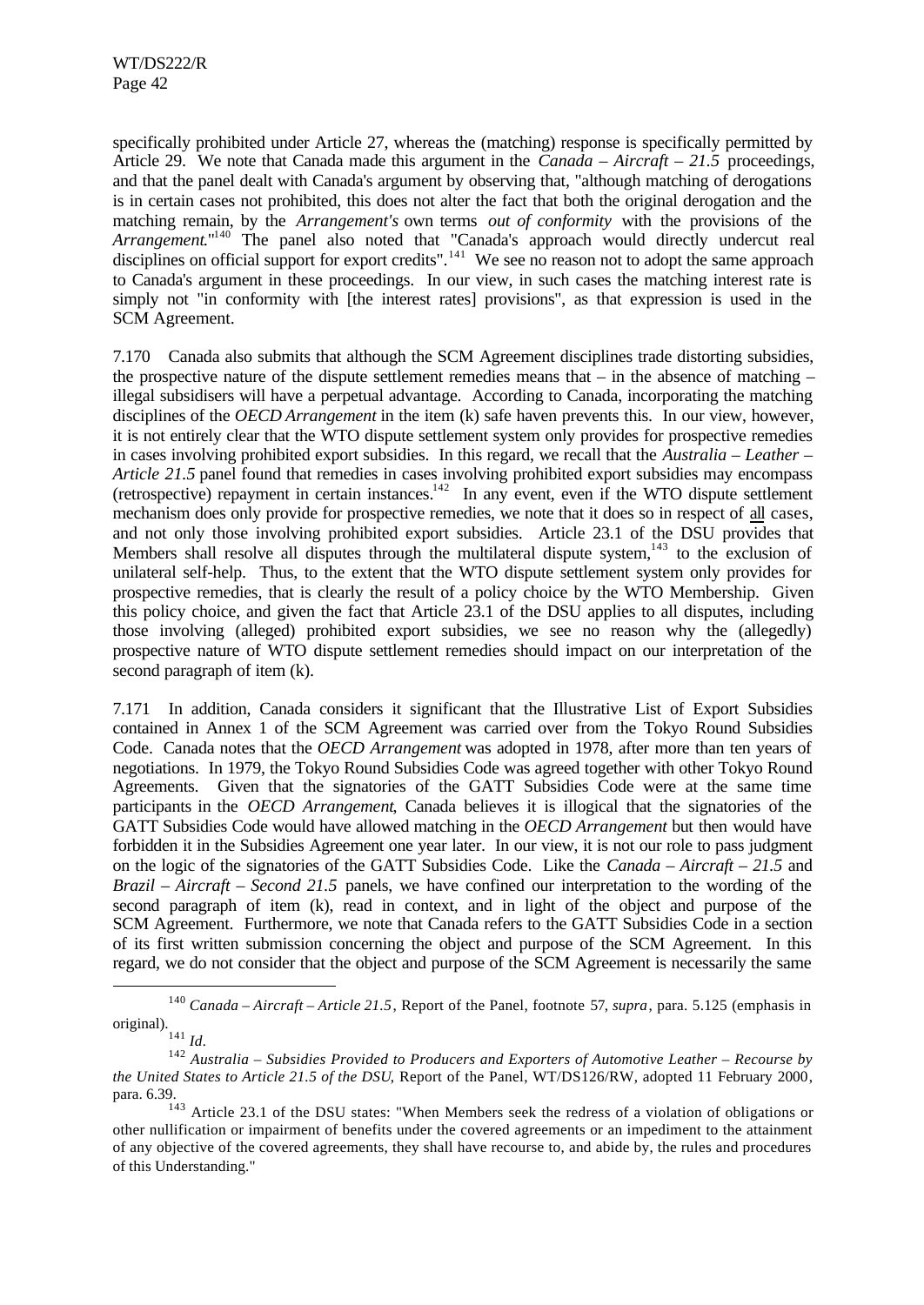as the object and purpose of the GATT Subsidies Code. For example, the SCM Agreement provides for more extensive special and differential treatment for developing countries than the GATT Subsidies Code did. In addition, the preamble to the Marrakesh Agreement Establishing the World Trade Organization, of which Agreement the SCM Agreement is an integral part, recognises "that there is need for positive efforts designed to ensure that developing countries, and especially the least developed among them, secure a share in the growth in international trade commensurate with the needs of their economic development". No such "need" was identified in the GATT Subsidies Code. In addition, all WTO Members are bound by the SCM Agreement, whereas only a number of GATT Contracting Parties were signatories of the GATT Subsidies Code. Furthermore, the provisions of the SCM Agreement – unlike those of the GATT Subsidies Code – are subject to binding dispute settlement under the DSU.

7.172 Canada also notes the statement by the *Canada – Aircraft – 21.5* panel that, with the scope of the item (k) exemption left in the hands of a certain subgroup of WTO Members – the Participants – to define, the second paragraph of item (k) should not be interpreted in a manner that allows that subgroup of Members to create for itself de facto more favourable treatment than under the SCM Agreement than is available to all other WTO Members.<sup>144</sup> Canada asserts that the application of all the "interest rates provisions" of the *OECD Arrangement* – including matching – is not de facto more favourable treatment for Participants, because the right to offer terms on a matching basis is available to all WTO Members. While we accept that all WTO Members would have the right to match derogations, were such matching to fall within the scope of the item (k) safe haven, we note that non-Participants would still be at a "systematic disadvantage as they would not have access to the information about the terms and conditions being offered or matched by Participants". <sup>145</sup> Thus, while both Participants and non-Participants may have the right to match derogations, it cannot be assumed that non-Participants would always have the information needed to exercise that right in practice.<sup>146</sup>

7.173 Canada denies that there is any "systematic disadvantage" to non-Participants, as they are under no obligation to provide information on matching offers to anyone. By contrast, Canada notes that Participants must notify their matching, which therefore is subject to prior scrutiny by other Participants. Canada further notes that, although non-Participants would not receive the terms and conditions of Participants' matching offers, Participants would likewise not receive non-Participants' matching offers. Moreover, Canada suggests that non-Participants are advantaged because the *OECD Arrangement* is a public document, and non-Participants therefore know the basic terms and conditions that Participants may offer. However, the terms and conditions of non-Participants' offers are not public knowledge.

7.174 We fail to see how the fact that matching by Participants is subject to prior scrutiny removes the "systematic disadvantage" resulting from the fact that non-Participants will have no formal means of knowing what terms and conditions (offered by Participants) they are entitled to match. Nor is this "systematic disadvantage" for non-Participants removed by the fact that Participants will not receive the terms and conditions of non-Participants' offers. The fact that Participants may not know precisely what terms and conditions are being offered by non-Participants does not change the fact that non-Participants have no formal means of knowing what terms and conditions are being offered by Participants. In addition, we consider that Canada's argument that non-Participants know what

<sup>144</sup> *Canada – Aircraft – Article 21.5*, Report of the Panel, footnote 57, *supra*, para. 5.132.

<sup>145</sup> *Canada – Aircraft – Article 21.5*, Report of the Panel, footnote 57, *supra*, para. 5.134, and *Brazil – Aircraft – Second Article 21.5*, Report of the Panel, footnote 35, *supra*, para. 5.117.

<sup>&</sup>lt;sup>146</sup> The European Communities argues that if a non-Participant has doubts about the reliability of the alleged offer of non-*OECD Arrangement* terms that it is invited to match, it may request confirmation of them from the offeror. While non-Participants may be able to obtain information in this manner, they would still be at a "systematic disadvantage" compared to Participants in all those situations where Participants notify other Participants, on their own motion, of non-conforming terms, as required by the *OECD Arrangement*.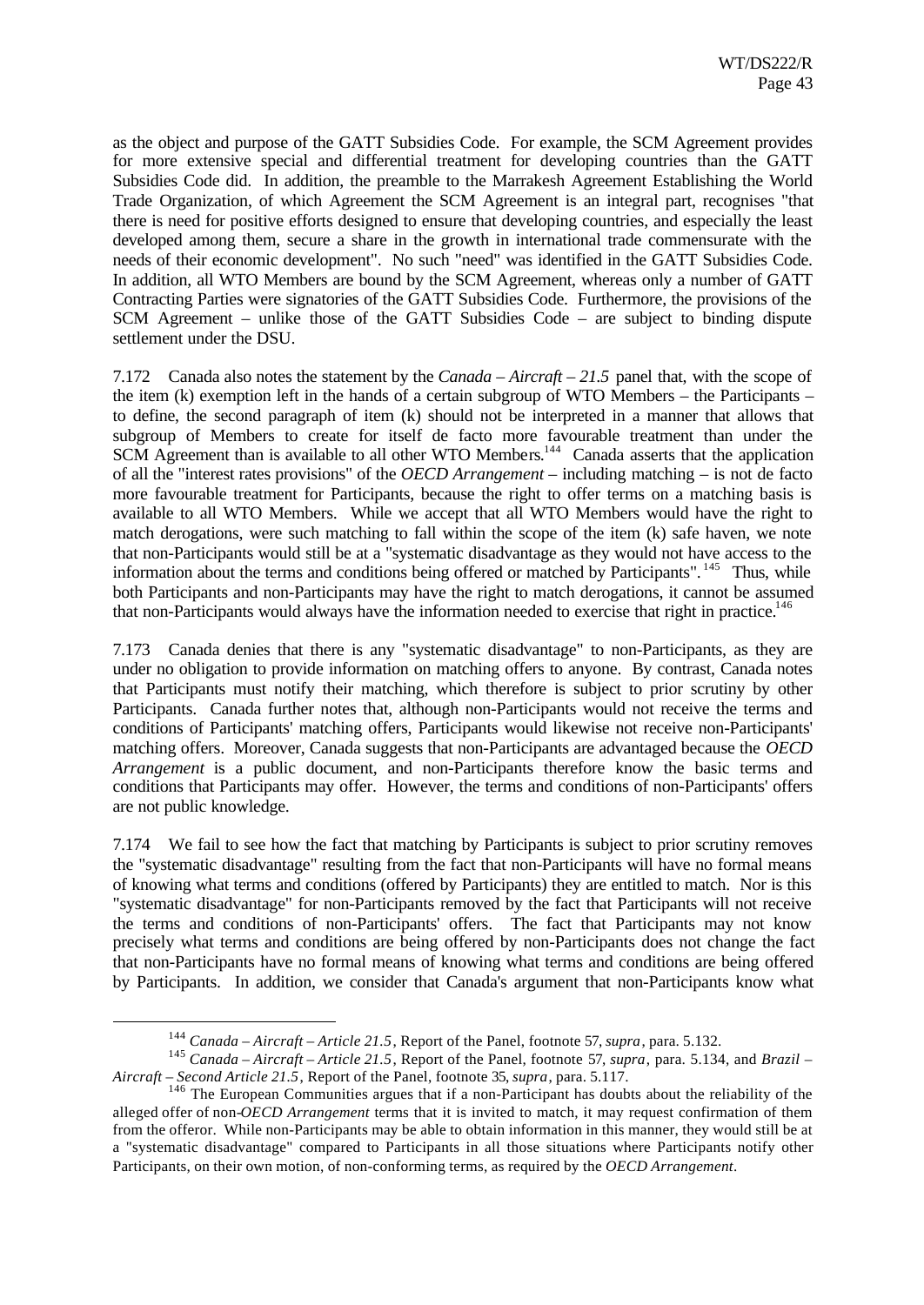l

basic terms and conditions Participants may offer (because the *OECD Arrangement* is a public document) is irrelevant to the issue at hand. We are concerned with the matching of a derogation, which by definition is not in conformity with the terms and conditions of the *OECD Arrangement*. The point is that, while non-Participants may know what terms and conditions Participants are supposed to offer, they have no formal means of knowing when Participants derogate from those terms and conditions.

7.175 The European Communities asserts that the *Canada – Aircraft – 21.5* panel adopted a "strained reasoning" that ignores the informal and "gentleman's agreement" character of the *OECD Arrangement,* a non-binding instrument which is designed to provide a framework for transparency and fair competition in the field of export credit transactions between the participants and to be applied flexibly. According to the European Communities, a more teleological reason for the panel's conclusion was its view that matching would "directly undercut real disciplines on official support for export credits."<sup>147</sup> The European Communities asserts, however, that that view is not shared by the Participants to the *OECD Arrangement* themselves, who obviously regard matching as being compatible with effective disciplines on export credits.<sup>148</sup>

7.176 In our view, the fact that the *OECD Arrangement* allows matching of derogations, or the fact that Participants view matching of derogations as a means of disciplining export credits, does not necessarily mean that the SCM Agreement should allow matching of derogations. Unlike the *OECD Arrangement*, the SCM Agreement is not an "informal" "gentleman's agreement". The SCM Agreement therefore does not need to allow recourse to the matching of derogations in order to instil discipline. The SCM Agreement is a binding instrument, and is therefore enforceable through the WTO dispute settlement mechanism.<sup>149</sup>

<sup>147</sup> *Canada – Aircraft – 21.5*, Report of the Panel, footnote 57, *supra*, para. 5.125.

<sup>&</sup>lt;sup>148</sup> A similar argument was expressed by the United States, which referred to the matching provisions of the *OECD Arrangement* as its "key enforcement provision" (Third-Party Submission of the United States, para. 12 (Annex C-2)).

<sup>&</sup>lt;sup>149</sup> In this regard, we endorse the following findings of the *Brazil – Aircraft – Second 21.5* panel: "It seems to us that both third parties tend to argue – incorrectly – from the standpoint of the *OECD Arrangement* rather than from the standpoint of the safe haven clause and the *SCM Agreement*. The United States considers that it would be unfortunate if Participants to the *OECD Arrangement* were dissuaded from using its matching provisions for fear that doing so might be contrary to the provisions of the *SCM Agreement*. The United States appears to suggest that, deprived of the possibility of matching, Participants would somehow be left defenceless in the face of non-conforming practices under the *OECD Arrangement*. This is not the case, however. It notably overlooks the fact that, to the extent those non-conforming practices are covered by the *SCM Agreement*, they would be enforceable through the WTO dispute settlement mechanism.

The European Communities asserts that the reasoning on matching by the Article 21.5 Panel ignores the fact that the *OECD Arrangement* is a non-binding gentlemen's agreement. The Article 21.5 Panel was well aware of the nature of the *OECD Arrangement*. As we understand it, however, the Article 21.5 Panel based its view on the provisions of the *SCM Agreement* and the need to prevent the scope of the safe haven clause from being improperly enlarged. It convincingly stated that, to accept, for purposes of the *SCM Agreement*, that even non-conforming departures from the provisions of the *OECD Arrangement* were covered by the safe haven, would, in effect, remove any disciplines on official financing support for export credits. The European Communities contests that statement, arguing that the Participants to the *OECD Arrangement* consider matching to be compatible with effective disciplines on officially supported export credits. However, the fact that the *OECD Arrangement* allows matching of derogations does not logically imply that it should also be allowed under the *SCM Agreement*. Indeed, the *OECD Arrangement* and the *SCM Agreement* are very different. The European Communities itself acknowledges that the *OECD Arrangement* is a non-binding gentlemen's agreement. In those circumstances, matching may serve an important deterrent and enforcement function. That rationale for matching does not apply to the *SCM Agreement*. The *SCM Agreement* is a binding instrument, and it is enforceable through the WTO dispute settlement mechanism. The European Communities' argument is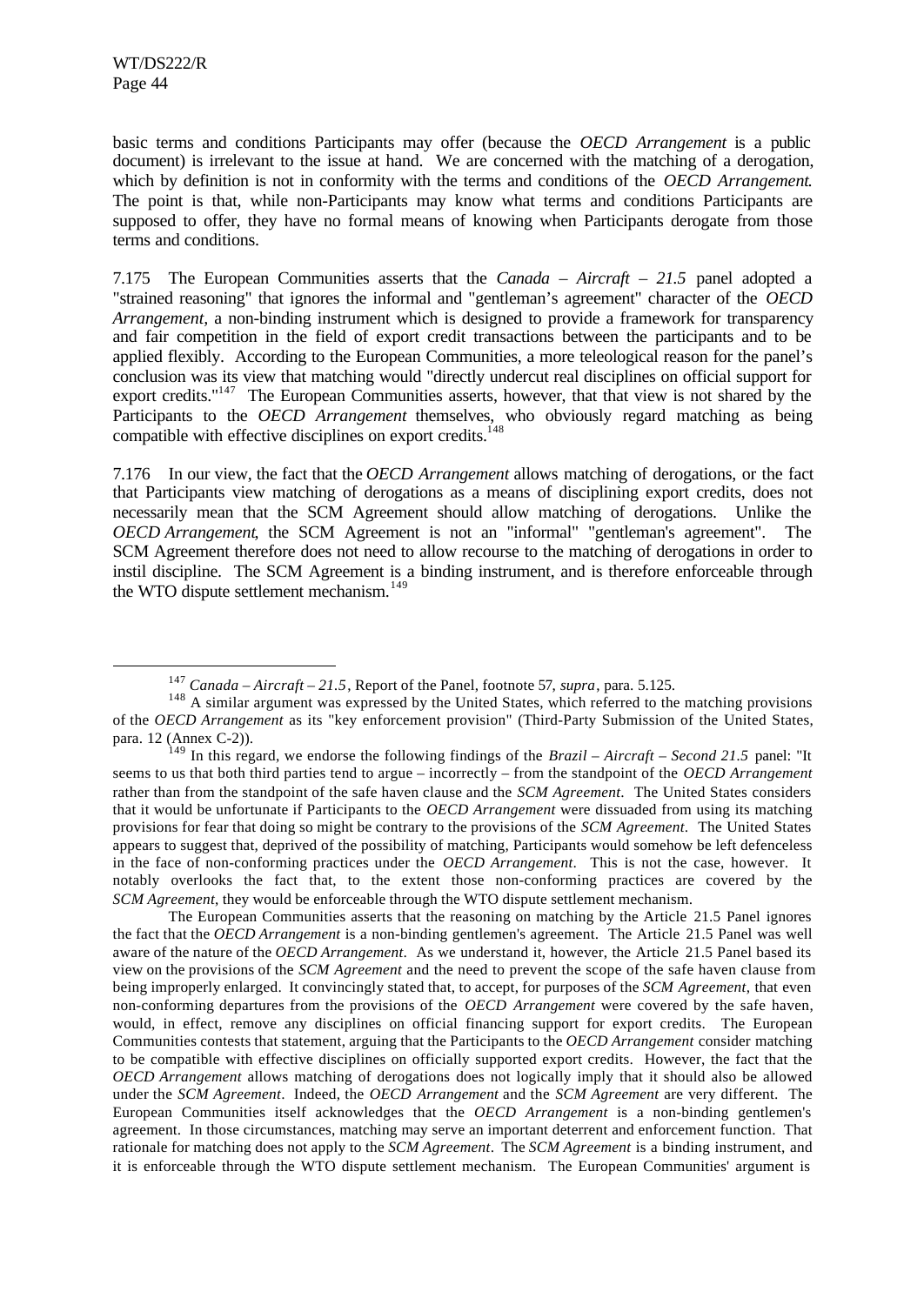7.177 The United States contends that the *Canada – Aircraft – 21.5* panel's concern (in para. 5.138) that Canada's interpretation would permit Members to "opt out" of their WTO obligations on the basis of the behaviour of non-Members is misplaced, because if matching is shielded by the item (k) safe harbour, then a Member who matches a non-conforming offer is acting in accordance with its WTO obligations. In our opinion, the concern expressed by the *Canada – Aircraft – 21.5* panel was that a "Member's conformity with GATT/WTO rules [should not be] defined by the behaviour of non-Members". We agree. This concern would arise even if the inclusion of the matching of a derogation in the item (k) safe haven would mean that matching Members were acting in accordance with their WTO obligations. This is because the inclusion of the matching of a derogation in the item (k) safe haven would not establish any objective benchmark against which to determine whether or not a Member is in accordance with its WTO obligations. In any given case, the benchmark would be set by reference to the terms and conditions of the non-conforming offer. To the extent that the nonconforming offer were made by a non-WTO Member, the benchmark for determining whether or not a matching Member acts in accordance with its WTO obligations would therefore be the nonconforming terms and conditions offered by the non-Member. Thus, the fact that the matching of a derogation is included in the second paragraph of item (k) would not remove the potential for a "Member's conformity with GATT/WTO rules [to be] defined by the behaviour of non-Members".

7.178 The United States also asserts that, contrary to the *Canada – Aircraft – 21.5* panel's concern, Canada's approach to this issue does not raise the issue of "structural inequity" in respect of developing countries.<sup>150</sup> The United States notes that Article 27 of the SCM Agreement exempts developing countries from the prohibitions of paragraph 1(a) of Article 3, subject to compliance with the provisions in Article 27.4. This exemption applies to all export subsidies, not just to export credits. The United States notes that the exemption in the second paragraph of item (k), by contrast, is much more limited. Despite its more limited scope, however, the United States argues that the item (k) safe harbour was an important part of the overall package that WTO Members agreed to when they accepted the SCM Agreement.

7.179 We understand the United States to argue that the inclusion of the matching of derogations in the item (k) safe harbour would only undermine part of the special and differential treatment provided for developing country members, and that this more limited structural inequity in respect of developing countries should be tolerated because of the importance attached by Members to the item (k) safe harbour. In our view, however, Article 27 accords developing country Members special and differential treatment in respect of all export subsidies, whatever form they take. Thus, to the extent that an export credit constitutes an export subsidy, it falls within the scope of Article 27, and developing country Members are in principle entitled to special and differential treatment in respect of that export credit. We are therefore unable to interpret the second paragraph of item (k) in a manner that would render Article 27, in part at least, ineffective.<sup>151</sup>

therefore unavailing" (*Brazil – Aircraft – Second 21.5*, Report of the Panel, footnote 35, *supra*, paras 5.114- 5.115, footnotes omitted).

<sup>&</sup>lt;sup>150</sup> We recall that the *Canada – Aircraft – 21.5* panel had referred to the possibility of Canada's interpretation of the second paragraph of item (k) "result[ing] in either more favourable treatment, *de facto*, for developed compared to developing countries, or the *de facto* elimination of special and differential treatment for developing countries" (*Canada – Aircraft – 21.5*, Report of the Panel, footnote 57, *supra*, para. 5.136). That panel referred to the possibility of a developed country Member matching the subsidised terms of a developing country Member, even though those terms are in accordance with a provision according special and differential treatment to that Member, such as Article 27 of the SCM Agreement.

<sup>151</sup> *See United States – Standards for Reformulated and Conventional Gasoline*, Report of the Appellate Body, WT/DS2/AB/R-WT/DS4/AB/R, adopted 20 May 1996, p. 23, and *Japan – Alcoholic Beverages II,* Report of the Appellate Body, footnote 59, *supra*, p. 12.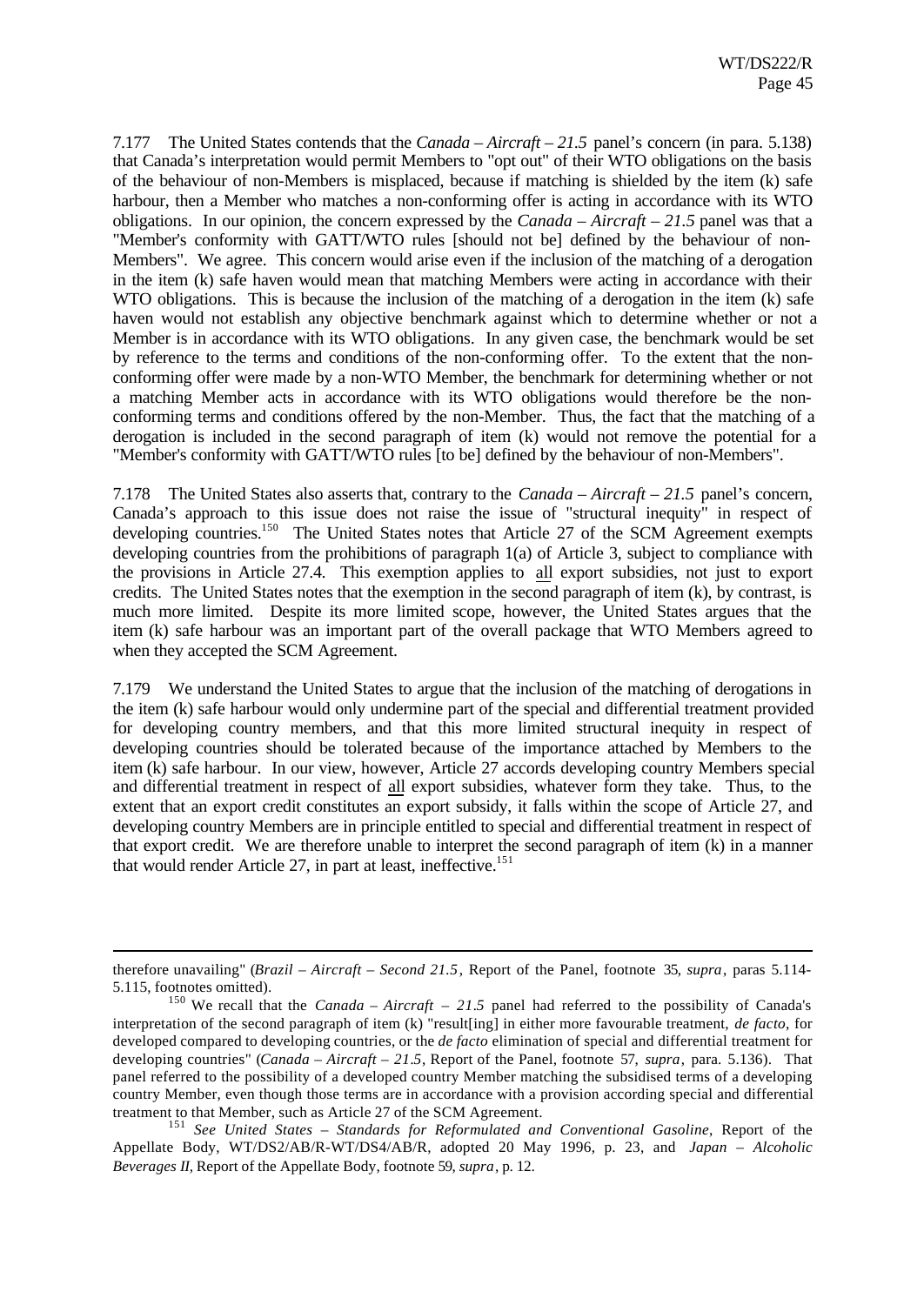#### (c) Conclusion

7.180 For the above reasons, we conclude that Canada has failed to establish that the matching of a derogation could, as a matter of law, be "in conformity with" the "interest rates provisions" of the *OECD Arrangement.* As a matter of law, therefore, the matching of a derogation could not fall within the scope of the item (k) safe haven.

7.181 In light of our conclusion in the preceding paragraph, it is not necessary for us to consider whether, as a matter of fact, the Canada Account financing to Air Wisconsin constitutes matching according to the provisions of the *OECD Arrangement*. Similarly, it is not necessary for us to examine Brazil's claims that Canada failed to comply with the procedural requirements set forth in Articles 47(a) and 53 of the *OECD Arrangement*.

## **3. Conclusion**

l

7.182 We have found that the Canada Account financing to Air Wisconsin is a subsidy that is "contingent … upon export performance". We have further found that the Canada Account financing, which Canada characterises as the matching of a derogation under the *OECD Arrangement*, cannot as a matter of law benefit from the item (k) safe haven. In light of these findings, we conclude that the Canada Account financing to Air Wisconsin is a prohibited export subsidy, contrary to Article 3.1(a) of the SCM Agreement.

## G. OTHER EDC TRANSACTIONS

7.183 Brazil has made detailed claims regarding financing provided by the EDC to the following purchasers of Bombardier regional jets: Atlantic Southeast Airlines ("ASA"), Atlantic Coast Airlines ("ACA"), Comair, Kendell, and Air Nostrum. The EDC provided financing to all of these airlines under the EDC Corporate Account. Some of the EDC financing to Air Nostrum was also provided under the EDC's Canada Account.

7.184 Brazil claims that the abovementioned financing took the form of prohibited export subsidies. Brazil claims that EDC financing is a direct transfer of funds in the form of a loan, which constitutes a "financial contribution" within the meaning of Article  $1.1(a)(1)(i)$  of the SCM Agreement. Brazil also asserts that the provision of loans by the EDC is a "service[] other than general infrastructure", within the meaning of Article 1.1(a)(1)(iii). Brazil claims that EDC financing confers a "benefit" within the meaning of Article 1.1(b), and is therefore a subsidy, because it is provided to the recipient airlines on terms more favourable than the recipients could obtain in the market. Brazil claims that EDC financing is "contingent … upon export performance" because the EDC was "established … for the purposes of supporting and developing, directly or indirectly, Canada's export trade and Canadian capacity to engage in that trade and to respond to international business opportunities."<sup>152</sup>

7.185 Canada agrees that EDC financing is a "financial contribution" within the meaning of Article 1.1(a)(1)(i). However, Canada denies that the provision of EDC loans is a "service<sup>[]</sup> other than general infrastructure", within the meaning of Article 1.1(a)(1)(iii). Canada agrees that the existence of a "benefit" can be determined by examining whether or not a financial contribution is on terms more favourable than those available to the recipient in the market. According to Canada, all Corporate Account financing for regional aircraft since 1998 has been provided on a commercial basis, and therefore does not confer a "benefit". Canada does not deny that EDC support is "contingent … upon export performance".

<sup>152</sup> *Export Development Act*, footnote 42, *supra*, Section 10(1); Export Development Corporation Annual Report 2000, p. 47 (Exhibit BRA-22).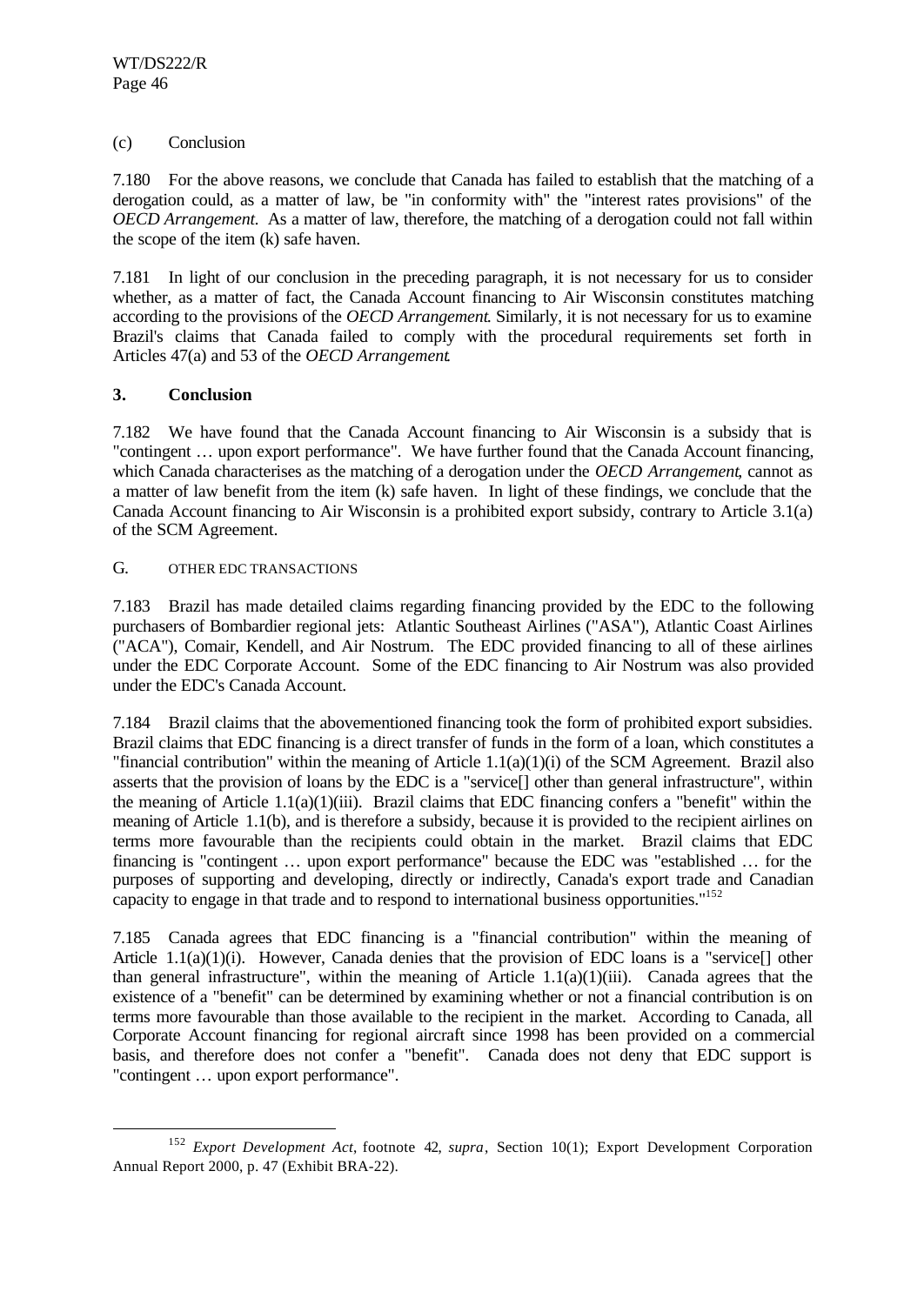7.186 In order for Brazil's claims to succeed, it must be demonstrated that the EDC loans at issue are subsidies, by virtue of being "financial contributions" that confer a "benefit". It must also be demonstrated that the EDC financing at issue, if found to constitute subsidisation, is "contingent … upon export performance".

7.187 We note that the parties agree that the EDC loans at issue take the form of "direct transfer[s] of funds" within the meaning of Article 1.1(a)(1)(i) of the SCM Agreement. We agree, and therefore find that the EDC loans at issue constitute "financial contributions" within the meaning of Article  $1.1(a)(1)$  of the SCM Agreement.<sup>153</sup>

7.188 Brazil makes a number of general arguments in support of its claim that the EDC financing at issue confers a "benefit". These general arguments apply in respect of most of the EDC transactions at issue. Brazil also makes a number of arguments that are transaction-specific, in the sense that they only relate to certain EDC transactions. We begin by examining whether any of the general arguments relied on by Brazil demonstrate that a "benefit" is conferred by the EDC financing at issue. We shall then examine Brazil's transaction-specific arguments. If, on the basis of the above, we find that any of the EDC financing at issue confers a "benefit", we shall then determine whether or not that EDC financing is "contingent … upon export performance" within the meaning of Article 3.1(a) of the SCM Agreement.

7.189 In addressing Brazil's arguments, we will be guided by the findings of the panel and Appellate Body in *Canada – Aircraft*. In that case, the panel found that

a financial contribution will only confer a "benefit", *i.e.*, an advantage, if it is provided on terms that are more advantageous than those that would have been available to the recipient on the market.<sup>154</sup>

7.190 The Appellate Body upheld the findings of the panel, ruling that

the marketplace provides an appropriate basis for comparison in determining whether a "benefit" has been "conferred", because the trade-distorting potential of a "financial contribution" can be identified by determining whether the recipient has received a "financial contribution" on terms more favourable than those available to the recipient in the market. $155$ 

#### **1. Brazil's general "benefit" arguments**

l

7.191 Brazil advances four general arguments in support of its claim that the EDC financing at issue confers a "benefit". First, Brazil asserts that the EDC financing is inconsistent with certain indications of market financing allegedly relied on by Canada in the *Brazil – Aircraft – Second 21.5* proceedings. Second, Brazil asserts that the EDC's financing was offered on the basis of an unreliable credit rating tool. Third, Brazil submits that the EDC financing at issue is more favourable than a "market" benchmark constructed by Brazil on the basis of Enhanced Equipment Trust Certificate ("EETC") data. Fourth, Brazil asserts that the EDC failed to base its terms on financing procured by Bombardier customers from commercial institutions.

<sup>&</sup>lt;sup>153</sup> On the basis of this finding, we do not consider it necessary to consider whether or not the provision of EDC financing constitutes the provision of "services other than general infrastructure" within the meaning of Article  $1.1(a)(1)(iii)$  of the SCM Agreement.

<sup>154</sup> *Canada – Aircraft*, Report of the Panel, footnote 9, *supra*, para. 9.112.

<sup>155</sup> *Canada – Aircraft*, Report of the Appellate Body, footnote 9, *supra*, para. 157.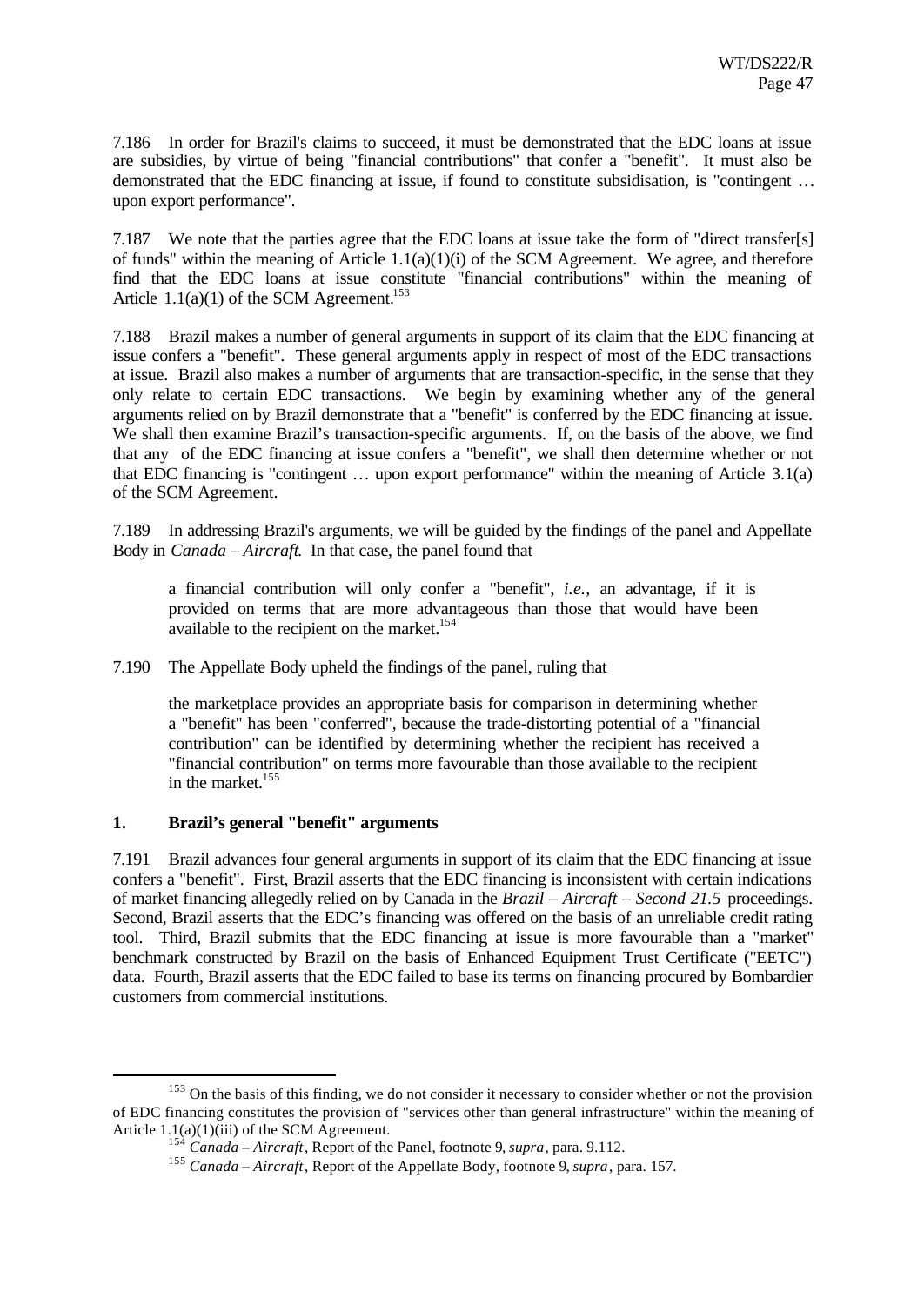l

(a) Indications of market financing allegedly relied on by Canada in the *Brazil – Aircraft – 21.5* proceedings

7.192 Brazil refers to the following statements made by Canada in the *Brazil – Aircraft – 21.5* proceedings:

British Airways, which is the best rated non-Sovereign airline, obtains rates of LIBOR [London Inter-Bank Offer Rate]  $+30$  to 40 bps for large aircraft deals (an additional 20-30 bps [basis points] should be added for regional aircraft, even for clients with British Airways' credit rating). This translates … to T [US Treasury fixed rate 10-year notes]  $+$  105-120 ( $+$ 125-150 for regional aircraft). ... Indeed, AAA-rated industrials (and there are no airlines with this rating) cannot obtain credit at  $T + 20$ ; AAA's tend to pay a spread of approximately 70 bps.<sup>156</sup>

[A] representative sample of airline companies operating in the US market obtained financing at T+110 to 250 basis points (based on a weighted average of the different *tranches* of the financing transaction). It has also noted that the net interest rate payable by a borrower with a particularly poor credit rating may be in excess of  $T+350$  basis points.<sup>157</sup>

7.193 According to Brazil, these statements mean that, "in Canada's view, the appropriate spread for the *best-rated* airline for a regional jet transaction would be either LIBOR + 50-70 bps (floating rate) or T-bill plus 125-150 bps (fixed rate transactions). For a '*representative'* airline with a credit rating ranging from AAA to BBB-, the appropriate spread would be up to T-bill + 250 bps. Airlines that are *less credit worthy* have a credit rating 'in excess of  $T + 350$  bps'."<sup>158</sup> Brazil relies on this interpretation of Canada's statements to challenge EDC financing to ASA, ACA, Comair, Kendell, and Air Nostrum.<sup>159</sup>

7.194 Canada asserts that Brazil "misrepresents and distorts" Canada's argument in the *Brazil – Aircraft – 21.5* proceedings. According to Canada,

[t]he essence of Canada's argument was that the rate offered under PROEX II [the Brazilian interest rate support programme at issue in *Brazil – Aircraft – 21.5*], US Treasury plus 20 bps, was not available in the market. Moreover, Canada cautioned that although that rate was under no circumstances available, the other rates to which it referred – and to which Brazil now refers in its 31 July statement – do not establish a hard limit for the international aircraft financing market. As Canada explained:

"Prevailing market conditions, different payment profiles, or terms, or other conditions negotiated between a lender and a borrower could affect the final interest rate, resulting in higher or lower rates [than those to which Canada referred in that proceeding]."

Nevertheless, in paragraphs 48 and 49 of its 31 July statement and Exhibit BRA 64, Brazil attempts to attribute to Canada the position that: "For a '*representative*' airline with a credit rating ranging from AAA to BBB-, the appropriate spread would be up

<sup>156</sup> *Brazil – Export Financing Programme for Aircraft – Recourse by Canada to Article 21.5 of the DSU* ("*Brazil – Aircraft – 21.5*"), Report of the Panel, WT/DS46/RW, adopted 4 August 2000, Annex 1-2, footnote 26.

<sup>&</sup>lt;sup>157</sup> *Id.*, Annex 1-5, para. 11. We note that a "basis point" is equivalent to 0.01 per cent.

<sup>&</sup>lt;sup>158</sup> Oral Statement of Brazil at the Second Meeting of the Panel, para. 49 (Annex A-12).

<sup>&</sup>lt;sup>159</sup> In particular, Brazil claims that the EDC provided financing below the spreads allegedly identified by Canada for "best-rated", "representative" and "less credit worthy" airlines.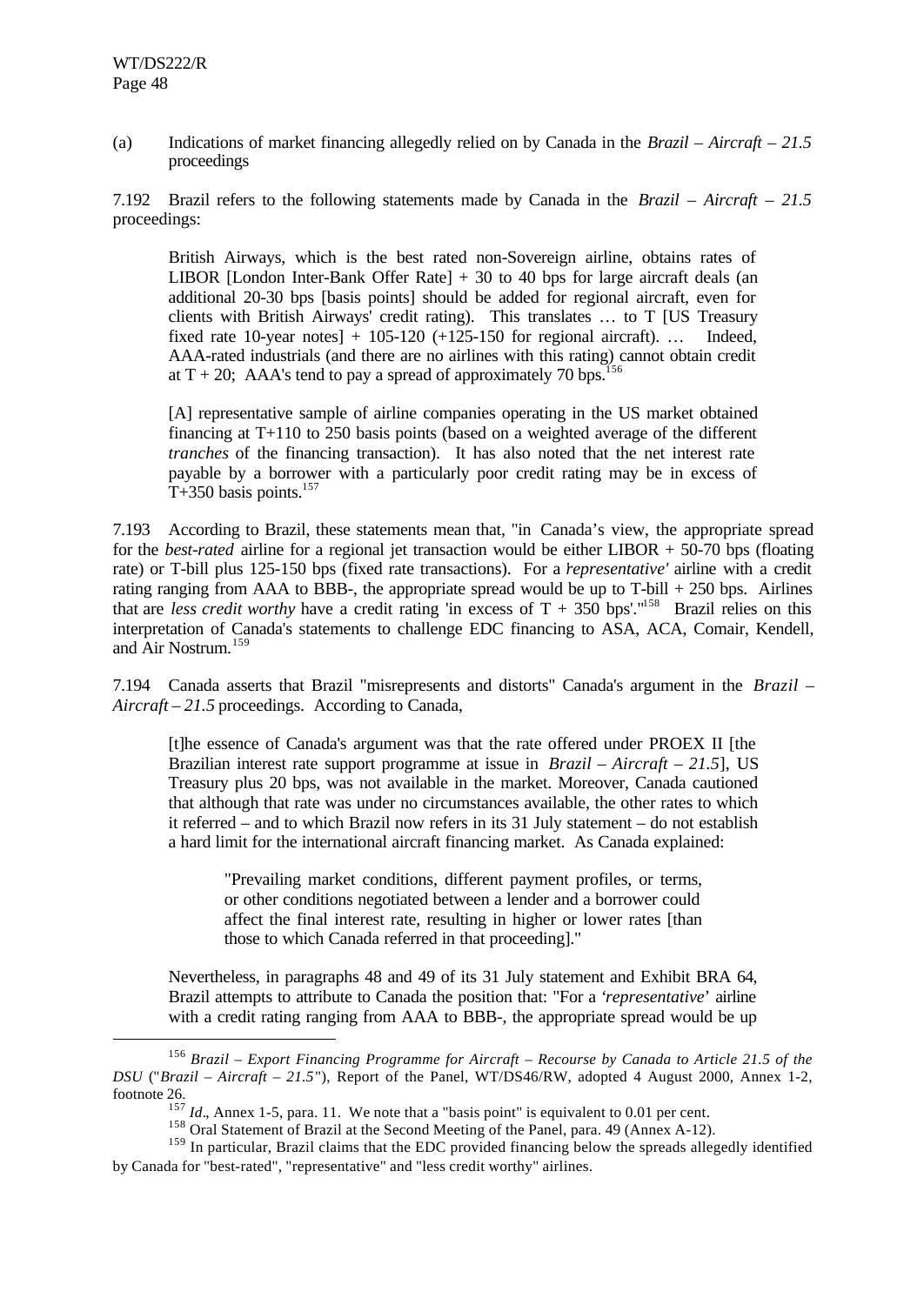to T-bill +250 bps." This is patently false. Exhibit BRA-64 describes the weighted average of particular tranches of airline debt. It does not describe a generically appropriate interest-rate spread based on an airline's credit rating.

Nowhere in the submissions Brazil cites, did Canada argue on the basis of that data that airlines from AAA to BBB- would have to pay spreads of up to 250 bps over US Treasury. Moreover, while Canada pointed out the rates that British Airways was paying at the time as the best-rated non-sovereign airline, Canada did not argue that highly rated airlines would have to pay US Treasury plus 125 bps or more. Canada could not have made such an argument: the data Canada provided (now Brazil's Exhibit BRA-64) shows that American Airlines, which at the time was rated BBB- by Standard & Poor's, was paying, on a weighted average basis, 111 bps over US Treasury.<sup>160</sup>

7.195 There is, therefore, significant disagreement between the parties as to how the abovementioned statements by Canada in *Brazil – Aircraft – 21.5* should be interpreted. In our view, Brazil seeks to make more of Canada's statements than is appropriate.<sup>161</sup> For example, we do not understand Canada to have advanced generally applicable interest rate spreads based on an airline's credit ratings. In any event, we do not consider it necessary to attempt to resolve the disagreement between the parties concerning Canada's statements in prior proceedings, since we have before us a far more developed factual record than was needed by or available to the panel in *Brazil – Aircraft – 21.5*. Given the volume of data before us, which includes specific spreads levied on airlines with specific credit ratings, we do not consider it necessary to concern ourselves with alleged spreads for general categories of "representative", or "best rated" airlines. To the extent that we have the means to determine what the market would charge for specific airlines with specific credit ratings, we do not consider it necessary to refer to spreads for airlines broadly categorised as "representative", or "best rated".

#### (b) EDC credit ratings

l

7.196 Brazil asserts that there are serious questions regarding the reliability of offers based on the output from LA Encore, the EDC's credit rating programme. Brazil raises two issues in this regard. *First*, Brazil asserts that LA Encore is unreliable as an objective tool. *Second*, Brazil asserts that LA Encore overstates credit ratings by four to ten notches.<sup>162</sup> Brazil asserts that, since each notch may account for a difference of approximately 15 basis points in the spread offered to a company,<sup>163</sup> this discrepancy could make a difference of between 50 and 150 basis points in an offering spread.

#### LA Encore unreliable as an objective tool

7.197 Brazil considers that LA Encore is unreliable as an objective tool because it has been customised to use subjective factors. Brazil asserts that Canada has not provided any information regarding the precise manner in which the EDC has customised LA Encore, or any description of the subjective factors used in the programme. Brazil asserts that Canada acknowledges that LA Encore underwent a "re-calibration of specific weighting", but does not explain how this was done. Brazil also states that the flexibility and customisation of LA Encore seems to be one of the main

<sup>&</sup>lt;sup>160</sup> Response of Canada to Oral Statement of Brazil at the Second Meeting of the Panel, paras. 22-24 (footnotes omitted, emphasis in original) (Annex B-12).

<sup>&</sup>lt;sup>161</sup> Nevertheless, we note that Canada has not denied in these proceedings that an additional 20-30 basis points should be added to large aircraft spreads in order to arrive at an appropriate spread for regional aircraft transactions.

 $162$  A firm's credit rating will increase by one "notch" when the new rating is one level higher than the former rating.

<sup>&</sup>lt;sup>163</sup> *See* Oral Statement of Brazil at the Second Meeting of the Panel, para. 54 (Annex A-12).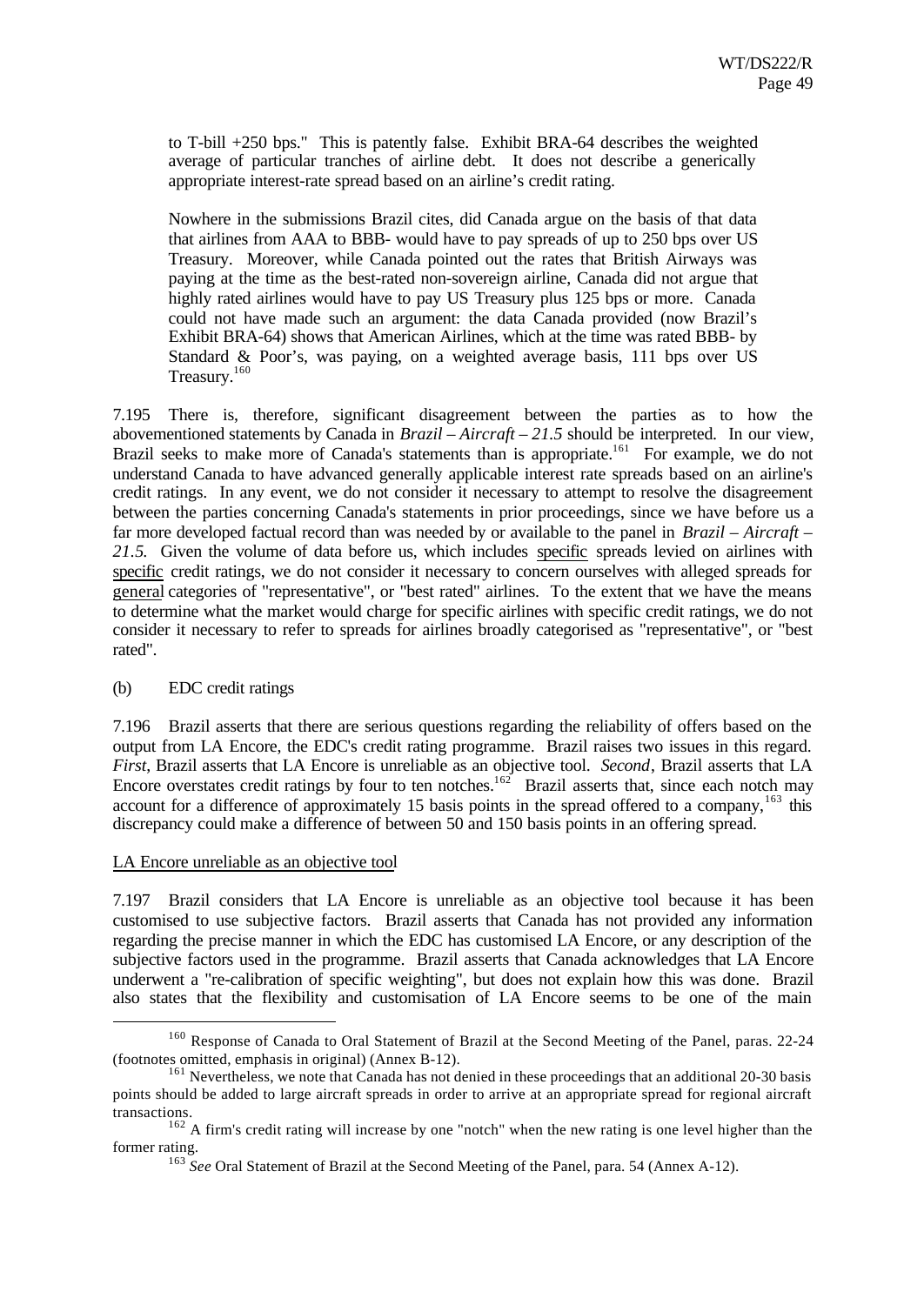characteristics of the software. Brazil cites a finding in a report relied on by Canada to the effect that "this flexibility generally precludes the outputs of the system from being used outside the organization. The very attributes that allow extensive customization of the knowledge base for specific credit environments prevent two organizations from being able to objectively use the measure as a basis for transactions since they cannot use the (differently) customised systems as a common basis for comparison."<sup>164</sup>

7.198 Canada asserts that LA Encore is a computer-based company analysis software developed by a Certified Public Accounting firm and systems analyst company as a tool for analysing financial risk and comparing, on a broad basis, the financial risks associated with different companies. It is now owned by Moody's Risk Management Services, one of the two largest rating agencies in the world. (As a result, the LA Encore software has been renamed Moody's Risk Advisor, or MRA). LA Encore is used by major commercial banks such as Lloyds, Barclays, and ABN-Amro.

7.199 According to Canada, Moody's maintains each user's system to ensure consistency with the public ratings that it publishes. Moody's permits LA Encore to be tailored using customisation tools to establish or reflect an organisation's own credit practices, policy guidelines or internal ratings approach based on its own lending preferences and portfolio. The EDC has utilised the customisation features of LA Encore to reflect the EDC's own corporate risk methodologies. Canada asserts that this re-calibration of specific weightings has been undertaken to ensure that all EDC-generated ratings take into account a data-base of the current senior unsecured bond ratings of more than 900 S&P rated industrials. This allows the EDC to calibrate its own internally generated ratings with these external market benchmarks. Canada submits that the EDC's risk rating methodologies, which include the recalibration, have been reviewed in the context of the EDC's credit risk management framework by the external risk management consultants Erisk. According to Canada, Erisk has deemed these methodologies to be in line with standard industry practice.

7.200 We do not understand Brazil to challenge the EDC's use of the LA Encore programme *per se*. Indeed, this would be difficult to accept, given the use of LA Encore by major commercial banks such as Barclays, Lloyd's, and ABN-Amro. Rather, we understand Brazil to challenge the EDC's customisation of its LA Encore programme.

7.201 As noted by Brazil, Moody's has publicised the ability to customise LA Encore (or "Moody's Risk Advisor", as it is now called). According to Moody's, LA Encore incorporates "customisation tools to establish an organisation's own credit practices, policy guidelines or internal ratings approach".<sup>165</sup> Such customisation may take various forms: "authoring" (to adapt the main components of the system to create a unique chart of accounts and reports); "tuner" (to reconfigure subjective questions and adjust their impacts throughout the assessment network); "screen designer" (to adjust the position of questions on the screen); "alerts" (to propagate bank policy with custom messages, help texts and alerts); "reports author" (to build custom report templates); and "administrative tools" (to configure user rights). None of these forms of customisation suggest manipulation for the purpose of providing subsidies. Indeed, we recall that the same programme, with the same scope for customisation, is also used by major commercial banks.

7.202 Canada has explained that the EDC's customisation of LA Encore has comprised the recalibration of specific weightings, to ensure that all EDC-generated ratings take into account a database of the current senior unsecured bond ratings of more than 900 S&P rated industrials. Although Brazil has complained that Canada has not explained how this re-calibration was performed, Brazil has not argued that there is anything wrong, in principle, with customising in order to take into

<sup>164</sup> R. Kumra *et al*., "Assessing a Knowledge-based Approach to Commercial Loan Underwriting", Moody's Research Report No. 2-00-1, Revised October 2000, pp. 16-17 (Exhibit CAN-73).

<sup>&</sup>lt;sup>165</sup> Moody's Risk Advisor (Exhibit CAN-72).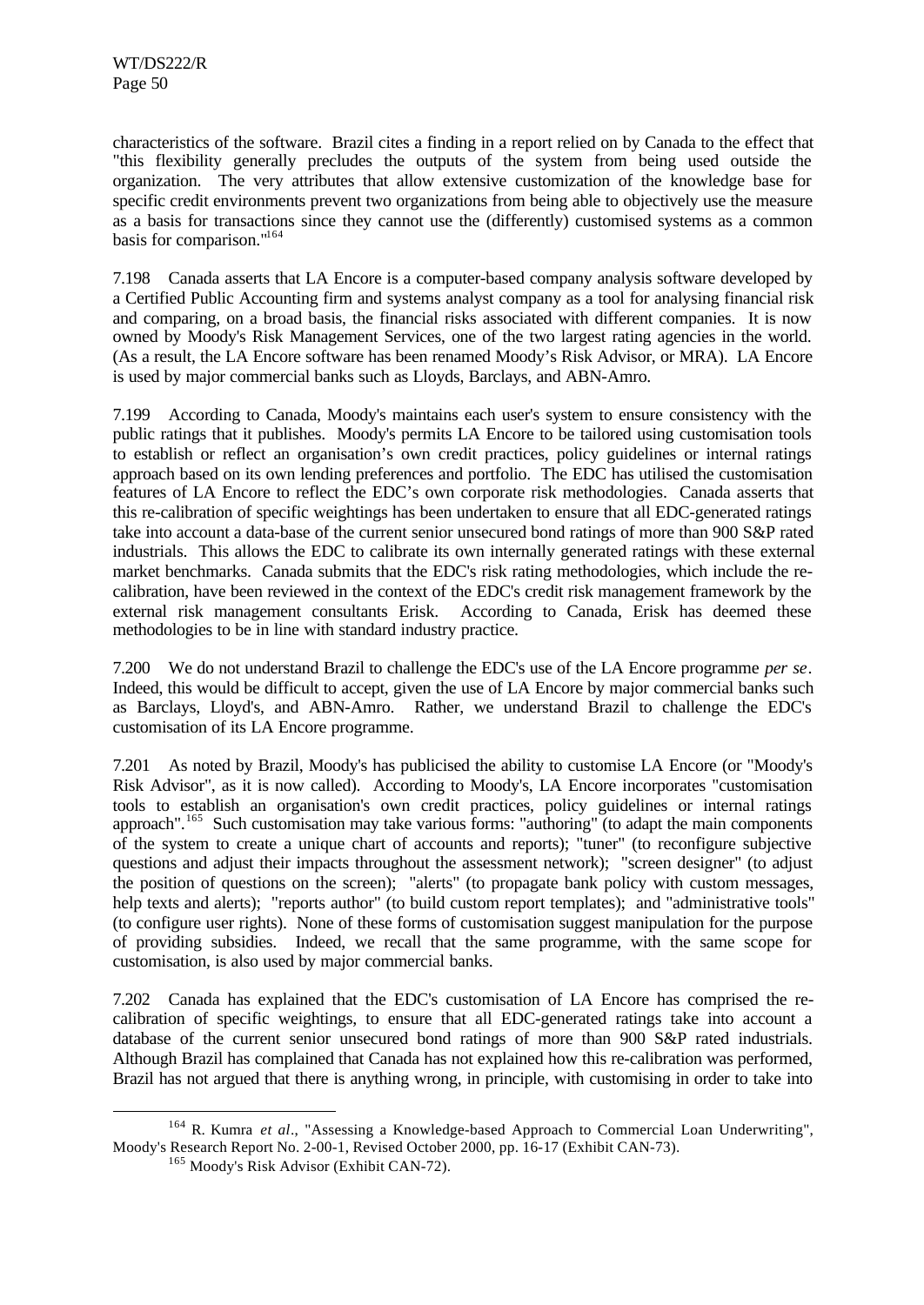account a data-base of the current senior unsecured bond ratings of more than 900 S&P rated industrials.

7.203 Furthermore, we note that the EDC's customised version of LA Encore is maintained by Moody's, to ensure consistency with the public ratings that it publishes. Accordingly, Moody's would ensure that the EDC's airline ratings would be consistent with Moody's own public airline ratings. We also note Canada's assertion that the EDC's credit rating methodologies, including its customisation of LA Encore, have been verified by Erisk, external risk management consultants, which has deemed these methodologies to be in line with standard industry practice. Brazil has not given us any reason to question Canada's assertion. For these reasons, we are not persuaded by Brazil's arguments regarding the EDC's customisation of LA Encore. In particular, we are not persuaded that Canada's customisation of LA Encore suggests manipulation for the purpose of providing subsidies.

7.204 On the balance of the evidence before us, we reject Brazil's arguments that LA Encore is unreliable as an objective credit rating tool.

#### Ratings overstated

7.205 Brazil asserts that Canada's methodology to assign credit ratings overstates ratings. Brazil states that "the ratings assigned by Canada to various borrowers were consistently higher than the ratings published for better, more credit worthy airlines".<sup>166</sup> According to Brazil, the "EDC's customised LA Encore system … produces ratings that are completely at odds with those published by Standard & Poor's".<sup>167</sup>

7.206 Brazil has made this argument most particularly in respect of EDC financing provided to Comair. In particular, Brazil notes that "Canada rated Comair at one point as [], even though Standard & Poor's does not give *any* airline this rating and, indeed, Canada itself has stated  $[1]$ .<sup>168</sup> Brazil also notes that the EDC rated Comair  $\Box$  in March 1998, which – according to the Standard & Poor's data relied on by Brazil – "is a rating no other major US airline has enjoyed". <sup>169</sup>

7.207 Canada argues that "[r]atings are not correlated to size. For example, an airline such as Southwest, with total revenues of USD 5.6 billion is rated A by Standard & Poors and A3 by Moody's. United, a much larger airline with total revenues of USD 19.3 billion has a sub-investment grade rating of BB+/Ba1".<sup>170</sup> According to Canada

[t]hough most regional airlines are not rated, it is false to assume that their ratings would necessarily be lower than the US majors. Indeed, as the following Merrill Lynch commentary notes, in many respects the regional airlines present a lower risk than their major airline counterparts:

Historically, regional airlines have been consistently more profitable than their major counterparts. As such, the stock market has "awarded" them premium valuations vis-à-vis their major partners reflecting their materially better earnings performance and prospects.

<sup>&</sup>lt;sup>166</sup> Comments of Brazil on Response of Canada to Oral Statement of Brazil at the Second Meeting of the Panel, para. 32 (Annex A-17).

 $167$  Comments of Brazil on Responses of Canada to Questions and Additional Questions from the Panel Following the Second Meeting of the Panel, p. 7 (Annex A-16).

<sup>&</sup>lt;sup>168</sup> Oral Statement of Brazil at the Second Meeting of the Panel, para. 52 (emphasis in original) (Annex A-12).

<sup>169</sup> *Id.*, para. 90.

 $170$  Comments of Canada on Responses of Brazil to Questions from the Panel Following the Second Meeting of the Panel, para. 8 (footnote omitted) (Annex B-14).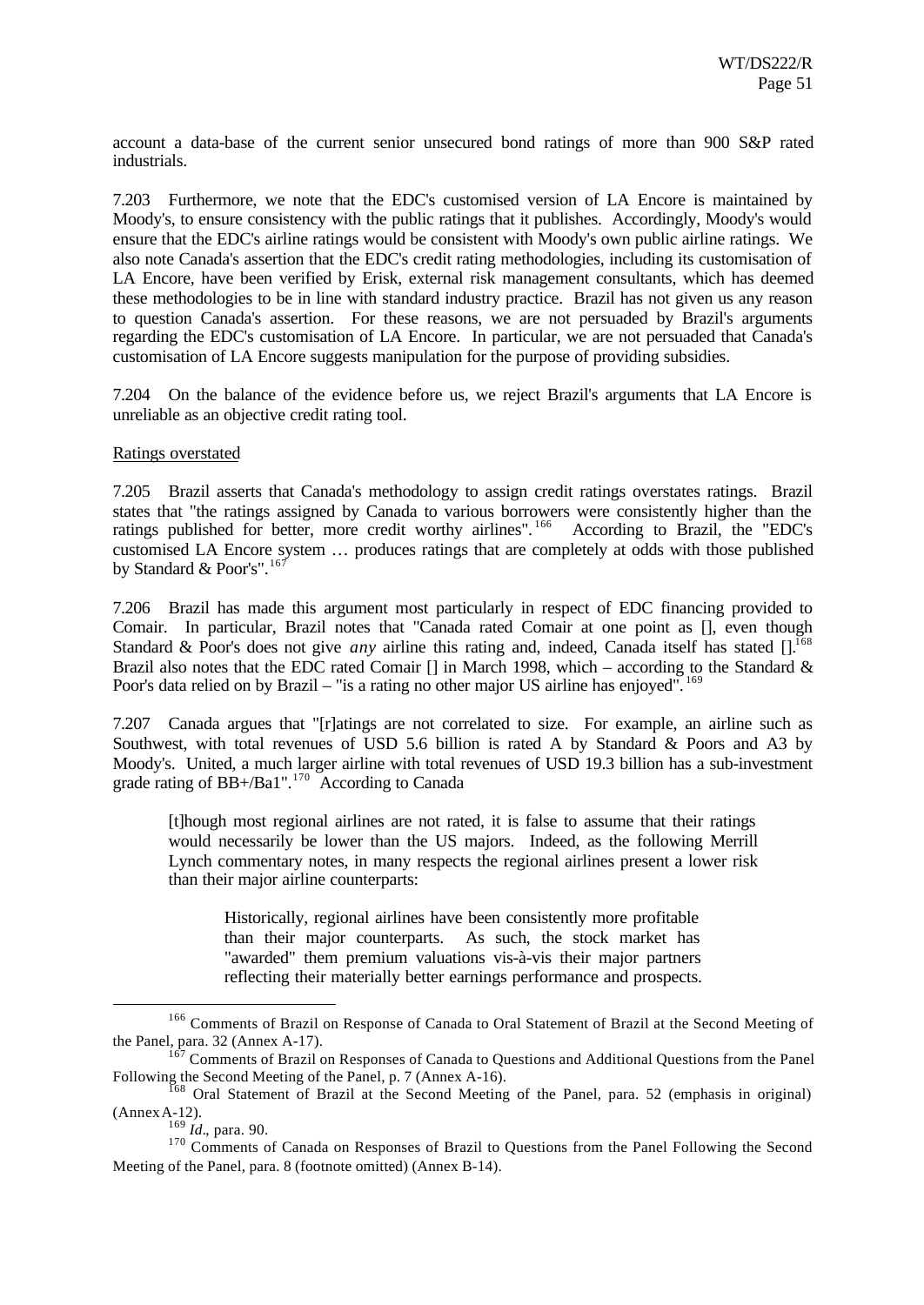For example, *SkyWest with only 23 RJs, 90 turboprops and \$530 million of annual revenue has an equity market value of \$1.7 billion – more than Alaska and America West's combined \$1.1 billion!* And those two major airlines generate annual sales, in aggregate of \$3.8 billion, with a combined fleet of 233 large, jet aircraft!

We can only speculate what Comair (and ASA) would be worth at current multiples. *However, we do know that the implied equity value for 100% of ASA and Comair was roughly \$3 billion based on Delta's purchase price a few years ago – which compares to Delta's current equity value of only \$5.8 billion*. [emphasis in original]

Although these comments are meant to reflect equity performance, the underlying facts are relevant to Brazil's assertions. The regional airlines have outperformed the majors in a number of key areas including revenue growth and, in terms of market capitalization, a number of the regional airlines – including Comair and ASA – are the same size if not larger than some of the US majors.

For all of these reasons, Brazil is wrong to suggest that regional airlines should pay more for financing than the major US airlines simply because of their sales revenues. 171

7.208 In light of the evidence adduced by Canada, which is based on a report compiled by Merrill Lynch,<sup>172</sup> we are not convinced that Canada's credit ratings for regional airlines are unreliable simply because they are higher than Standard & Poor's public ratings for major US airlines. Canada has explained that regional airlines may be accorded higher credit ratings than major airlines because they have "outperformed the majors in a number of key areas". We note that Comair in particular has been valued very highly by Merrill Lynch. We see no reason why, had Standard & Poor's provided a public rating for Comair,<sup>173</sup> that public rating would not have reflected the high equity value identified by Merrill Lynch.

7.209 We note Brazil's argument that "Canada rated Comair at one point as [] and, indeed, Canada itself has stated []. Although Brazil does not specify at what point Canada rated Comair as [], we assume that it is referring to Canada's statement that the EDC offered financing to Comair in April 1996 "based on an imputed rating of [], … Today, given the availability of LA Encore, after inputting Comair's 1994, 1995 and 1996 results into LA Encore we find that the 1996 rating is calculated as  $[1.1]$ ."<sup>174</sup> [] In our view, however, these two statements by Canada are not necessarily inconsistent. Canada did not actually rate Comair as [] in April 1996. Canada simply stated on 26 July 2001, in these proceedings, that it would have rated Comair as [] in April 1996, had it used the LA Encore programme at that time. Further, the fact that Standard & Poor's has not rated major US carriers [] does not necessarily mean that a regional carrier should not be assigned that rating. We therefore draw no conclusions from the fact that [].

<sup>&</sup>lt;sup>171</sup> *Id.*, paras. 10-12 (footnote omitted).

<sup>&</sup>lt;sup>172</sup> Merrill Lynch, "Regional Airline Update: In Times of Economic Uncertainty, Look to Regional Airlines", 30 May 2001 (Exhibit CAN-103).

<sup>&</sup>lt;sup>173</sup> We note that airlines will only request ratings (from companies such as Moody's and Standard & Poor's) when they intend to seek public financing. The fact that regional airlines such as Comair do not have ratings does not reflect on their creditworthiness. It simply means that they have not needed a rating for the purpose of seeking public financing.

<sup>&</sup>lt;sup>174</sup> Response of Canada to Question 37 from the Panel, Responses of Canada to Questions from the Panel Prior to the Second Meeting of the Panel (Annex B-9).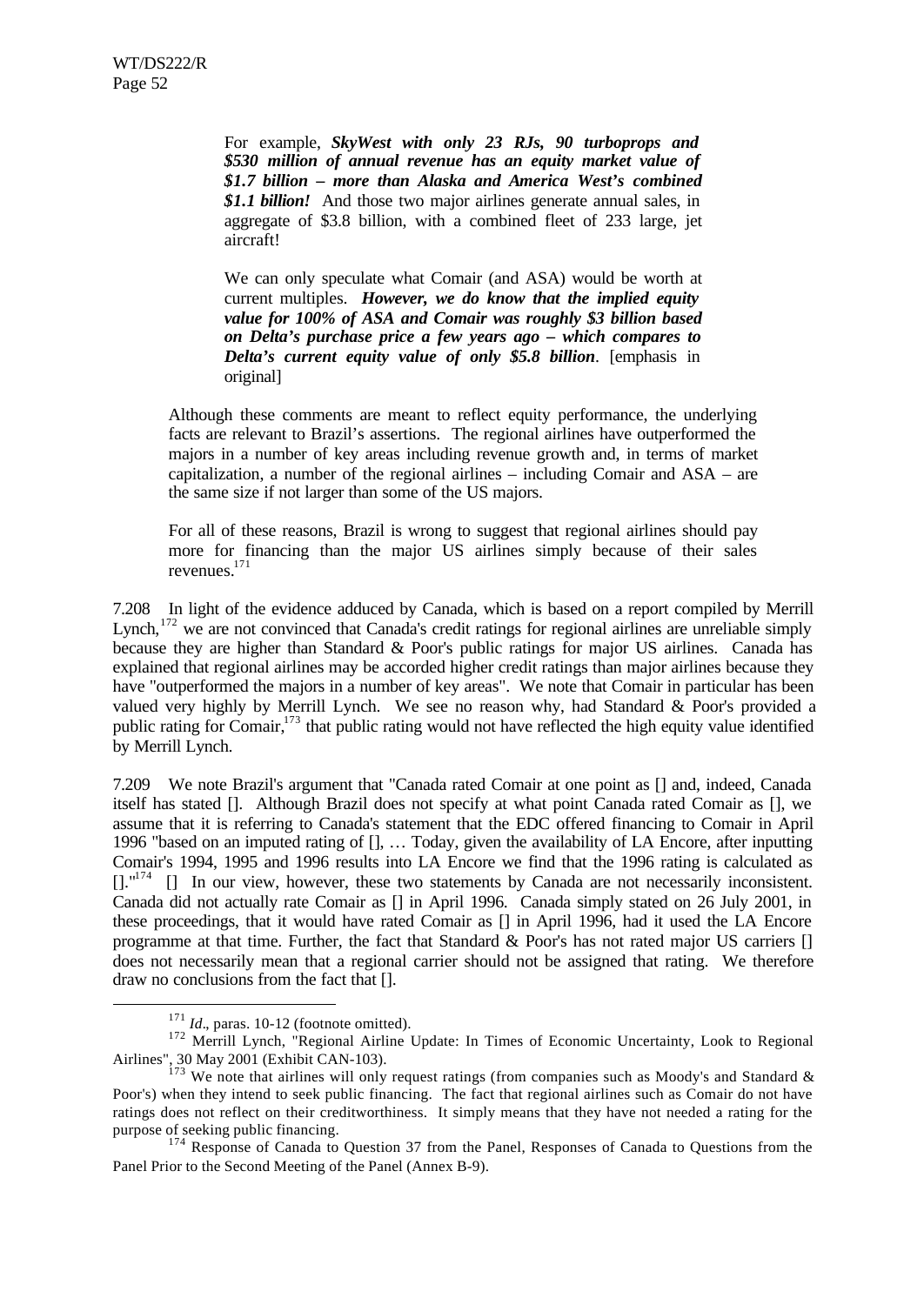7.210 Brazil also asserts that there are large changes in ratings assigned to specific regional airlines. Brazil argues that the EDC rated Comair [] in April 1996, but subsequently used its LA Encore programme to generate a rating of [], []. Similarly, the EDC rated ASA as [] in March 1997, but subsequently used its LA Encore programme to generate a rating of [], []. Canada claims that, prior to the introduction of LA Encore, the EDC did not attempt to assign precise credit ratings for potential customers.<sup>175</sup> It simply determined []. []. Brazil did not respond to this Canadian argument when commenting on Canada's 13 August 2001 submission. In addition, there is evidence that the EDC rated ASA  $\prod^{176}$  In light of Canada's assertion regarding the absence of precise credit ratings prior to the introduction of LA Encore, the corroboration of Canada's assertion in respect of ASA, and Brazil's failure to respond to Canada's assertion in its 20 August 2001 submission<sup>177</sup>, we attach no importance to the alleged differences between the EDC's pre- and post-LA Encore ratings for Comair and ASA.

7.211 In light of the above, Brazil has not persuaded us that the EDC's credit ratings are overstated.

## Conclusion

7.212 To conclude, we find that Brazil has failed to establish that there are serious questions regarding the reliability of offers based on LA Encore output.

(c) Brazil's constructed "market" benchmark

7.213 Brazil asserts that the EDC financing at issue confers a "benefit" because it is more favourable than a "market" benchmark constructed by Brazil using a base  $EETC^{178}$  spread. Brazil has constructed a "market" benchmark for the majority of the EDC transactions at issue. In establishing its base EETC spread, Brazil first calculated the weighted average of bid spreads at which all airline EETCs were trading in the month of the EDC transaction at issue. Second, as a "cross-check" Brazil calculated the weighted average of offer spreads for all new airline EETCs offered in the year of the EDC transaction at issue.<sup>179</sup>

7.214 Canada has criticised the methodology employed by Brazil in respect of EETCs. Without addressing all of the issues raised by Canada,<sup>180</sup> we note that Canada has criticised Brazil's use of data for all EETCs, and Brazil's use of weighted average spreads for all tranches of an EETC.

## *(i) Use of data for all EETCs*

7.215 Canada asserts that, although Brazil purported to only include airline EETCs in its base EETC spread, $181$  it actually included EETC data in respect of non-airlines (i.e., Fed Ex and Atlas Air). According to Canada, only airline EETCs should have been considered. Brazil failed to respond to Canada's objection in its 20 August 2001 submission.

<sup>&</sup>lt;sup>175</sup> See Response of Canada to Oral Statement of Brazil at the Second Meeting of the Panel (Annex B-

<sup>12).</sup>

<sup>&</sup>lt;sup>176</sup> See 1997 Shadow Bond Rating for ASA (Exhibit CAN-44).

<sup>&</sup>lt;sup>177</sup> See Comments of Brazil on Responses of Canada to Questions and Additional Questions from the Panel Following the Second Meeting of the Panel (Annex A-16).

 $178$  Enhanced Equipment Trust Certificates, or EETCs, are a secured form of financing that comprise a number of tranches. Each tranche will be assigned a credit rating, depending on the seniority of the claim of the tranche over the aircraft.

<sup>&</sup>lt;sup>179</sup> See Comments of Brazil on Response of Canada to Oral Statement of Brazil at the Second Meeting of the Panel, paras. 21 and 22 (Annex A-17).

 $^{180}$  Canada's arguments are set out in full in Annex B-12.

<sup>&</sup>lt;sup>181</sup> See Oral Statement of Brazil at the Second Meeting of the Panel, para. 65 (Annex A-12).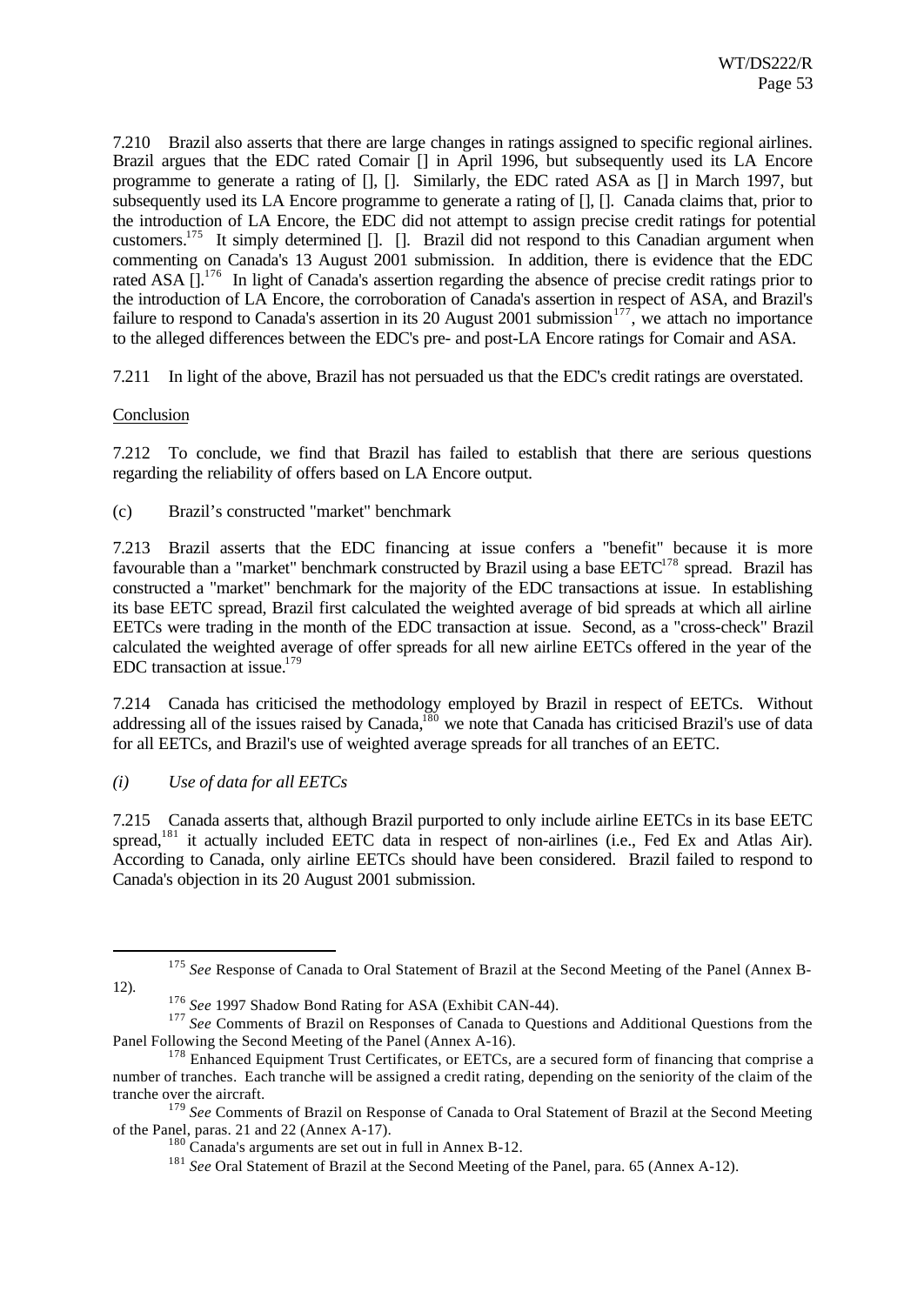7.216 Given that Brazil itself purported to use only airline EETCs, and in light of Brazil's failure to respond to Canada's objection, we agree with Canada that any EETC data used for the purpose of examining the EDC's financing should not include non-airline EETCs.

### *(ii) Use of weighted averages*

7.217 Canada criticises Brazil for using the weighted average spreads for all tranches of an EETC issuance. According to Canada, nowhere has Brazil indicated that it has considered the varying underlying credit ratings of the individual airlines or EETC loan tranches. Neglecting to consider the creditworthiness of different borrowers is a fundamental flaw. Nor does it appear to Canada that Brazil has considered the varying age or type of the underlying assets (for example, whether they are jets at all), or the market's appetite for these assets. According to Canada, Brazil's analysis also fails to address terms to maturity, loan-to-value ratios, liquidity features and cross-collateralisation of the various issues.

7.218 Brazil asserts that Canada stated in *Brazil – Aircraft – Second 21.5* that, for a given EETC, the highest-rated tranche within that EETC was a "conservative relative benchmark" for the purpose of determining "material advantage" within the meaning of the first paragraph of item (k). According to Brazil, "[g]iven that Canada has previously stated that the highest-rated tranche (with the lowest spread) was 'conservative', there is no reason to believe that Brazil's use of weighted-average spreads led in any way to an unfair comparison."<sup>182</sup>

7.219 We recall that EETCs are a secured form of financing that comprise a number of tranches. Each tranche will be assigned a credit rating, depending on the seniority of the claim of the tranche over the aircraft. In our view, the fact that Canada stated that the highest-rated tranche was a "conservative relative benchmark" does not mean that Canada would also consider the inclusion of weighted average spreads for all tranches as an equally "conservative relative benchmark". Indeed, this would only make sense if the use of weighted average spreads for all tranches would necessarily result in a spread that is more "conservative", and therefore lower, than the use of only the highestrated tranches. However, this will clearly not be the case, since the inclusion of weighted average spreads for all tranches will necessarily include spreads for tranches rated lower than the highest-rated tranche. Thus, the use of weighted average spreads for all tranches of an EETC issuance would result in a benchmark spread that is higher than would be the case if only the spreads for the highest-rated tranches were included. Brazil is therefore wrong to argue that "[g]iven that Canada has previously stated that the highest-rated tranche (with the lowest spread) was 'conservative', there is no reason to believe that Brazil's use of weighted-average spreads led in any way to an unfair comparison."<sup>183</sup>

7.220 Furthermore, it is apparent to us that the use of weighted average spreads for all tranches of an EETC issuance could result in a benchmark spread that is higher than would be the case if only the spreads for the appropriately-rated tranches were included. This could lead to a finding of belowmarket financing (by reference to Brazil's EETC benchmark), when in fact the transaction at issue may have been at, or above, market. For these reasons, we have considerable reservations regarding Brazil's use of weighted average EETC data, especially given the availability of airline-specific data in the record.

#### *(iii) Conclusion*

<sup>&</sup>lt;sup>182</sup> See Comments of Brazil on Response of Canada to Oral Statement of Brazil at the Second Meeting of the Panel, para. 15 (Annex A-17).

<sup>183</sup> In addition, we note that Canada's remarks in *Brazil – Aircraft – 21.5* were made in respect of establishing a market benchmark for the purpose of determining the existence of "material advantage" (item (k), second paragraph). There is no reason for us to assume that Canada would necessarily take the same approach when establishing a market benchmark for the purpose of determining the existence of "benefit".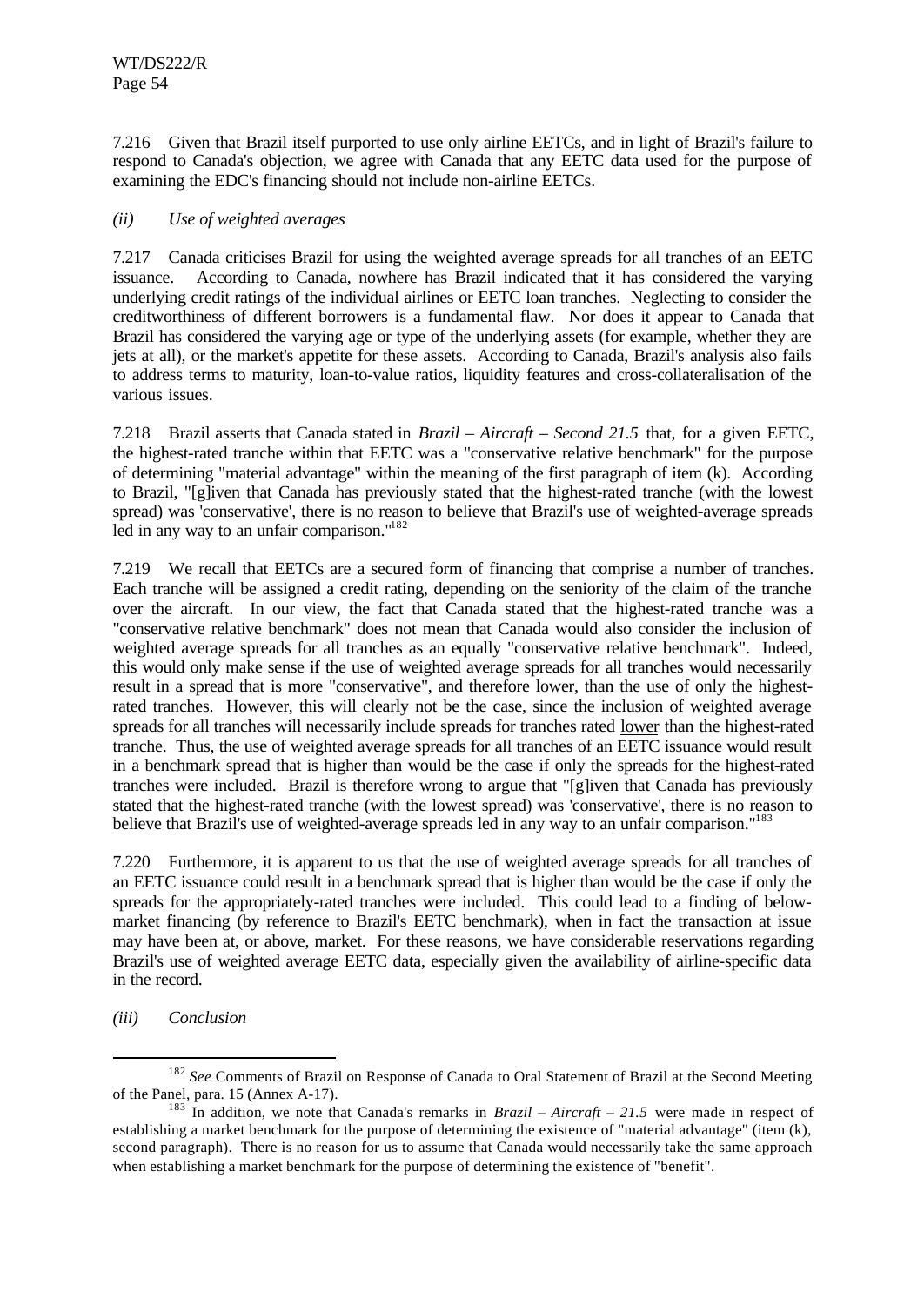7.221 In light of the above, we are not persuaded that it is appropriate to rely on Brazil's constructed "market" benchmark for the purpose of determining whether or not the EDC financing at issue confers a "benefit".

(d) Bombardier customers' commercial financing

7.222 Brazil notes that, in its response to Panel Question 43, Canada stated that over [] per cent of Bombardier's sales did not involve any government support, even through so-called "market window" operations.<sup>184</sup> According to Brazil, these transactions would provide a plentiful and accurate resource for determining the appropriate market rates for Canada's officially-supported transactions. Brazil asserts that it is difficult to see how Canada could reasonably arrive at market rates for its transactions without ever referring to the vast majority of Bombardier transactions that it claims were financed without any government participation, even market window participation.

7.223 Canada asserts that where such information is available, the EDC does consider it to the extent that it is relevant. Canada also argues that, to the extent that such information is available, it confirms that the EDC's pricing was at or even above commercial market financing. However, Canada submits that it is often difficult to obtain complete information on the financing provided by banks and other financial institutions due to their confidentiality policies.

7.224 We consider that it would be unrealistic to expect the EDC to have access to data regarding all commercial financing transactions involving Bombardier regional jets. The EDC is not a party to such transactions, and has no right to obtain details of those transactions. Indeed, it is likely that the terms of those transactions are viewed as confidential by the parties.

7.225 In any event, evidence in the record suggests that the EDC has referred to commercial financing for Bombardier regional jets where possible. For example, a December 1996 EDC memo refers to financing from European banks for regional jets purchased by  $[1]^{185}$  In addition, EDC documentation refers to offers of financing by European banks to  $\Pi$ <sup>186</sup>

7.226 Thus, we do not consider that EDC financing should be deemed to confer a "benefit" simply because the EDC failed to base its financing in all cases on the terms of commercial financing provided to Bombardier customers.

(e) Conclusion

l

7.227 In light of the above, we are not persuaded by the general arguments raised by Brazil in support of its claim that the EDC financing at issue confers a "benefit". We shall now examine the transaction-specific "benefit" arguments put forward by Brazil.

#### **2. Brazil's transaction-specific "benefit" arguments**

7.228 As noted above, Brazil has made claims concerning specific EDC Corporate Account financing to ASA, ACA, Comair, Kendell, and Air Nostrum. Brazil has also made claims against EDC Canada Account financing to Air Nostrum. We shall now examine each of these transactions in turn, noting that the EDC offered more than one loan to some of these airlines.

<sup>&</sup>lt;sup>184</sup> The term "market window" is used by the parties to describe the provision of financing by EDC on terms that are, according to Canada, consistent with those that are available in the market.

<sup>185</sup> *See* Exhibit CAN-59, p. 6.

<sup>186</sup> *See* Exhibit CAN-39.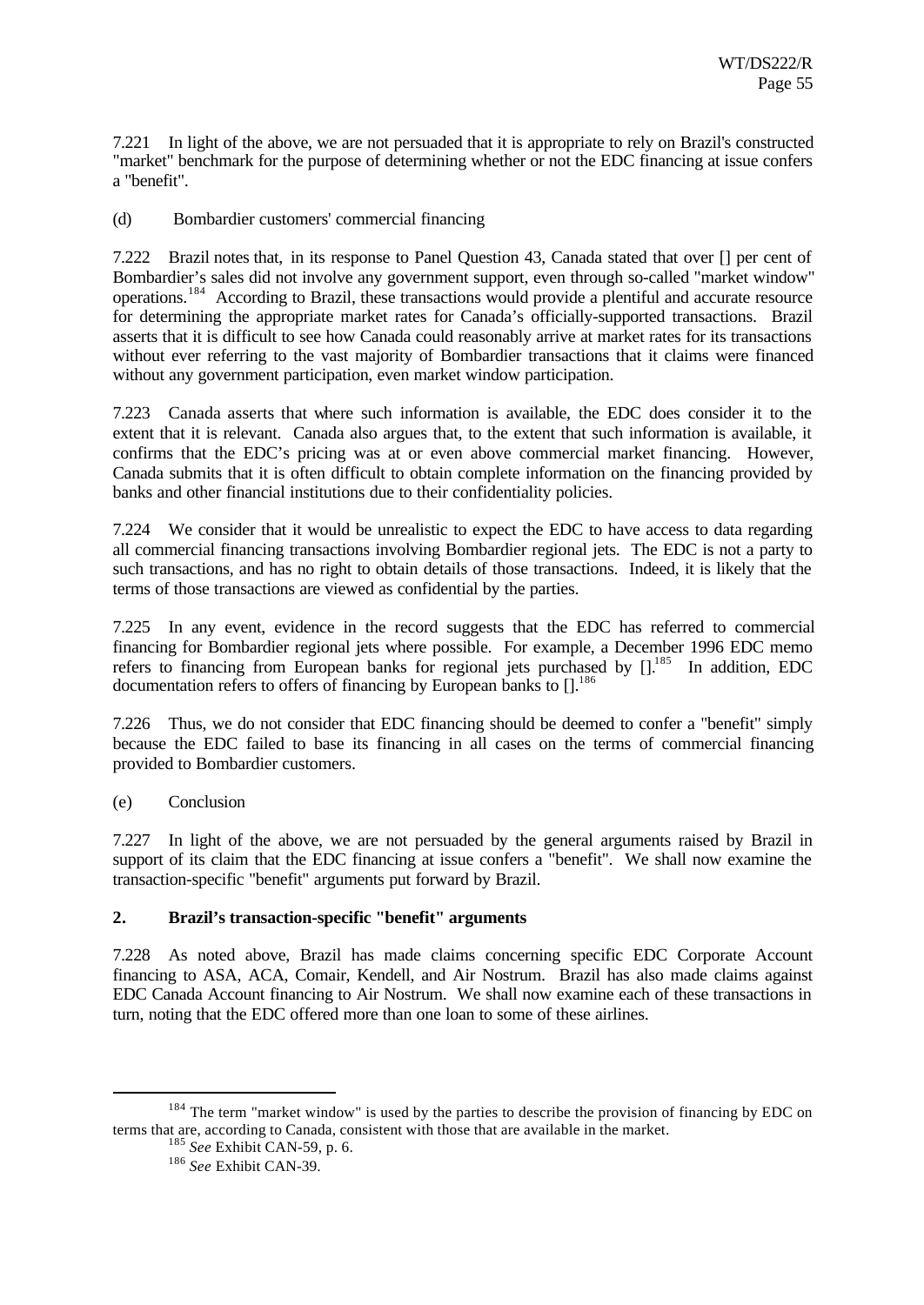l

**Note for public version of report:** The Panel accepted Canada's position that the interest rates and fees offered or charged by the EDC and *IQ* should be treated as confidential business information. The Panel noted that detailed knowledge about the considerations and benchmarks it used to determine whether the EDC interest rates at issue conferred a benefit under the SCM Agreement would enable those interest rates to be derived, to varying degrees of precision, for the transactions analysed by the Panel. Accordingly, the Panel concluded that it was necessary to redact significant parts of its report. Nonetheless, the Panel agreed with Brazil that it was important that the considerations and benchmarks used by the Panel be identified. Those considerations and benchmarks included:

> (i) Commercial Interest Reference Rates (CIRRs) (as set by the OECD)

> (ii) the EDC's minimum lending yield (an internal rate set by the EDC)

> > (iii) an EETC issued by a major U.S. airline

- (iv) two bond issues of a major U.S. airline
- (v) information on rates reportedly offered by other major banks

The considerations and benchmarks referred to in items (iii) and (iv) were proposed by Canada and were used after consideration of the relevance of their terms and conditions compared to those of the EDC transactions examined. Not all five considerations and benchmarks were used in examining each EDC transaction.

1.229 In examining Brazil's claims in this case, we shall consider whether or not a "benefit" is conferred on Bombardier by virtue of a "benefit" being conferred on the airline customer purchasing Bombardier aircraft.<sup>187</sup> In this regard, Brazil argues that there can be a "benefit" to Bombardier even if there is no "benefit" to the purchasing airline, e.g., even if the EDC provides financing to the purchasing airline on terms that are not more favourable than those that the airline could obtain in the market. In short, Brazil argues that if "Embraer … offers to arrange financing at ? per cent, while Bombardier is able to provide government financing at ?per cent[,] [t]he government support has benefited Bombardier by relieving it of the necessity of providing or arranging its own financing, even though the customer may view the offers as equal, and therefore not be benefited."<sup>188</sup> In our view, the fact that Bombardier may arrange financing in the form of government support does not necessarily confer a "benefit" simply because Bombardier is "reliev[ed] … of the necessity of providing or arranging its own financing". If that were the case, a "benefit" would be conferred whenever Bombardier arranged external financing – even through commercial banks – since any external financing would "relievel" it of the necessity of providing or arranging its own financing". We find it difficult to accept that the existence of "benefit" (in the context of financing) is determined

<sup>187</sup> We endorse the following statement by the *Brazil – Aircraft – Second 21.5* panel: "We note that PROEX III payments are made in support of export credits extended to the *purchaser*, and not to the *producer*, of Brazilian regional aircraft. In our view, however, to the extent Canada can establish that PROEX III payments allow the purchasers of a product to obtain export credits on terms more favourable than those available to them in the market, this will, at a minimum, represent a *prima facie* case that the payments confer a benefit on the *producers* of that product as well, as it lowers the cost of the product to their purchasers and thus makes their product more attractive relative to competing products" (*Brazil – Aircraft – Second 21.5*, Report of the Panel, footnote 35, *supra*, para. 5.28, footnote 42) (emphasis in original).

<sup>&</sup>lt;sup>188</sup> See Response of Brazil to Question 59 from the Panel, Responses of Brazil to Questions from the Panel Following the Second Meeting of the Panel (Annex A-14).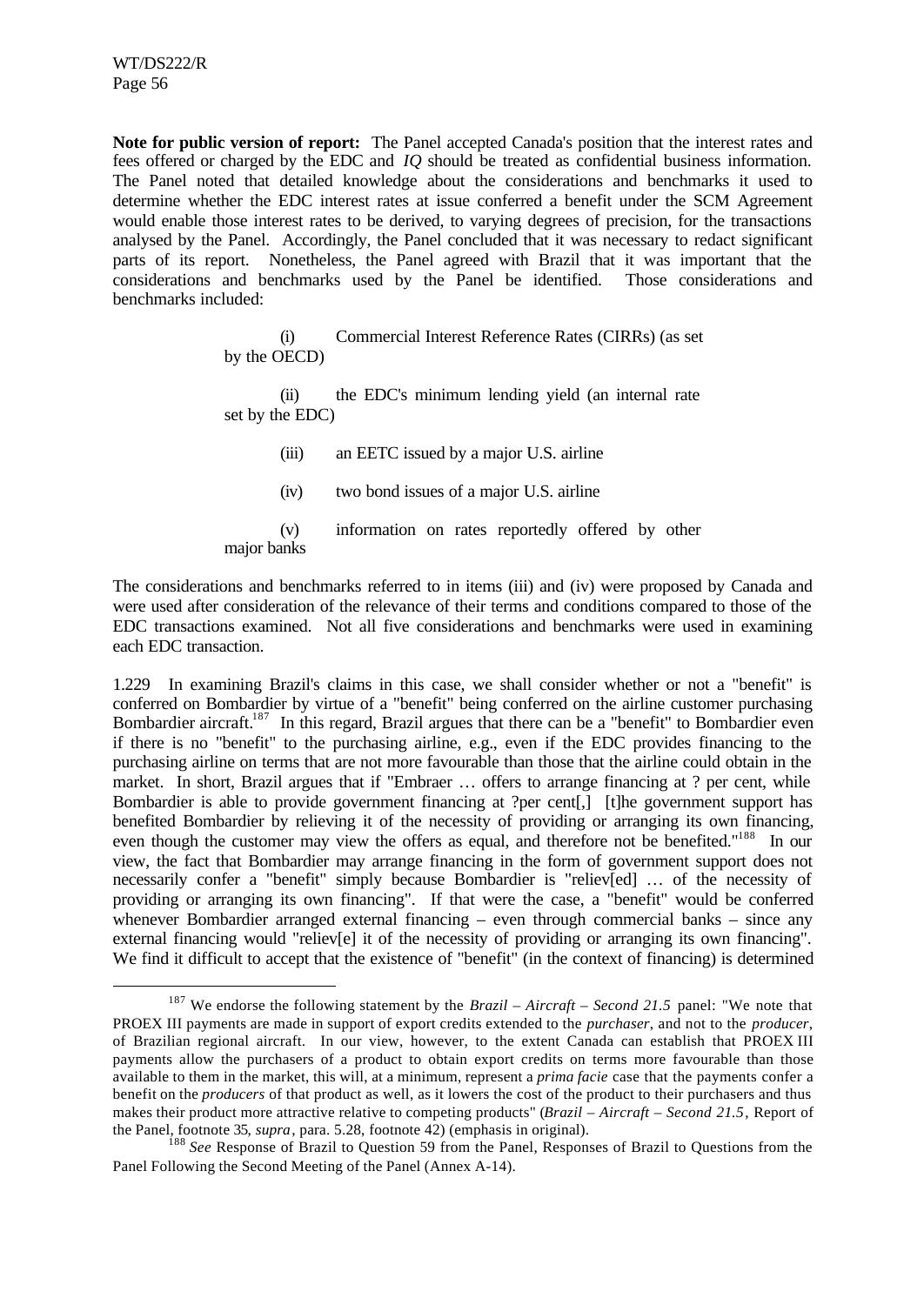on the basis of whether or not Bombardier provides internal or external financing. The existence of "benefit" (in the context of financing) is determined by reference to the terms at which similar financing is available to the airline customer in the market. The abovementioned market comparison indicates that a number of the specific transactions at issue in these proceedings do not confer a "benefit" on the airline customer, and therefore neither on Bombardier. In respect of these specific transactions, Brazil has failed to provide any evidence of "benefit" accruing to Bombardier absent any "benefit" to the airline customer.

#### $(a)$  ASA – March 1997

7.230 The EDC offered financing to ASA in March 1997. In March 1997, the EDC rated ASA as []. The EDC offered financing at US Ten-Year Treasury Notes (hereinafter "T") plus [] basis points, for  $\lceil \cdot \rceil$ .

7.231 Brazil claims that the terms of the EDC's March 1997 offer to ASA conferred a "benefit" because the repayment term exceeded the maximum authorised under the *OECD Arrangement*, and the spread offered by the EDC was  $[1]^{189}$ 

#### *(i) Repayment term*

l

7.232 Brazil notes that Article 21 of the *Sector Understanding on Export Credits for Civil Aircraft* provides for a maximum repayment term for regional aircraft of 10 years. According to Brazil, a repayment term in excess of 10 years is positive evidence of "material advantage" (within the meaning of item (k), first paragraph) and, a fortiori, a "benefit" within the meaning of Article 1.1(b) of the SCM Agreement.

7.233 Canada claims that the *OECD Arrangement* is not necessarily reflective of market terms. Canada also asserts that repayment terms for regional aircraft financing routinely exceed 10 years.

7.234 In addressing Brazil's argument, we are aware that the Appellate Body found in *Brazil – Aircraft* that "the *OECD Arrangement* can be appropriately viewed as one example of an international undertaking providing a specific market benchmark by which to assess whether payments by governments, coming within the provisions of item (k), are 'used to secure a material advantage in the field of export credit terms".<sup>190</sup> However, the fact that the *OECD Arrangement* can be used as a market benchmark for the purpose of determining the existence of "material advantage" does not necessarily mean that it should also serve as a benchmark for the purpose of determining the existence of "benefit". If one were to draw this conclusion, one would be equating "benefit" with "material advantage", and the Appellate Body has made it clear that this is not possible as a matter of law. In *Brazil – Aircraft*, the Appellate Body stated that "if the 'material advantage' clause in item (k) is to have *any* meaning, it must mean something different from 'benefit' in Article 1.1(b)".<sup>191</sup>

7.235 We note that a "benefit" is only conferred when financing is made available to the recipient on terms more favourable than the recipient could obtain in the market. Thus, Brazil might have been able to demonstrate that a repayment term in excess of ten years confers a "benefit" by establishing that such repayment terms are not available in the market. However, Brazil failed to do this. By contrast, Canada has adduced evidence of instances in which the repayment term of market financing

<sup>&</sup>lt;sup>189</sup> CIRRs are Commercial Interest Reference Rates within the meaning of Article 15 of the *OECD Arrangement*.

<sup>190</sup> *Brazil – Aircraft*, Report of the Appellate Body, footnote 35, *supra*, para. 181.

<sup>191</sup> *Id.*, para. 179 (emphasis in original). The *Brazil – Aircraft – Second 21.5* panel understands the Appellate Body to mean that it is "impermissible" to interpret the term "benefit" to have the same meaning as the term "material advantage" (*See Brazil – Aircraft – Second 21.5*, Report of the Panel, footnote 35, *supra*, footnote 50).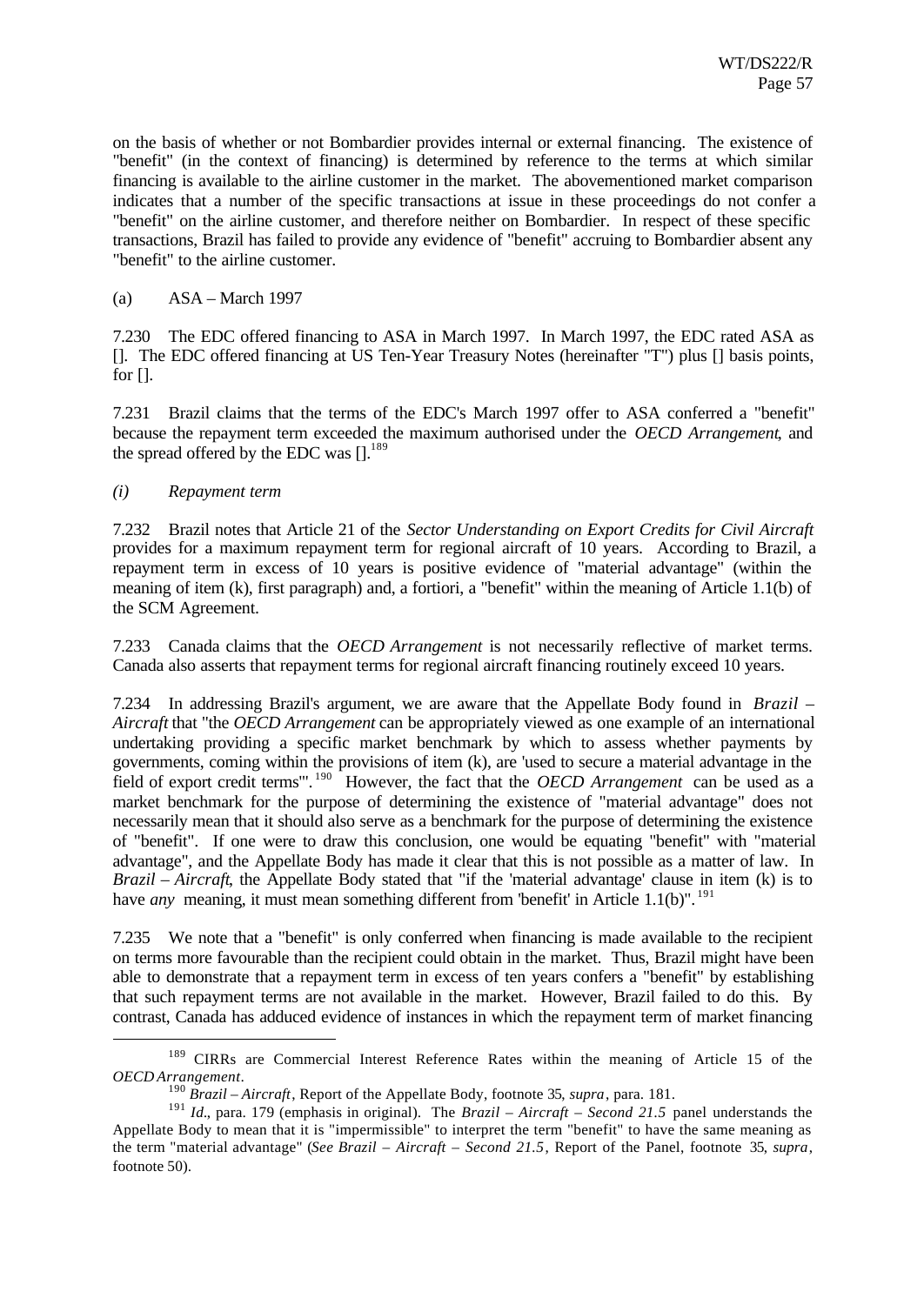for regional aircraft transactions exceeds 10 years. In particular, Canada has referred the Panel to the 1997 issuance by Northwest Airlines of pass-through certificates financing 12 British Aerospace Avro RJ85 aircraft. The term for the 1997-1A (Class A) certificates is  $18.25$  years.<sup>192</sup> Canada has also referred the Panel to the 1997 issuance by Continental Airlines of pass-through certificates financing nine Embraer EMB-145ER Regional Jets. The term for the 1997 3A (Class A) certificates is 15.25 years.<sup>193</sup> In addition, Canada has submitted the Morgan Stanley Dean Witter Report, which offers additional evidence that the standard length of financing available in the market for regional aircraft financing ranges from 10 to 18 years.<sup>194</sup> This report contains information on structured transaction pricing in the commercial marketplace. It indicates that US airlines have financed regional aircraft in the market using enhanced equipment trust certificate (EETC) tranches that feature a greater than 10 year term of maturity. For example, the EETC Class A and B tranches issued on 19 September 1997 by Atlantic Coast Airlines for 6 CRJ-200 and 8 British Aerospace J-41 aircraft have terms of maturity of respectively 16 years (Class A) and 13 years (Class B). In our view, this evidence – which has not been disputed by Brazil – demonstrates that repayment terms of up to 18.25 years are available in the market. Thus, the fact that a given repayment term may exceed the 10-year term provided for in Article 21 of the *Sector Understanding on Export Credits for Civil Aircraft* does not mean *ipso facto* that financing is provided on terms more favourable than those available to the recipient on the market.

7.236 For these reasons, we reject Brazil's argument that a repayment term of more than 10 years is in itself positive evidence of a "benefit" within the meaning of Article 1.1(b) of the SCM Agreement.

 $(ii)$   $[$ 

l

7.237 Brazil asserts that the interest rate offered to ASA in March 1997 is []. Brazil argues that an interest rate [] is positive evidence of "material advantage" (item (k), first paragraph) and, a fortiori, a "benefit".

7.238 Canada denies that interest rates [] necessarily confer a "benefit", as the CIRR lags behind the market.

7.239 We have already noted the Appellate Body's finding in *Brazil – Aircraft* that "the *OECD Arrangement* can be appropriately viewed as one example of an international undertaking providing a specific market benchmark by which to assess whether payments by governments, coming within the provisions of item (k), are 'used to secure a material advantage in the field of export credit terms<sup>". 195</sup> We also noted the Appellate Body's statement that "material advantage" should not be equated with "benefit". Furthermore, in *Brazil – Aircraft – 21.5* the Appellate Body stated that "[t]he CIRR is a constructed interest rate for a particular currency, at a particular time, that does not always necessarily reflect the actual state of the credit markets".<sup>196</sup>

7.240 Canada has explained that the CIRR lags behind the market, so that at a given point in time financing [] is not necessarily more favourable than that available to the recipient on the market. In this regard, Canada refers the Panel to the following argument it made before the *Brazil – Aircraft – 21.5* panel:

<sup>192</sup> *Northwest Airlines 1997-1 Pass Through Trusts*, Credit Suisse First Boston, Lehman Brothers, Morgan Stanley Dean Witter, Prospectus, 16 September 1997 (Exhibit CAN-54).

<sup>193</sup> *Continental Airlines 1997-3 Pass Through Trusts*, Morgan Stanley Dean Witter, Prospectus, 23 July 1997 (Exhibit CAN-55).

<sup>&</sup>lt;sup>194</sup> "EETC Market Update: Monthly Update: Airlines" (Morgan Stanley Dean Witter, Fixed Income Research, North America, Investment Grade Credit – Industrials), 10 February 2001 (Exhibit CAN-14).

<sup>195</sup> *Brazil – Aircraft*, Report of the Appellate Body, footnote 35, *supra*, para. 181.

<sup>&</sup>lt;sup>196</sup> Brazil – Aircraft – 21.5, Report of the Appellate Body, WT/DS46/AB/RW, adopted 4 August 2000, para. 64.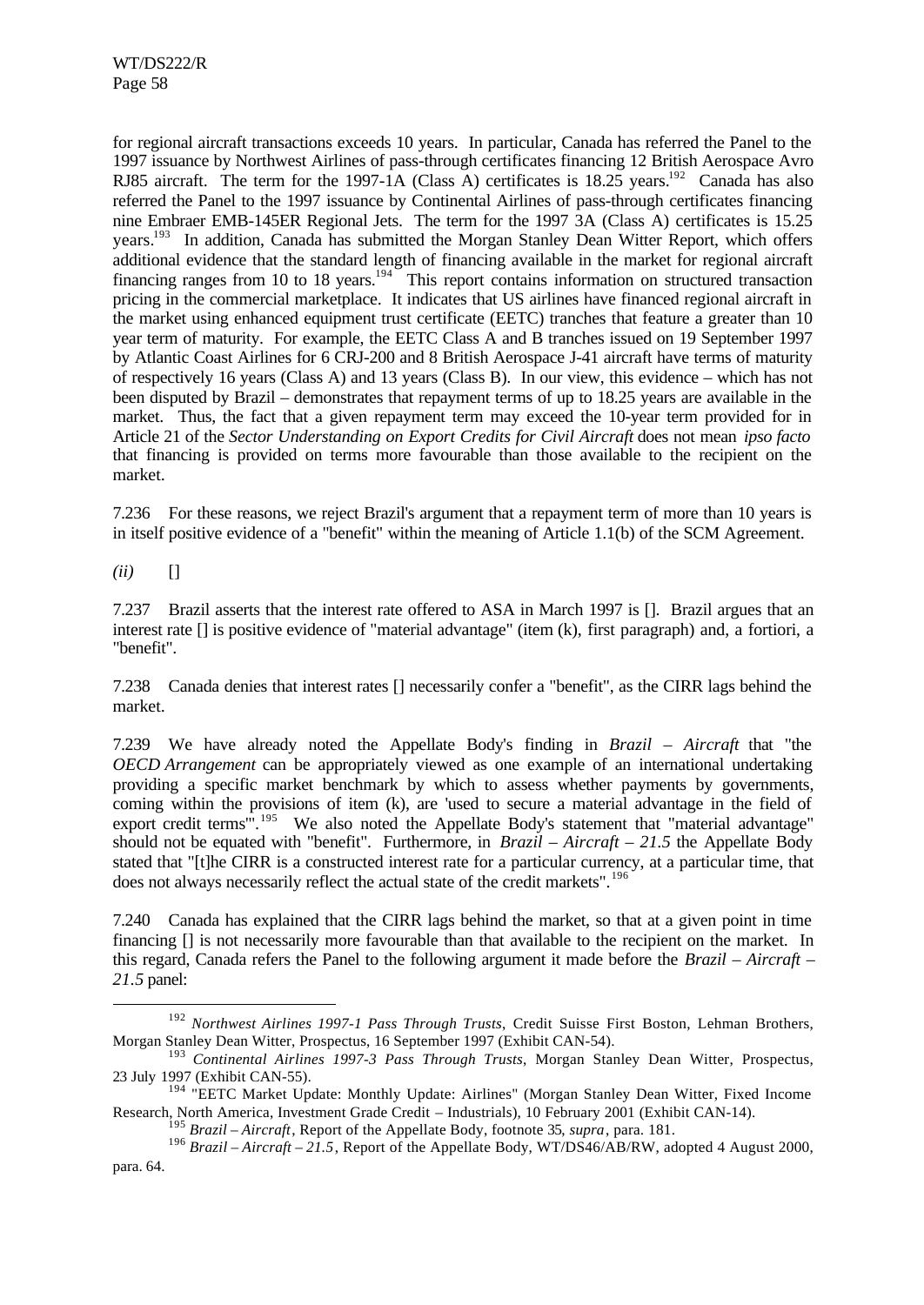A meaningful comparison of market transactions to CIRR is difficult due to the fact that the CIRR is a constructed rate, while commercial aircraft transactions are priced at commercial rates available at the time of the specific transaction. To recall, the CIRR is determined by taking the average of the 7-year Treasury rate (in the case of deals with repayment terms up to 10 years) for the previous month and adding 100 bps. For example, the CIRR for the period 15 September – 15 October would be constructed using the average of the 7-year Treasury for the month of August, plus 100 bps. Carrying on with the example, the result of this calculation is that the CIRR applicable to transactions closing during the period from 15 September through 15 October would [be] a rate that was calculated using the average of the applicable Treasury rate during August, i.e. up to two months earlier. To an entity that operates on the basis of commercial principles, the calculation of the CIRR is such that it would not be considered a reliable reflection of current market conditions.<sup>197</sup>

7.241 Brazil has not disputed that the CIRR lags behind the market.<sup>198</sup> Nor has Brazil disputed that the CIRR may not be a reliable reflection of current market conditions. However, we also note that "CIRRs should represent final commercial lending interest rates in the domestic market of the currency concerned", and "should closely correspond to the rate for first-class domestic borrowers".<sup>19</sup> For this reason, we consider that the CIRR could, in the absence of additional evidence regarding market rates, serve as "a *rough* proxy for commercial interest rates".<sup>200</sup> In our view, therefore, the fact that an interest rate is [] constitutes evidence that the interest rate would be more favourable than rates available in the market, and in the absence of any counter-evidence on market rates, would justify a finding that such an interest rate confers a "benefit".

#### *(iii) Market benchmarks proposed by Canada*

7.242 Canada has provided evidence that the EDC March 1997 offer to ASA (T plus []) was higher, and therefore less favourable, than the market spreads for a specific tranche of a [], for certain [], and for the general industrial index for similar credit ratings. Canada therefore denies that the EDC March 1997 offer to ASA confers a "benefit".<sup>201</sup>

### $\Box$

l

#### 7.243 Canada compares the EDC's March 1997 offer to ASA with a [].

7.244 Brazil has not expressly challenged Canada's reference to the spreads for specific EETC tranches in these proceedings. On several occasions, Brazil refers to Canada's own references to

<sup>197</sup> *Brazil – Aircraft – 21.5*, Report of the Panel, footnote 156, *supra*, Annex 1-4, Responses of Canada to Questions from the Panel Posed on 3 February 2000, Response to Question 4(a) from the Panel, p. 82.

<sup>&</sup>lt;sup>198</sup> The "lag" will be more pronounced if market interest rates move quickly, as appears to have happened in the period April 1996 to August 1997 (*See* Exhibit CAN-59).

<sup>199</sup> *OECD Arrangement*, Article 15.

<sup>200</sup> *Brazil – Aircraft – Second 21.5*, Report of the Panel, footnote 35, *supra*, para. 5.35 (emphasis in original).

 $201$  Brazil notes that Canada has not provided pricing memos for the ASA and ACA transactions. According to Brazil, therefore, the Panel has no way of knowing whether the benchmarks referred to by Canada in Annex II to its 13 August 2001 submission were the actual benchmarks used by EDC to price the transaction, or whether, instead, Canada searched for the specific purpose of this dispute for any benchmark that falls below the rates it offered ASA and ACA. In our view, it is not necessary for a Member to demonstrate that it applied specific benchmarks at the time of providing a "financial contribution" in order to rely on those benchmarks for the purpose of rebutting claims of "benefit". There is no reason why the absence of "benefit" cannot be demonstrated on the basis of an *ex post* rationalisation, provided the benchmarks relied on relate to the time that the transaction was made.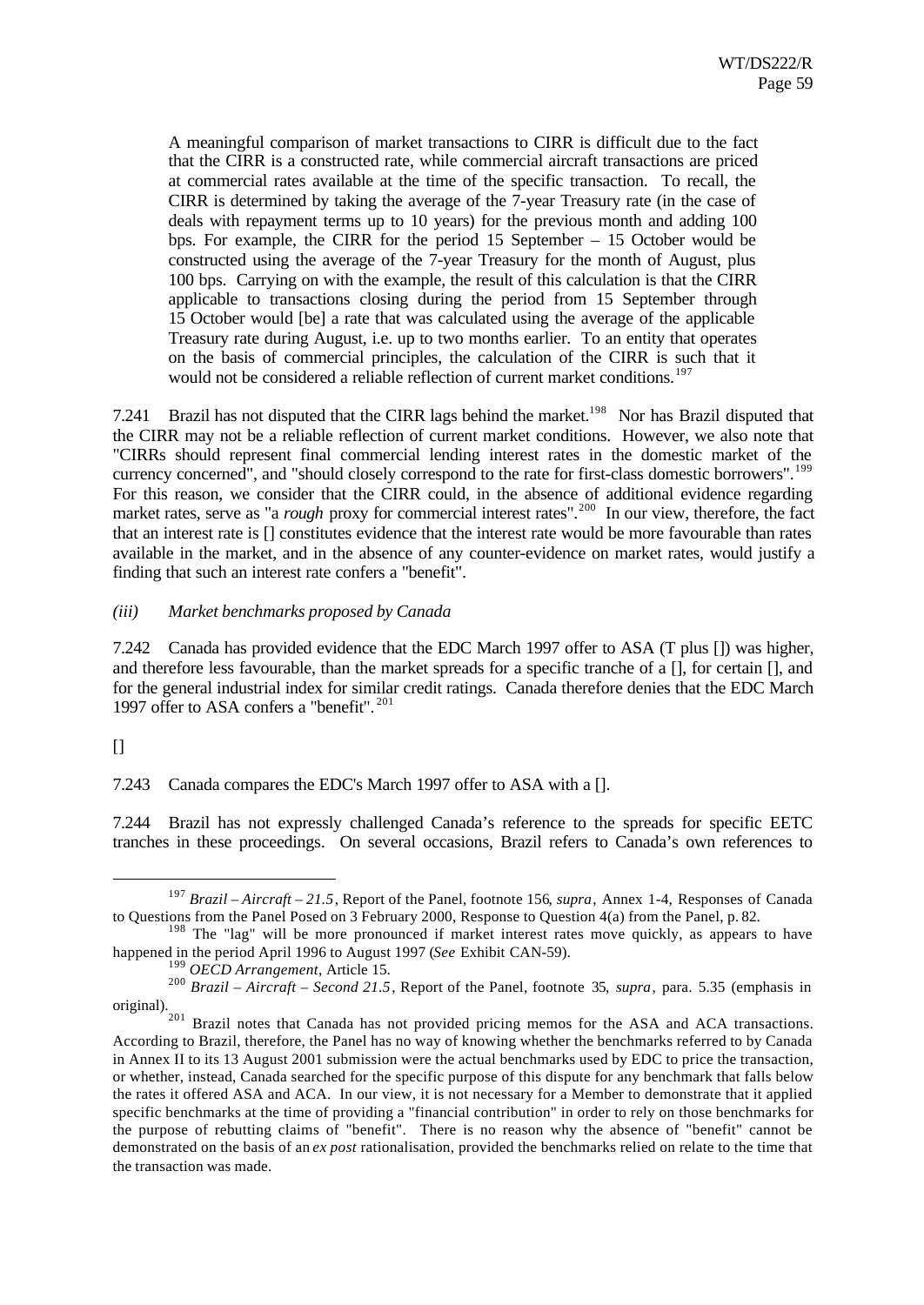EETC spreads in order to justify Brazil's recourse to EETC data. As noted above, we do not agree with Brazil's use of weighted average EETC data. This does not mean, however, that we should also reject Canada's use of EETC data. This is because Canada does not rely on weighted average EETC data. Rather, Canada has adduced evidence regarding issues of specific EETC tranches. The criteria applied by Canada in selecting these specific EETC tranches (in particular, that the credit rating of the EETC tranche be [], and that the EETC be issued within at least 90 days prior to the Loan's Date of Offer – *See* Annex II to Canada's submission of 13 August 2001) have not been challenged by Brazil. Since Canada is not relying on average EETC data, and in the absence of any objections raised by Brazil regarding Canada's use of specific EETC tranches, we see no reason not to take into account the specific EETC tranche data submitted by Canada. $^{202}$ 

7.245 We note that the EDC's March 1997 offer to ASA is [] basis points [] than the spread for the [] tranche. Since ASA and the [] tranche were rated [] secured at that time, there is no need to make any credit rating adjustment. However, we note that, according to evidence adduced by Canada, the "vast majority"<sup>203</sup> of EETCs are for large aircraft, and that only one EETC has been placed to finance regional jets.<sup>204</sup> From this evidence, we understand that the [] relates to large aircraft. In the *Brazil – Aircraft – Second 21.5* proceedings, Canada asserted that spreads for regional aircraft transactions are 20-30 basis points higher than spreads for large aircraft transactions.<sup>205</sup> Accordingly, the EDC's March 1997 offer to ASA should be reduced by 20-30 basis points, to enable a proper comparison with the (large aircraft) [] tranche.<sup>206</sup> The adjusted EDC offer would be  $T + []$ , which is significantly lower than the spread for the comparable [] tranche identified by Canada.

# $\prod$

l

7.246 Canada has also asserted that the EDC March 1997 offer to ASA was less favourable than [] corporate bonds issued by [], rated [] unsecured, issued in []. In March 1997, the [] were trading at T plus [] and [], i. e., at a lower spread than that offered by the EDC to ASA. These bonds met a number of qualitative criteria set by Canada (in particular, the bonds are [], so they provide a measure

<sup>&</sup>lt;sup>202</sup> In relying on company-specific EETC data, however, we note that both parties have expressed reservations regarding the reliability of EETCs as a market benchmark. For example, Canada asserts that it "never suggested that EETCs could identify the 'market' spread for a particular regional aircraft financing transaction, nor did it rely on EETCs for that purpose" (Response of Canada to Oral Statement of Brazil at the Second Meeting of the Panel, para. 31 (Annex B-12)). Brazil asserts that "the credit risk or spread on a EETC issue would generally be lower than the spread that the same airline could obtain in a commercial bank-financed transaction" (Oral Statement of Brazil at the Second Meeting of the Panel, para. 64 (Annex A-12)). We take note of these comments when comparing EDC financing with company-specific EETC data.

<sup>&</sup>lt;sup>203</sup> Communication of 7 August 2001 from CIT Structured Finance (Exhibit CAN-79).

<sup>&</sup>lt;sup>204</sup> Communication of 8 August 2001 from Babcock & Brown (Exhibit CAN-79).

<sup>205</sup> See para. 7.192, *supra*.

<sup>206</sup> In its request for interim review (*See* para. 6.11, *supra*), Canada objected to the Panel's addition of 20-30 basis points to large aircraft EETC spreads to arrive at an appropriate regional aircraft spread. The Panel made this adjustment in response to Brazil's reliance on statements made by Canada in the *Brazil – Aircraft – Second 21.5* proceedings (*See* paras. 47 and 50 of Oral Statement of Brazil at the Second Meeting of the Panel (Annex A-12)). In responding to Brazil's oral statement (*See* Response of Canada to Oral Statement of Brazil at the Second Meeting of the Panel (Annex B-12)), Canada made no attempt to deny the need for a 20-30 basis point adjustment when converting from large aircraft to regional aircraft spreads. Nor did Canada object to Brazil's inclusion of a 20 basis point adjustment ("for the difference between the regional aircraft used in the financing at issue and the larger jets used in the typical EETC issue") in its Exhibit BRA-66. Furthermore, although Canada asserted at interim review that "[v]ariations in pricing between similar but non-identical asset classes are dynamic and subject to change …", Canada did not deny the need for an adjustment *per se*. However, although Canada appeared to accept the need for an adjustment of some sort, Canada failed to indicate what would be, in its view, an appropriate adjustment for the transactions at issue. In addition, we note that a lesser adjustment would not necessarily change the outcome of our findings.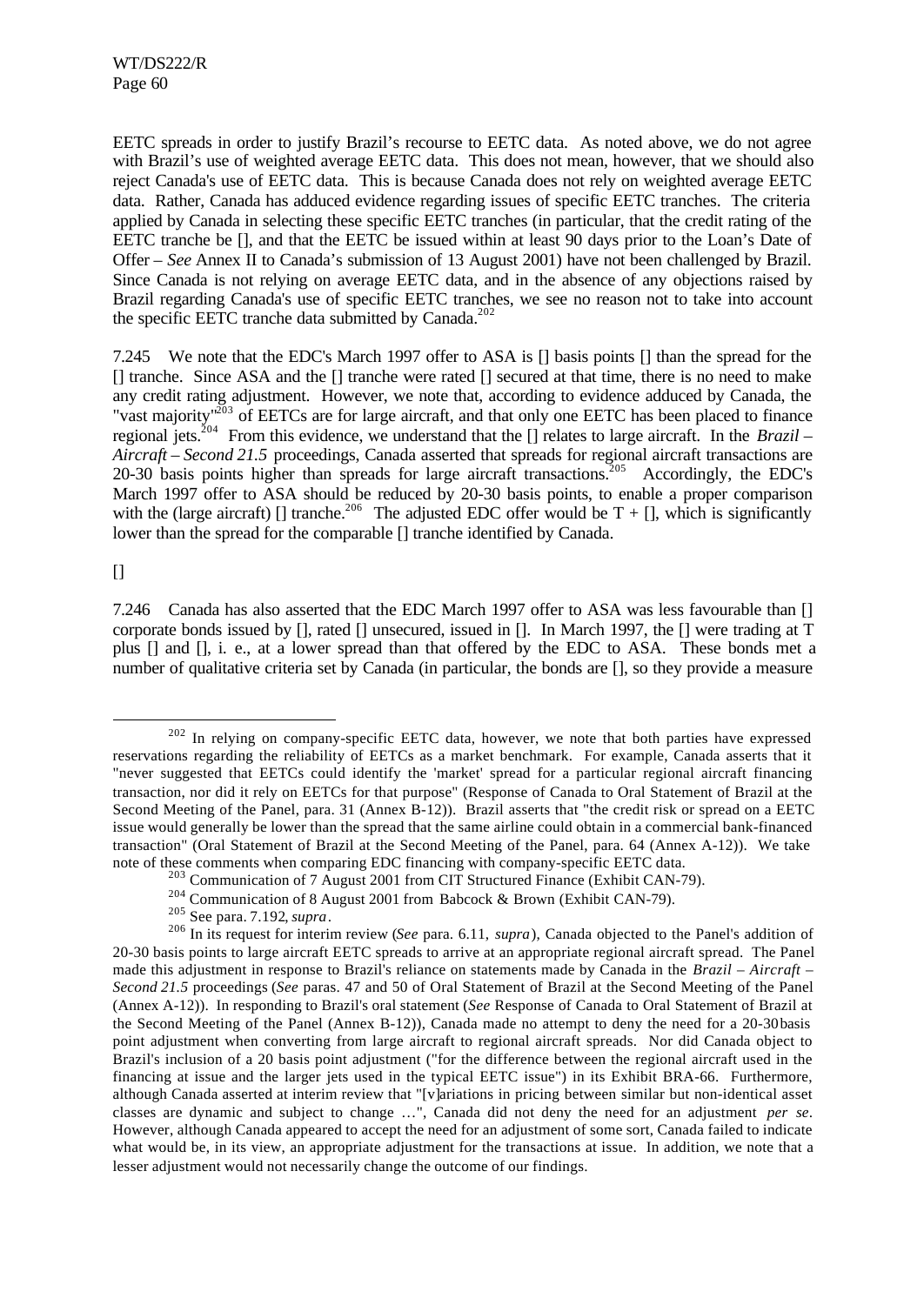of the spread attributed to an airline credit rating, rather than the security provided by an aircraft type, and they have an [] on the date the relevant EDC loan was offered).

7.247 In its 20 August 2001 submission, Brazil accuses Canada of using corporate bonds "in the large aircraft sector without any consideration of whether these spreads should be adjusted for the regional aircraft sector even though … Canada has said that spreads for the regional aircraft sector should be 20-30 points higher than in the large aircraft sector".<sup>207</sup> In this regard, we note that Canada stated in the *Brazil – Aircraft – 21.5* proceedings that "an additional 20-30 bps should be added [to large aircraft spreads] for regional aircraft".<sup>208</sup> However, we do not understand Canada to have argued that a regional carrier will necessarily have to pay more for credit than a major carrier. In fact, Canada has expressly argued that this will not necessarily be the case.<sup>209</sup> Rather, we understand Canada to have argued that a higher spread will have to be paid for financing purchases of regional aircraft as opposed to large aircraft, since large aircraft offer better security than regional aircraft. Indeed, Brazil itself has argued that this will be the case.<sup>210</sup> In other words, the spread adjustment depends on the type of aircraft at issue (because regional aircraft offer less security than large aircraft), and not on the nature – or size – of the carrier at issue. As noted above, the two  $\Box$  relied on by Canada are unsecured, such that they reflect the credit rating of the carrier, and not the security of the aircraft type. Accordingly, Brazil's objection is not a sufficient basis for rejecting Canada's use of the two [] to justify the EDC's March 1997 offer to ASA.

7.248 Brazil has also criticised Canada for using data from one period to justify pricing in another, despite the fact that Canada already criticised Brazil for allegedly doing the same thing (in its oral statement at the second meeting). Thus, Brazil asserts that "Canada relies on the [] issued in March 1997 to support *every* comparison with the exception of the Atlantic Coast Airlines February 1996 and Kendell Airlines August 1999 offers. Canada uses these bonds as representative comparisons in charts covering financing offered in July 1996 (a year before []), March 1998, August 1998, February 1999, and March 1999".<sup>211</sup> We recall, however, that the relevant []. When these bonds are referred to by Canada, it cites the price at which the bonds were trading at the time of the transaction at issue. Thus, for the ASA March 1997 and August 1998 offers, Canada refers to the March 1997 and August 1998 prices for the relevant []. Similarly, for the EDC's March 1999 offer to ACA, Canada refers to the price at which the [] were trading in March 1999. We therefore reject Brazil's argument that Canada used data from one period to justify pricing in another.

General industrial index

l

7.249 Canada has also sought to justify the pricing of the EDC's March 1997 offer to ASA on the basis of the spreads for general industrial bonds with similar credit ratings. In particular, Canada has relied on general industrial indices derived from Bloomberg US Fair Market Yields – Industrial.

7.250 Although Brazil has made some limited use of these same general industrial indices,<sup>212</sup> Brazil believes that the utility of indices of general industrial bonds as a proxy for identifying market rates for financing of regional jet transactions is limited by several factors. First, the 10-year general industrial corporate bonds represent simple averages at which bonds issued by a wide variety of

<sup>&</sup>lt;sup>207</sup> Comments of Brazil on Responses of Canada to Questions and Additional Questions from the Panel Following the Second Meeting of the Panel, para. 27 (footnote omitted) (Annex A-16).

 $^{208}$  *Brazil – Aircraft – 21.5*, Annex 1-2, footnote 26.

<sup>209</sup> See paras. 7.207-7.208, *supra*.

<sup>&</sup>lt;sup>210</sup> Comments of Canada on Responses of Brazil to Questions from the Panel Following the Second Meeting of the Panel, para. 13 (Annex B-14).

<sup>&</sup>lt;sup>211</sup> Comments of Brazil on Responses of Canada to Questions and Additional Questions from the Panel Following the Second Meeting of the Panel, para. 26 (Annex A-16).

<sup>&</sup>lt;sup>212</sup> See Oral Statement of Brazil at the Second Meeting of the Panel, para. 97 (in respect of ACA) (Annex A-12).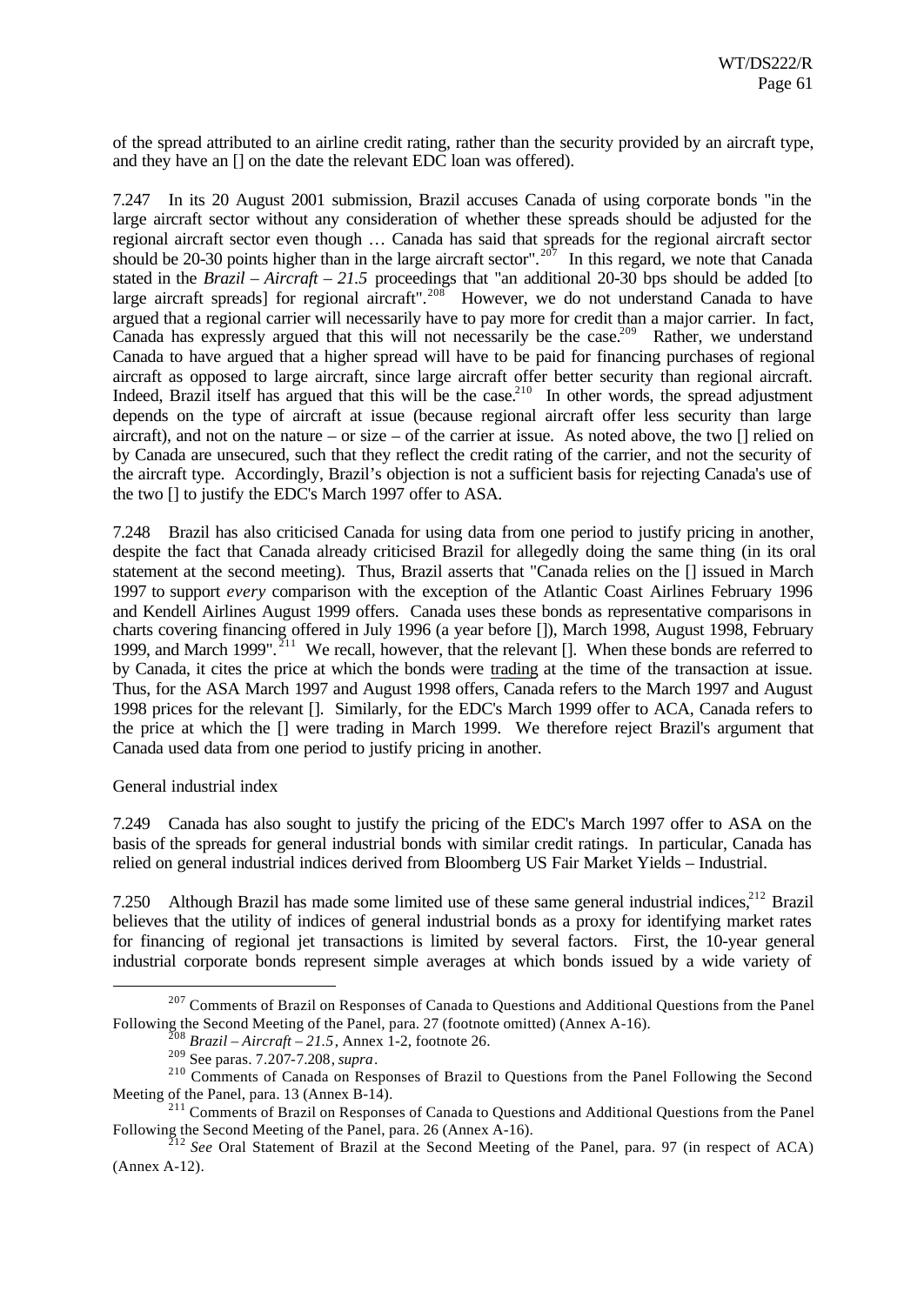companies in a wide variety of industries are trading at a given point in time. While bonds issued by airlines may be included in the calculation of this average, the average itself does not reveal whether bonds issued by a particular sector should be valued above or below the average at a particular point in time. Second, there are substantial differences in liquidity between the average industrial spreads and a bank loan financing a regional jet purchase. The industrial spreads are based on thousands of bonds being traded in huge volumes (with daily trading volume estimated at \$10 billion) by traders around the world each day. A bank loan to finance a particular purchase of a regional jet, on the other hand, is an isolated transaction, much less liquid, requiring much greater and more immediate assumption of risk by a lender than the lender would experience buying and selling general industrial bonds. Third, general industrial bonds do not accurately reflect the spreads for industry sectors that may not normally be publicly rated or issue corporate bonds, such as many airlines that purchase regional jets. Moreover, the different risks between airline companies and industrial companies are not necessarily reflected in the different ratings of the companies. A major airline rated A-, such as Southwest Airlines, may trade at a different spread than, for example, a major computer company with the same rating. This difference in spreads reflects differences in the market estimation of the prospects for each industry, the nature of the collateral securing each bond, competitiveness within each industry, and the manner in which the bonds are structured within each industry. These factors are reflected to some extent within the ratings, but are largely left to the discretion of the market. According to Brazil, spreads change a lot more frequently than do credit ratings. In the event of a change in the performance of a particular bond issuer or its industry, the market will react much more immediately than will the credit ratings agencies. Brazil submits that the result will be a discrepancy between the spreads at which similarly rated companies in different industries may trade.

7.251 According to Brazil, the market agrees that the general industrials curves do not reflect the peculiarities of the regional airlines industry. For example, in a report on EETCs, Salomon Smith Barney ("SSB") states that "EETCs trade at a considerable premium compared with comparably rated generic corporate bonds."<sup>213</sup> SSB's analysis supports Brazil's and the market's views that companies with the same credit rating will not necessarily enjoy the same spreads when issuing papers in the bonds market. Moreover, the similarity in ratings does not in itself mean that companies will obtain financing at the same spreads for particular transactions. For example, Southwest Airlines is a major airline with revenues of \$5.6 billion in 2000 and a fleet of over 350 Boeing large jets and no regional jets.<sup>214</sup> This is a substantially different company from Atlantic Southeast Airlines (ASA), which had revenues of \$410 million in 1998.<sup>215</sup> Southwest is currently rated A- by Standard  $\&$  Poor's.<sup>216</sup> Assuming that ASA, with less than one-tenth of Southwest's sales revenues,<sup>217</sup> was also rated A- by the EDC, this does not mean that the market would finance a sale of 20 regional jets to ASA at the same rates as it would finance a sale of the same size to Southwest.

7.252 Canada notes Brazil's argument that the different risks between airline companies and industrial companies are not necessarily reflected in the different ratings of the companies. However, Canada suggests that such individualised risks are taken into account by the EDC in its transactionspecific assessment of risk. Canada also asserts that much of Brazil's criticism of the use of general industrial indices turns on its assertion that smaller companies will not have access to financing at the same rates as larger companies, even when they have the same credit rating. Canada asserts that

<sup>213</sup> *The ABCs of EETCs – A Guide to Enhanced Equipment Trust Certificates*, Salomon Smith Barney, 8 June 2001, p. 37 (Exhibit BRA-71).

<sup>214</sup> http://www.southwest.com/about\_swa/press/factsheet.html.

<sup>&</sup>lt;sup>215</sup> http://www.rati.com/airlines/AirlineFinance. 1998 is the most recent year for which information regarding ASA is publicly available.

 $216$  Exhibit BRA-67.

<sup>&</sup>lt;sup>217</sup> According to Brazil, many other factors in addition to sales revenues would enter into this calculus. Brazil uses sales revenue merely to illustrate that while companies' credit ratings may be equivalent, the terms at which the companies might obtain financing may not necessarily be so.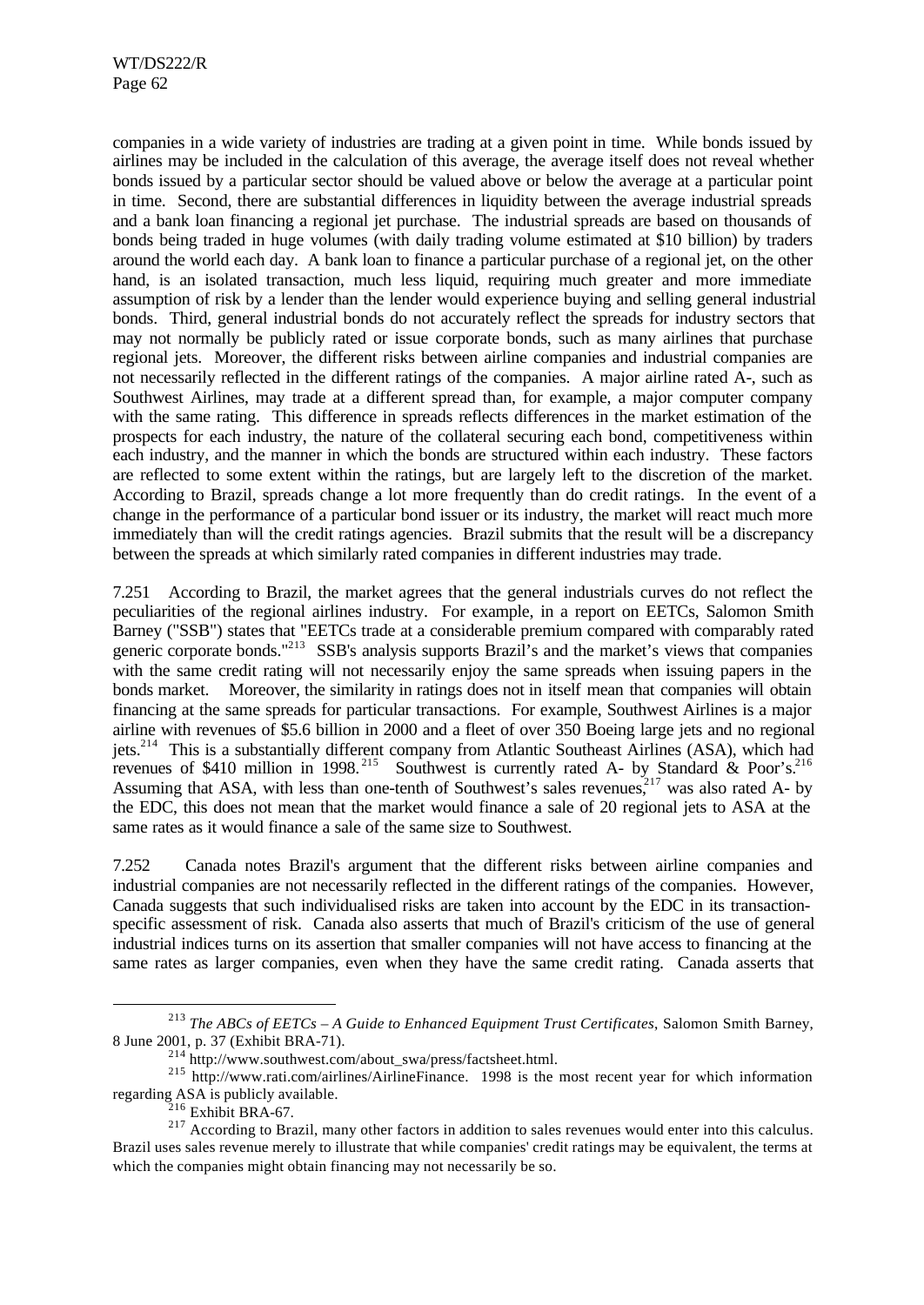regional airlines have outperformed the majors in a number of key areas including revenue growth and, in terms of market capitalisation, a number of the regional airlines – including Comair and ASA – are the same size if not larger than some of the US majors. Canada therefore submits that Brazil is wrong to suggest that regional airlines should pay more for financing than the major US airlines simply because of their sales revenues.<sup>218</sup>

7.253 Although Canada has addressed some of the concerns raised by Brazil, it has not responded to all of them. In particular, Canada has not responded to Brazil's observation that the 10-year general industrial corporate bonds represent simple averages at which bonds issued by a wide variety of companies in a wide variety of companies in a wide variety of industries are trading at a given point in time. In the absence of compelling assurances by Canada that the difficulties identified by Brazil regarding the use of average data are misplaced, we do not consider it appropriate (especially given the availability of company-specific bond data submitted by Canada) to base our findings (for any of the EDC transactions at issue) on a comparison of the EDC's financing terms with average spreads offered in the general industrial corporate bond market.

Conclusion

7.254 We recall that the EDC's March 1997 offer to ASA was priced [], and that a [] interest rate constitutes evidence that the interest rate would be more favourable than rates available in the market, and in the absence of any counter-evidence, would justify a finding that such an interest rate confers a benefit.<sup>219</sup> Here, there is additional relevant evidence on market rates. While the EDC's March 1997 offer to ASA is priced  $\lceil \rceil$  the  $\lceil \rceil$  tranche of the  $\lceil \rceil$ , it is priced  $\lceil \rceil$  the March 1997 spread for  $\lceil \rceil^{220}$  On balance we find that there is credible but conflicting evidence on whether the EDC's March 1997 offer was below market. Thus, on the basis of the evidence presented, we conclude that Brazil has failed to establish that the EDC's March 1997 offer to ASA was priced below market and conferred a "benefit" within the meaning of Article 1.1(b) of the SCM Agreement.

#### (b) ASA – August 1998

7.255 The EDC offered financing to ASA in August 1998 at T plus [], for []. At that time, ASA was rated [] secured / [] unsecured by the EDC.

7.256 Brazil claims that the EDC's August 1998 offer to ASA confers a "benefit" because the repayment term exceeded the maximum authorised under the *OECD Arrangement*, and the spread offered by the EDC was [].

7.257 We recall our finding that a repayment term in excess of the 10-year period authorised by the *OECD Arrangement* is not positive evidence of "benefit" within the meaning of Article 1.1(b) of the SCM Agreement. We also recall, however, that the fact that an interest rate is [] constitutes evidence that the interest rate would be more favourable than rates available in the market, and in the absence of any counter-evidence on market rates, would justify a finding that such an interest rate confers a "benefit". $221$ 

7.258 Canada has relied on a number of factors to demonstrate that the EDC's August 1998 offer to ASA was consistent with the market. Without referring to each and every factor identified by Canada, we first note that Canada has relied on the  $\lceil \cdot \rceil$  tranche of a  $\lceil \cdot \rceil$  issued in  $\lceil \cdot \rceil$  at T plus  $\lceil \cdot \rceil$ . Although

<sup>218</sup> For a full description of Canada's arguments on this issue, *see* para. 7.207, *supra*.

<sup>219</sup> *See* para. 7.241 *supra*.

<sup>&</sup>lt;sup>220</sup> As to the weight to be given to individual company EETC data, we recall that both parties have expressed some reservations. *See* footnote 202, *supra*.

<sup>221</sup> *See* para. 7.241 *supra*.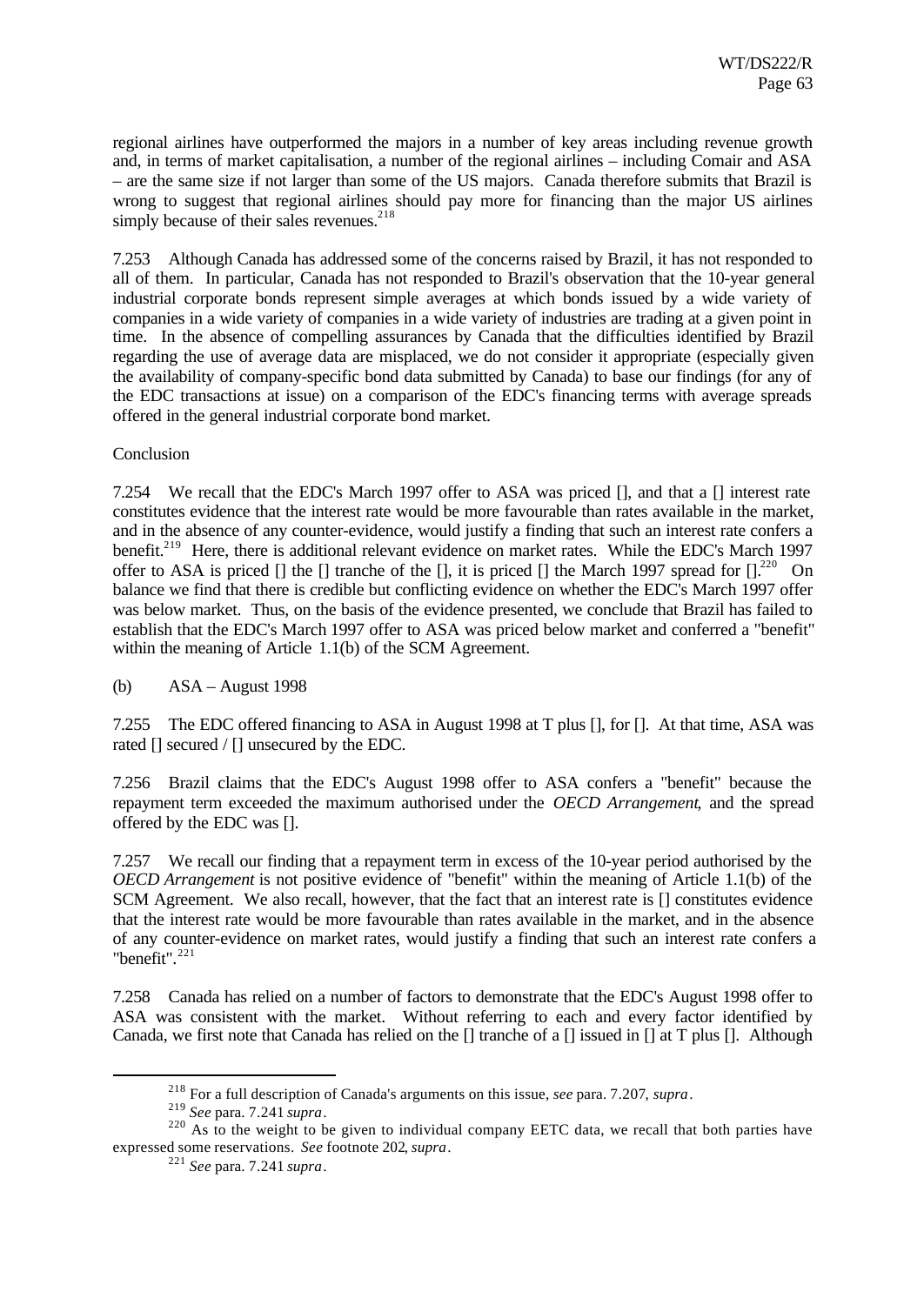there is no need for any credit rating adjustment, we recall that EETC's have generally been issued in respect of large aircraft, and that the EDC's offer should therefore be adjusted, i.e., reduced, by 20-30 basis points to a "large aircraft level". The adjusted EDC offer would be  $T + []$ , which is  $[]$  than the price of the [] tranche of the [] identified by Canada.

7.259 Second, we note that Canada relies on the price at which [] were trading in August 1998. Although these bonds were priced at T plus [] and [] respectively, i.e., in excess of the EDC offer, these [] were rated [] at that time, [] than ASA's unsecured rating of []. As noted above, Brazil has asserted that each notch may account for a difference of up to  $15$  basis points.<sup>222</sup> On this basis, the price of the [], adjusted [] to [] (i.e., reduced by [] basis points to T plus [] and []), would be [] than the EDC's August 1998 offer to ASA (i. e., T plus  $\left[ \right]$ ).<sup>223</sup> Canada has submitted evidence to the effect that adjusting a credit rating from  $[]$  to  $[]$  would result in a  $[]$  basis point reduction in interest rates.<sup>224</sup> Such adjustment would reduce the price of the  $\Box$  to T plus  $\Box$  and  $\Box$ , again  $\Box$  the EDC's August 1998 offer to ASA.

7.260 We recall that the EDC's August 1998 offer to ASA was priced [], and that a [] interest rate constitutes evidence that the interest rate would be more favourable than rates available in the market, and in the absence of any counter-evidence, would justify a finding that such an interest rate confers a benefit.<sup>225</sup> Here, there is additional relevant evidence on market rates. While the EDC's August 1998 offer to ASA is priced  $\lceil \rceil$  the  $\lceil \rceil$  tranche of the  $\lceil \rceil$ , it is priced  $\lceil \rceil$  the August 1998 spread for  $\lceil \rceil^{226}$  On balance we find that there is credible but conflicting evidence on whether the EDC's August 1998 offer was below market. Thus, on the basis of the evidence presented, we conclude that Brazil has failed to establish that the EDC's August 1998 offer to ASA was priced below market and conferred a "benefit" within the meaning of Article 1.1(b) of the SCM Agreement.

(c) ACA – February 1996

7.261 The EDC issued an indicative term sheet (providing for financing at T plus []) to ACA in February 1996, when the EDC rated ACA [] secured / [] unsecured. No formal offer was made by the EDC at that time.

7.262 According to Brazil, "Canada defends its pricing of offers to [ACA] in part on the ground that one of its offers was ultimately not accepted by ACA. Brazil notes that whether or not EDC's early offers were accepted, EDC appears to have relied on its February 1996 offer to ACA in pricing EDC support for the Comair transaction. … Thus, these offers provide further evidence that EDC does not follow market principles". <sup>227</sup>

7.263 In our view, there is no basis for us to make any findings regarding the February 1996 indicative term sheet. This term sheet was not binding on the EDC, and the terms therein would not necessarily have been reflected in any financing ultimately offered $^{228}$  by the EDC to ACA. For these

<sup>222</sup> *See* para. 7.196, *supra*.

<sup>223</sup> As noted above (*See* para. 7.247, *supra*), there is no need to adjust the EDC offer to take into account the type of aircraft at issue when comparing EDC's offer with [], since these are [] corporate bonds.

<sup>&</sup>lt;sup>224</sup> See Appendix 1 to Annex II of Response of Canada to Oral Statement of Brazil at the Second Meeting of the Panel (Annex B-12).

<sup>225</sup> *See* para. 7.241 *supra*.

<sup>&</sup>lt;sup>226</sup> As to the weight to be given to individual company EETC data, we recall that both parties have expressed some reservations. *See* footnote 202, *supra*.

<sup>&</sup>lt;sup>227</sup> Comments of Brazil on Response of Canada to Oral Statement of Brazil at the Second Meeting of the Panel, para. 47 (Annex A-17).

<sup>228</sup> Although Brazil refers to a February 1996 "offer", only an indicative term sheet was issued by the EDC at that time.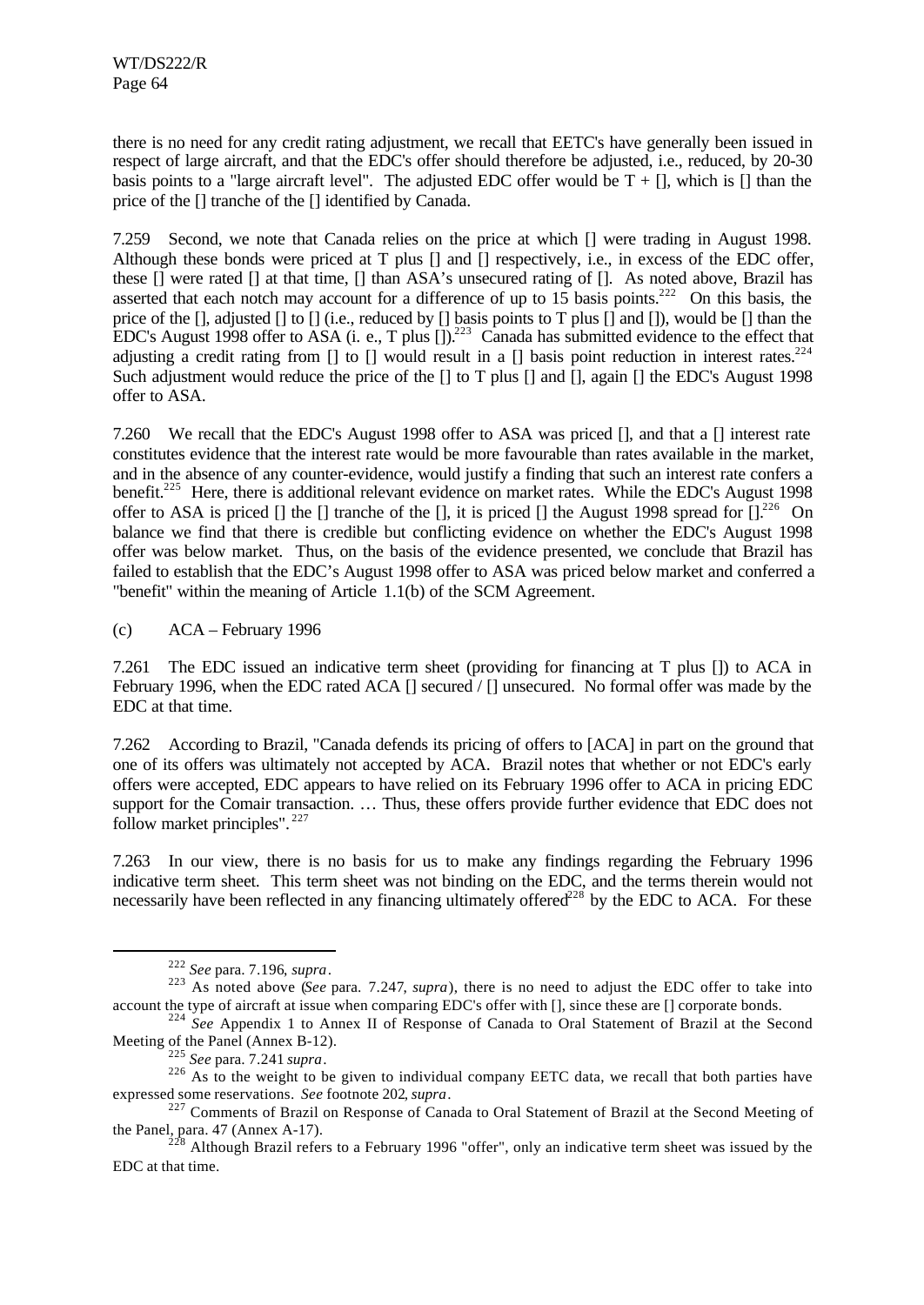reasons, we find that the indicative term sheet is not a "financial contribution" within the meaning of Article 1.1(a) of the SCM Agreement.

7.264 The fact that the EDC may have referred to its February 1996 indicative term sheet for ACA in respect of pricing offered to Comair is without consequence. The fact that the indicative term sheet may have been referred to in respect of Comair may be relevant when reviewing the EDC's financing to Comair. However, that does not mean that it is of such a nature as to constitute a "financial contribution" to ACA.

(d) ACA – March 1999

7.265 In March 1999, the EDC offered ACA fixed rate financing at T plus [], or floating rate financing at LIBOR plus  $\lceil \cdot \rceil$ . At the time, the EDC rated ACA  $\lceil \cdot \rceil$  secured  $\lceil \cdot \rceil$  unsecured.

7.266 Brazil submits that the EDC's offer was below market, because it was priced []. In its 13 August 2001 submission, Canada argues that the price at which [] was trading in March 1999 "does not provide a good 'on the run' benchmark" because it was "not frequently traded". Canada notes that this was the reason cited by SSB for excluding  $[]$  from its EETC database.<sup>229</sup> In our view, the fact that an EETC is not frequently traded could be a valid reason for disregarding it for the purpose of establishing valid market benchmarks against which to compare the EDC's financing. In addition, we note that Brazil did not object to Canada's statement that the [] "does not provide a good 'on the run' benchmark". Accordingly, we draw no conclusions regarding the consistency with the market of the EDC's March 1999 offer to ACA on the basis of the price at which [] was trading at that time.

7.267 Brazil also asserts that the EDC's March 1999 offer to ACA was compared to the sale of a [] to [].<sup>230</sup> In this regard, we note that Exhibit CAN-39, which contains the pricing strategy for an offer to Kendell, refers to the price of prior EDC loans to [] and ACA. The EDC therefore clearly took the price of an earlier loan to [] into account when pricing its loan to Kendell. However, this does not mean that the EDC also took its loan to [] into account for the purpose of its financing to ACA. We therefore do not see the relevance of Brazil's argument to our examination of the EDC's financing to  $ACA.<sup>231</sup>$ 

7.268 In order to demonstrate that the EDC's March 1999 offer to ACA is consistent with the market, Canada asserts, *inter alia*, that earlier financing offered by the EDC had only been used for the acquisition of [] by November 1999. Canada asserts that financing for other CRJs acquired by ACA came from a combination of []. Canada submits that the EDC was advised that the financing from [] in 1998 was priced at T plus [] over  $\left[\right]$ <sup>232</sup> The EDC was also advised that financing from [] was offered in early 1999 at Libor plus [] basis points, corresponding to approximately T plus [], based on November 1999 swap rates.<sup>233</sup> We note that the EDC's March 1999 offer was less favourable than these offers from [] and [], which are commercial operators.

<sup>229</sup> Exhibit CAN-81.

<sup>&</sup>lt;sup>230</sup> See Oral Statement of Brazil at the Second Meeting of the Panel, para. 104, referring to Exhibit CAN-39 (Annex A-12).

 $^{231}$  We note that Canada has responded to Brazil's argument in the context of the EDC's financing to Kendell, and not in the context of the EDC's financing to ACA (*See* Response of Canada to Oral Statement of Brazil at the Second Meeting of the Panel, para. 18 (Annex B-12)).

 $^{232}$  In its oral statement at the second meeting of the Panel, Brazil indicated [].

Brazil first made a claim regarding the EDC's March 1999 offer to ACA at the second meeting of the Panel. Documentary evidence regarding the EDC's March 1999 offer to ACA was therefore not covered by earlier requests by the Panel for documents / supporting evidence regarding EDC financing. However, there is no basis for us to doubt the veracity of Canada's assertions regarding financing offered by [].

<sup>&</sup>lt;sup>233</sup> Reference to the [] financing is contained in EDC documents submitted as Exhibit CAN-39.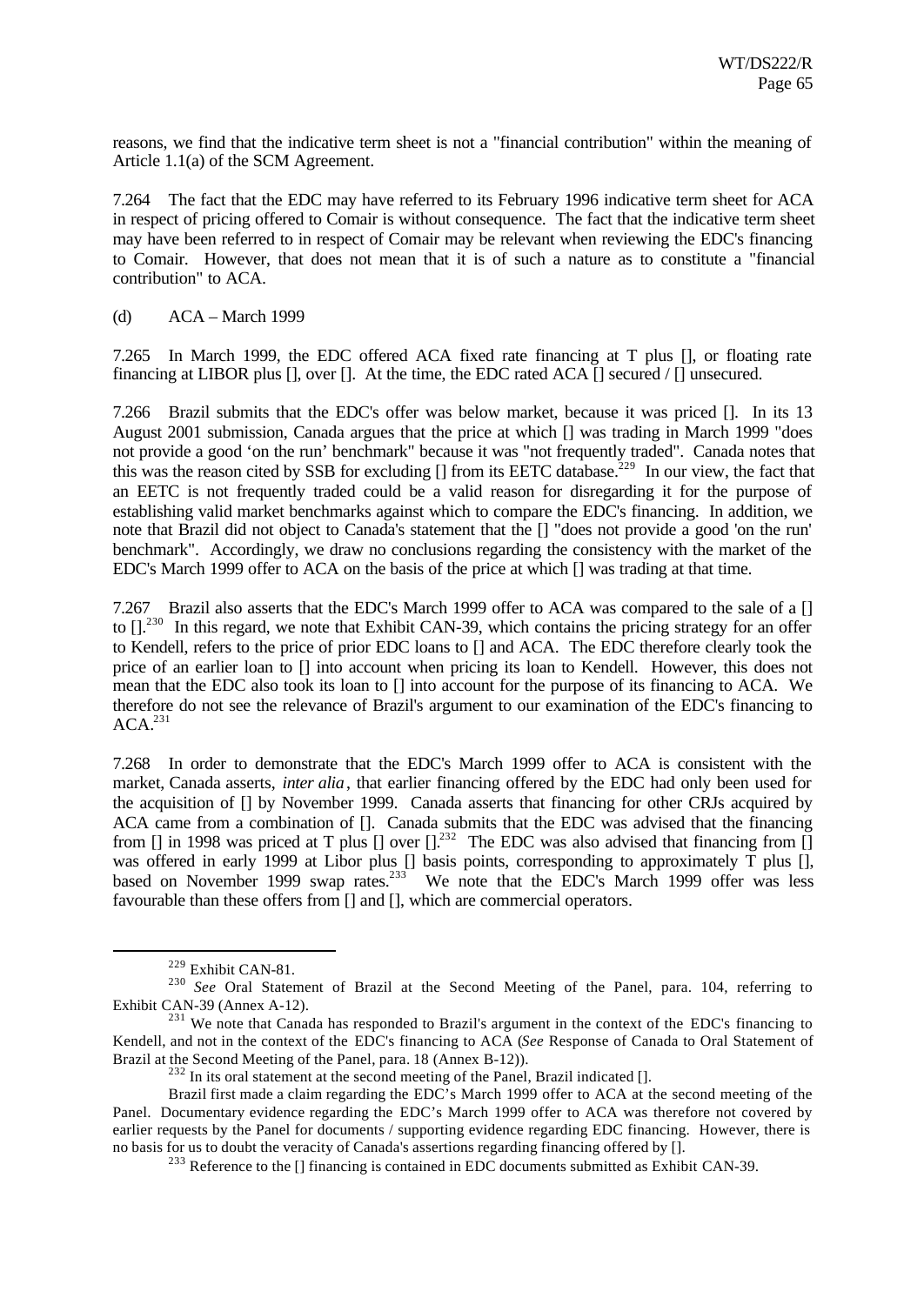7.269 Canada has also submitted evidence indicating that [] (then rated []) were trading at T plus [] and  $\Box$  in March 1999. Since these  $\Box$  are rated the same as the EDC's unsecured rating for ACA, there is no need for any credit rating adjustment when comparing the price of the EDC's offer with the price of the []. The EDC's March 1999 offer (i. e., T plus []) is [] than the price at which [] were trading in March 1999.

7.270 Although the EDC's offer was [] than the relevant [] pricing, other factors enumerated above indicate that the EDC's March 1999 offer to ACA was not made on terms more favourable than those available to ACA on the market. For this reason, we find that the EDC's March 1999 offer to ACA did not confer a "benefit".

(e) Comair – July 1996

7.271 The EDC offered Comair financing for [] aircraft in July 1996 at T plus [] basis points, for a period of []. The EDC rated Comair [] (secured) / [] (unsecured) at that time.

7.272 Brazil claims that the EDC's offer confers a "benefit", because it is []. Brazil also asserts that the offer was not consistent with commercial principles because the EDC took into account  $[1]^{234}$ 

# Minimum Lending Yield ("MLY")

7.273 Canada has submitted evidence indicating that the EDC's July 1996 offer was [] bps [] the EDC's MLY. According to the EDC Resolution Respecting MLYs, " $[]$ ".<sup>235</sup> This would imply that EDC financing  $[1]^{236}$  Canada has consistently argued in these proceedings that the EDC operates on commercial principles.<sup>237</sup> Thus, we are entitled to presume that the EDC's definition of  $\prod$  would be the same as that of a commercial lender. Accordingly, the fact that the EDC finances [], and therefore does not include [], would suggest that the EDC is financing below market, and therefore confers a "benefit". However, this conclusion should not be drawn if there is other specific evidence indicating that the financing at issue was not made available on terms more favourable than those available to the recipient on the market.

# $\prod$

l

7.274 Evidence submitted by Canada also demonstrates that, for the purpose of formulating its July 1996 offer to Comair, the EDC took into account  $[]^{238}$ . In certain circumstances, the fact that the EDC provides financing on the basis of [] may suggest that the financing is not consistent with commercial principles, and therefore below market, since commercial lenders would be unlikely to take into account []. However, this conclusion would not be reached if there is other specific evidence that the financing is not more favourable than financing available to the recipient on the market.

<sup>234</sup> *See* Exhibit CAN-59, p. 3.

<sup>235</sup> *See* Exhibit CAN-47.

<sup>&</sup>lt;sup>236</sup> Canada has asserted that "the fixed margin for credit risk may be [] on the authority of the President or Senior Vice President Finance and Chief Financial Officer of EDC". According to Canada, "an authorized margin [] the identified fixed margin is the [] for that transaction". We have evidence that EDC offered financing [] to Comair in two transactions: in July 1996 and August 1997. None of the documentary evidence submitted by Canada regarding these transactions contains any details regarding the basis on which the President or Senior Vice President Finance and Chief Financial Officer of EDC may have authorised the [] of the fixed margin for credit risk. Nor does it contain any data indicating that any margin authorised by the President or Senior Vice President Finance and Chief Financial Officer of the EDC was [] for the two transactions at issue (*See* paras 6.13 and 6.14, *supra*).

<sup>&</sup>lt;sup>237</sup> First Written Submission of Canada, para. 19 (Annex B-4).

<sup>238</sup> *See* Exhibit CAN-59, p. 3.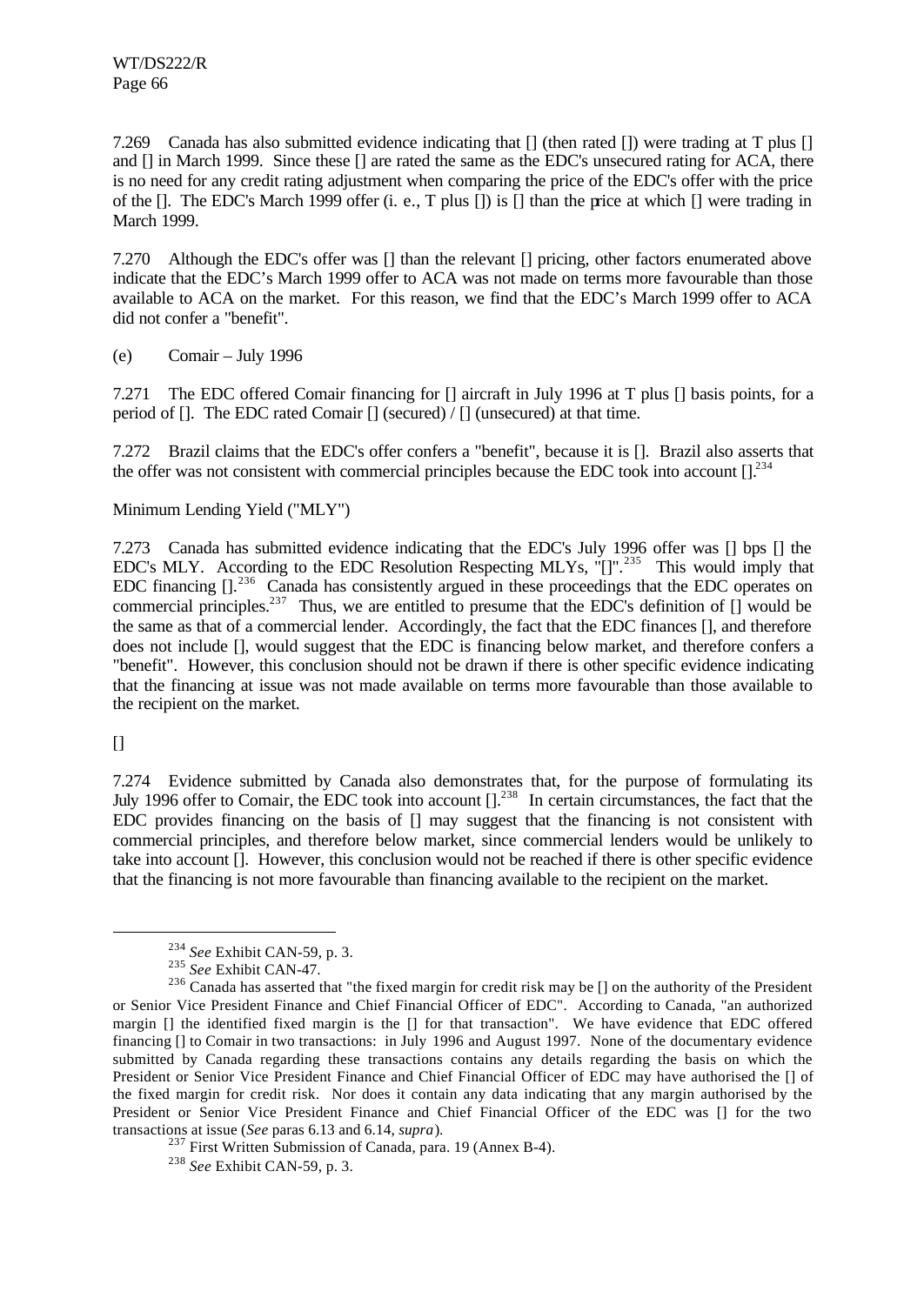Market indicators submitted by Canada

7.275 Canada has submitted evidence that the EDC's July 1996 offer to Comair was less favourable than the general industrial index for bonds of the same credit rating (i.e.,  $\iint$  secured /  $\iint$  unsecured). As noted above, however, we do not consider it appropriate to base our findings on data of such a general nature.

7.276 Canada has also provided evidence that [], rated [], were trading at T plus [] and [] in July 1996. There is no need for any credit rating adjustment to this price, since the [] were rated the same as Comair's unsecured rating. The EDC's offer (of  $T + []$ ) to Comair is  $[]$  than the price of the  $[]^{239}$ 

7.277 Canada has also asserted that, at the time of the EDC's pricing of its July 1996 offer to Comair, there were "recent market pricing indications for Comair" of T plus [] and []. In particular, an Annex attached to an internal EDC memo dated 10 April 1996 includes the following passage:

Benchmarks:

 $1.[\]^{240}$ 

Again, the EDC's July 1996 offer to Comair is priced [] these market indicators.

7.278 Thus, the above evidence submitted by Canada to demonstrate that the EDC's offer was consistent with the market, actually indicates that the EDC's July 1996 offer to Comair was made on terms more favourable than those available to Comair in the market. Although the abovementioned Annex also states that "[t]he [] banks have indicated an agreement with [the EDC's] pricing strategy<sup>"241</sup>, we do not consider that this general assertion without reference to specific interest rates is sufficient to rebut the specific evidence submitted by Canada. In addition, we recall that the EDC's July 1996 offer is [], and that in making its offer the EDC considered []. On balance, therefore, we find that the EDC's July 1996 offer to Comair did confer a "benefit" within the meaning of Article 1.1(b) of the SCM Agreement.

(f) Comair – December 1996 and March 1997

7.279 In December 1996 and March 1997, the EDC offered financing to Comair at T plus [] basis points, for []. Since Brazil has not made any specific arguments regarding these transactions, there is no basis for us to find that they confer a "benefit" within the meaning of Article 1.1(b) of the SCM Agreement. In any event, we note that there is ample evidence to suggest that the EDC's December 1996 offer to Comair was priced above offers from commercial banks.<sup>241</sup>

(g) Comair – August 1997

l

7.280 In August 1997, the EDC offered Comair financing at T plus [] basis points, for [].

7.281 Brazil asserts that the EDC's offer conferred a "benefit" because it was [], and []. We recall that the fact that an interest rate is [] constitutes evidence that the interest rate would be more favourable than rates available in the market, and in the absence of any counter-evidence on market rates, would justify a finding that such an interest rate confers a "benefit".<sup>243</sup> We also recall that EDC

<sup>239</sup> At para. 7.209, we note that Canada calculated an *ex post* 1996 rating of [] for Comair. Adjusting the [] prices to reflect a [] rating would clearly result in EDC's offer being priced even lower than the [].

<sup>240</sup> *See* Exhibit CAN-59, p. 4.

<sup>241</sup> *See* Exhibit CAN-59, p. 5.

<sup>242</sup> *See* Exhibit CAN-59, p. 6.

<sup>243</sup> *See* para. 7.241 *supra*.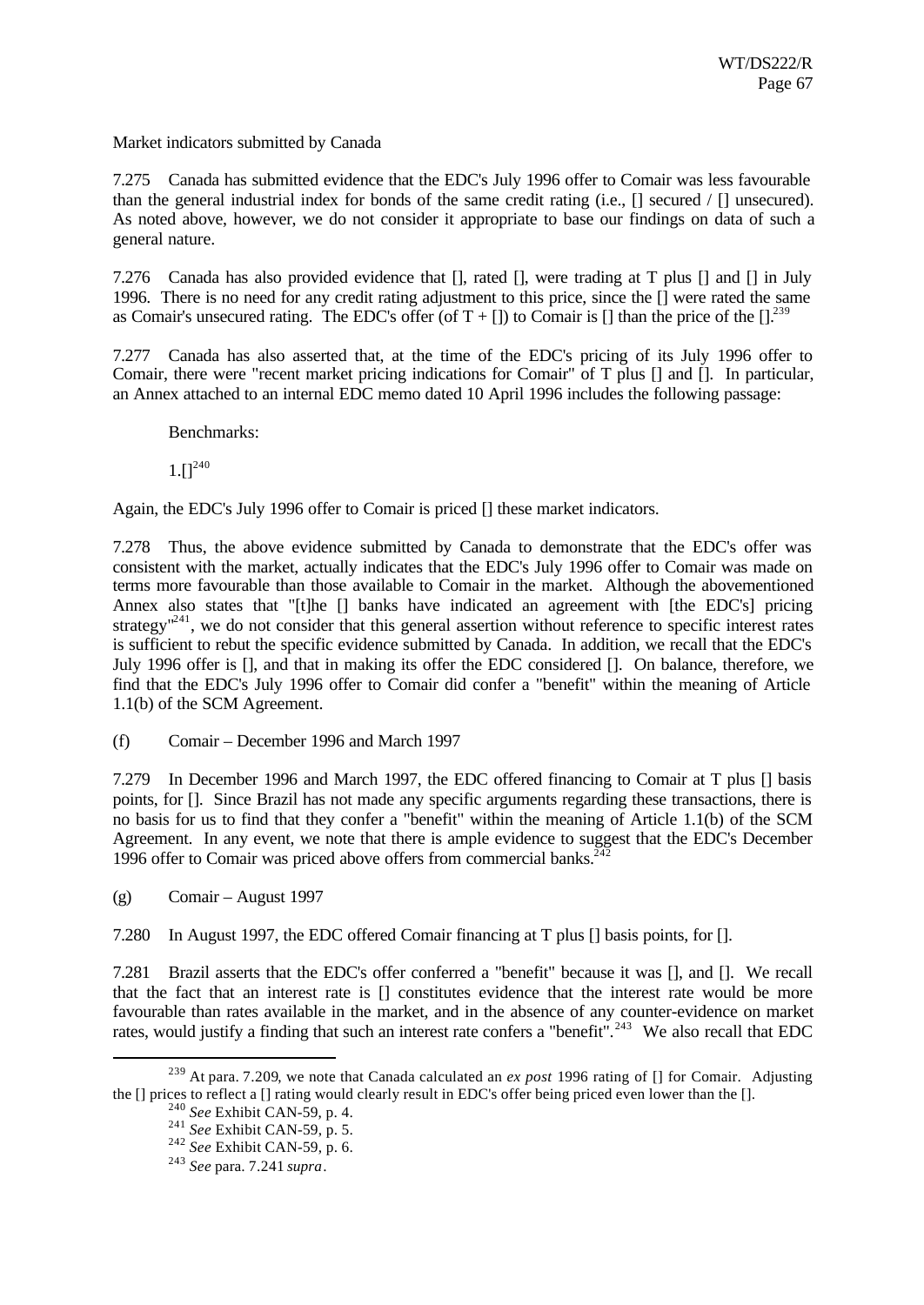financing [] suggests the existence of a "benefit", although this conclusion should not be drawn if there is other specific evidence demonstrating that the EDC's offer is not more favourable than financing available to the recipient on the market. $244$ 

7.282 Thus, in order to rebut Brazil's claim of "benefit" on the basis of the two abovementioned factors, Canada should have adduced specific evidence indicating that the EDC's offer was not made on terms more favourable than those available to Comair in the market. Canada has failed to do so. Instead, Canada has submitted evidence containing a broad statement to the effect that in August 1997 "[m]arket interest in financing of the new Comair aircraft remain[ed] very strong, from []. As such, pricing [was] anticipated to be in the range of Treasuries plus [] basis points."<sup>245</sup> This statement is not sufficient to rebut Brazil's claim of "benefit".

7.283 In light of the fact that the EDC's August 1997 offer to Comair was [] and [], and in the absence of specific evidence demonstrating that the EDC's offer was not made on terms more favourable than those available to Comair in the market, we find that the EDC's August 1997 offer to Comair conferred a "benefit".

(h) Comair – March 1998

7.284 In March 1998, the EDC offered Comair financing at [] plus [] basis points, for []. The EDC rated Comair [] secured / [] unsecured at that time.

7.285 Brazil asserts that the EDC's offer confers a "benefit", because the EDC's offer was  $\prod^{246}$ 

7.286 The "comparables" referred to by Brazil are those set forth in Annex II of Canada's submission dated 13 August 2001. They include the general industrial index, the [] tranche of a []. As noted above, we do not consider it appropriate to base our findings on data submitted by Canada regarding the general industrial index. Regarding the [] tranche of the [], we note that it was issued in February 1998 at T plus []. The average rating of the split<sup>247</sup> [] tranche is  $[$ <sup>248</sup>, which is []. We recall that, according to Brazil, [] may require a 15 basis point adjustment. This would lead to an adjusted [] price of T plus  $\Box$  basis points, which is  $\Box$  the EDC's offer to Comair.<sup>249</sup> We further recall the need to increase EETC prices by 20-30 basis points, to arrive at an EETC price for regional aircraft transactions. The further adjusted [] price would be T plus [], which is [] than the EDC's offer to Comair.

7.287 The [] cited by Canada were rated [], some [] than the EDC's unsecured rating for Comair ([]). An adjustment must therefore be made before comparing the price of the [] with the EDC's March 1998 offer to Comair. If one assumes 15 basis points per notch, as Brazil has suggested<sup>250</sup>, the adjusted  $\Box$  prices would be reduced by  $\Box$  basis points, from  $\Box$  plus  $\Box$  and  $\Box$  plus  $\Box$  and  $\Box$  plus  $\Box$ . Canada has submitted evidence to the effect that a change in rating from [] to [] would lead to a [] basis point spread reduction. Thus, using Canada's spread adjustment, the adjusted [] prices would be

<sup>244</sup> *See* para. 7.273 *supra*.

 $245$  See Exhibit CAN-59, p. 8.

<sup>&</sup>lt;sup>246</sup> Comments of Brazil on Responses of Canada to Questions and Additional Questions from the Panel Following the Second Meeting of the Panel, para. 42 (Annex A-16).

 $^{247}$  A company has a split rating when it is rated differently by Moody's and Standard & Poor's.

<sup>248</sup> Canada submits that Moody's [] correlates to Standard & Poor's [] (*See* p. 12 of Annex II to Response of Canada to Oral Statement of Brazil at the Second Meeting of the Panel (Annex B-12)). This has not been disputed by Brazil.

 $249$ <sup>Appendix 1 to Annex II of Canada's 13 August 2001 submission does not indicate what adjustment</sup> Canada considers would be appropriate to reflect a rating change of [] to [] (*See* Response of Canada to Oral Statement of Brazil at the Second Meeting of the Panel (Annex B-12)).

<sup>250</sup> *See* para. 7.196, *supra*.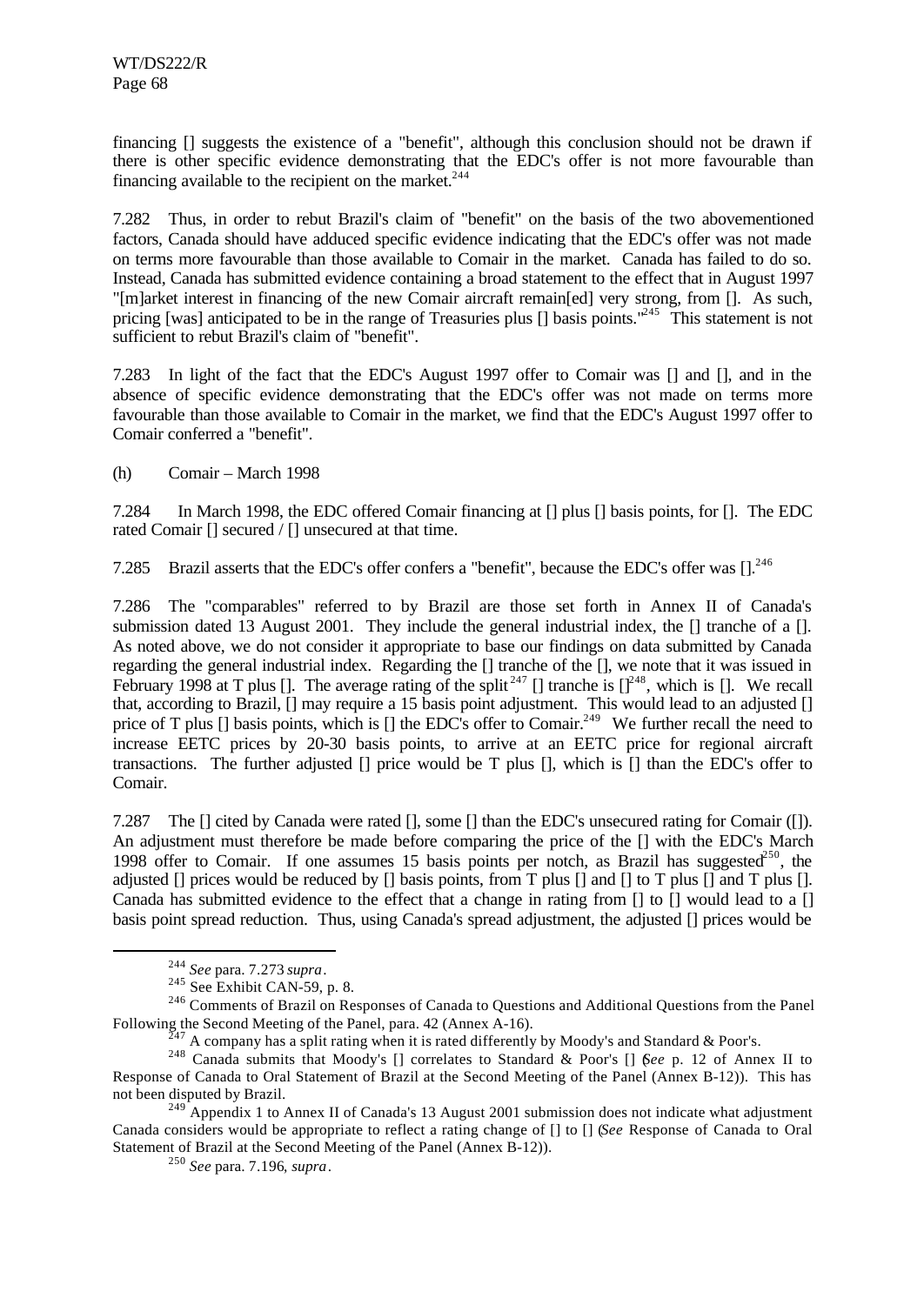T plus [] and []. Using either Brazil's or Canada's adjustment, therefore, the adjusted [] prices would be lower, and more favourable, than the EDC's March 1998 offer to Comair.

7.288 Canada has also presented data regarding an [], rated [], and priced at T plus []. Canada notes that [] is not a commercial airline, and "therefore has less relevance in this analysis". Since [] is not a commercial airline, we do not consider that the price of its EETCs has any relevance for the purpose of reviewing the EDC's offers to commercial airlines.<sup>251</sup>

7.289 Canada has also asserted that the EDC's March 1998 offer to Comair was deemed appropriate by the EDC "in comparison with ASA".<sup>252</sup> In this regard, we note that an internal EDC memo dated 10 March 1998 refers to a financing agreement "recently entered into" by the EDC with ASA. However, the record indicates that the only EDC financing to ASA in existence in March 1998 dates back to March 1997. We do not consider that the EDC's March 1997 financing to ASA is sufficiently contemporaneous for the purpose of reviewing the EDC's March 1998 offer to Comair.

7.290 We recall that the EDC's offer was priced [] favourably than the adjusted [] price, but [] favourably than the adjusted [] prices. We further recall the reservations expressed by both parties regarding the use of company-specific EETC data.<sup>253</sup> On balance we find that there is credible but conflicting evidence on whether the EDC's March 1998 offer was below market. Thus, on the basis of the evidence presented, we conclude that Brazil has failed to establish that the EDC's March 1998 offer to Comair was priced below market and conferred a "benefit" within the meaning of Article 1.1(b) of the SCM Agreement.

(i) Comair – February 1999

7.291 The EDC offered Comair  $\prod$  financing at T plus  $\prod^{254}$  in February 1999, when the EDC rated Comair [] secured / [] unsecured.

7.292 Regarding the EDC's February 1999 offer to Comair, Brazil argued that the offer was below market because it was made at [] basis points above the EDC's cost of funds. It appears to us that this argument is based on the incorrect assumption that the offer was at T plus [] basis points, while we find the evidence demonstrates that the offer was made at T plus [] basis points and we will examine the transaction on that basis. $^{255}$ 

7.293 Canada asserts that the EDC's pricing strategy considered a basket of US industrials including banks, industrials and consumer goods companies with a like credit rating and actively trading bonds with a similar term to maturity as the average life of the financing offered to Comair. According to Canada, the average spread on such bonds was T plus [] basis points, [] basis points lower than the

l

<sup>255</sup> See Oral Statement of Brazil at the Second Meeting of the Panel, para. 94 (Annex A-12).

<sup>251</sup> See para. 7.216, *supra*.

<sup>&</sup>lt;sup>252</sup> Response of Canada to Oral Statement of Brazil at the Second Meeting of the Panel, para. 76 (Annex B-12).

<sup>253</sup> See footnote 202, *supra*.

 $254$  Brazil has queried whether EDC's offer was T plus [] or T plus [], as the EDC recommendation contained in Exhibit CAN-59 refers to T plus []. Since the formal 26 February 1999 offer contained in Exhibit CAN-58 refers to T plus [], we see no reason to doubt Canada's assertion that the EDC's February offer was T plus []. Having assumed that the EDC's offer was actually T plus [], Brazil argued that the EDC's offer was below market because it was [] basis points above its cost of funds. Brazil did not state that this argument would apply equally in the event that the EDC actually offered T plus  $[]$  – or cost of funds plus 14 basis points (which Brazil merely compared with the general EETC market (*See* Oral Statement of Brazil at the Second Meeting of the Panel, para. 94 (Annex A-12)). Since we do not accept Brazil's suggestion that the EDC actually offered T plus [], we do not consider it necessary to address Brazil's argument that the EDC's offer was below market because it was [] basis points above its cost of funds.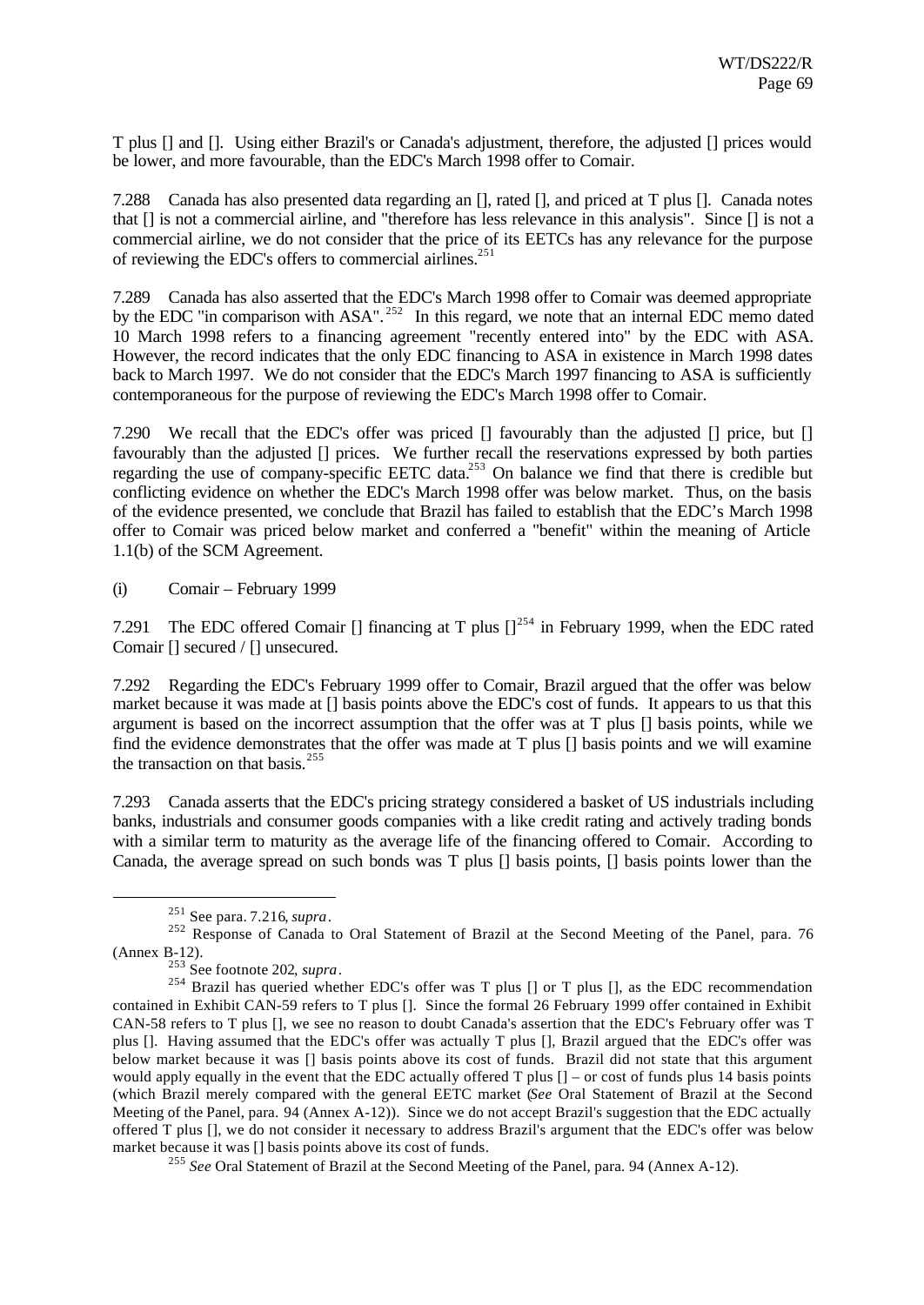EDC's February 1999 offer to Comair. Canada submits that the EDC [], the average spread of which (T plus [] basis points) was also lower than the EDC's February 1999 offer to Comair.

7.294 As noted above, we do not consider it appropriate to base our findings on average industrial bond spreads, especially when airline-specific benchmarks are available. Since Canada has adduced evidence regarding the  $\lceil \cdot \rceil$  tranche of a  $\lceil \cdot \rceil$ , we shall base our findings on those indicators. The  $\lceil \cdot \rceil$  tranche of the [] was issued in [] at T plus []. This price would increase to T plus [] when one adds the 20 - 30 basis point regional aircraft premium. The EDC's offer is [] than the adjusted [] price.

7.295 [] were trading at T plus [] and [] in February 1999, when they were rated []. Since Comair was rated by the EDC as  $\Box$  unsecured at that time, the price of the  $\Box$  should be adjusted to reflect the [] difference in credit ratings. According to Brazil, a [] adjustment would cause the [] prices to decrease by [] basis points, to T plus [] and [], which is [] than the EDC's February 1999 T plus [] offer to Comair. According to evidence submitted by Canada, interest rates would decrease by [] basis points if a credit rating improved from  $[]$  to  $[]^{256}$ . This would lead to an adjusted price of T plus [] and [] for [], which is also [] than the EDC's offer to Comair. Using both Brazil and Canada's adjustment methodologies, therefore, the adjusted [] prices are [] than the EDC's February 1999 offer to Comair.

7.296 Thus, the EDC's February 1999 offer to Comair is priced [] the [] tranche of the []. The EDC's offer is also priced [] the February 1999 spread for  $\int_{257}^{257}$  On the basis of the specific market evidence presented by Canada, therefore, we conclude that the EDC's February 1999 offer to Comair was more favourable than Comair could have obtained in the market. Accordingly, we find that the EDC's February 1999 offer to Comair did confer a "benefit".

(j) Kendell – August 1999

l

7.297 The EDC offered financing to Kendell in August 1999 at T plus [], for []. According to Canada, the EDC participated on an equal risk-sharing basis with seven other commercial lenders: []. Canada asserts that this was a commercial transaction, as the terms and conditions were dictated by the arranging banks [], and the financing was not conditional upon the EDC's participation. Canada asserts that the EDC was a price-taker, and not a price-maker, in this transaction. Canada also asserts that the EDC participated in this deal on a *pari passu* basis.

7.298 Brazil asserts that the EDC's offer to Kendell confers a "benefit" because the [] repayment term exceeds the maximum provided for in Article 21 of the *Sector Understanding on Export Credits for Civil Aircraft*. As noted above, Brazil has not established that a repayment term in excess of 10 years is necessarily more favourable than that available on the market. Accordingly, we decline to find the existence of a "benefit" on this ground.

7.299 Brazil also asserts that the transaction is not commercial, as alleged by Canada, since the fact that the EDC provided a large part of the financing means that this was an officially supported transaction. In this regard, Brazil queries whether the EDC participated in the transaction on a *pari passu* basis. Brazil also submits that Canada's assertion that the EDC financed [] per cent of the transaction is inconsistent with a statement in Exhibit CAN-39 that "[i]t is anticipated that EDC will fund up to []% of the notes while [] together with [] other identified underwriters, will hold the other []%". Brazil also states that Canada has provided no support for its assertion that the EDC was

<sup>256</sup> *See* Appendix 1 to Annex II of Response of Canada to Oral Statement of Brazil at the Second Meeting of the Panel (Annex B-12).

 $257$  As to the weight to be given to individual company EETC data, we recall that both parties have expressed some reservations. *See* footnote 202, *supra*.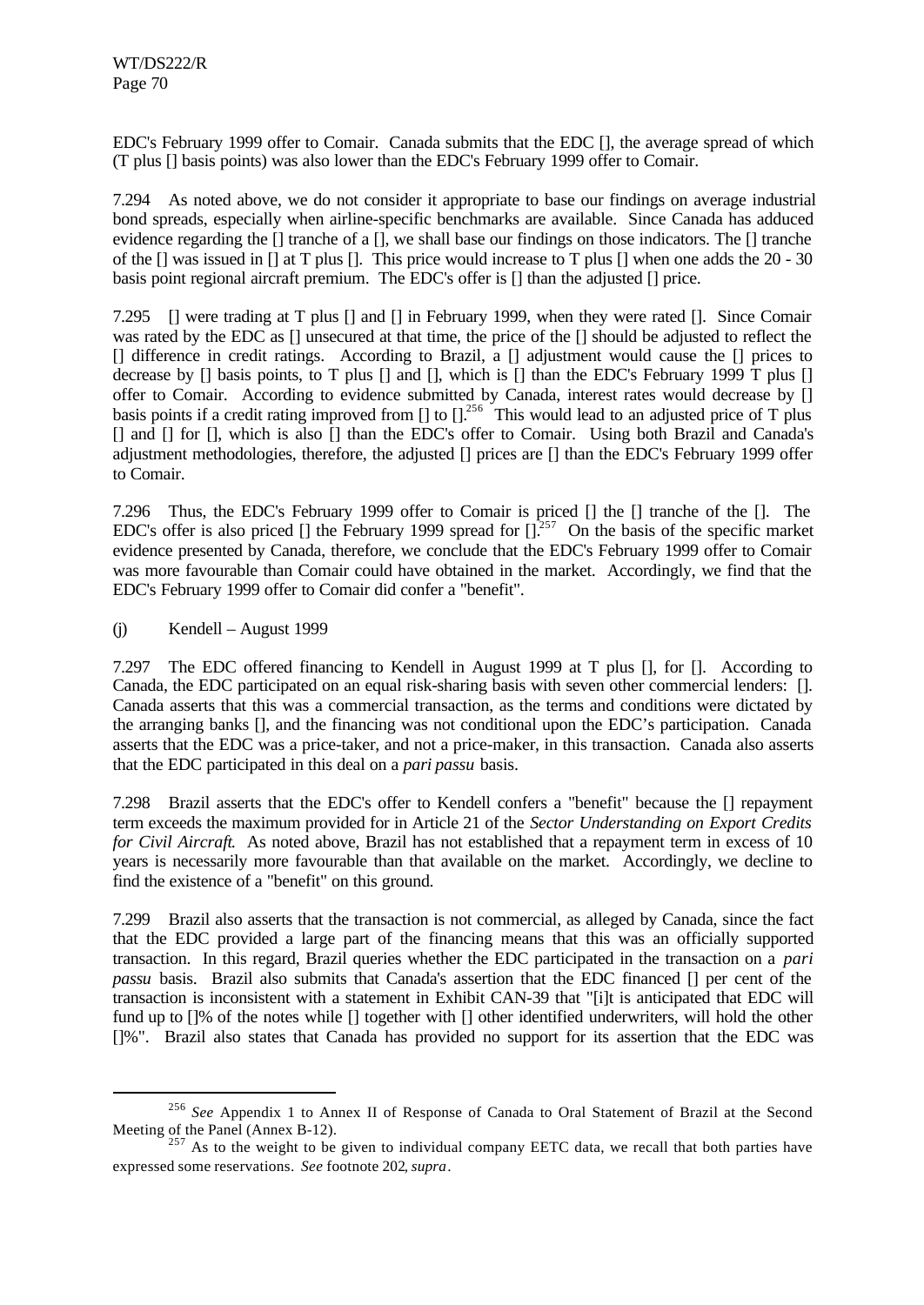merely a price-taker in this instance. In any event, Brazil submits that the EDC's presence in the deal necessarily affected the financing terms.

7.300 Dealing first with the extent of the EDC's participation in the Kendell August 1999 transaction, Canada has stated that the "EDC was responsible for [] percent, not [] percent of the lending provided".<sup>258</sup> Canada has also asserted that, ultimately, [] banks also participated in the deal, alongside the EDC. It is clear, therefore, that the EDC's share of the financing was greater than that of at least some of the [] participating banks. According to Brazil, this means that the Kendell transaction was officially supported, rather than commercial. We do not agree. Provided the basic terms and conditions of the deal were fixed by commercial banks, and provided the EDC was exposed to the same risk of non-repayment of its loan as those commercial banks, we see no reason why this transaction should not be deemed to be commercial.

7.301 Brazil also asserts that the deal was not commercial because the EDC's presence necessarily affected the terms of the financing. We would only be able to accept this argument if it were clear that the banks' participation was dependent on participation by the EDC, or that the EDC was exposed to a greater risk (of default) than the participating banks. However, Canada has submitted that the deal was not dependent on the EDC's participation. According to Canada, the EDC was simply invited to participate as a price-taker. This is confirmed by evidence in the record.<sup>259</sup> Furthermore, the EDC was exposed to the same risk of default as the participating banks.<sup>260</sup> For these reasons, we reject Brazil's argument that the EDC's participation in the Kendell transaction necessarily affected the terms of the transaction.

7.302 Thus, in view of the fact that the terms and conditions of the financing provided by the EDC were arranged by commercial banks, and that the terms and conditions of the financing were not dependent on the EDC's participation, and since the EDC's exposure to the risk of repayment was the same as commercial banks, on balance we consider that this financing is on market terms, and not officially supported. We therefore find that the EDC's August 1999 financing to Kendell did not confer a "benefit".

### (k) Air Nostrum

7.303 The EDC offered financing to Air Nostrum in October 1998, under both the Corporate Account and the Canada Account. The EDC's Corporate Account financing was priced at [] per cent (for []), whereas its Canada Account financing []. Financing was also provided under the *IQ* programme (at [] per cent).

7.304 Brazil asserts that the EDC's financing to Air Nostrum conferred a "benefit" because the weighted average interest rate for the deal ([] per cent) is [] for Deutschmark-denominated transactions ([]).

<sup>&</sup>lt;sup>258</sup> Oral Statement of Canada at the Second Meeting of the Panel, para. 50 (Annex B-10). The EDC's [] per cent participation is not inconsistent with the statement in Exhibit CAN-39 that "[i]t is anticipated that EDC will fund up to  $\lceil$  per cent" of the deal. Provided the EDC ultimately financed  $\lceil$  per cent or less of the deal, its participation is consistent with that statement.

<sup>259</sup> *See* the Executive Summary contained in Exhibit CAN-37, whereby "[t]he Joint Arrangers/Underwriters are now seeking to offer to selected financial institutions the opportunity to buy Loan Notes to be issued under the Facility". Furthermore, the EDC Pricing Strategy contained in Exhibit CAN-39 states "[g]iven this pricing has already been committed, EDC, as participant, would be expected to accept pricing or stand aside".

<sup>260</sup> This is evidenced by the fact that the EDC would share *pari passu* in the security (*See* Exhibit CAN-39).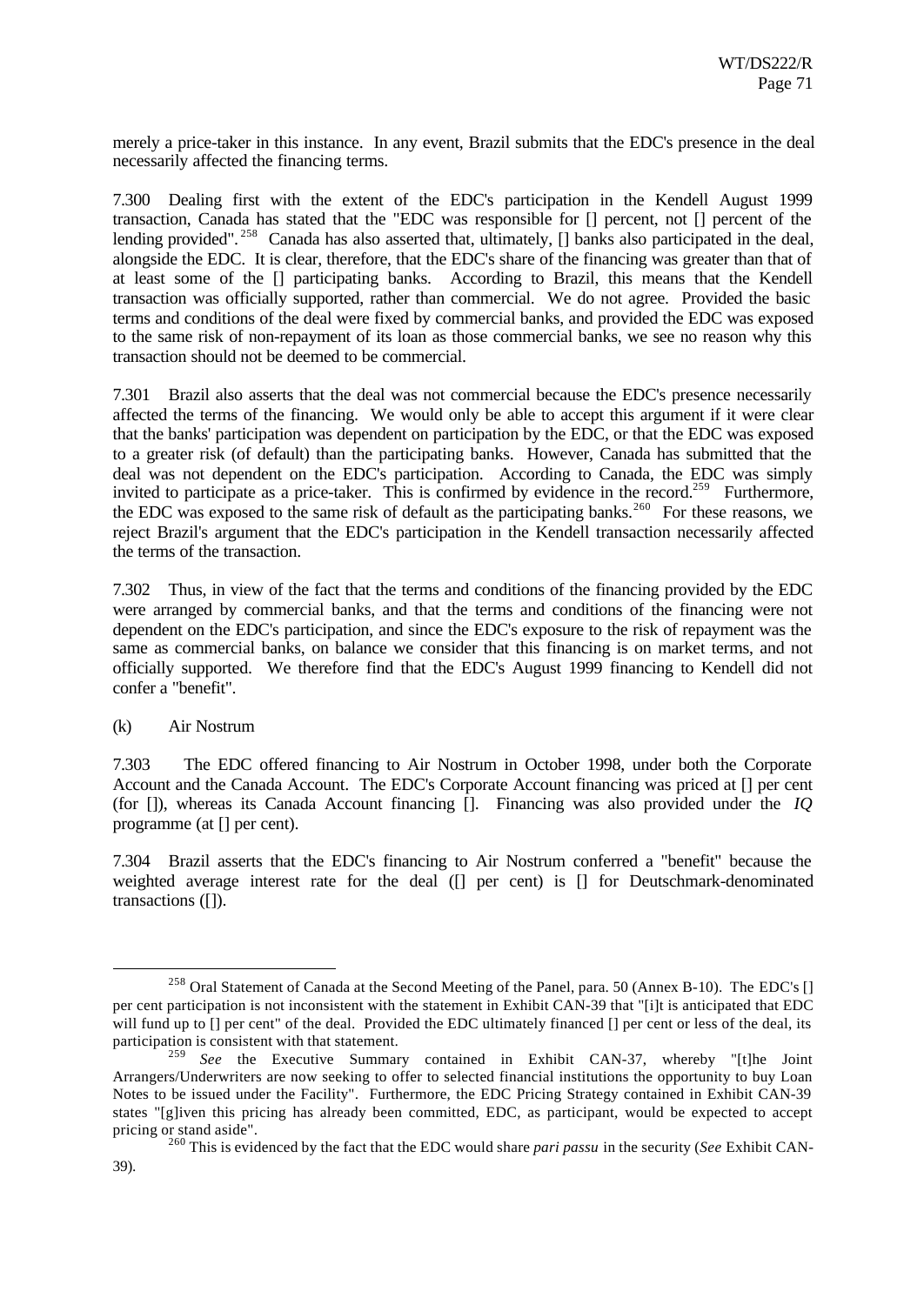7.305 According to Canada, Air Nostrum confirmed to the EDC that the Government of Brazil had offered long term financing for the Embraer contract, which was not consistent with *OECD Arrangement* terms. On the basis of this information, the EDC, with Canada Account support, provided a financing proposal which attempted to match the lease payment structure required by Air Nostrum but with a higher all-in rate than that being offered by Brazil. The EDC notified the OECD of its intention to match Brazil's offer. Canada submits that, though the overall pricing was driven by Canada's desire to match the Brazilian offer and to meet Air Nostrum's lease payment structure requirements, it was also based on a review of the airline's financial and operating performance.

7.306 In our view, it is not appropriate to analyse the EDC's financing to Air Nostrum on the basis of the weighted average of the interest rates payable to EDC Corporate Account, EDC Canada Account, and *IQ*, since Brazil has challenged each of these programmes (and specific transactions under these programmes) separately. Accordingly, the financing provided to Air Nostrum under each of these programmes should be examined separately. We examine the Canada Account and Corporate Account financing to Air Nostrum below.<sup>261</sup>

7.307 As noted above, the EDC Canada Account financing to Air Nostrum was []. There is no question that an  $[]$  loan confers a "benefit", since such a loan would not be available on the market.<sup>262</sup>

7.308 With regard to the EDC's Corporate Account financing to Air Nostrum, Brazil's claim depends on finding that the weighted average interest rate was [] per cent, and therefore [] for Deutschmark-denominated transactions. As noted above, however, the rate charged by the Corporate Account was [] per cent, and we decline to analyse the EDC financing to Air Nostrum on the basis of a weighted average interest rate.<sup>263</sup> Since Brazil has adduced no other transaction-specific arguments demonstrating that EDC's Corporate Account financing to Air Nostrum confers a "benefit", there is no basis for us to make such a finding.

### Conclusion

l

7.309 For the above reasons, we find that financing provided under the EDC Corporate Account to ASA, ACA, Kendell, Air Nostrum and Comair in December 1996, March 1997, and March 1998 does not confer a "benefit", and therefore does not constitute a subsidy. It is therefore not necessary for us to consider whether or not the abovementioned EDC Corporate Account financing is "contingent … upon export performance". However, we find that EDC Corporate Account financing to Comair in July 1996, August 1997 and February 1999 does confer a "benefit", and is therefore a subsidy. In addition, we find that the EDC's Canada Account financing to Air Nostrum is a subsidy. In order to determine whether or not these subsidies are prohibited export subsidies, we must consider whether or not the financing at issue is "contingent … upon export performance".

## **3. Is the EDC's Corporate Account financing to Comair "contingent … upon export performance"?**

7.310 Brazil asserts that the EDC, which operates the Corporate Account programme, was "established for the purposes of supporting and developing, directly or indirectly, Canada's export

<sup>261</sup> Regarding the alleged *IQ* financing to Air Nostrum, *see* footnote 289.

<sup>262</sup> Although Canada has referred to the matching provisions of the *OECD Arrangement*, Canada has made no attempt to demonstrate that the Canada Account financing to Air Nostrum falls within the safe haven provided for in the second paragraph of item (k).

<sup>&</sup>lt;sup>263</sup> In any event, we recall our earlier finding that below-CIRR financing does not necessarily confer a "benefit" (*See* para. 7.241 *supra*.).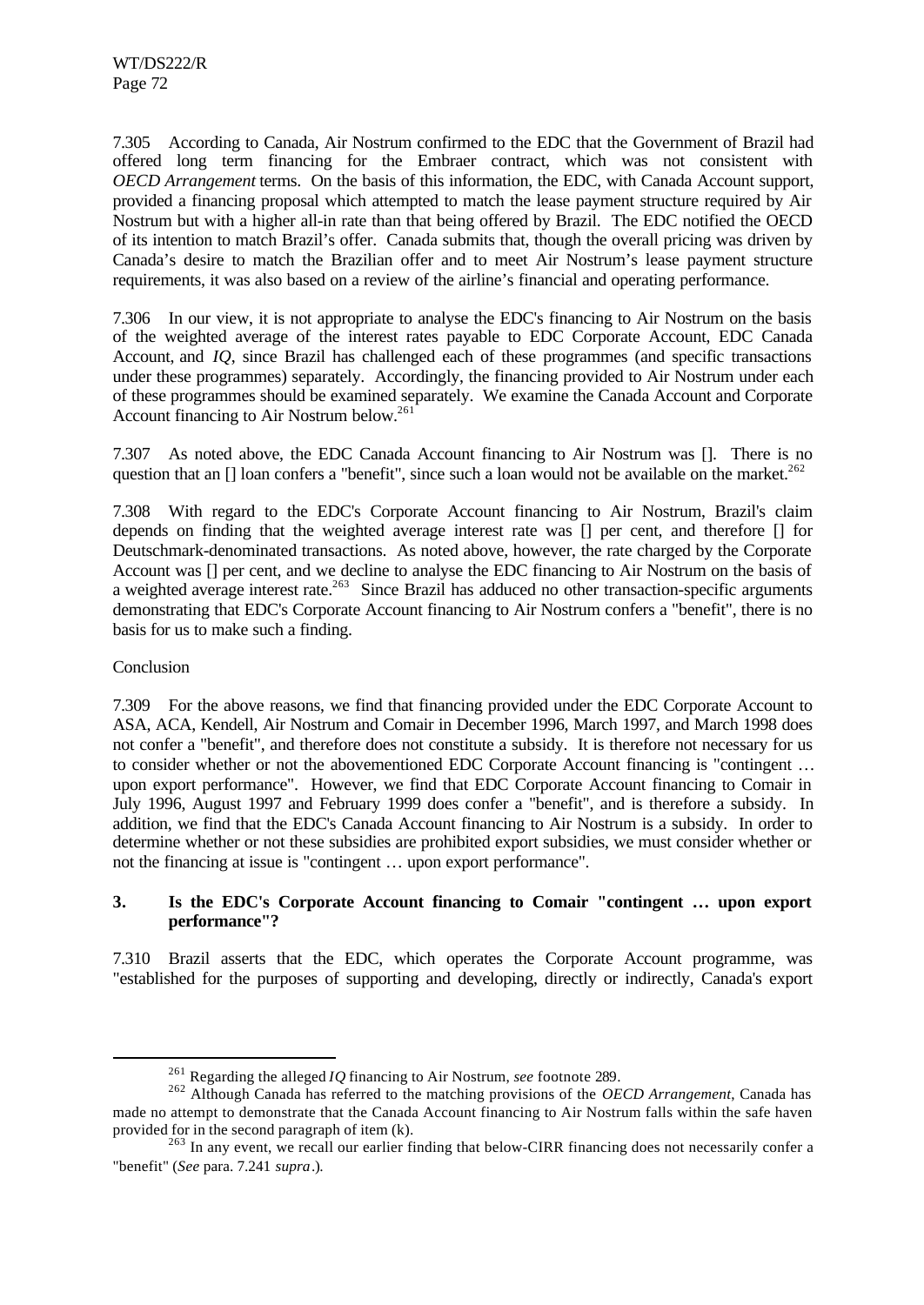trade and Canadian capacity to engage in that trade and to respond to international business opportunities". <sup>264</sup>

7.311 *First*, we note that Canada does not deny that the Corporate Account financing to Comair is "contingent … upon export performance". *Second*, we consider that the above-mentioned statutory mandate of the EDC indicates that any financing it provides under the Corporate Account programme is necessarily "contingent … upon export performance", since anything the EDC does is statutorily for the purpose of "supporting and developing … Canada's export trade". For these reasons, we find that the Corporate Account financing to Comair is "contingent … upon export performance".

### **4. Is the EDC's Canada Account financing to Air Nostrum "contingent … upon export performance"?**

7.312 Brazil asserts that the Canada Account offer to Air Nostrum is "contingent … upon export performance" because "[t]he Canada Account is used to support export transactions", and because Canada Account is one way for the EDC to satisfy its "mandate to support and develop Canada's export trade and Canadian capacity to engage in that trade and to respond to international business opportunities"<sup>265</sup> .

7.313 In addressing Brazil's claim of export contingency, we note *first* that Canada does not deny that the Canada Account financing to Air Nostrum is "contingent … upon export performance". *Second*, we note that Canada itself has stated that the mandate of the Canada Account is "to support and develop Canada's export trade and Canadian capacity to engage in that trade and to respond to international business opportunities".<sup>266</sup> Third, we recall that the EDC, which operates the Canada Account programme, was "established for the purposes of supporting and developing, directly or indirectly, Canada's export trade and Canadian capacity to engage in that trade and to respond to international business opportunities".<sup>267</sup> We therefore consider that any financing provided by the EDC under the Canada Account is necessarily "contingent … upon export performance", since anything the EDC does is statutorily for the purpose of "supporting and developing … Canada's export trade". *Fourth,* we note that the *Canada – Aircraft* panel found that the EDC Canada Account debt financing at issue in that case was "contingent  $\ldots$  upon export performance".<sup>268</sup> For these reasons, we find that support provided under the Canada Account programme, including the financing to Air Nostrum, is "contingent in law … upon export performance" within the meaning of Article 3.1(a) of the SCM Agreement.

### **5. Conclusion**

7.314 To conclude, we find that financing provided under the EDC Corporate Account to ASA, ACA, Kendell, Air Nostrum and Comair in December 1996, March 1997 and March 1998 is not a subsidy.

7.315 We find, however, that the EDC's Corporate Account financing to Comair in July 1996, August 1997 and February 1999, and the EDC's Canada Account financing to Air Nostrum, take the form of subsidies that are "contingent … upon export performance". We therefore find that the EDC's Corporate Account financing to Comair in July 1996, August 1997 and February 1999, and the EDC's Canada Account financing to Air Nostrum, are prohibited export subsidies, contrary to Article 3.1(a) of the SCM Agreement.

<sup>264</sup> *Export Development Act*, footnote 42, *supra*, Section 10(1).

<sup>265</sup> Industry Canada News Release, 10 January 2001(Exhibit BRA-3).

<sup>266</sup> *Id*.

<sup>267</sup> *Export Development Act*, footnote 42, *supra*, Section 10(1).

<sup>268</sup> *See Canada – Aircraft*, Report of the Panel, footnote 35, *supra*, para. 9.230.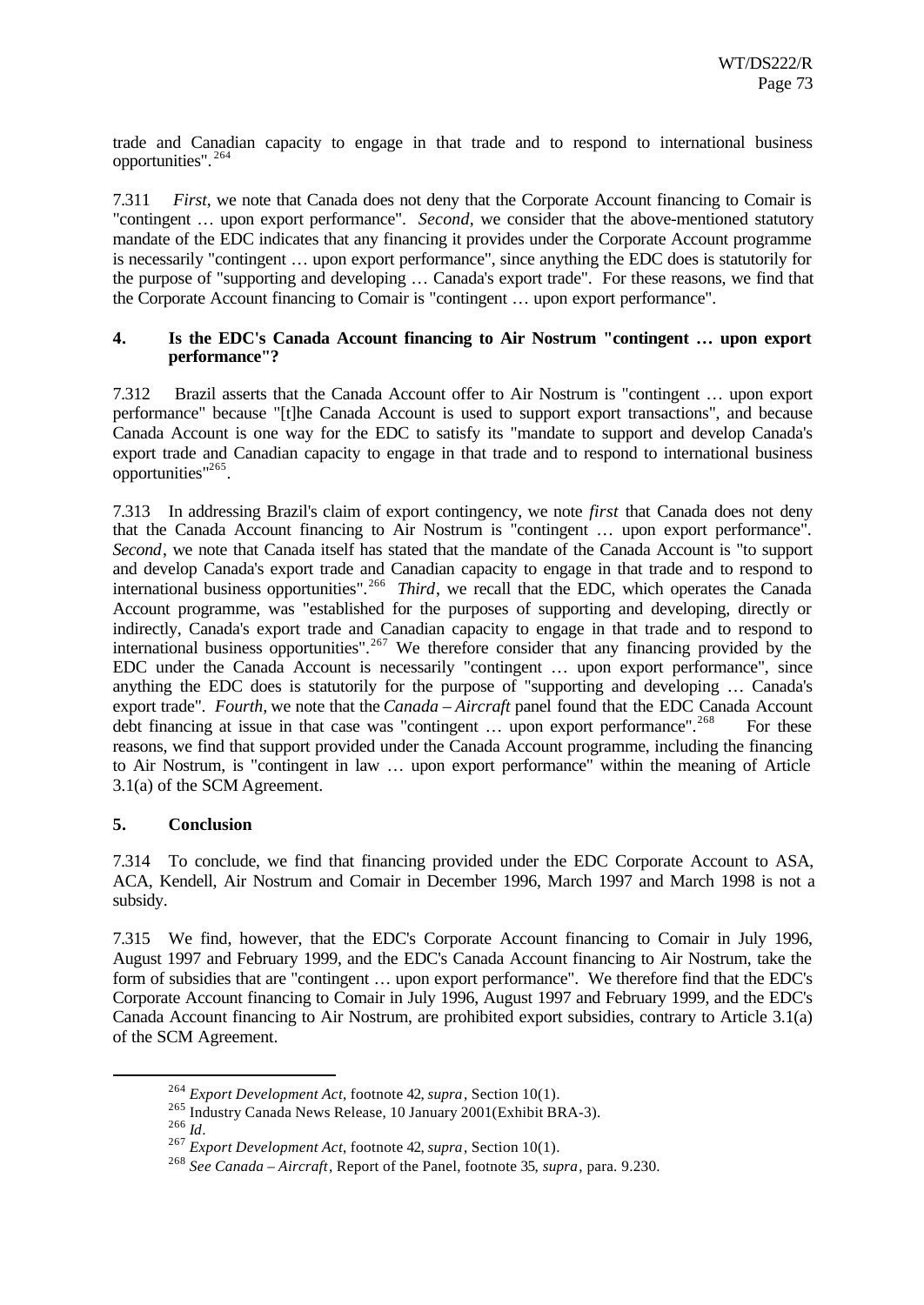## H. *IQ* EQUITY GUARANTEES

7.316 Brazil claims that a number of equity guarantees provided by *IQ* to airlines constitute prohibited export subsidies, contrary to Article 3.1(a) of the SCM Agreement. Brazil's claim concerns *IQ* equity guarantees provided to ACA (May 1997), Air Littoral (August 1997), Midway (July 1998), Mesa Air Group ("Mesa") (September 1998 and December 1999), Air Nostrum (January 1999), and Air Wisconsin (December 2000).<sup>269</sup>

7.317 Brazil claims that these *IQ* equity guarantees are subsidies because they are "financial contributions" that confer a "benefit". Brazil asserts that an *IQ* equity guarantee constitutes a "financial contribution" within the meaning of Article  $1.1(a)(1)(i)$  and  $(iii)$  of the SCM Agreement. Brazil submits that an *IQ* equity guarantee confers a "benefit" because equity guarantees are not available in the market,<sup>270</sup> and because they allow recipient airlines to pay less for equity than they would have to absent the *IQ* equity guarantee. Brazil submits that *IQ* equity guarantees are both *de jure* and de facto "contingent ... upon export performance".

7.318 Canada acknowledges that *IQ* equity guarantees constitute potential direct transfers of funds, and therefore "financial contributions", within the meaning of Article  $1.1(a)(1)(i)$  of the SCM Agreement. Canada denies that the *IQ* equity guarantees at issue confer a "benefit", however, because *IQ* charges market-based fees for those equity guarantees. Canada rejects Brazil's claim that *IQ* equity guarantees are either *de jure* or de facto "contingent … upon export performance".

7.319 In order to examine Brazil's claim against the aforementioned *IQ* equity guarantees, we must determine whether or not *IQ* equity guarantees are "financial contributions" that confer a "benefit". If so, we must determine whether such *IQ* subsidies are "contingent … upon export performance".

## **1. Are** *IQ* **equity guarantees "financial contributions"**

7.320 The parties agree that *IQ* equity guarantees are "potential direct transfers of funds" within the meaning of Article 1.1(a)(1)(i). We see no reason to disagree, and therefore find that *IQ* equity guarantees are "financial contributions". <sup>271</sup>

### **2. Do the** *IQ* **equity guarantees confer a "benefit"?**

# (a) Arguments of the parties

l

7.321 Brazil asserts that equity guarantees, otherwise known as first loss deficiency guarantees, do not appear to be available commercially. According to Brazil, Embraer has been informed that equity guarantees are not available in the market. In support, Brazil has submitted letters from two commercial banks.<sup>272</sup> Brazil submits that because  $IQ$  is offering something that the market does not provide, the provision of an equity guarantee by *IQ* is "quintessentially" a benefit.

<sup>269</sup> Brazil initially alleged *IQ* support to Atlantic Southeast and Northwest (*See* First Written Submission of Brazil, para. 91 (Annex A-3)). However, Canada has denied any *IQ* or SDI involvement in those transactions (*See* Response of Canada to Question 38 from the Panel, Responses of Canada to Questions from the Panel Prior to the Second Meeting of the Panel (Annex B-9)).

<sup>270</sup> *See*, for example, Response of Brazil to Question 53 from the Panel, Responses of Brazil to Questions from the Panel Prior to the Second Meeting of the Panel (Annex A-11).

<sup>&</sup>lt;sup>271</sup> Since we have found that *IO* equity guarantees are "financial contributions" on the basis of Article 1.1(a)(1)(i), there is no need for us to examine Brazil's claim that *IO* equity guarantees constitute "financial contributions" by virtue of Article  $1.1(a)(1)(iii)$ .

<sup>272</sup> *See* Exhibit BRA-50.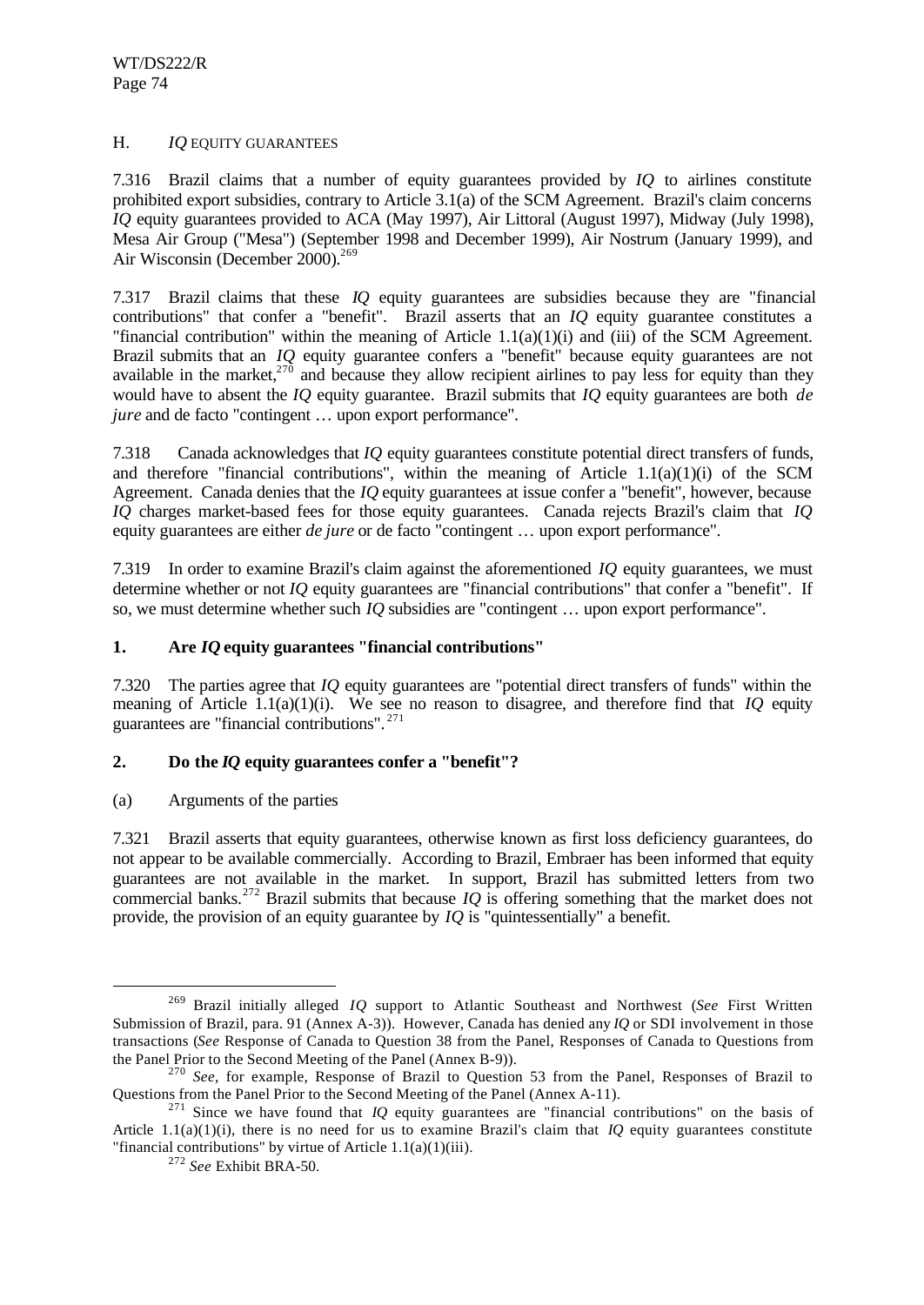7.322 Irrespective of the availability of equity guarantees in the market, Brazil submits that government guarantees to an equity investor protect that investor from the risks inherent in the equity market, and confer a "benefit" by making equity capital available to finance aircraft transactions on terms more favourable than would be the case in the market in the absence of the guarantee. Brazil asserts that, in order to demonstrate that there is no "benefit", Canada would have to prove that *IQ*'s fees are equal to those charged regional aircraft purchasers by commercial guarantors with A+ credit ratings. Furthermore, drawing on the logic of Article 14(c) of the SCM Agreement, Brazil asserts that there will be a "benefit" whenever a regional aircraft purchaser – which inevitably has a lower credit rating than the Government of Québec – receives an *IQ* equity guarantee, and there is a difference between the amount it pays for equity and the amount it would pay for equity absent the *IQ* guarantee.

7.323 Canada denies that *IQ* equity guarantees confer a "benefit" by providing something not available in the market. Canada asserts that equity guarantees are offered commercially in the market. Canada refers to evidence concerning the provision of equity guarantees by engine suppliers.<sup>273</sup> Canada also refers to evidence regarding risk transfer instruments available in the market.

7.324 Canada asserts, on the basis of the Appellate Body report in *Canada – Aircraft*, that whether a benefit has been conferred can be determined by whether a recipient has received a financial contribution on terms more favourable than those available to it in the market. Canada notes the Appellate Body's finding that Article 14 of the SCM Agreement is relevant context in interpreting Article 1.1(b) and supports its view that the marketplace is an appropriate basis for comparison. According to Canada, however, there is no reason why Article 14(c) would be more relevant than any other part of Article 14, because Article 14(c) addresses loan guarantees, which are not at all equivalent to equity or first-loss deficiency guarantees. For Canada, the question of whether or not a "benefit" is conferred by *IQ* equity guarantees is a function of whether or not the recipient (*i.e.* the aircraft purchaser) obtains the financial contribution on terms more favourable than those available to it in the market.

7.325 Canada denies that *IQ* equity guarantees confer a "benefit", and accuses Brazil of failing to recognise that most guarantors, including *IO*, charge fees for their guarantees.<sup>274</sup> In particular, *IO* receives both an up-front fee of [] basis points to cover its administrative costs, as well as an annual fee equivalent to  $\overline{1}$  basis points on its effective exposure.<sup>275</sup>

7.326 According to Canada, the market nature of the *IQ* guarantee can only be demonstrated by considering the value of the guarantee in light of the risk exposure of *IQ*. In this regard, Canada asserts that  $IQ$ 's risk exposure is greatly diminished  $[]^{276}$  Bombardier provides to IQ a counterguarantee pursuant to which []. [] are more than adequate to compensate it for its risk and service.

7.327 Canada submits that the market nature of the annual fee is further demonstrated by the fact that, on average, Bombardier customers using *IQ* equity guarantees have chosen to do so on less than [] per cent of their unit volume. According to Canada, this proves that in practice, *IQ* provides financing services in competition with other financial institutions interested in participating in the

<sup>273</sup> *See*, for example, Exhibit CAN-13.

<sup>274</sup> Brazil has asserted that *IQ* Decree 1488-2000 eliminates fees as a condition for the grant of *IQ* equity guarantees. Canada denies this. The Panel does not consider it necessary to address this issue at this juncture, as we are not at present examining the *IQ* programme "as such". To the extent that Decree 1488-2000 relates to fees charged for any of the specific *IQ* transactions at issue, we shall examine that instrument when reviewing those specific transactions.

 $^{275}$  Bombardier counter-guarantees [].

<sup>276</sup> Brazil queried whether such counter-guarantees are actually offered by Bombardier *per se*, or by Canadair Québec Capital ("CQC"), a company capitalized in equal parts by Bombardier and a company whollyowned by *IQ*. Canada has confirmed that it is Bombardier, not CQC, that is responsible for the counterguarantees. [].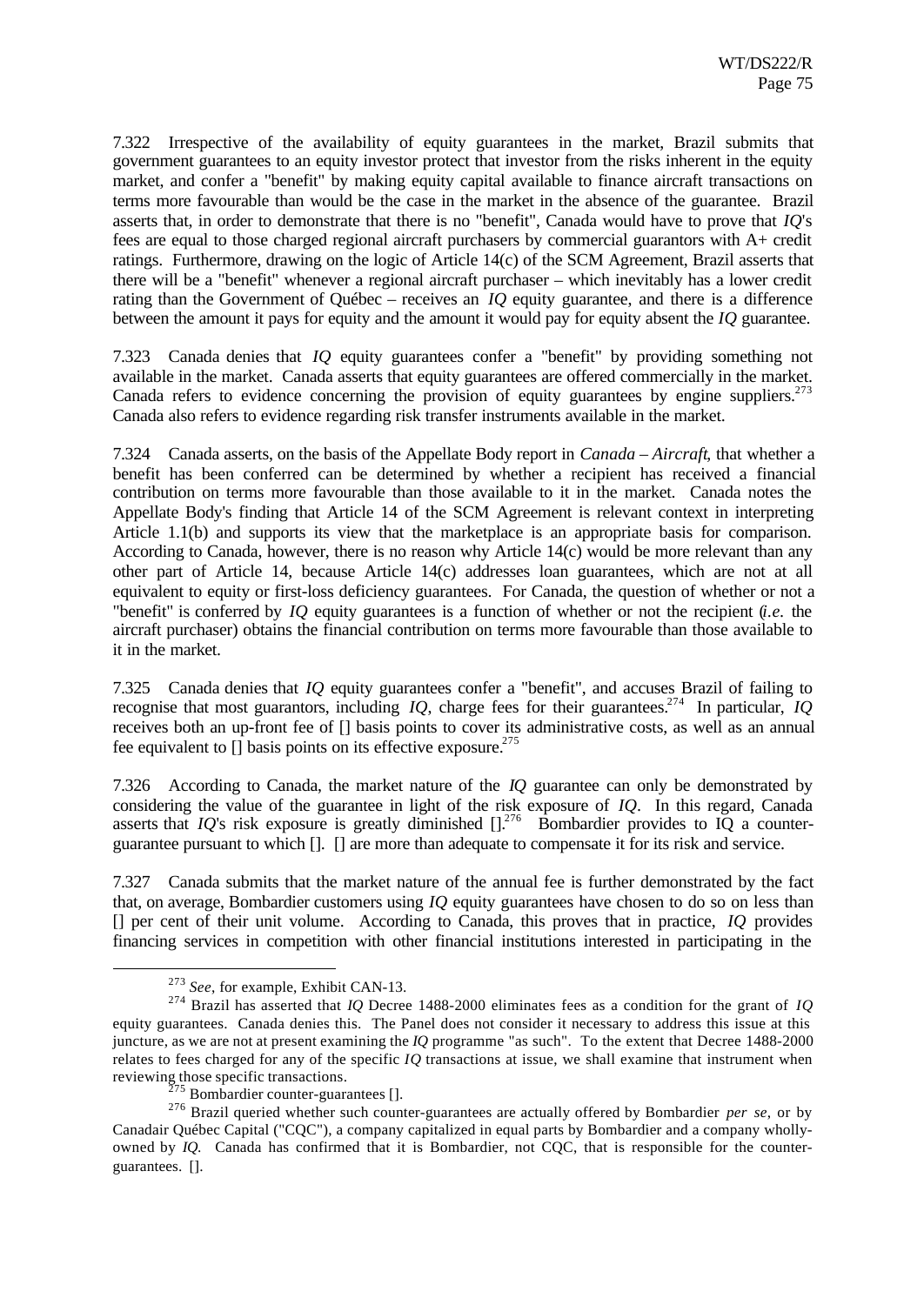aircraft financing market and that for the great majority of aircraft sold by Bombardier, the *IQ* guarantee is not sufficiently attractive to Bombardier's customers. In other words, the fact that [] per cent of the aircraft being financed are financed without *IQ* equity guarantees demonstrates that most of the time, Bombardier's customers are, at best, indifferent to *IQ* equity guarantees. For Canada, the necessary implication of these circumstances is that the fees charged by *IQ* in return for the guarantees are market rate; otherwise Bombardier's customers would not be so indifferent as to their availability.

7.328 Brazil asserts that whether or not Bombardier or some other entity provides [] counterguarantees to *IQ* is irrelevant. By providing guarantees to the borrower, *IQ* facilitates more favourable financing terms because of Québec's superior credit rating, thus conferring a benefit. This is what "sweetens" the deal for the purchaser of Bombardier aircraft, and therefore, for Bombardier itself.

7.329 Brazil notes Canada's argument that, because [] per cent of the aircraft being financed are financed without *IQ* equity guarantees, Bombardier's customers are indifferent to *IQ* equity guarantees, and the fees charged by *IQ* in return for the guarantees are market rate. According to Brazil, Canada's logic is flawed, since the fact that [] per cent of the aircraft being financed are financed without *IQ* equity guarantees is irrelevant. Brazil asserts that what matters is the terms of *IQ* equity guarantees in the cases where they are provided, whatever the percentage of those cases is.

7.330 Furthermore, Brazil asserts that *IQ* has provided guarantees with no fees charged and, when it has charged fees, *IQ* uniformly charges a [] per cent fee, regardless of the credit ratings of the airlines involved. According to Brazil, it is hard to trace in this pattern any effort to follow a market. Brazil submits that no market guarantor would charge the same fee to recipients with varying credit ratings.

### (b) Evaluation by the Panel

l

7.331 We shall first address Brazil's argument that *IQ* equity guarantees (also known as "first loss deficiency guarantees")<sup>277</sup> "quintessentially" confer a "benefit" because *IQ* is providing something not available in the market. We shall then address Brazil's broader argument that *IQ* equity guarantees otherwise confer a "benefit" by making equity capital available to finance aircraft transactions on terms more favourable than would be the case in the market absent such guarantees.

### *(i) Do IQ equity guarantees necessarily confer a "benefit" because equity guarantees are not available in the market?*

7.332 We shall begin by examining the factual issue of whether or not equity guarantees (also known as "first loss deficiency guarantees") are available in the market. Only if equity guarantees are not available in the market will we consider whether or not, as a matter of law, the provision by a government of support not available in the market necessarily confers a "benefit".

7.333 As a preliminary matter, we note that the two commercial bank letters submitted by Brazil do not state that equity guarantees are not available in the market. The first letter does not expressly refer to the availability of equity guarantees in the market. [] Thus, while both letters indicate that equity guarantees are "uneconomic", neither letter states categorically that equity guarantees are not available in the market.

 $277$  We note that, in its request for the establishment of a panel, Brazil claims that "first loss deficiency guarantees", in addition to equity guarantees, provided by *IQ* are prohibited export subsidies (*See* WT/DS222/2).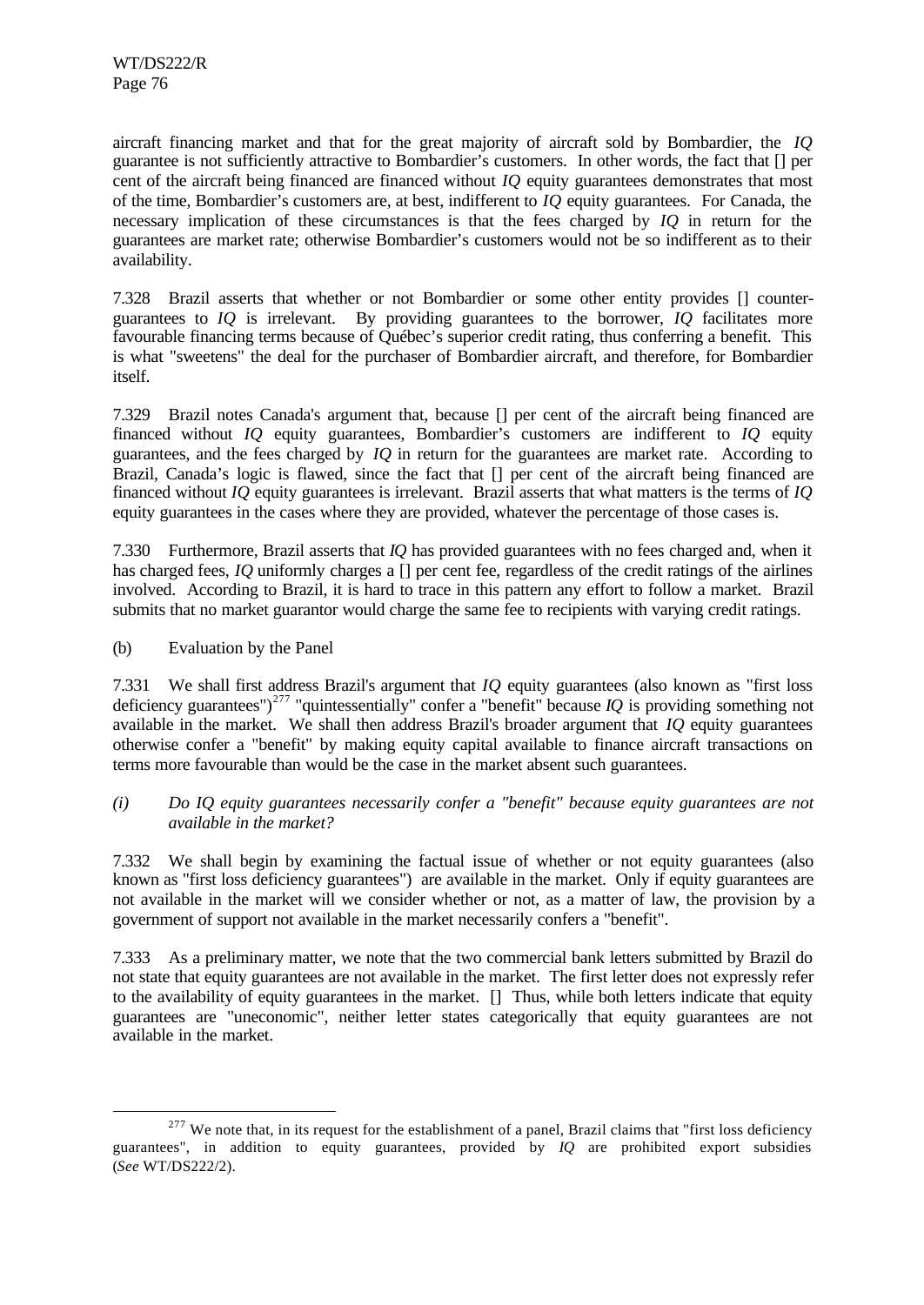7.334 We note that Canada has referred to the provision of equity guarantees by certain engine suppliers. Brazil submits that these guarantees were furnished by a participant in the sale, and not by a financial institution in the market. We agree with Brazil that the evidence adduced by Canada regarding the provision of equity guarantees to purchasers of aircraft by companies supplying the engines in the aircraft being purchased does not demonstrate that equity guarantees are available in the market.

7.335 Very late in these proceedings, in response to a question from the Panel at the second meeting, Canada also submitted evidence<sup>278</sup> regarding the existence of a market for financial instruments that transfer risk in a manner similar to the equity guarantees provided by *IQ*. According to Canada, Bombardier has used private sector alternatives in precisely the same manner as *IQ*. []

7.336 Canada submits that, not only is this transaction analogous in structure to *IQ* guarantees, but the position in the financing and size of the [] tranche is identical to that of *IQ* in the vast majority of the latter's transactions. According to Canada, the only significant difference is that while the [] transaction was a [], the *IQ* structure features []. Canada submits that this has the effect of substantially lowering the risk assumed by the insurer (*IQ*).

7.337 Canada also submitted evidence<sup>279</sup> which, in its view, shows that aircraft manufacturers can create innovative financing mechanisms centered around risk and remuneration. []

7.338 Canada has also submitted letters<sup>280</sup> from two financial services institutions, indicating that there is an active private sector market for "risk transfer", the technical term for transactions of this kind. The first institution states that , []. The second institution states that [].

7.339 Brazil asserts that the evidence submitted by Canada does not demonstrate that Embraer would be able to find a guarantee equal to that offered by *IQ* in the market. With respect to the equity guarantee offered by a private insurer to Bombardier, Brazil notes that this guarantee is only for [] percent of the price of the aircraft for [], not the [] per cent for [] Embraer unsuccessfully offered Air Wisconsin, or the [] per cent for [] that Canada provided to Air Wisconsin through *IQ*. Brazil also notes that Canada failed to indicate the premium paid for the insurance, so there is no way to determine how the premium charged for this guarantee compared to the apparent [] per cent premium charged by *IQ*. Brazil asserts that the [] insurance programme only covers an apparent [] per cent effective guarantee through insurance, and notes that the cost of that guarantee has not been disclosed.

7.340 In light of the above, we consider that Canada has adduced sufficient evidence to establish the existence of equity guarantee-like instruments (including first loss deficiency guarantees) in the market. Brazil notes that the instruments identified by Canada have a different duration, and different coverage, than the *IQ* equity guarantees at issue. In our view, however, differences in duration and coverage do not negate a finding that equity guarantee-like instruments are available in the market.<sup>281</sup>

7.341 Given the availability of equity guarantee-like instruments in the market, we find that there is no factual basis to Brazil's claim that *IQ* equity guarantees "quintessentially" confer a "benefit" because *IQ* is providing something that is not available in the market. For this reason, it is not necessary for us to consider whether or not, as a matter of law, the provision by a government of support not available in the market necessarily confers a "benefit".

<sup>278</sup> *See* Exhibit CAN-74.

<sup>279</sup> *See* Exhibit CAN-75.

<sup>&</sup>lt;sup>280</sup> *See* Exhibit CAN-76.

<sup>&</sup>lt;sup>281</sup> Brazil also notes that Canada has not provided any evidence regarding the fees levied for these equity guarantee-like instruments. The question of fees is addressed at paras 7.348-7.357.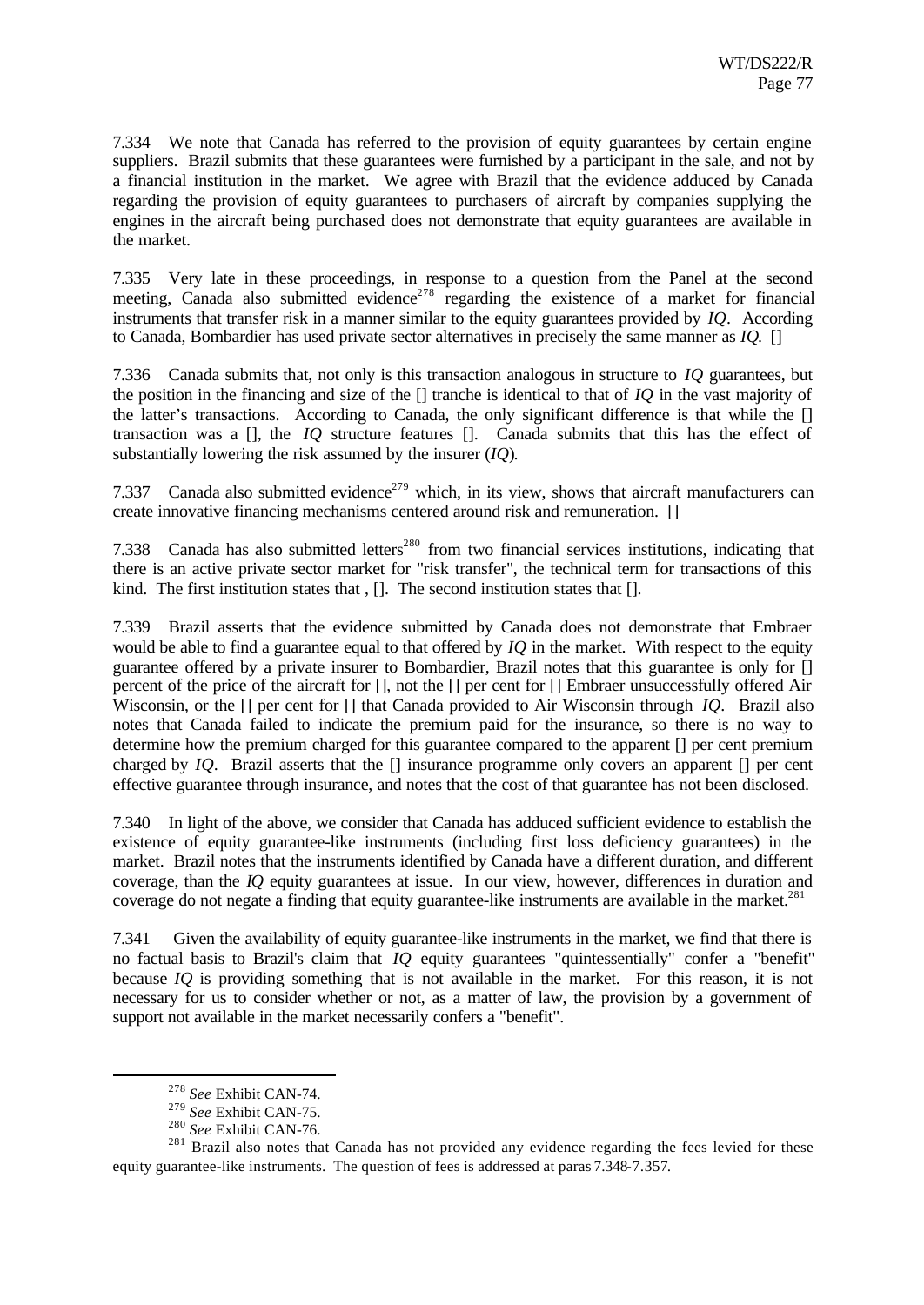l

## *(ii) Do IQ equity guarantees otherwise confer a "benefit"?*

7.342 In addressing this issue, we must first identify the appropriate method for determining whether or not *IQ* equity guarantees confer a "benefit" within the meaning of Article 1.1(b) of the SCM Agreement. We start by recalling the findings of the panel and Appellate Body in *Canada – Aircraft*. In that case, the panel found that

a financial contribution will only confer a "benefit", *i.e.*, an advantage, if it is provided on terms that are more advantageous than those that would have been available to the recipient on the market. $282$ 

# 7.343 The Appellate Body upheld the findings of the panel, ruling that

the marketplace provides an appropriate basis for comparison in determining whether a "benefit" has been "conferred", because the trade-distorting potential of a "financial contribution" can be identified by determining whether the recipient has received a "financial contribution" on terms more favourable than those available to the recipient in the market.<sup>283</sup>

7.344 Consistent with the findings of the panel and Appellate Body in *Canada – Aircraft*, we consider that *IQ* equity guarantees will confer a "benefit" to the extent that they are made available to Bombardier customers on terms more favourable than those on which such Bombardier customers could obtain comparable equity guarantees in the market. We note that the parties appear to agree that this standard can be applied by reviewing the fees<sup>284</sup>, if any, charged by *IQ* for providing its equity guarantees.<sup>285</sup> We agree that the "benefit" standard could be applied to *IO* equity guarantees in this manner. Thus, to the extent that *IQ*'s fees are more favourable than fees that would be charged by guarantors with Québec's credit rating in the market for comparable transactions, *IQ*'s equity guarantees may be deemed to confer a "benefit".

7.345 We note Brazil's argument that even if *IQ*'s fees are equal to those charged regional aircraft purchasers by commercial guarantors with A+ credit ratings, under Article 14(c) of the SCM Agreement there would still be a "benefit" as long as there is a difference between the amount the purchaser pays for equity using an *IQ* equity guarantee and the amount it would pay for equity absent the *IQ* equity guarantee. Canada queries the relevance of Article 14(c) in this context, since that provision is concerned with "benefit" in the context of loan guarantees, rather than equity guarantees. In our view, although Article 14(c) is expressly concerned with "benefit" in the context of loan guarantees, there are perhaps sufficient similarities between the operation of loan guarantees and equity guarantees for it to be appropriate to rely on Article 14(c) for the purpose of establishing the existence of "benefit" in the context of equity guarantees in certain circumstances. Thus, a "benefit" could arise if there is a difference between the cost of equity with and without an *IQ* equity guarantee, to the extent that such difference is not covered by the fees charged by *IQ* for providing the equity guarantee. In our opinion, it is safe to assume that such cost difference would not be covered by *IQ*'s fees if it is established that *IQ*'s fees are not market-based.

<sup>282</sup> *Canada – Aircraft*, Report of the Panel, footnote 35, *supra*, para. 9.112.

<sup>283</sup> *Canada – Aircraft*, Report of the Appellate Body, footnote 35, *supra*, para. 157.

<sup>&</sup>lt;sup>284</sup> For example, Brazil asserts that, in order to demonstrate that there is no "benefit", Canada would have to prove that *IQ*'s fees are equal to those charged regional aircraft purchasers by commercial guarantors with A+ credit ratings. For its part, Canada (although it rejects Brazil's argument regarding the burden of proof) asserts that there is no "benefit" because the annual fees for *IQ* equity guarantees are market-based.

<sup>285</sup> We note that *IQ* purports to levy both an up-front [] per cent administrative fee, and an annual fee of [] per cent on *IQ*'s effective exposure. We do not understand Brazil to raise any claims regarding the up-front administrative fee. We understand that Brazil's claims are concerned only with the annual fee allegedly levied by *IQ*.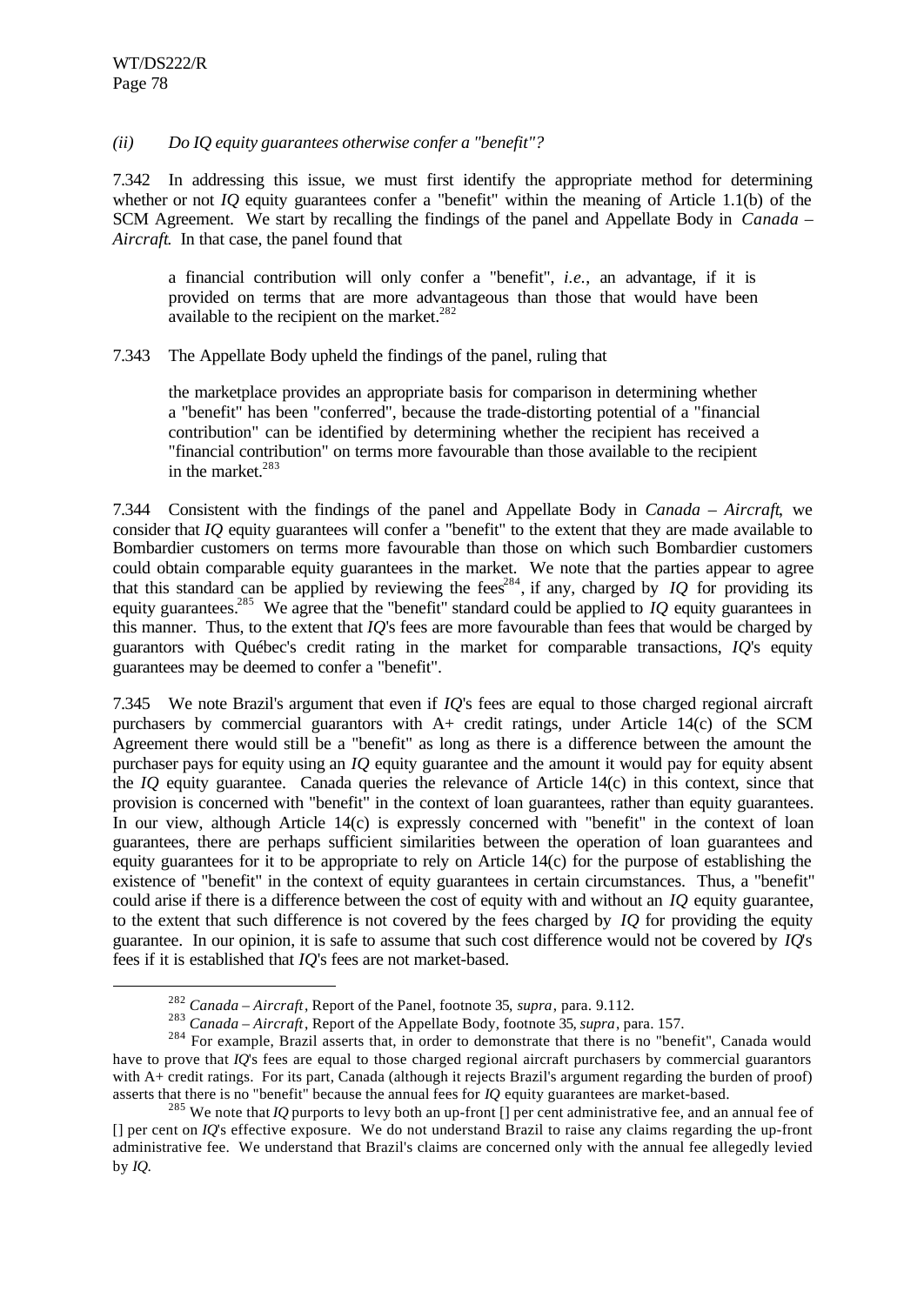## *(iii) Burden of proof*

7.346 Having established the proper "benefit" test to be applied in respect of *IQ* equity guarantees, we consider it important to clarify which party bears the burden of proof in respect of that standard. Brazil asserts that Canada bears the burden to prove that *IQ* equity guarantees do not confer a "benefit" (by proving that *IQ*'s fees are equal to those charged to regional aircraft purchasers by commercial guarantors with A+ credit ratings). Canada asserts that the burden is on Brazil to prove that *IQ* equity guarantees do confer a benefit.

7.347 It is now well established that the initial burden lies on the complaining party, which must establish a prima facie case of inconsistency. The burden then shifts to the defending party, which must counter or refute the claimed inconsistency.<sup>286</sup> In order to demonstrate that the *IQ* equity guarantees confer a "benefit", the initial burden therefore lies on Brazil, as the complaining party, to demonstrate that any fees levied by *IQ* are more favourable than those that would be charged by equity guarantors in the market. We therefore reject Brazil's argument that, in order to demonstrate that there is no "benefit", Canada would initially have to prove that *IQ*'s fees are equal to those charged regional aircraft purchasers by commercial guarantors with A+ credit ratings.

### *(iv) Application of the "benefit" standard to specific IQ transactions*

7.348 We shall now determine whether or not Brazil has demonstrated that any of the *IQ* equity guarantees at issue confer a "benefit". In this regard, we note Brazil's arguments that *IQ* equity guarantees confer a "benefit" either because they are provided free of charge, or because any fees levied by *IQ* are below market.

### No fees charged

l

7.349 In its oral statement at the Panel's second substantive meeting with the parties, Brazil claimed that *IQ* has provided guarantees with no fees charged, "[a]s [Brazil] will show below in our discussion of specific transactions". <sup>287</sup> Brazil did not indicate precisely which specific transaction(s) it was referring to in this regard. We have carefully reviewed the remainder of Brazil's oral statement, and consider that the only portion that could be interpreted as a claim of *IQ* providing an equity guarantee without charge is [], concerning the [] transaction. Since Brazil has not clearly identified any additional transactions where *IQ* allegedly provided equity guarantees without levying any fee, we shall address Brazil's argument (that *IQ* provides equity guarantees free of charge) by examining whether or not *IQ* charged fees for its equity guarantee to  $\prod^{288, 289}$ 

<sup>286</sup> *See European Communities – Hormones*, Report of the Appellate Body, footnote 45, *supra*.

<sup>&</sup>lt;sup>287</sup> Oral Statement of Brazil at the Second Meeting of the Panel, para. 23 (Annex A-12).

<sup>&</sup>lt;sup>288</sup> In its written submission of 20 August 2001, Brazil asserts that for transactions for which Canada has shown evidence of a fee, it has only shown the [] basis point up-front administrative fee, and not the [] basis point annual fee Canada claims is also charged (*See* Comments of Brazil on Responses of Canada to Questions and Additional Questions from the Panel Following the Second Meeting of the Panel (Annex A-16)). [].

 $^{289}$  Oral Statement of Brazil at the Second Meeting of the Panel, para. 110 (Annex A-12). In para. 106 of that submission, Brazil submits that the evidence provided by Canada suggests that *IQ* also provided [], in addition to the equity guarantee. In para. 61 of its 20 August 2001 comments on Canada's 13 August 2001 submission, Brazil notes that Canada does not deny the provision of [] (*See* Comments of Brazil on Responses of Canada to Questions and Additional Questions from the Panel Following the Second Meeting of the Panel (Annex A-16)). While we accept that the documentary evidence presented by Canada appears to indicate the existence of [], Brazil has made no attempt to assert that such [] constitutes a subsidy. Thus, even if *IQ* did provide [], we have no basis on which to make any findings against such []. Brazil has requested adverse inferences regarding *IQ* support to certain airlines (including []) more generally. We address this issue below.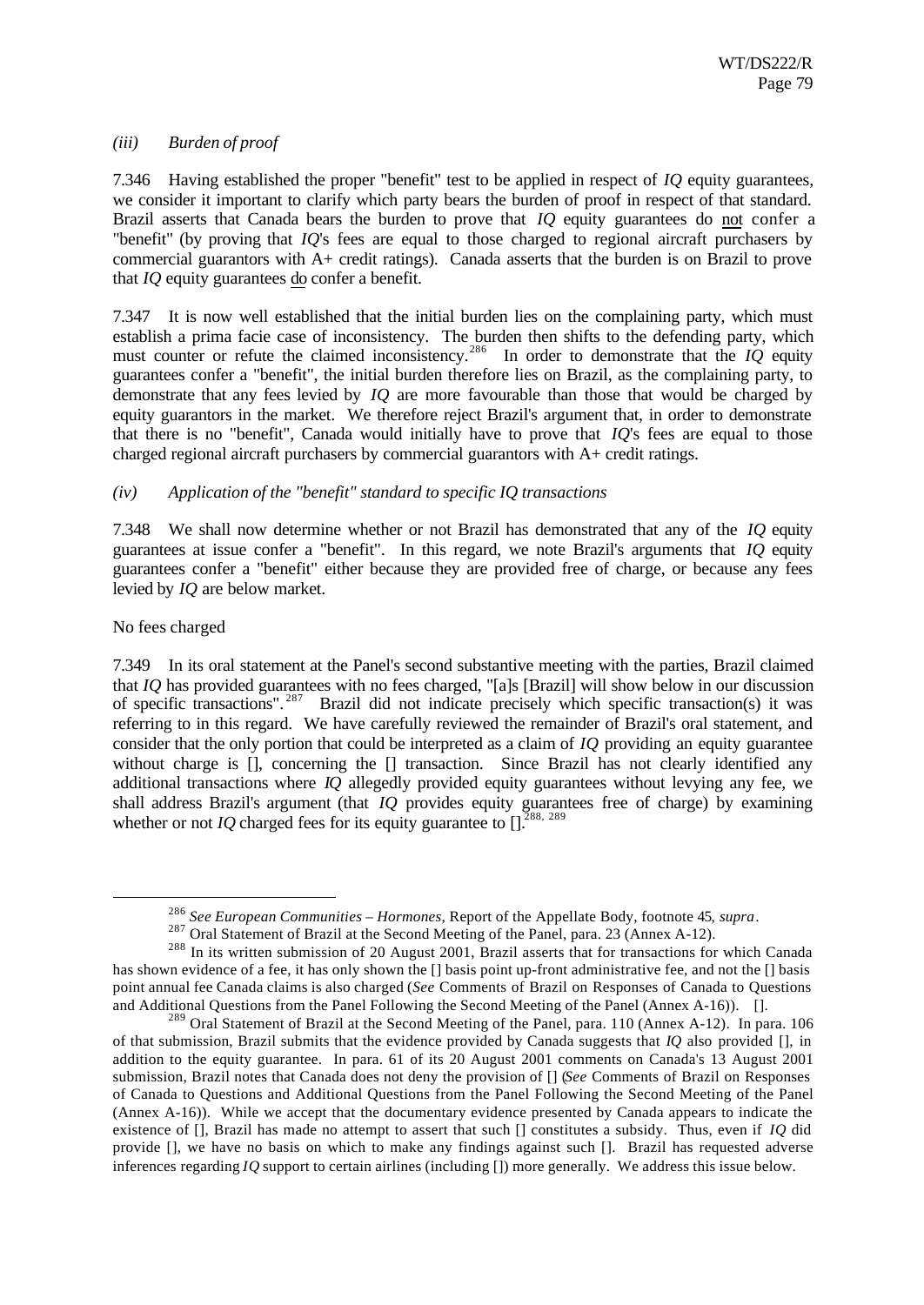7.350 Brazil claims that, according to the summary of the transaction provided by Canada, *IQ* provided both an equity guarantee and []. According to Brazil, "the fee for the guarantee provided by  $CQC - []$  percent – appears to have been  $[]$  for the transaction. Depending on how you look at it, therefore, either the guarantee was provided []. Canada does not respond to this argument.

7.351 The documentary evidence regarding the [] transaction is contained in Exhibit CAN-77.<sup>290</sup> In a table describing the details of the transaction, provision is made for a  $[]$  per cent annual fee.  $[]$ . <sup>291</sup> We are in no doubt – and Canada has not argued – that equity guarantees would not be provided in the market []. Since the *IQ* equity guarantee to [] was therefore provided on terms more favourable than [] could have obtained in the market, we find that the *IQ* equity guarantee to [] confers a "benefit".

## Below-market fees

l

7.352 Brazil asserts that *IQ*'s annual fees are below-market because they are levied uniformly, at [] per cent, regardless of the credit ratings of the airlines involved.

7.353 Canada disagrees, on the basis of []. According to Canada, in large part the risk represented by the possible default of a particular aircraft purchaser is []. Canada asserts that, [], it is entirely appropriate that the fee charged to different purchasers would be the same.

7.354 Brazil raises two counter-arguments. First, Brazil asserts that Bombardier counter-guarantees may well reduce *IQ*'s risk exposure, but they are between Bombardier and *IQ*, and not between Bombardier and the purchaser. []. Second, Brazil asserts that []. Thus, *IQ*'s risk exposure is not diminished with respect to the remaining [] (or []) per cent of its guarantee.

7.355 In support of its argument that uniform fees are necessarily below-market, Brazil asserts that "[n]o market guarantor would charge the same fee to recipients with wildly varying credit ratings".  $292$ While we agree that market operators would normally charge different equity guarantee fees to customers with different credit ratings, to reflect the different degrees of risk exposure, it is theoretically possible that a uniform fee could be set in such a manner that it covers the risk exposure resulting from the provision of equity guarantees to customers with the lowest credit ratings. For

<sup>290</sup> Canada initially submitted details of the first approval of the *IQ* equity guarantee to  $\Box$  in Exhibit CAN-64. Canada subsequently informed the Panel that the first approval did not reflect the final terms and conditions of *IQ*'s offer, which were then submitted as Exhibit CAN-77.

Brazil also claims that *IQ* provided financing to Midway, and that Canada has failed to provide full information regarding the terms of the *IQ* equity support to Midway. Brazil therefore requests an adverse inference in respect of the *IQ* equity guarantee to Midway. Canada denies that *IQ* provided financing to Midway, and suggests that Brazil confused the equity guarantee with direct financing. Given Canada's denial, and since we do not see anything in Exhibit CAN-61 that would indicate the existence of *IQ* financing to Midway, we see no basis for Brazil's assertion that *IQ* provided financing to Midway. Furthermore, Brazil has failed to specify why, in its view, Canada has failed to disclose full information regarding the *IQ* equity guarantee to Midway. For our part, we do not see what additional information should have been provided by Canada. We therefore reject Brazil's request for an adverse inference regarding the *IQ* equity guarantee to Midway.

Brazil also asked the Panel to draw an adverse inference regarding *IQ*'s equity guarantee to ACA, again alleging that Canada failed to provide full information regarding the terms of that transaction. We assume that Brazil is referring to the fact that Exhibit CAN-63 does not identify the creditor providing debt financing. In our view, however, the fact that Canada has failed to disclose the identity of the loan creditor has no bearing on the consistency of the *IQ* equity guarantee with the SCM Agreement. We therefore reject Brazil's request for an adverse inference regarding the *IQ* equity guarantee to ACA.

<sup>291</sup> In response to Question 47 from the Panel, Canada asserted that "*IQ* has charged fees for every transaction in which it has participated and has provided for fees in every financing offer it has made" (Responses of Canada to Questions from the Panel Prior to the Second Meeting of the Panel (Annex B-9)). []

<sup>&</sup>lt;sup>292</sup> Oral Statement of Brazil at the Second Meeting of the Panel, para. 23 (Annex A-12).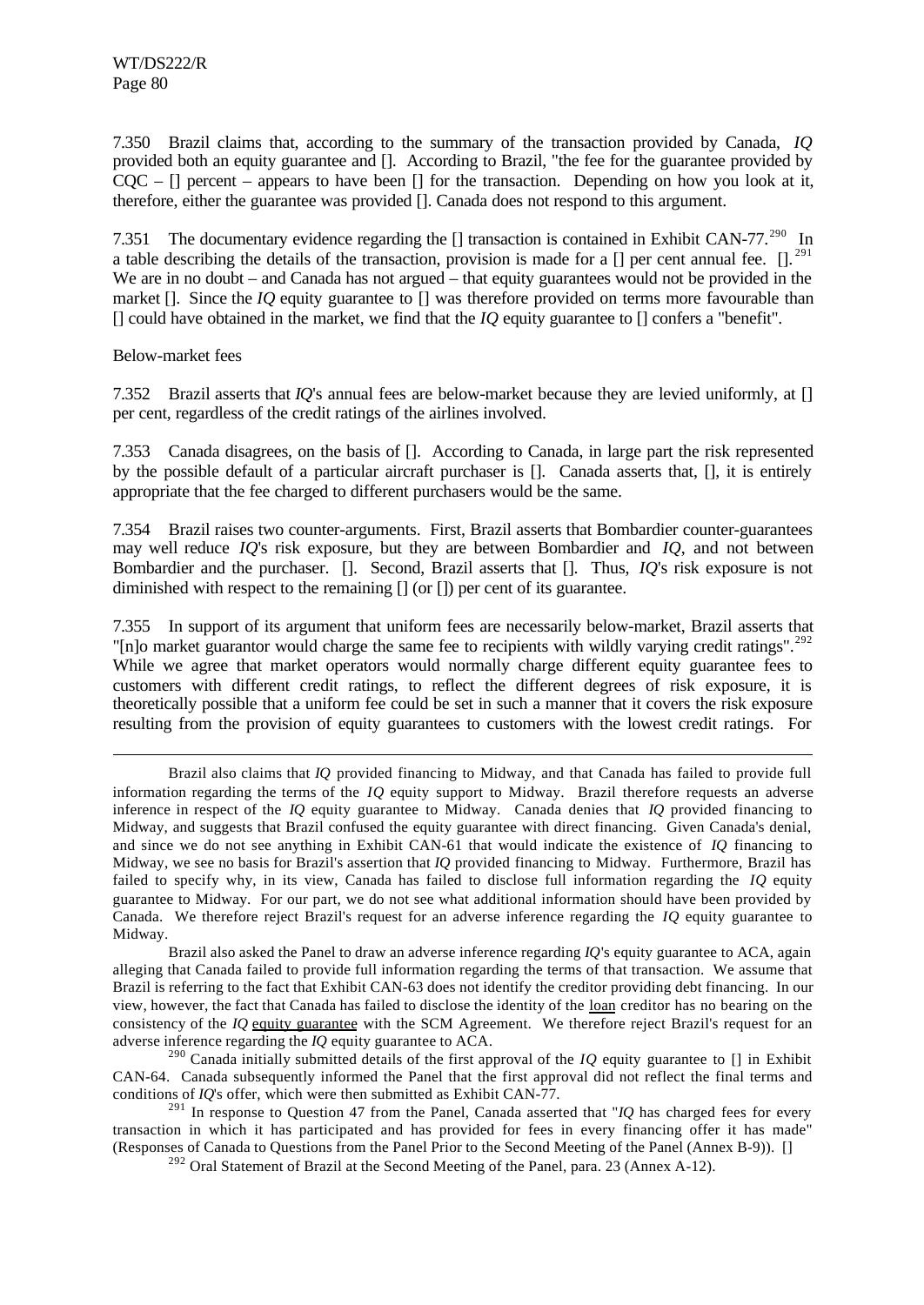example, if market operators normally charge a two per cent fee to customers with CCC credit ratings, and a 0.25 per cent fee to customers with AAA+ ratings, the levying of a uniform two per cent fee would not necessarily indicate the existence of a "benefit". Instead, a "market" fee would effectively be charged to CCC recipients, while an above-market fee would be charged to AAA+ recipients. For this reason, we are unable to accept Brazil's argument that uniform fees are necessarily below-market.

7.356 Brazil could have sought to establish the existence of a "benefit" by producing evidence to the effect that the levying of a uniform [] fee (on *IQ*'s remaining [] per cent exposure) is not sufficient to cover the risk to which *IQ* is exposed when providing equity guarantees to airlines with the lowest credit ratings. Brazil might have done this, for example, with the assistance of the two financial institutions that provided the letters contained in Exhibit BRA-50. Both financial institutions asserted that the provision of equity guarantees of the sort offered by *IQ* would be uneconomic. In making these assertions, these institutions would presumably have made a preliminary estimation of the nature of the fee that would have to be charged when providing such equity guarantees. This preliminary estimation may have been useful in assessing whether or not the uniform [] fee levied by *IQ* is sufficient to cover the risk exposure resulting from the provision of equity guarantees to airlines with the lowest credit ratings. Brazil presented no such evidence, however. We note that we do not accept Canada's argument that the [] totally eliminate *IQ*'s exposure. Thus, to offer such guarantees on a market basis, *IQ* would still need to concern itself with the credit ratings of the beneficiaries of its guarantees. Nonetheless, it seems clear that the existence of [] would make it possible for *IQ* (or for a commercial bank or insurer) to charge a much lower fee (based on market considerations) than would otherwise be the case. In these circumstances, we cannot conclude that *IQ*'s uniform fee is necessarily a below-market fee for the beneficiaries with the lowest credit ratings. To do so, we would need some evidence of the market fees for these or similar guarantees, and we have none.

7.357 In light of the above, we find that Brazil has failed to establish its claims that the fee-based *IQ* equity guarantees confer a "benefit" and that the levying of a uniform fee for *IQ* equity guarantees necessarily confers a "benefit".

# Conclusion

l

7.358 To conclude, we recall our finding that the *IQ* equity guarantee to Air Nostrum conferred a "benefit", and therefore constituted a subsidy. We also recall our finding that Brazil has failed to establish that the remaining *IQ* equity guarantees at issue conferred a "benefit", and therefore reject Brazil's claims against those remaining *IQ* equity guarantees. In order to determine whether or not the *IQ* equity guarantee to  $\Box$  is a prohibited export subsidy, we must now consider whether or not it is "contingent … upon export performance" within the meaning of Article 3.1(a) of the SCM Agreement.

# **3. Are** *IQ* **equity guarantees "contingent … upon export performance"?**

# (a) Arguments of the parties

7.359 Brazil asserts that the *IQ* equity guarantees at issue are both *de jure* and de facto "contingent … upon export performance". Regarding *de jure* export contingency, Brazil relies on the arguments it made in support of its claim that the *IQ* programme "as such" is "contingent … upon export performance".<sup>293</sup> Thus, Brazil refers to Section 25 of the *IQ Act*, which specifies "export activities" as one of the missions of *IQ*. Brazil also refers to *IQ* Decrees 572-2000 and 841-2000. Brazil notes that Decree 572-2000 enables *IQ* to provide financial support for investment projects or export projects, including the sale of goods outside of Québec, and that Decree 841-2000 grants *IQ* the authority to

<sup>293</sup> Second Written Submission of Brazil, para. 148 (Annex A-10).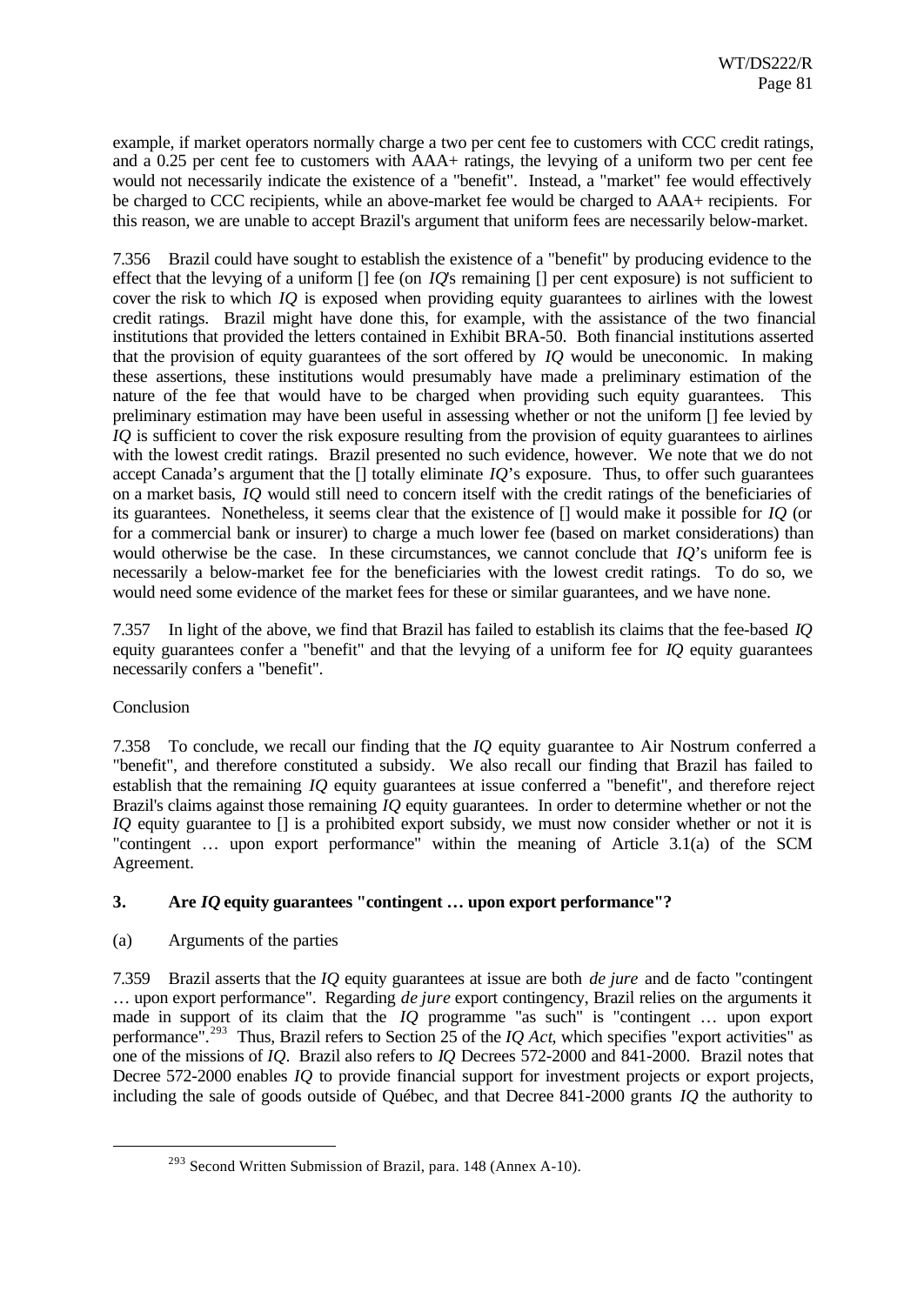support market development projects, including projects ultimately focused on the sale of goods outside of Québec.

7.360 Regarding de facto export contingency, Brazil relies on the findings of the *Australia –* Leather panel.<sup>294</sup> Brazil cites para. 9.67 of that panel's report to argue that a Member's awareness that its domestic market is too small to absorb domestic production of a subsidised product indicates the subsidy is granted on the condition that it be exported. In this regard, Brazil notes that [] per cent of Bombardier's regional aircraft have been sold outside of Canada, and that [] per cent of the regional aircraft transactions receiving *IO* support have been for export outside of Canada.<sup>295</sup>

7.361 Brazil also asserts that Canada failed to provide certain documentation requested by the Panel that would have indicated whether or not the *IQ* equity guarantees at issue were contingent on export. Brazil submits that Canada's failure to provide that documentation should lead the Panel to draw adverse inferences regarding the export contingency of the *IQ* equity guarantees at issue.

7.362 Canada denies that any of the *IQ* equity guarantees at issue are "contingent … upon export performance". In response to Brazil's arguments regarding *de jure* export contingency, Canada asserts that the legal basis for *IQ* financing for aircraft sales is Section 28 – not 25 - of the *IQ Act*. Canada asserts that Section 28 is used for many types of projects, whether or not they have export potential. Canada also asserts that Decrees 572-2000 and 841-2000 have nothing to do with aircraft sales financing and are not used for aircraft sales financing. In any event, Canada asserts that the term "exportation" in Decree 572-2000 refers to the sale of goods outside of Québec, and not outside of Canada.

7.363 Regarding Brazil's claim of de facto export contingency, Canada asserts that Brazil's reference to the panel's finding in *Australia – Leather* is both inaccurate and taken out of context. In particular, Canada considers that Brazil implies incorrectly that the *Australia – Leather* panel considered a Member's awareness that its market could not absorb subsidised domestic production to be sufficient to prove de facto export contingency. In fact, Canada argues, the subsidy in that case was conditioned in part on sales performance targets. Since the Australian government was aware of the fact that the recipient of the subsidy would have to maintain or increase export sales in order to meet those sales performance targets, the panel considered that those sales performance targets were in fact export performance targets. Canada also refers to the *Canada – Aircraft* proceedings, in which the Appellate Body found that it is not sufficient for a complainant alleging de facto export contingency to "demonstrate solely that a government granting a subsidy *anticipated* that exports would result". $^{296}$ 

7.364 Regarding Brazil's request for adverse inferences, Canada asserts that, to the best of its knowledge, it has provided all of the documentation that exist regarding the review of the *IQ* equity guarantee transactions.

(b) Evaluation by the Panel

l

7.365 We shall begin by addressing Brazil's claim that the *IQ* equity guarantees at issue are *de jure* "contingent … upon export performance". In this regard, we are guided by the finding of the Appellate Body in *Canada – Autos* that a subsidy is *de jure* conditional on export performance "when

<sup>294</sup> *Australia – Subsidies Provided to Producers and Exporters of Automotive Leather*, Report of the Panel, WT/DS126/R, adopted 16 June 1999.

<sup>295</sup> *See* Responses of Canada to Questions 19 and 20 from the Panel, Responses of Canada to Questions from the Panel Following the First Meeting of the Panel (Annex B-7).

<sup>296</sup> *Canada – Aircraft*, Report of the Appellate Body, footnote 35, *supra*, para. 171 (emphasis in original).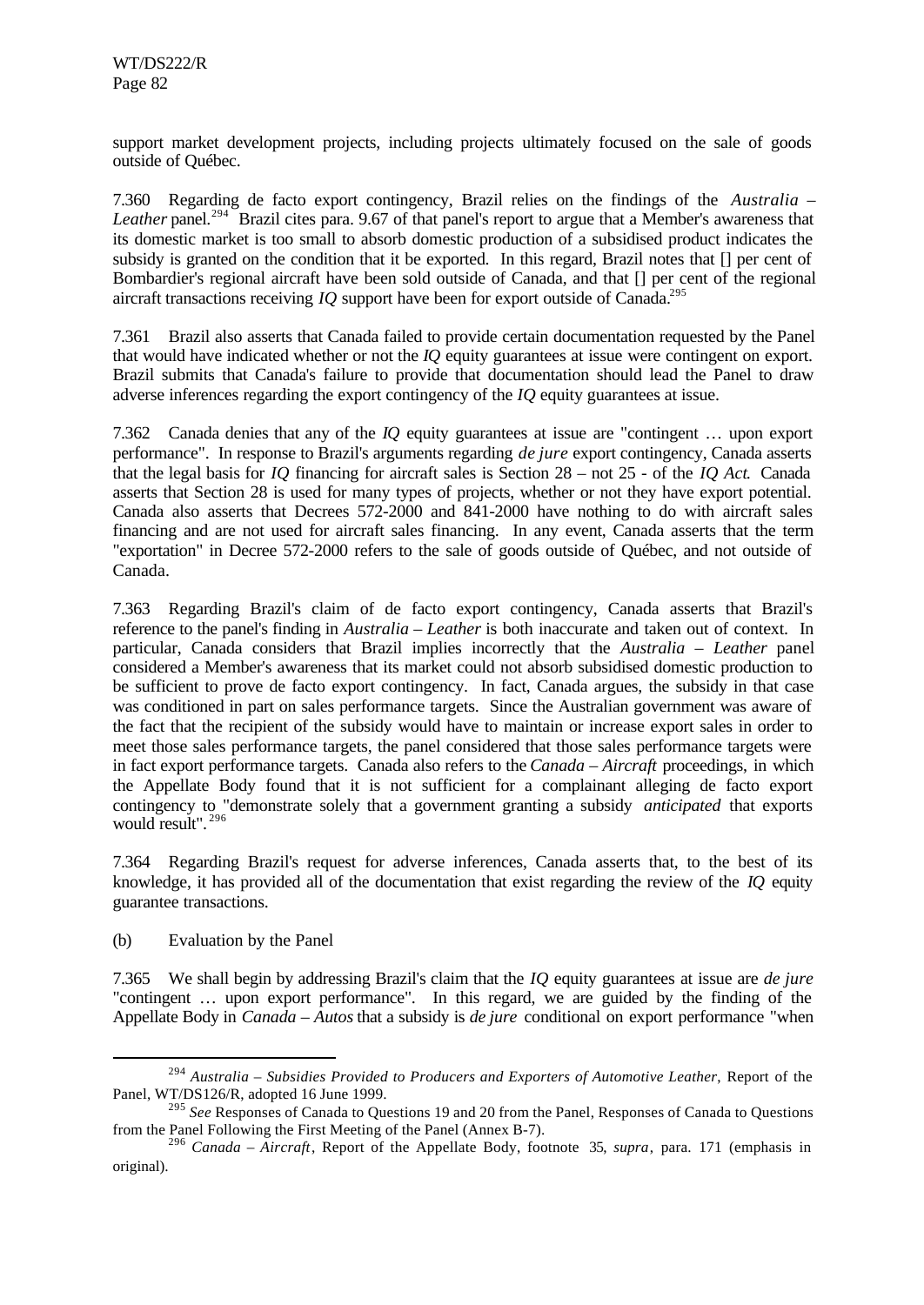the existence of that condition can be demonstrated on the basis of the very words of the relevant legislation, regulation, or other legal instrument constituting the measure".<sup>297</sup> Furthermore, in *Canada – Aircraft* the Appellate Body stated that "the ordinary connotation of 'contingent' is 'conditional' or 'dependent for its existence on something else'".<sup>298</sup>

7.366 Brazil asserts that the *de jure* export contingency of the *IQ* equity guarantees at issue results from Section 25 of the *IQ Act*, and from Decrees 572-2000 and 841-2000. First, we note Canada's assertion that the legal basis for the guarantees at issue was actually Section 28 of the *IQ Act*, and not Section 25 as initially alleged by Brazil. Brazil appears to have accepted that "*IQ* guarantees to regional aircraft purchasers were issued pursuant to [Section] 28" of the *IQ Act*.<sup>299</sup> Section 28 of the *IQ Act* provides

The Government may, where a project is of major economic significance for Québec, mandate [*IQ*] to grant and administer the assistance determined by the Government to facilitate the realization of the project. The mandate may authorize the agency to fix the terms and conditions of the assistance.

7.367 We see nothing in the words of Section 28 of the *IQ Act* to suggest that *IQ* equity guarantees based on that provision are *de jure* export contingent. Nor has Brazil argued that Section 28 of the *IQ* Act demonstrates export contingency.<sup>300</sup> <sup>301</sup>

7.368 Regarding Decrees 572-2000 and 841-2000, we note that these legal instruments entered into force in June 2000. With the exception of the Air Wisconsin transaction, all of the *IQ* equity guarantees at issue were provided before June 2000. Furthermore, Brazil itself has asserted that the legal basis for the *IQ* equity guarantee to Air Wisconsin was Decree 1488-2000,<sup>302</sup> and not Decree 572-2000 and / or 841-2000. Since none of the *IQ* equity guarantees at issue were provided on the

<sup>297</sup> *Canada – Certain Measures Affecting the Automotive Industry* ("*Canada – Autos*"), Report of the Appellate Body, WT/DS139/AB/R-WT/DS142/AB/R, adopted 19 June 2000, para. 100.

<sup>298</sup> *Canada – Aircraft,* Report of the Appellate Body, footnote 35, *supra*, para. 166.

<sup>299</sup> *See* Second Written Submission of Brazil, para. 120 (Annex A-10).

<sup>300</sup> Brazil relies on Section 25 of the *IQ Act* to establish the *de jure* export contingency of *IQ* equity guarantees. Section 25 sets forth the "mission" of *IQ*. Even if *IQ* equity guarantees were provided on the basis of Section 25, we do not consider that Section 25 would necessarily render such guarantees *de jure* export contingent. Brazil has relied on that part of the *IQ* mission dealing with the "[g]rowth of enterprises", described in Section 25 as including "export activities". Without finding that this part of the *IQ* mission would demonstrate *de jure* export contingency, we note that the *IQ* mission set forth in Section 25 also includes, for example, "[s]upport to enterprises", whereby *IQ* "shall also work to retain current investment in Québec by providing support to enterprises established in Québec that show particular dynamism or potential". In our view, there is nothing in the latter description of *IQ*'s mission that would suggest export contingency. Furthermore, even if the *IQ* guarantees at issue were provided on the basis of Section 25, there is nothing to suggest that they were necessarily provided as part of the "[g]rowth of enterprises", rather than "[s]upport to enterprises". We have already stated our view that that part of *IQ*'s mission regarding "[s]upport to enterprises" would not suggest export contingency. Accordingly, even if Section 25 were the legal basis for the *IQ* guarantees at issue, that fact alone would not necessarily mean that they were *de jure* export contingent.

<sup>301</sup> To the extent that para. 131 of the Appellate Body's report on *Canada – Autos* (on the use of domestic over imported goods) requires an examination of the actual operation of a statute to determine whether or not there is *de jure* export contingency, we note that we have found no aspect of the operation of the *IQ Act* in specific transactions that would suggest export contingency (*See* our findings on *de facto* export contingency below).

<sup>302</sup> *See* Second Written Submission of Brazil, paras. 110 and 118 (Annex A-10).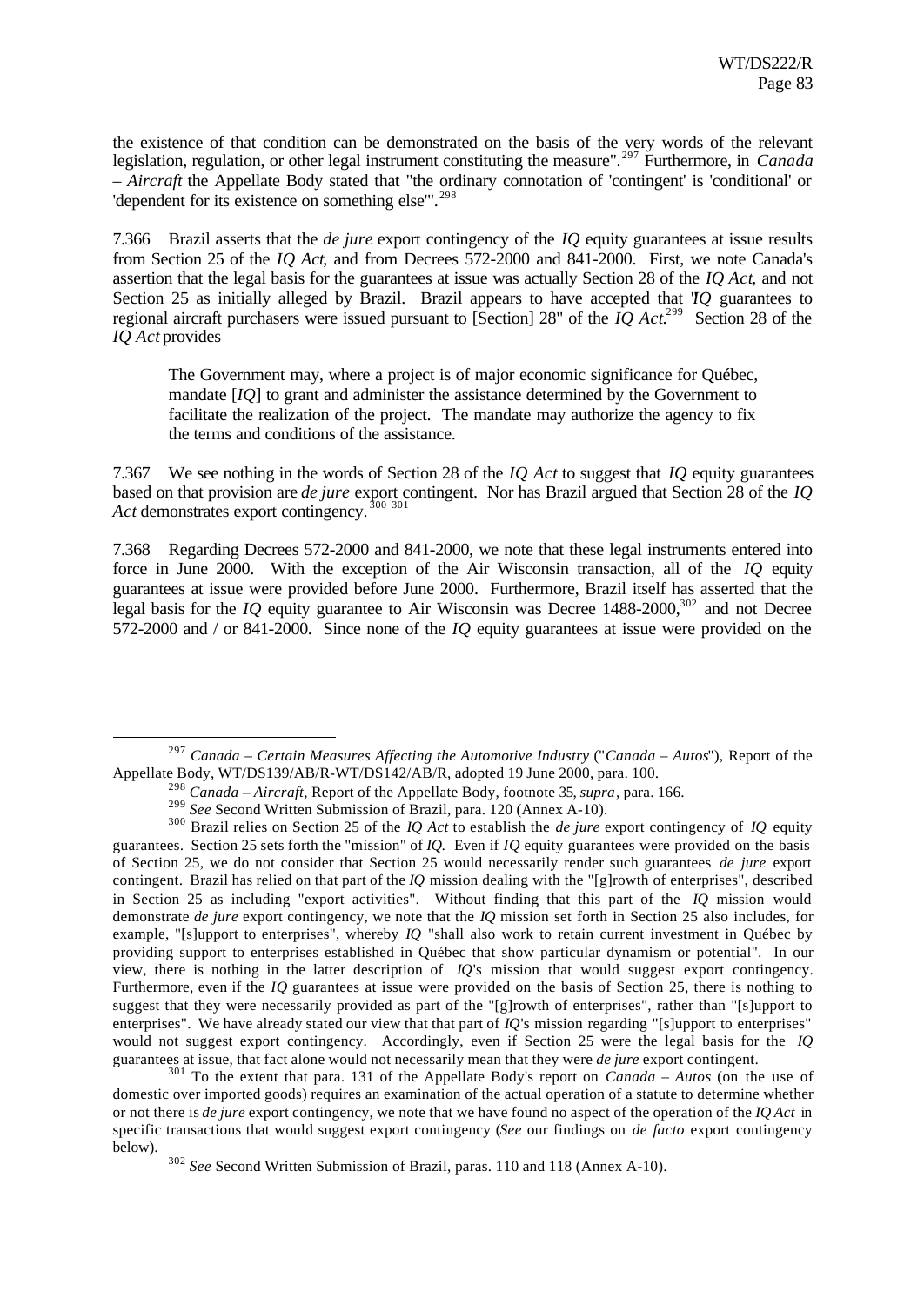l

basis of Decrees 572-2000 and / or 841-2000, the wording of those instruments could not render the *IQ* equity guarantees at issue *de jure* export contingent.<sup>303</sup>

7.369 For these reasons, we find that the *IQ* equity guarantees at issue are not *de jure* "contingent … upon export performance".

7.370 In addressing Brazil's de facto export contingency claim, we shall be guided by note 4 to Article 3.1(a) of the SCM Agreement, whereby a subsidy is "contingent … in fact … upon export performance" when

the facts demonstrate that the granting of a subsidy, without having been made legally contingent upon export performance, is in fact tied to actual or anticipated exportation or export earnings. The mere fact that a subsidy is granted to enterprises which export shall not for that reason alone be considered to be an export subsidy within the meaning of this provision.

7.371 Brazil's de facto export contingency claim is based on its interpretation of the findings of the *Australia – Leather* panel. That panel found that

the Australian market for automotive leather is too small to absorb Howe's production, much less any expanded production that might result from the financial benefits accruing from the grant payments, and the required capital investments, which were to be specifically for automotive leather operations.\* Therefore, we conclude that, in order to expand its sales in a manner that would enable it to reach the sales performance targets (interim targets and the aggregate target) set out in the grant contract, Howe would, of necessity, have to continue and probably increase exports. At the time the contract was entered into, the government of Australia was aware of this necessity, and thus anticipated continued and possibly increased exports by Howe. In our view, these facts effectively transform the sales performance targets into export performance targets. We thus consider that Howe's anticipated export performance was one of the conditions for the grant of the subsidies. Australia argues that this consideration would lead to a result that would penalize small economies, where firms are often dependent on exports in order to achieve rational economic levels of production. Nevertheless, in the specific circumstances of this case, we find this consideration compelling evidence of the close tie between anticipated exportation and the grant of the subsidies.<sup>304</sup> (\* footnote omitted)

7.372 According to the *Australia – Leather* panel, therefore, in certain circumstances (in the presence of export performance targets, for examples) a Member's awareness that its domestic market is too small to absorb domestic production of a subsidised product may indicate that the subsidy is granted on the condition that it be exported. In this regard, we note that *IQ* was very likely aware that the Canadian domestic market was too small to absorb Bombardier production, because [] per cent of Bombardier's regional aircraft have been sold outside of Canada, and [] per cent of the regional aircraft transactions receiving *IQ* support have been for export outside of Canada.

7.373 However, in *Canada – Aircraft*, the Appellate Body stated that

<sup>303</sup> In the context of Brazil's claim against the *IQ* programme "as such", the parties disagreed as to whether or not Decrees 572-2000 and 841-2000 could be used for providing *IQ* support for regional aircraft transactions. Since Decrees 572-2000 and 841-2000 are not relevant to the *IQ* equity guarantees at issue, we do not consider it necessary to resolve this issue.

<sup>304</sup> *Australia – Leather*, Report of the Panel, footnote 294, *supra*, para. 9.67.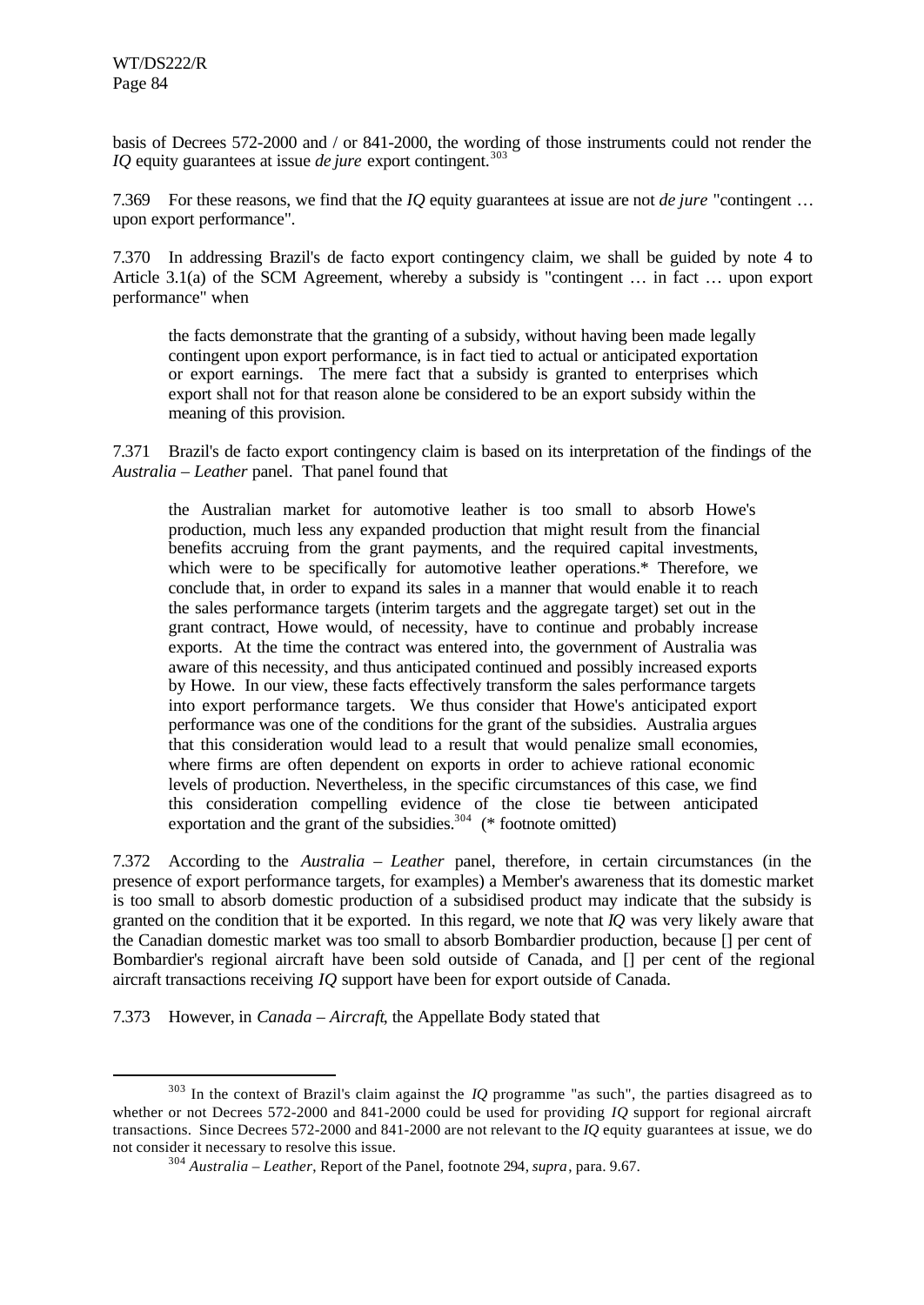169. … satisfaction of the standard for determining *de facto* export contingency set out in footnote 4 requires proof of three different substantive elements: first, the "*granting* of a subsidy"; second, "is … *tied to* …"; and, third, "actual or anticipated exportation or export earnings". (emphasis added) We will examine each of these elements in turn.

170. The first element of the standard for determining *de facto* export contingency is the "*granting* of a subsidy". In our view, the initial inquiry must be on whether the *granting authority* imposed a condition based on export performance in providing the subsidy. …

171. The second substantive element in footnote 4 is "tied to". The ordinary meaning of "tied to" confirms the linkage of "contingency" with "conditionality" in Article 3.1(a). Among the many meanings of the verb "tie", we believe that, in this instance, because the word "tie" is immediately followed by the word "to" in footnote 4, the relevant ordinary meaning of "tie" must be to "limit or restrict as to … conditions".\* This element of the standard set forth in footnote 4, therefore, emphasises that a relationship of conditionality or dependence must be demonstrated. The second substantive element is at the very heart of the legal standard in footnote 4 and cannot be overlooked. In any given case, the facts must "demonstrate" that the granting of a subsidy is *tied to* or *contingent upon* actual or anticipated exports.\* It does *not* suffice to demonstrate solely that a government granting a subsidy *anticipated* that exports would result. The prohibition in Article 3.1(a) applies to subsidies that are *contingent* upon export performance.

172. We turn now to the third substantive element provided in footnote 4. The dictionary meaning of the word "anticipated" is "expected".\* The use of this word, however, does *not* transform the standard for "contingent … in fact" into a standard merely for ascertaining "expectations" of exports on the part of the granting authority. Whether exports were anticipated or "expected" is to be gleaned from an examination of objective evidence. This examination is quite separate from, *and should not be confused with*, the examination of whether a subsidy is "tied to" actual or anticipated exports. A subsidy may well be granted in the knowledge, or with the anticipation, that exports will result. Yet, that alone is not sufficient, because that alone is not proof that the granting of the subsidy is *tied to* the anticipation of exportation.

173. There is a logical relationship between the second sentence of footnote 4 and the "tied to" requirement set forth in the first sentence of that footnote. The second sentence of footnote 4 precludes a panel from making a finding of *de facto* export contingency for the sole reason that the subsidy is "granted to enterprises which export". In our view, merely knowing that a recipient's sales are export-oriented does not demonstrate, without more, that the granting of a subsidy is tied to actual or anticipated exports. The second sentence of footnote 4 is, therefore, a specific expression of the requirement in the first sentence to demonstrate the "tied to" requirement. We agree with the Panel that, under the second sentence of footnote 4, the export orientation of a recipient may be taken into account as *a* relevant fact, provided that it is one of several facts which are considered and is not the only fact supporting a finding. (\* footnotes omitted)

7.374 Thus, even if a Member were to anticipate that exports would result from the grant of a subsidy (because, for example, of the export-orientation of the recipient), the Appellate Body has made it clear that such anticipation "alone is not proof that the granting of the subsidy is *tied to* the anticipation of exportation" within the meaning of note 4 to Article 3.1(a).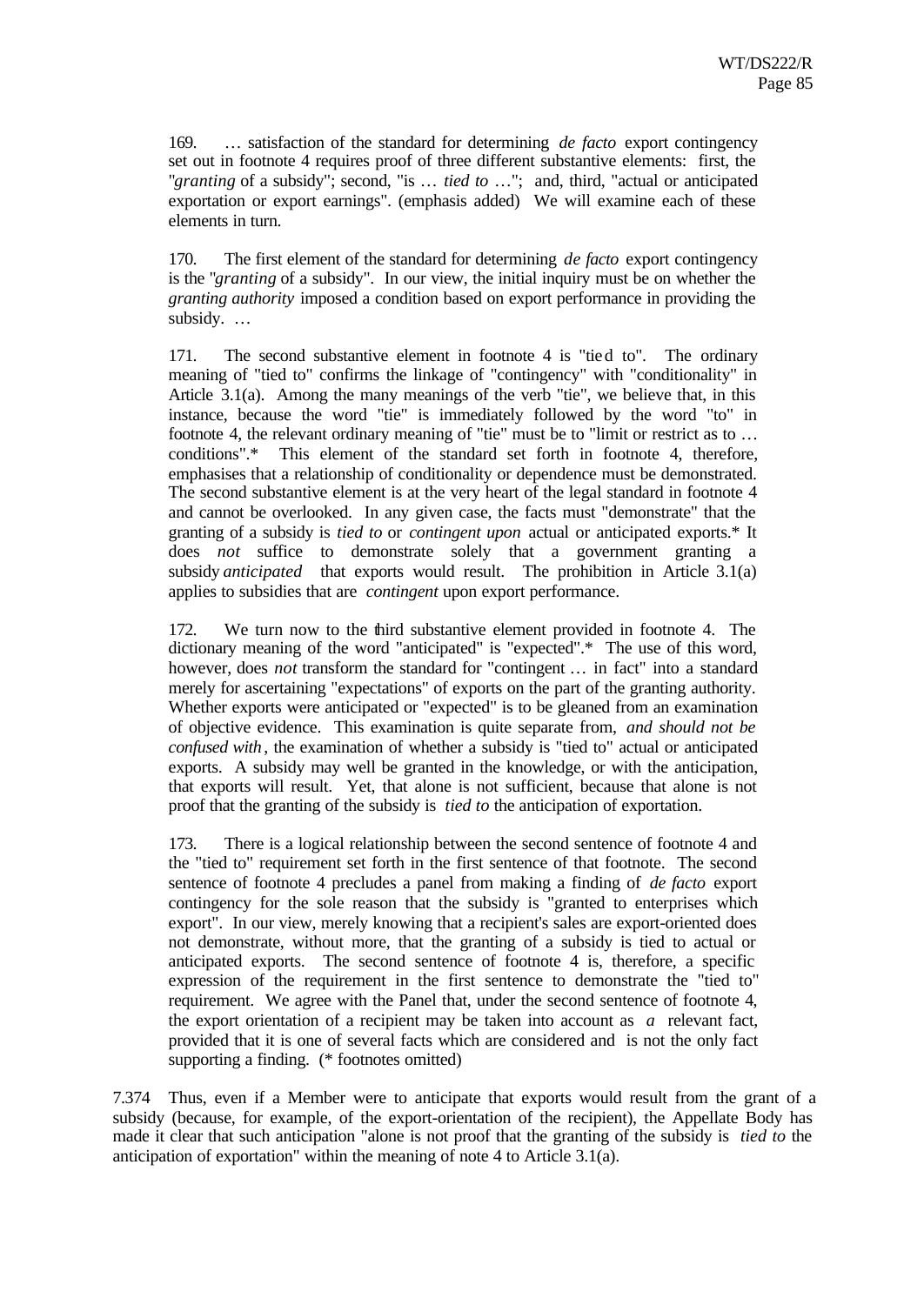l

## 7.375 In upholding the findings of the *Canada – Aircraft* panel, the Appellate Body noted that

the Panel took into account sixteen different factual elements, which covered a variety of matters, including: TPC's statement of its overall objectives; types of information called for in applications for TPC funding; the considerations, or eligibility criteria, employed by TPC in deciding whether to grant assistance; factors to be identified by TPC officials in making recommendations about applications for funding; TPC's record of funding in the export field, generally, and in the aerospace and defence sector, in particular; the nearness-to-the-export-market of the projects funded; the importance of projected export sales by applicants to TPC's funding decisions; and the export orientation of the firms or the industry supported.<sup>305</sup>

7.376 On a general level, a number of the factors identified by the Appellate Body may be relevant in the present case, particularly in respect of *IQ*'s "overall objectives",<sup>306</sup> *IQ*'s "record of funding in the export field", "the nearness-to-the-export-market of the projects funded", and "the export orientation of the firms or the industry supported". In considering "the nearness-to-the-export-market of the projects funded", we note the Appellate Body's statement that "[i]f a panel takes this factor into account, it should treat it with considerable caution. In our opinion, the mere presence or absence of this factor in any given case does not give rise to a presumption that a subsidy is or is not *de facto* contingent upon export performance".  $307$  In considering "the export orientation of the firms or the industry supported", we recall the Appellate Body's finding that a Member's awareness that the grant of a subsidy may result in exports – because, for example, of the export orientation of the recipient firm or industry – "alone is not proof that the granting of the subsidy is *tied to* the anticipation of exportation" within the meaning of note 4 to Article 3.1(a).

7.377 With regard to the "overall objectives" of *IQ*, and its "record of funding in the export field", we see important differences between the operation of the TPC programme and the operation of the *IQ* programme. In particular, we note that TPC employees were required to focus on the volume of export sales resulting directly from the project. There is no evidence to suggest that this was the case in respect of *IQ* support. In addition, TPC Business Plans recorded the proportion of the aerospace and defence industry's revenue allocable to exports. Again, there is nothing to suggest that *IQ* focused on the proportion of revenue allocable to exports. Furthermore, while the 1996-1997 TPC Annual Report stated that "[t]he 12 largest firms [in the A&D sector] account for most of the R&D and shipments, of which 80 per cent are exported",<sup>308</sup> only [] per cent of total *IQ* support has directly or indirectly concerned Bombardier regional aircraft (all of which were exported outside of Canada).<sup>309</sup> In other words, while TPC was clearly operated in a way that suggests that TPC support was "tied to" anticipated exports, there is no evidence in the record to suggest that *IQ* is operated in a similar manner.

7.378 In light of the above, we are not persuaded that *IQ* equity guarantees are *de facto* export contingent. $310$ 

<sup>305</sup> *Canada – Aircraft*, Report of the Appellate Body, footnote 35, *supra*, para. 175.

<sup>&</sup>lt;sup>306</sup> We note that part of *IQ*'s mission is to "participate in the growth of enterprises, in particular by facilitating research and development and export activities" (Section 25, *IQ Act* (Exhibit BRA-18)).

<sup>307</sup> *Canada – Aircraft*, Report of the Appellate Body, footnote 35, *supra*, para. 174.

<sup>308</sup> *Canada – Aircraft*, Report of the Panel, footnote 35, *supra*, para. 9.340.

<sup>309</sup> *See* Response of Canada to Questions 18 and 19 from the Panel, Responses of Canada to Questions from the Panel Following the First Meeting of the Panel (Annex B-7).

<sup>&</sup>lt;sup>310</sup> We recall that, according to footnote 4 to Article 3.1(a) of the SCM Agreement, "[t]he mere fact that a subsidy is granted to enterprises which export shall not for that reason alone be considered to be an export subsidy".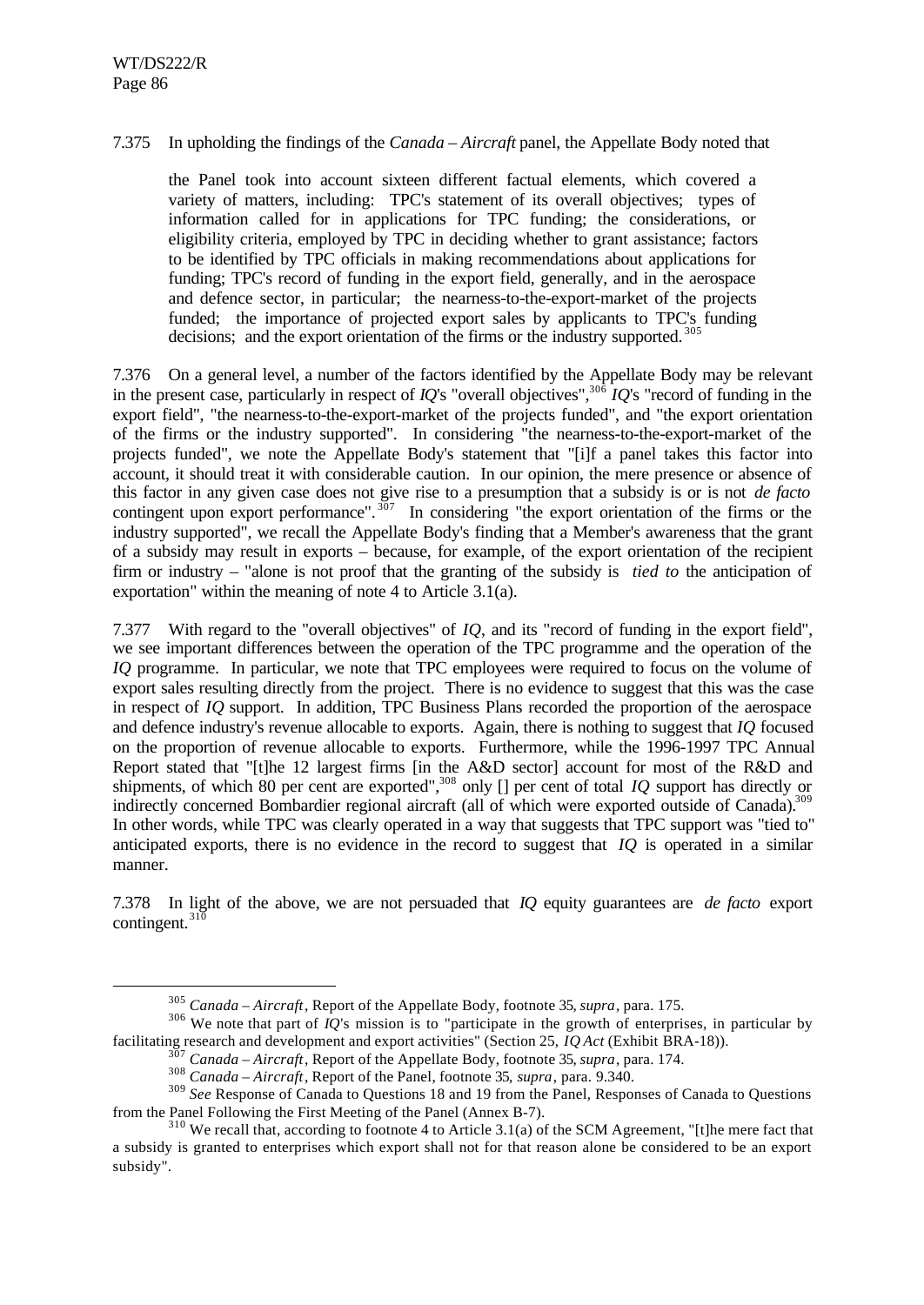7.379 Brazil has also asked the Panel to draw adverse inferences regarding the alleged export contingency of the *IQ* equity guarantees at issue. Brazil's request is based on the alleged failure by Canada to provide all the documentation requested by the Panel in its Question 14 to Canada, dated 29 June 2001. Question 14 reads:

Brazil has identified a number of *IQ* transactions in paragraphs 90 and 91 of its first written submission. Canada has not denied that *IQ* was involved in any of these transactions. Please provide full details of the terms and conditions of these transactions. Please also provide all documentation regarding the review of these transactions by *IQ*. Please also provide the credit ratings of the relevant airlines at the time of these transactions.

7.380 In its response to Question 14, Canada asserted that *IQ* has been involved with only two of the Bombardier customers identified by Brazil in its first written submission. Canada informed the Panel of three additional airlines, not identified by Brazil, to which *IQ* had provided equity guarantees. While Canada provided details of the terms and conditions of these *IQ* transactions, it failed to provide any "documentation regarding the review of these transactions by IQ". Accordingly, on 20 July 2001, we addressed the following Question 41 to Canada:

Please provide the documentation requested in Question 14 from the Panel, particularly in respect of the specific guarantee fees involved, [], or explain why such documentation is not available.

In addition, please provide all documentation regarding the review by *IQ* of the Air Littoral, Atlantic Coast Airlines and Air Nostrum transactions referred to in Canada's response to Question 14 from the Panel.

7.381 In its response to our Question 41, Canada provided documentary evidence regarding *IQ*'s review of the relevant transactions. Subsequently, in response to Question 71 from the Panel, Canada informed us that the documentation it provided in respect of the *IQ* equity guarantee to Air Nostrum did not reflect the final terms and conditions of that guarantee. It therefore submitted documents regarding the final terms and conditions, apologising for the "error" and stating that it "was not previously aware of the existence of the second set of documents for this transaction". In response to Question 72 from the Panel, Canada then asserted that, "[t]o the best of its knowledge, Canada has provided all of the documentation that exists regarding the review of these transactions by IQ".

7.382 Brazil made the following comment on Canada's response to Question 72 from the Panel:

In its response to Question 72, Canada states that it "has provided all of the documentation that exists" regarding IQ's review of the Mesa, Midway, Air Littoral, Atlantic Coast Airlines, and Air Nostrum transactions. This response is highly suspect in light of the conflicting answers and documentation that Canada has produced to the Panel involving the Air Nostrum sale. Brazil asks the Panel to consider the following points.

On 29 June 2001, the Panel asked Canada, in Question 14, to "provide full details of the terms and conditions" of IQ's support for certain aircraft sales, and "all documentation regarding the review of these transactions by IQ." On 6 July 2001, Canada responded, in part, by firmly stating that IQ was only involved in the Air Nostrum deal to the extent that it provided an "'equity guarantee' of up to a maximum of []% of the aircraft purchase price." However this statement conflicts with the summary of the Air Nostrum transaction that appears in Exhibit [CAN]-64, a document that Canada withheld until 26 July 2001.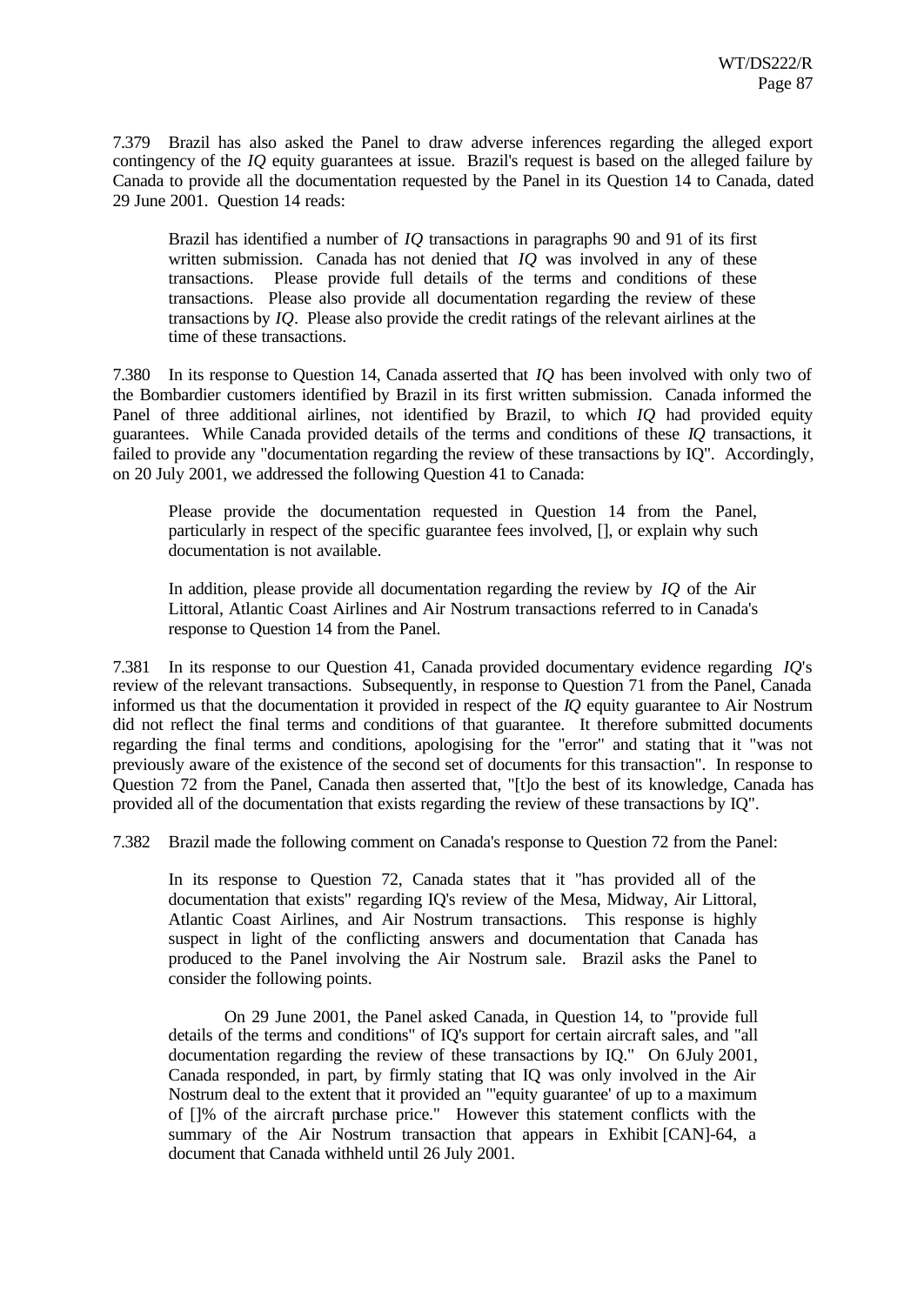l

### Exhibit [CAN]-64 contains [].

Instead of disclosing to the Panel this discrepancy, Canada now simply states that Exhibit [CAN]-64 "did not reflect the final terms and conditions of the guarantee provided by IQ". Instead, in response to Question 71, Canada now provides a new document, Exhibit [CAN]-77, dated 18 June 1998. Canada states that this document contains IQ's "final recommendation and transaction summary" for Air Nostrum. The "Détails du Financement" chart provided with Exhibit [CAN]-77 indicates that the percentages contained in Exhibit [CAN]-64 have changed. [].

Although the percentages and terms contained in Exhibit [CAN]-77 differ from Exhibit [CAN]-64 only slightly, Brazil notes that they differ significantly from those in Canada's response to Question 14. More importantly, however, the appearance of Exhibit [CAN]-77 at this late stage in this dispute is extremely troubling, and casts a cloud on Canada's statement that "it has provided all of the documentation that exists regarding the review" of this and other transactions by IQ. Canada states that it "was not previously aware of the existence" of Exhibit [CAN]- 77. If this is true, then one must question whether the documents that Canada has provided regarding IQ do, in fact, represent IQ's final recommendations for the Mesa, Midway, Air Littoral, Atlantic Coast Airlines, and Air Nostrum transactions. This is particularly true in light of Canada's initial statement in response to Question 14 that IQ only provided an "equity guarantee" to Air Nostrum. Brazil therefore asks the Panel to take adverse inferences and presume that other documents exist that show that subsidies contingent on export have been granted.

7.383 We understand Brazil's request for adverse inferences to be based on two considerations. *First*, because Canada failed to disclose the provision of *IQ* financing to Air Nostrum. *Second*, because of doubts as to whether Canada has submitted the final recommendations regarding the *IQ* equity guarantees to Mesa Air Group, Midway, Air Littoral, ACA and Air Nostrum.

7.384 Regarding the first point, we note that the request we addressed to Canada in our Question 14, and which we repeated in Question 41, did not specifically include *IQ* financing. Our requests referred to the *IQ* transactions identified by Brazil in paragraphs 90 and 91 of its first written submission, which only concerned equity guarantees. Thus, although one might have hoped that Canada would be more forthcoming,<sup>311</sup> Canada was not required to provide details of *IQ* financing in order to respond fully to Questions 14 and 41.<sup>312</sup> Furthermore, we do not understand Canada to have

<sup>&</sup>lt;sup>311</sup> In this regard, we note Article 3.10 of the DSU which enjoins Members of the WTO, if a dispute arises, to engage in dispute settlement procedures "in good faith in an effort to resolve the dispute". As the Appellate Body has previously stated, the "procedural rules of WTO dispute settlement are designed to promote, not the development of litigation techniques, but simply the fair, prompt and effective resolution of trade disputes" (*United States – Tax Treatment of "Foreign Sales Corporations*", Report of the Appellate Body, WT/DS108/AB/R, adopted 20 March 2000, para. 166).

<sup>312</sup> Strictly speaking, our request for documentation was limited to the *IQ* transactions identified by Brazil in its first written submission. Nevertheless, in responding to our question, Canada also referred to three additional *IQ* transactions not identified by Brazil in its first written submission. That being said, we regret that it was necessary for us to address a second request for documentary evidence to Canada, in the form of Question 41 from the Panel (*See* Responses of Canada to Questions from the Panel Prior to the Second Meeting of the Panel (Annex B-9)). Canada has offered no explanation as to why such documentary evidence, which was not supplied with respect to those transactions identified by the Panel or with respect to additional transactions revealed by Canada, could not have been included in its initial response to Question 14 from the Panel (*See* Responses of Canada to Questions from the Panel Following the First Meeting of the Panel (Annex B-7)). We do believe, however, that it was appropriate for us to request the documentation a second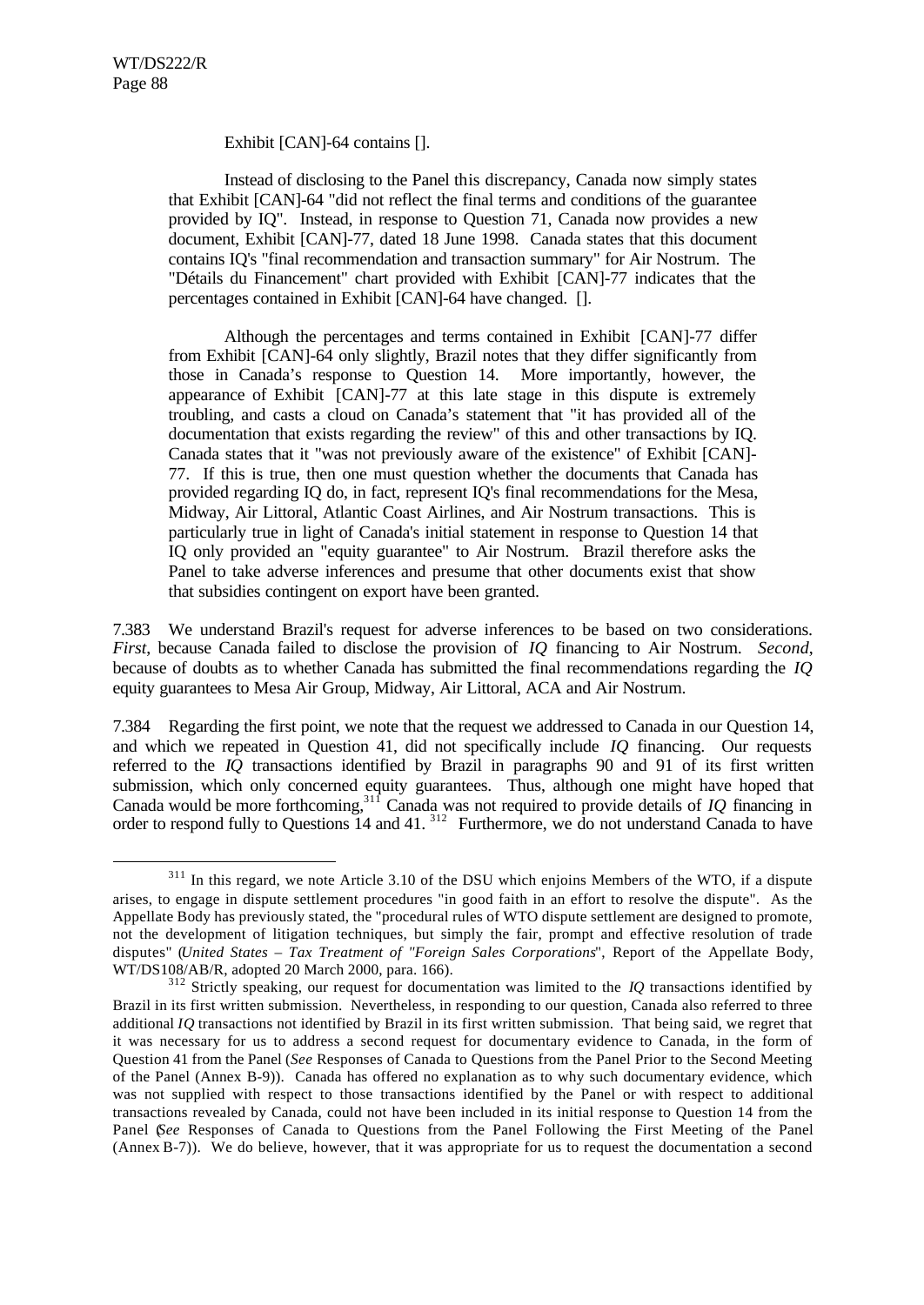stated that *IQ* "only" provided an equity guarantee to Air Nostrum. While Canada stated that *IQ* had provided an equity guarantee to Air Nostrum, it did not exclude the possibility that other forms of *IQ* support had also been provided. Again, Canada's response to our questions, which were based on Brazil's first written submission, did not require it to disclose the existence of *IQ* financing to Air Nostrum.

7.385 Regarding the second point, we are not persuaded that an "error" on the part of Canada regarding the final terms and conditions of the *IQ* equity guarantee to Air Nostrum should cause us to doubt whether Canada has provided details of the final terms and conditions of the *IQ* equity guarantees to Mesa Air Group, Midway, Air Littoral, ACA and Air Nostrum. Canada has assured us that "[t]o the best of its knowledge, Canada has provided all of the documentation that exists regarding the review of these transactions by *IQ*". We see no reason to doubt Canada's assurance.

7.386 In light of the above, we do not consider it appropriate to draw the inference requested by Brazil.

## **4. Conclusion**

7.387 To conclude, while we find that the *IQ* equity guarantee to [] is a subsidy, we find that it is neither *de jure* nor de facto "contingent … upon export performance", within the meaning of Article 3.1(a) of the SCM Agreement. Accordingly, we reject Brazil's claim that the *IQ* equity guarantee to [] is a prohibited export subsidy.

7.388 Since we have found that the remaining *IQ* equity guarantees at issue do not confer a "benefit", we also reject Brazil's Article 3.1(a) claims against those measures.

### I. *IQ* LOAN GUARANTEES

7.389 Brazil has made claims against loan guarantees provided by *IQ* to Mesa Air Group (September 1998 and December 1999), and to the EDC in respect of the Air Wisconsin transaction (December 2000).

(a) Arguments of the parties

l

7.390 Brazil asserts that loan guarantees are *per se* prohibited by item (j) to the Illustrative List of Export Subsidies.<sup>313</sup> An *IQ* loan guarantee constitutes a "financial contribution" within the meaning of Article 1.1(a)(1)(i) and (iii) of the SCM Agreement. An *IQ* loan guarantee confers a benefit by substituting a superior governmental credit rating for a borrower's inferior credit rating. The loan guarantee confers a "benefit" by enabling an airline to borrow funds based upon the credit rating of the Government of Québec, which is A+ or A2. To demonstrate that the *IQ* loan guarantees at issue are "contingent … upon export performance", Brazil invokes the same arguments that it relied on in respect of the abovementioned *IQ* equity guarantees.

7.391 Canada acknowledges that *IQ* loan guarantees constitute "financial contributions". In particular, they constitute potential direct transfers of funds or liabilities within the meaning of Article 1.1(a)(1)(i) of the SCM Agreement. In particular Canada denies that the *IQ* loan guarantees at issue confer a "benefit", however, because *IQ* charges market-based fees for those loan guarantees. Canada rejects Brazil's claim that *IQ* loan guarantees are "contingent … upon export performance", for the same reasons as Canada denied the export contingency of *IQ* equity guarantees.

time, rather than simply reject Canada's answer as incomplete or unresponsive, as Brazil seemed to suggest we should do.

<sup>313</sup> *See* Second Written Submission of Brazil, para. 112 (Annex A-10).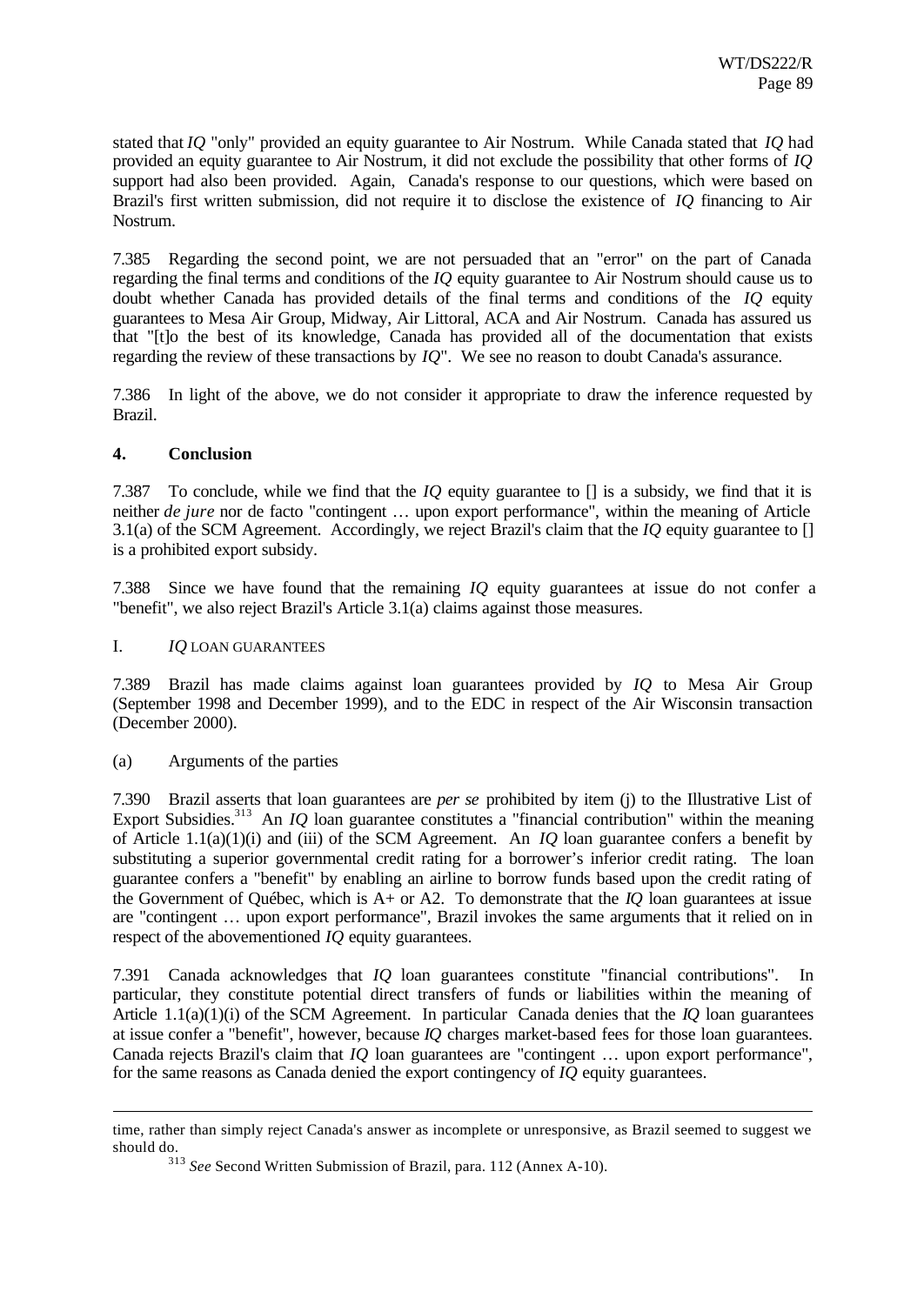l

(b) Evaluation by the Panel

7.392 We shall first examine whether or not *IQ* loan guarantees are "financial contributions" that confer a "benefit". If, as a result, we find that *IQ* loan guarantees constitute subsidies, we shall then consider whether or not such subsidies are "contingent … upon export performance" within the meaning of Article 3.1(a).

7.393 We note that Canada acknowledges that *IQ* loan guarantees constitute "financial contributions" within the meaning of Article  $1.1(a)(1)(i)$  of the SCM Agreement. We agree and there is therefore no need for us to examine this matter further.<sup>314</sup>

7.394 Brazil argues that loan guarantees are *per se* prohibited by item (j) to the Illustrative List of Export Subsidies. Item (j) provides:

(j) The provision by governments (or special institutions controlled by governments) of export credit guarantee or insurance programmes, of insurance or guarantee programmes against increases in the cost of exported products or of exchange risk programmes, at premium rates which are inadequate to cover the long-term operating costs and losses of the programmes.

7.395 In our view, item (j) sets out the circumstances in which the grant of loan guarantees is *per se* deemed to be an export subsidy (i.e., when the "premium rates … are inadequate to cover the long-term operating costs and losses" of the loan guarantee). Item (j) certainly does not provide, as alleged by Brazil, that all loan guarantees are *per se* prohibited by item (j). Since Brazil has made no attempt to argue that the *IQ* loan guarantees at issue were provided "at premium rates which are inadequate to cover the long-term operating costs and losses" thereof, we make no findings against the *IQ* loan guarantees at issue on the basis of item (j) of the Illustrative List of Export Subsidies.<sup>315</sup>

7.396 Brazil also asserts that the *IQ* loan guarantees at issue necessarily confer a "benefit" by enabling the relevant airlines to borrow funds based upon the superior credit rating of the Government of Québec, which is A+ or A2. This argument essentially means that any government loan guarantee necessarily confers a "benefit" (since the very purpose of a government loan guarantee is to make available the superior credit rating of the government concerned). We are unable to accept this argument, since it ignores the clear distinction made in Article 1.1 of the SCM Agreement between a "financial contribution" and a "benefit".<sup>316</sup> The term "benefit" relates to the effects of a "financial contribution". Thus, in order to demonstrate the existence of a "benefit", a complaining party must do more than establish the existence of a "financial contribution".

7.397 In considering precisely what Brazil must show in order to demonstrate the existence of a "benefit", we note the findings of the panel and Appellate Body in *Canada – Aircraft*. We therefore consider that *IQ* loan guarantees will confer a "benefit" to the extent that they are made available to Bombardier customers on terms more favourable that those on which such Bombardier customers could obtain comparable loan guarantees in the market. In applying this standard, we are guided by Article 14(c) of the SCM Agreement, which provides contextual guidance for interpreting the term

 $314$  In particular, there is no need for us to consider whether or not *IQ* loan guarantees constitute the provision of "goods or services other than general infrastructure" within the meaning of Article  $1.1(a)(1)(iii)$  of the SCM Agreement, as alleged by Brazil.

<sup>315</sup> We also note that neither party has sought to rely on an *a contrario* reading of item (j) for the purpose of demonstrating, or refuting, the existence of "benefit".

 $316$  Brazil's argument also ignores the terms of Article 14(c), which explains the circumstances in which government loan guarantees "shall not be considered as conferring a benefit" in the context of countervailing duty investigations. If all government loan guarantees necessarily conferred a "benefit", as argued by Brazil, the Article 14(c) guideline would be meaningless.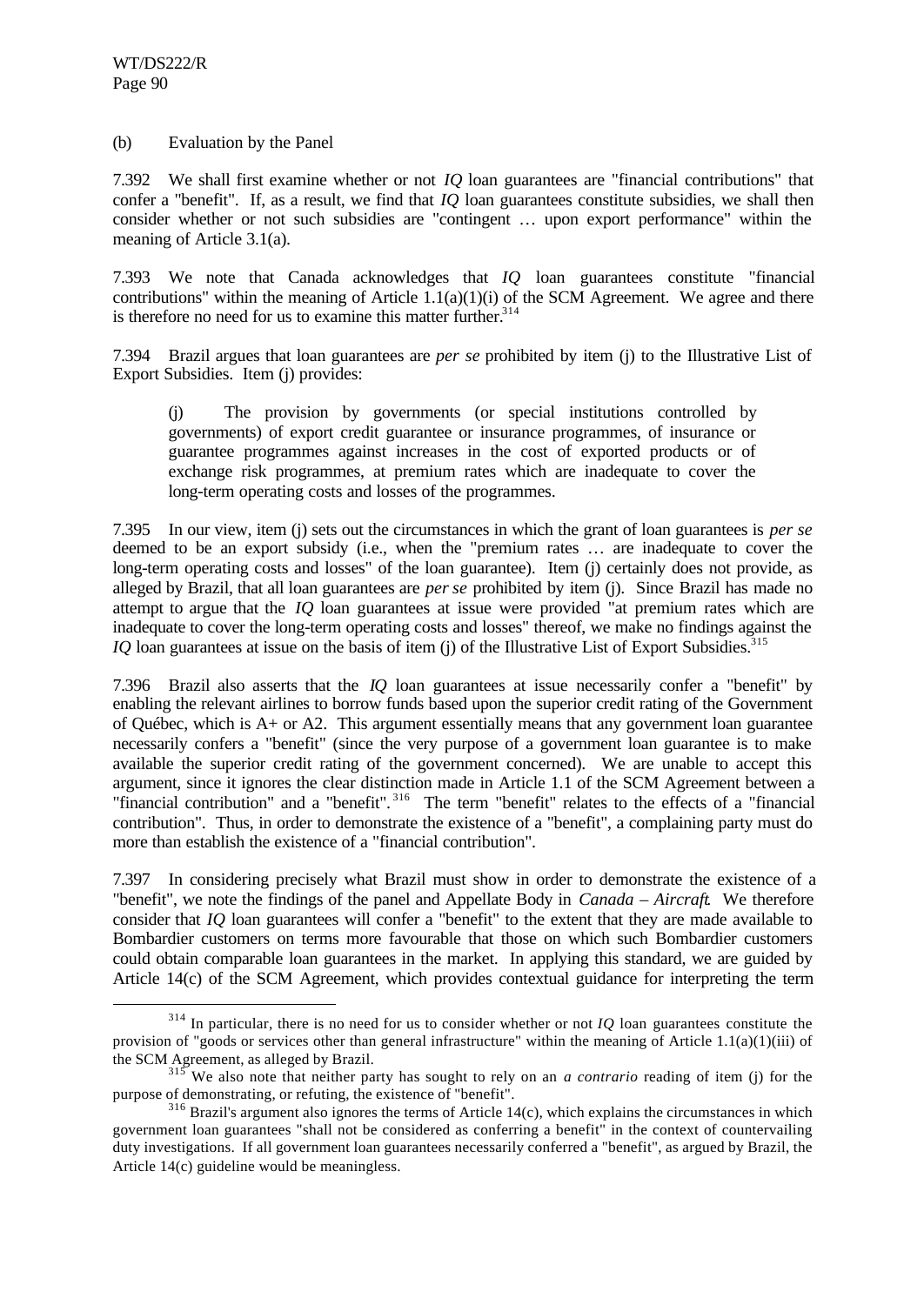"benefit" in the context of loan guarantees.<sup>317</sup> Article 14 $(c)$  provides that, for the purpose of calculating the amount of a subsidy in terms of the "benefit" to the recipient (for the purpose of a countervailing duty investigation):

(c) a loan guarantee by a government shall not be considered as conferring a benefit, unless there is a difference between the amount that the firm receiving the guarantee pays on a loan guaranteed by the government and the amount that the firm would pay on a comparable commercial loan absent the government guarantee. In this case the benefit shall be the difference between these two amounts adjusted for any differences in fees;

7.398 In our view, and taking into account the contextual guidance afforded by Article 14(c), we consider that an *IQ* loan guarantee will confer a "benefit" when "there is a difference between the amount that the firm receiving the guarantee pays on a loan guaranteed by [*IQ*] and the amount that the firm would pay on a comparable commercial loan absent the [*IQ*] guarantee. In this case the benefit shall be the difference between these two amounts adjusted for any differences in fees". In other words, there will be a "benefit" when the cost-saving for a Bombardier customer for securing a loan with an *IQ* loan guarantee is not offset by *IQ*'s fees. In our opinion, it is safe to assume that this will be the case if it is established that *IQ*'s fees are not market-based.

7.399 In applying this "benefit" test to the two *IQ* loan guarantees at issue, we note Brazil has made no arguments to the effect that "there is a difference between the amount that the [Mesa Air Group] pays on a loan guaranteed by [*IQ*] and the amount that the [Mesa Air Group] would pay on a comparable commercial loan absent the [*IQ*] guarantee", adjusted for any difference in fees. In particular, although Brazil does not deny that loan guarantees are available on a commercial basis, Brazil has failed to adduce any arguments or information regarding what Mesa Air Group might have had to pay on a comparable commercial loan absent the  $I\overline{Q}$  loan guarantee.<sup>318</sup> Nor has Brazil made any other argument to the effect that *IQ*'s fee for its loan guarantee to Mesa Air Group is not marketbased. Accordingly, we reject Brazil's claim that the *IQ* loan guarantee to Mesa Air Group confers a "benefit".

7.400 Regarding the *IQ* loan guarantee to the EDC in respect of the Air Wisconsin transaction, Brazil has asserted (in a letter dated 3 September 2001, commenting on certain documentary evidence submitted by Canada at the request of the Panel) that *IQ* "charged [] for this guarantee". As noted above, it is safe to assume that there is "a difference between the amount that the firm receiving the guarantee pays on a loan guaranteed by the government and the amount that the firm would pay on a comparable commercial loan absent the government guarantee", adjusted for any differences in fees, if the relevant fees are not market-based. There is no doubt that a fee of [] is not market-based, because a market operator would not provide a loan guarantee [].

7.401 [] In fact, the evidence before us suggests that the *IQ* loan guarantee to the EDC is []. In a table summarising the equity and loan guarantees to be provided by *IQ* in respect of the Air Wisconsin transaction, [].

7.402 In light of the evidence before us, which suggests that the *IQ* loan guarantee for the Air Wisconsin transaction is  $\Box$ , and in light of the contextual guidance afforded by Article 14(c) of the SCM Agreement, we find that the *IQ* loan guarantee to the EDC for the Air Wisconsin transaction

<sup>317</sup> *See Canada – Aircraft*, Report of the Appellate Body, footnote 35, *supra*, para. 155, regarding the contextual relevance of Article 14 for the purpose of determining the existence of "benefit".

<sup>318</sup> We recall that the initial burden lies on the complaining party to establish a *prima facie* case of inconsistency (*See* para. 7.75, *supra*).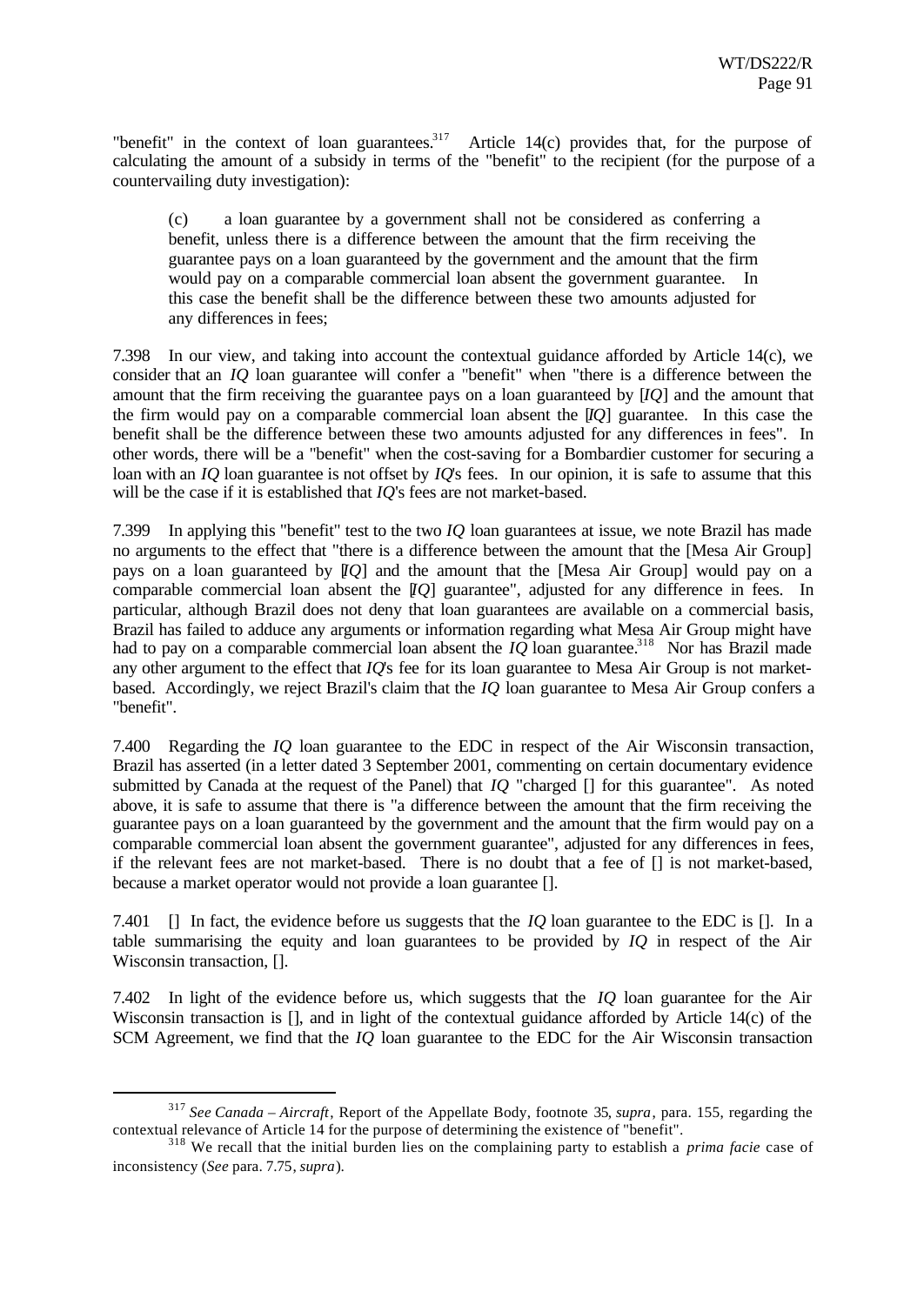confers a "benefit" within the meaning of Article 1.1(b) of the SCM Agreement, and therefore constitutes a subsidy.

7.403 In order to determine whether or not the *IQ* loan guarantee for the Air Wisconsin transaction constitutes a prohibited export subsidy, we must consider whether or not the loan guarantee is "contingent … upon export performance". We note that Brazil's claim regarding the export contingency of *IQ* loan guarantees is based on the same arguments as those advanced in support of its claim regarding the export contingency of *IQ* equity guarantees. Since we have already found that Brazil's arguments do not demonstrate that the *IQ* equity guarantees at issue in these proceedings are "contingent … upon export performance", we are compelled to make the same finding in respect of *IQ*'s loan guarantees. Accordingly, we find that the *IQ* loan guarantee to the EDC for the Air Wisconsin transaction is not "contingent … upon export performance" within the meaning of Article 3.1(a) of the SCM Agreement.

(c) Conclusion

7.404 We find that the *IQ* loan guarantee to Mesa Air Group is not a subsidy, since it does not confer a "benefit" within the meaning of Article 1.1(b). We find that the *IQ* loan guarantee to Air Wisconsin is a subsidy, but that it is not "contingent ... upon export performance". For these reasons, we reject Brazil's claim that the *IQ* loan guarantees to Mesa Air Group and Air Wisconsin constitute prohibited export subsidies, contrary to Article 3.1(a) of the SCM Agreement.

## **VIII. CONCLUSIONS AND RECOMMENDATION**

- 8.1 In conclusion, we:
	- (a) reject Brazil's claim that the EDC Corporate Account and Canada Account programmes "as such" constitute prohibited export subsidies contrary to Article 3.1(a) of the SCM Agreement;
	- (b) reject Brazil's claim that the *IQ* programme "as such" constitutes a prohibited export subsidy contrary to Article 3.1(a) of the SCM Agreement;
	- (c) reject Brazil's claim that the EDC Corporate Account and Canada Account programmes "as applied" constitute prohibited export subsidies contrary to Article 3.1(a) of the SCM Agreement;
	- (d) reject Brazil's claim that the *IQ* programme "as applied" constitutes a prohibited export subsidy contrary to Article 3.1(a) of the SCM Agreement;
	- (e) uphold Brazil's claim that the EDC Canada Account financing to Air Wisconsin constitutes a prohibited export subsidy contrary to Article 3.1(a) of the SCM Agreement;
	- (f) uphold Brazil's claim that the EDC Canada Account financing to Air Nostrum constitutes a prohibited export subsidy contrary to Article 3.1(a) of the SCM Agreement;
	- (g) uphold Brazil's claim that the EDC Corporate Account financing to Comair in July 1996, August 1997 and February 1999 constitutes a prohibited export subsidy contrary to Article 3.1(a) of the SCM Agreement;